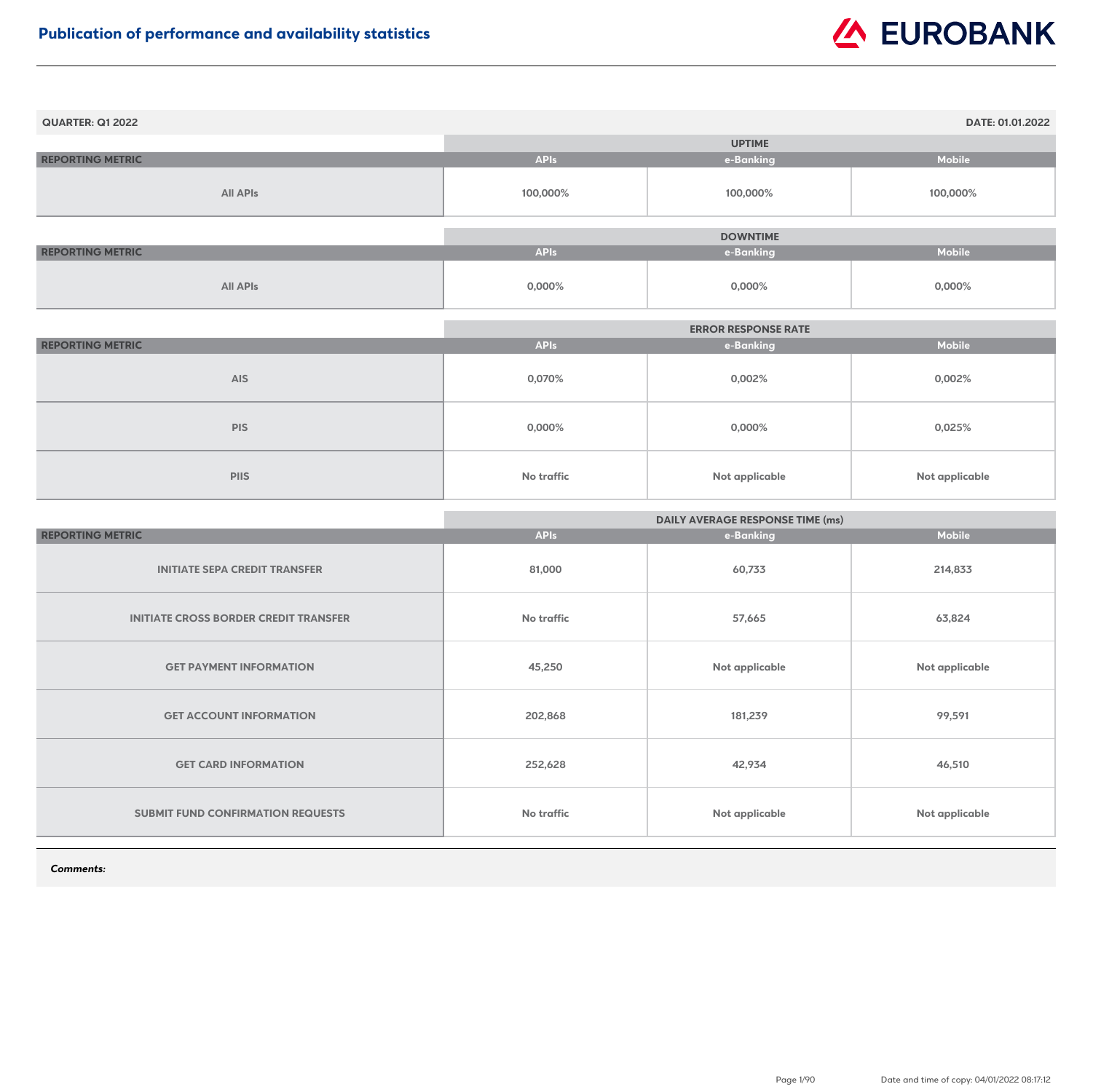| <b>QUARTER: Q1 2022</b> |             |                 | DATE: 02.01.2022 |
|-------------------------|-------------|-----------------|------------------|
|                         |             | <b>UPTIME</b>   |                  |
| <b>REPORTING METRIC</b> | <b>APIs</b> | e-Banking       | <b>Mobile</b>    |
| <b>All APIs</b>         | 100,000%    | 100,000%        | 100,000%         |
|                         |             |                 |                  |
|                         |             | <b>DOWNTIME</b> |                  |
| <b>REPORTING METRIC</b> | <b>APIs</b> | e-Banking       | <b>Mobile</b>    |
| <b>All APIs</b>         | $0,000\%$   | $0,000\%$       | 0,000%           |

|                         | <b>ERROR RESPONSE RATE</b> |                       |                       |
|-------------------------|----------------------------|-----------------------|-----------------------|
| <b>REPORTING METRIC</b> | <b>APIs</b>                | e-Banking             | <b>Mobile</b>         |
| <b>AIS</b>              | 0,047%                     | 0,002%                | 0,002%                |
| <b>PIS</b>              | $0,000\%$                  | 0,003%                | 0,011%                |
| <b>PIIS</b>             | No traffic                 | <b>Not applicable</b> | <b>Not applicable</b> |

|                                              | <b>DAILY AVERAGE RESPONSE TIME (ms)</b> |                       |                       |
|----------------------------------------------|-----------------------------------------|-----------------------|-----------------------|
| <b>REPORTING METRIC</b>                      | <b>APIs</b>                             | e-Banking             | <b>Mobile</b>         |
| <b>INITIATE SEPA CREDIT TRANSFER</b>         | 72,333                                  | 68,456                | 206,922               |
| <b>INITIATE CROSS BORDER CREDIT TRANSFER</b> | <b>No traffic</b>                       | 68,007                | 68,871                |
| <b>GET PAYMENT INFORMATION</b>               | 51,750                                  | Not applicable        | <b>Not applicable</b> |
| <b>GET ACCOUNT INFORMATION</b>               | 234,261                                 | 189,933               | 111,520               |
| <b>GET CARD INFORMATION</b>                  | 281,108                                 | 44,096                | 46,269                |
| <b>SUBMIT FUND CONFIRMATION REQUESTS</b>     | <b>No traffic</b>                       | <b>Not applicable</b> | <b>Not applicable</b> |

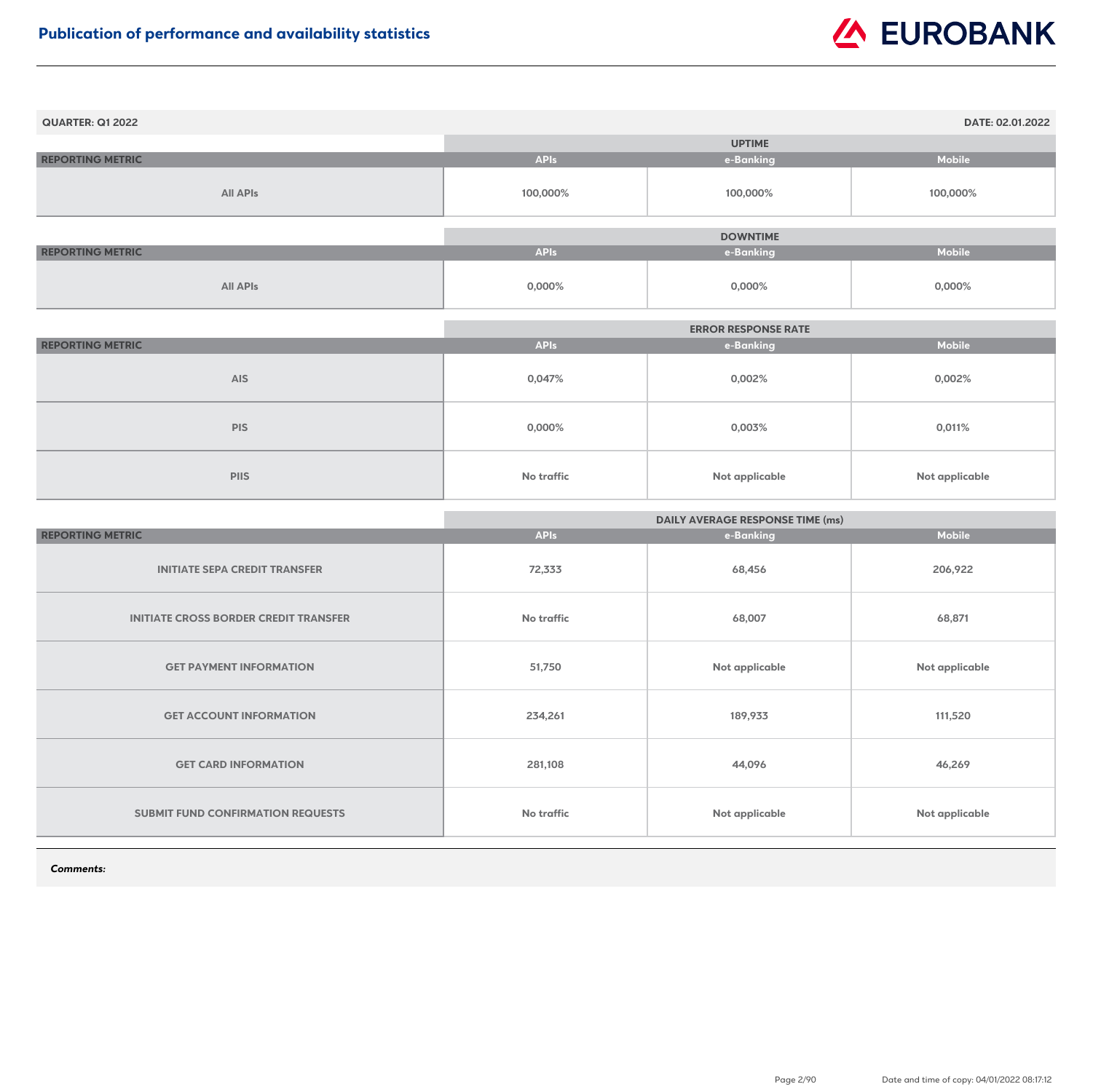| <b>QUARTER: Q1 2022</b> |             |                 | DATE: 03.01.2022 |
|-------------------------|-------------|-----------------|------------------|
|                         |             | <b>UPTIME</b>   |                  |
| <b>REPORTING METRIC</b> | <b>APIs</b> | e-Banking       | <b>Mobile</b>    |
| <b>All APIs</b>         | 100,000%    | 100,000%        | 100,000%         |
|                         |             |                 |                  |
|                         |             | <b>DOWNTIME</b> |                  |
| <b>REPORTING METRIC</b> | <b>APIs</b> | e-Banking       | <b>Mobile</b>    |
| <b>All APIs</b>         | $0,000\%$   | $0,000\%$       | 0,000%           |

|                         | <b>ERROR RESPONSE RATE</b> |                       |                       |
|-------------------------|----------------------------|-----------------------|-----------------------|
| <b>REPORTING METRIC</b> | <b>APIs</b>                | e-Banking             | <b>Mobile</b>         |
| <b>AIS</b>              | 0,083%                     | 0,119%                | $0,004\%$             |
| <b>PIS</b>              | 8,333%                     | $0,005\%$             | 0,025%                |
| <b>PIIS</b>             | <b>No traffic</b>          | <b>Not applicable</b> | <b>Not applicable</b> |

|                                              | <b>DAILY AVERAGE RESPONSE TIME (ms)</b> |                       |                       |
|----------------------------------------------|-----------------------------------------|-----------------------|-----------------------|
| <b>REPORTING METRIC</b>                      | <b>APIs</b>                             | e-Banking             | <b>Mobile</b>         |
| <b>INITIATE SEPA CREDIT TRANSFER</b>         | 93,600                                  | 78,767                | 223,138               |
| <b>INITIATE CROSS BORDER CREDIT TRANSFER</b> | <b>No traffic</b>                       | 90,981                | 76,942                |
| <b>GET PAYMENT INFORMATION</b>               | 51,500                                  | Not applicable        | <b>Not applicable</b> |
| <b>GET ACCOUNT INFORMATION</b>               | 242,149                                 | 295,208               | 116,042               |
| <b>GET CARD INFORMATION</b>                  | 299,977                                 | 52,647                | 55,088                |
| <b>SUBMIT FUND CONFIRMATION REQUESTS</b>     | <b>No traffic</b>                       | <b>Not applicable</b> | <b>Not applicable</b> |

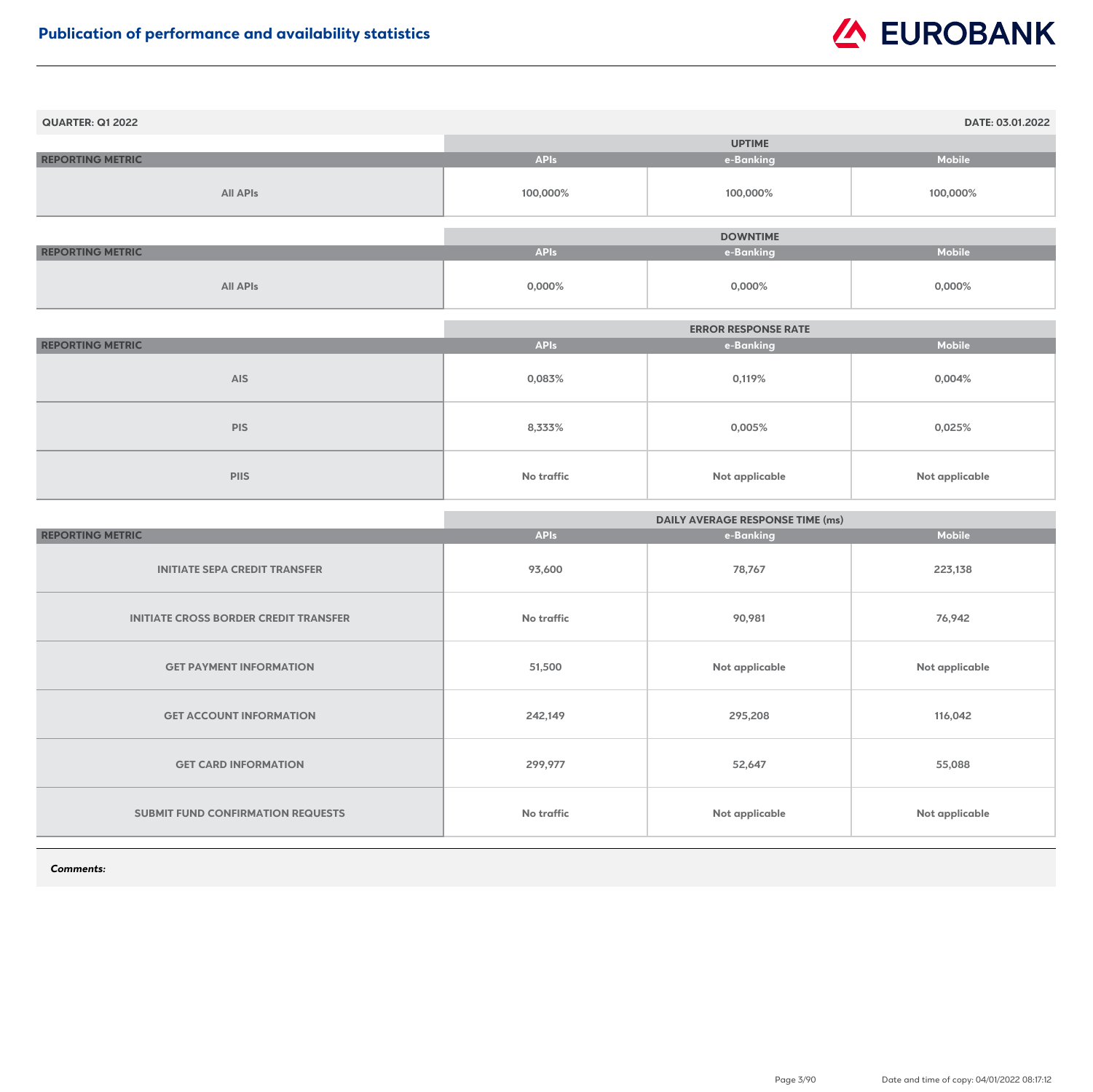| <b>QUARTER: Q1 2022</b> |             |                 | DATE: 04.01.2022 |
|-------------------------|-------------|-----------------|------------------|
|                         |             | <b>UPTIME</b>   |                  |
| <b>REPORTING METRIC</b> | <b>APIs</b> | e-Banking       | <b>Mobile</b>    |
| <b>All APIs</b>         | 100,000%    | 100,000%        | 100,000%         |
|                         |             |                 |                  |
|                         |             | <b>DOWNTIME</b> |                  |
| <b>REPORTING METRIC</b> | <b>APIs</b> | e-Banking       | <b>Mobile</b>    |
| <b>All APIs</b>         | $0,000\%$   | $0,000\%$       | $0,000\%$        |

|                         | <b>ERROR RESPONSE RATE</b> |                       |                       |
|-------------------------|----------------------------|-----------------------|-----------------------|
| <b>REPORTING METRIC</b> | <b>APIs</b>                | e-Banking             | <b>Mobile</b>         |
| <b>AIS</b>              | 0,064%                     | 0,013%                | 0,005%                |
| <b>PIS</b>              | 2,778%                     | $0,005\%$             | 0,011%                |
| <b>PIIS</b>             | <b>No traffic</b>          | <b>Not applicable</b> | <b>Not applicable</b> |

|                                              | <b>DAILY AVERAGE RESPONSE TIME (ms)</b> |                       |                       |
|----------------------------------------------|-----------------------------------------|-----------------------|-----------------------|
| <b>REPORTING METRIC</b>                      | <b>APIs</b>                             | e-Banking             | <b>Mobile</b>         |
| <b>INITIATE SEPA CREDIT TRANSFER</b>         | 153,111                                 | 77,786                | 220,889               |
| <b>INITIATE CROSS BORDER CREDIT TRANSFER</b> | <b>No traffic</b>                       | 91,851                | 70,931                |
| <b>GET PAYMENT INFORMATION</b>               | 69,500                                  | Not applicable        | <b>Not applicable</b> |
| <b>GET ACCOUNT INFORMATION</b>               | 243,394                                 | 239,798               | 113,414               |
| <b>GET CARD INFORMATION</b>                  | 303,327                                 | 50,463                | 54,051                |
| <b>SUBMIT FUND CONFIRMATION REQUESTS</b>     | No traffic                              | <b>Not applicable</b> | <b>Not applicable</b> |

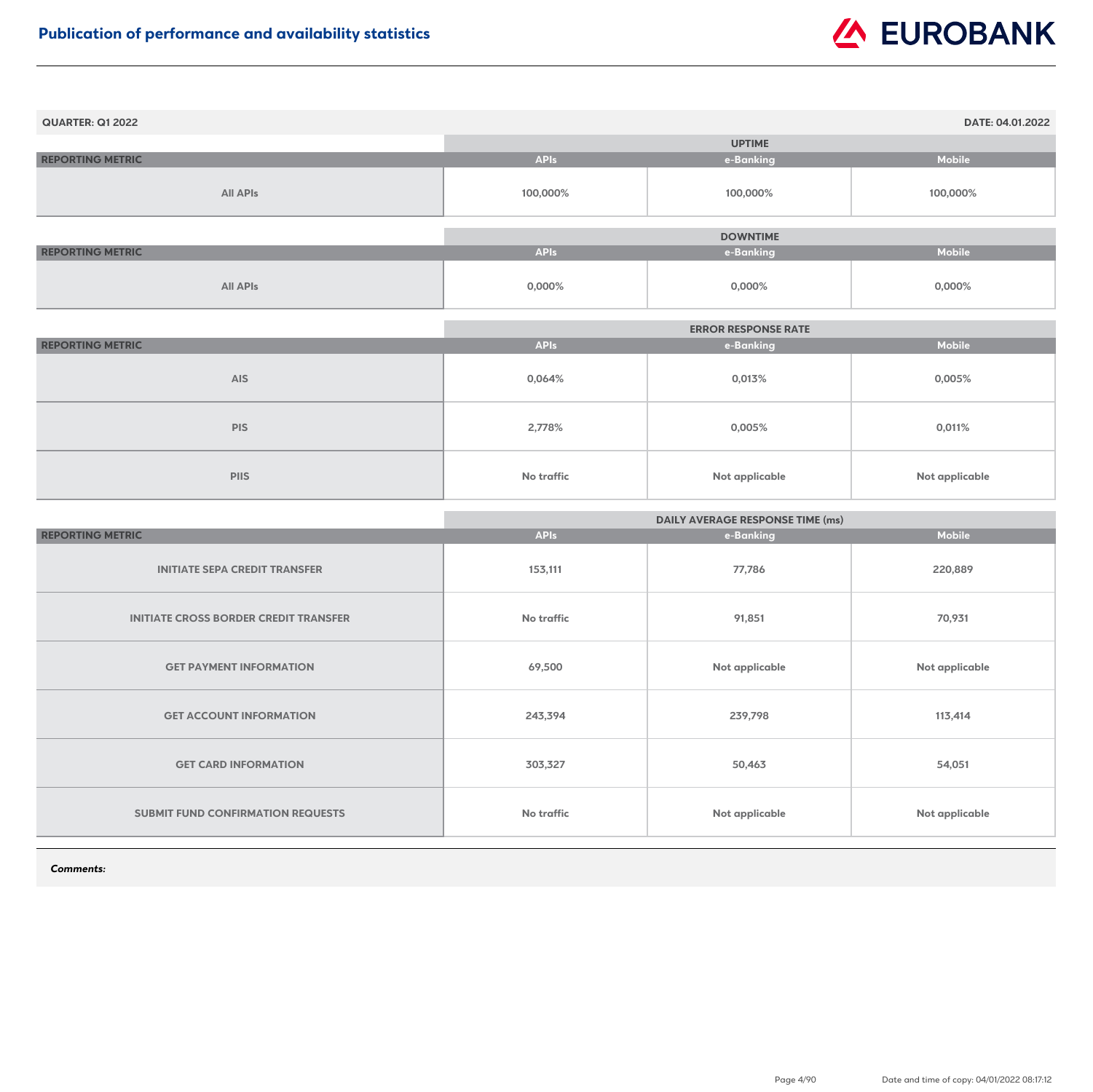| <b>QUARTER: Q1 2022</b> |             |                 | DATE: 05.01.2022 |
|-------------------------|-------------|-----------------|------------------|
|                         |             | <b>UPTIME</b>   |                  |
| <b>REPORTING METRIC</b> | <b>APIs</b> | e-Banking       | <b>Mobile</b>    |
| <b>All APIs</b>         | 100,000%    | 100,000%        | 100,000%         |
|                         |             |                 |                  |
|                         |             | <b>DOWNTIME</b> |                  |
| <b>REPORTING METRIC</b> | <b>APIs</b> | e-Banking       | <b>Mobile</b>    |
| <b>All APIs</b>         | $0,000\%$   | $0,000\%$       | 0,000%           |

|                         |             | <b>ERROR RESPONSE RATE</b> |                |
|-------------------------|-------------|----------------------------|----------------|
| <b>REPORTING METRIC</b> | <b>APIs</b> | e-Banking                  | <b>Mobile</b>  |
| <b>AIS</b>              | $0,055\%$   | 0,015%                     | $0,005\%$      |
| <b>PIS</b>              | $0,000\%$   | 0,005%                     | 0,024%         |
| <b>PIIS</b>             | No traffic  | Not applicable             | Not applicable |

|                                              | <b>DAILY AVERAGE RESPONSE TIME (ms)</b> |                       |                       |
|----------------------------------------------|-----------------------------------------|-----------------------|-----------------------|
| <b>REPORTING METRIC</b>                      | <b>APIs</b>                             | e-Banking             | <b>Mobile</b>         |
| <b>INITIATE SEPA CREDIT TRANSFER</b>         | 80,250                                  | 79,589                | 224,099               |
| <b>INITIATE CROSS BORDER CREDIT TRANSFER</b> | <b>No traffic</b>                       | 95,431                | 75,742                |
| <b>GET PAYMENT INFORMATION</b>               | 48,000                                  | Not applicable        | <b>Not applicable</b> |
| <b>GET ACCOUNT INFORMATION</b>               | 241,564                                 | 247,062               | 115,881               |
| <b>GET CARD INFORMATION</b>                  | 311,968                                 | 50,679                | 53,317                |
| <b>SUBMIT FUND CONFIRMATION REQUESTS</b>     | No traffic                              | <b>Not applicable</b> | <b>Not applicable</b> |

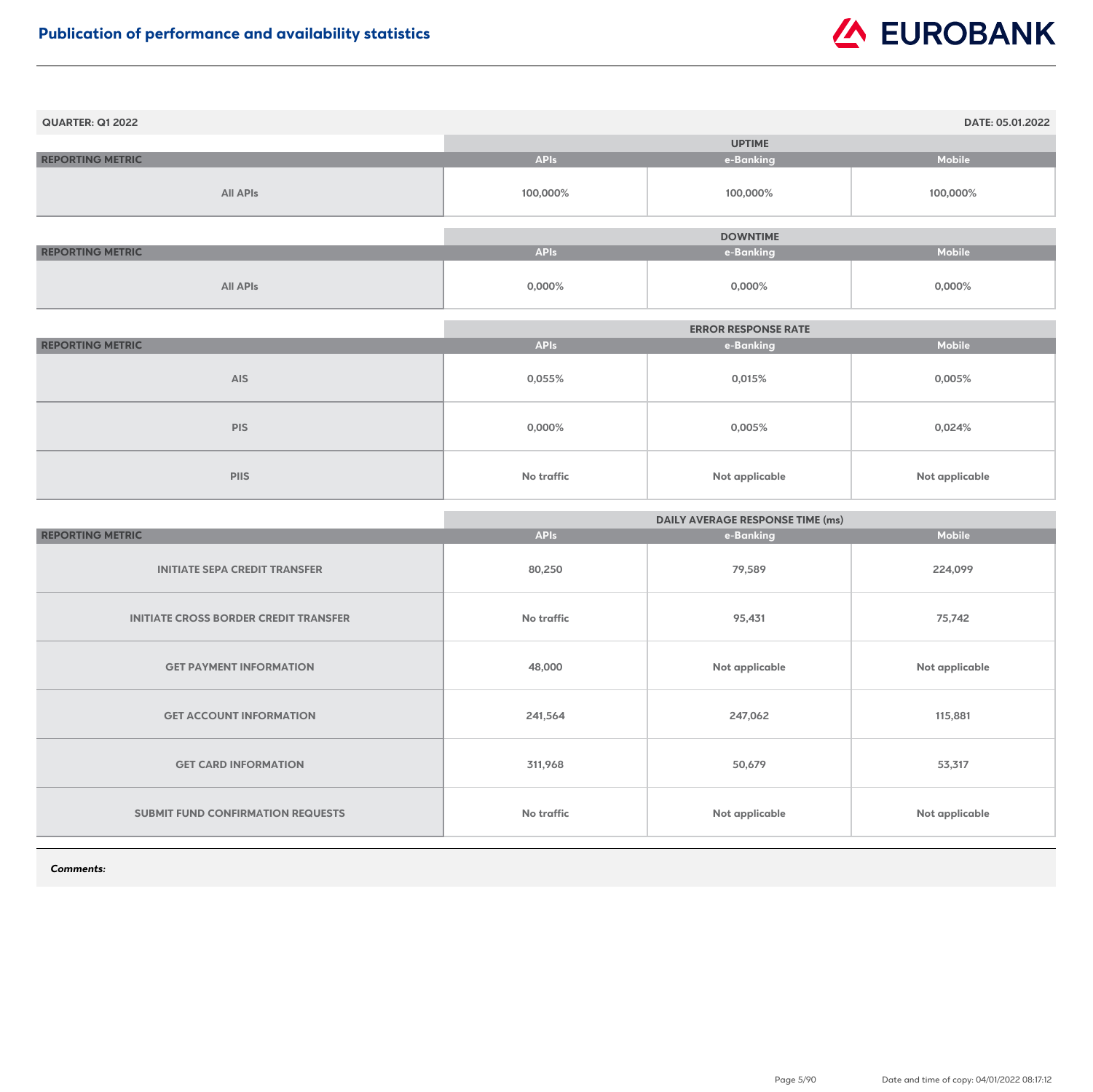| <b>QUARTER: Q1 2022</b> |             |                 | DATE: 06.01.2022 |
|-------------------------|-------------|-----------------|------------------|
|                         |             | <b>UPTIME</b>   |                  |
| <b>REPORTING METRIC</b> | <b>APIs</b> | e-Banking       | Mobile           |
| <b>All APIs</b>         | 100,000%    | 100,000%        | 100,000%         |
|                         |             |                 |                  |
|                         |             | <b>DOWNTIME</b> |                  |
| <b>REPORTING METRIC</b> | <b>APIs</b> | e-Banking       | <b>Mobile</b>    |
| <b>All APIs</b>         | $0,000\%$   | $0,000\%$       | $0,000\%$        |

|                         | <b>ERROR RESPONSE RATE</b> |                       |                       |
|-------------------------|----------------------------|-----------------------|-----------------------|
| <b>REPORTING METRIC</b> | <b>APIs</b>                | e-Banking             | <b>Mobile</b>         |
| <b>AIS</b>              | 0,062%                     | 0,002%                | 0,001%                |
| <b>PIS</b>              | $0,000\%$                  | 0,011%                | 0,010%                |
| <b>PIIS</b>             | No traffic                 | <b>Not applicable</b> | <b>Not applicable</b> |

|                                              | <b>DAILY AVERAGE RESPONSE TIME (ms)</b> |                |                       |
|----------------------------------------------|-----------------------------------------|----------------|-----------------------|
| <b>REPORTING METRIC</b>                      | <b>APIs</b>                             | e-Banking      | <b>Mobile</b>         |
| <b>INITIATE SEPA CREDIT TRANSFER</b>         | 69,800                                  | 62,728         | 201,106               |
| <b>INITIATE CROSS BORDER CREDIT TRANSFER</b> | <b>No traffic</b>                       | 68,319         | 61,053                |
| <b>GET PAYMENT INFORMATION</b>               | 45,833                                  | Not applicable | <b>Not applicable</b> |
| <b>GET ACCOUNT INFORMATION</b>               | 199,878                                 | 206,088        | 105,278               |
| <b>GET CARD INFORMATION</b>                  | 253,011                                 | 42,834         | 45,792                |
| <b>SUBMIT FUND CONFIRMATION REQUESTS</b>     | <b>No traffic</b>                       | Not applicable | <b>Not applicable</b> |

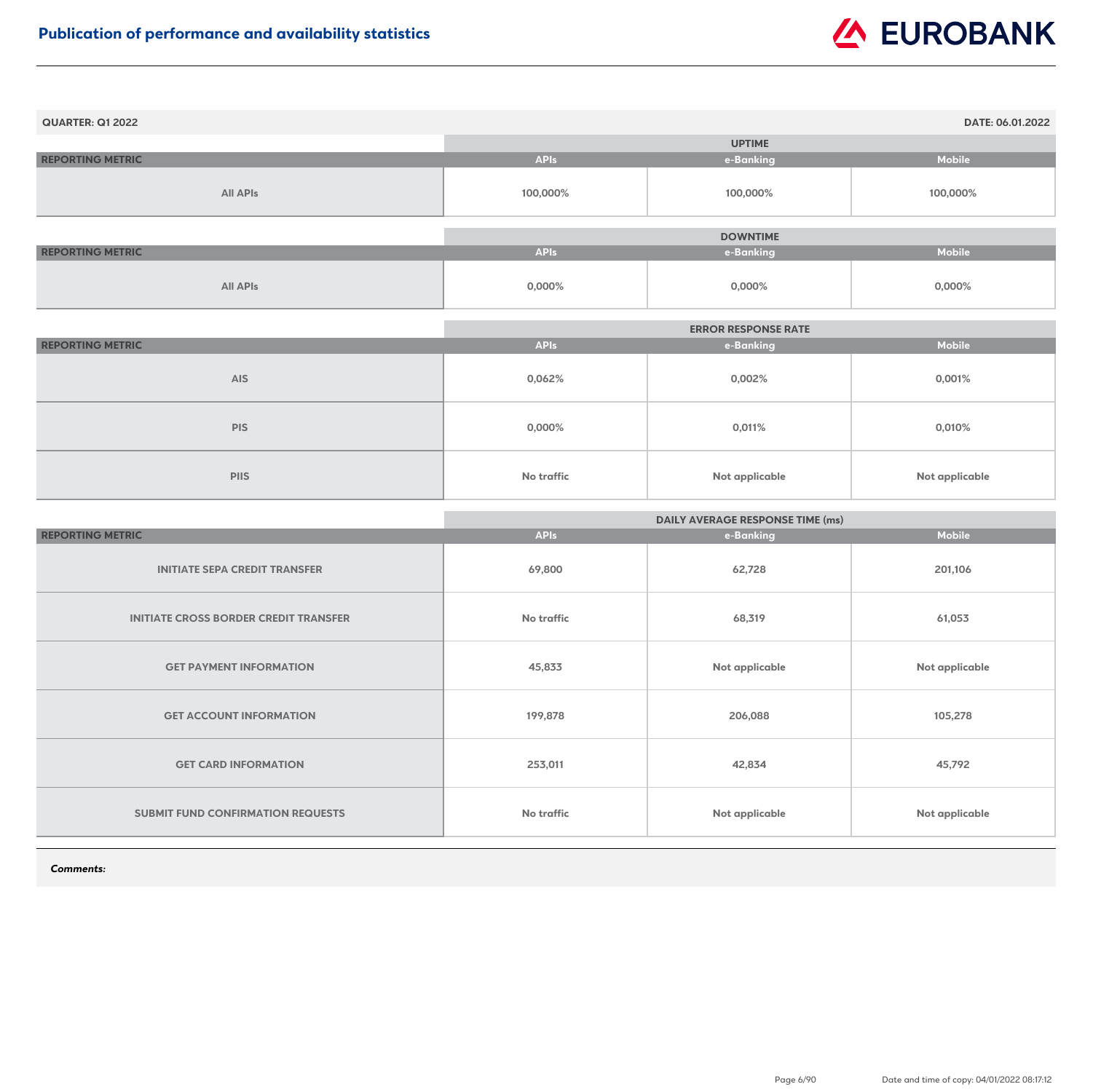| <b>QUARTER: Q1 2022</b> |             |                 | DATE: 07.01.2022 |
|-------------------------|-------------|-----------------|------------------|
|                         |             | <b>UPTIME</b>   |                  |
| <b>REPORTING METRIC</b> | <b>APIs</b> | e-Banking       | <b>Mobile</b>    |
| <b>All APIs</b>         | 100,000%    | 100,000%        | 100,000%         |
|                         |             |                 |                  |
|                         |             | <b>DOWNTIME</b> |                  |
| <b>REPORTING METRIC</b> | <b>APIs</b> | e-Banking       | <b>Mobile</b>    |
| <b>All APIs</b>         | $0,000\%$   | $0,000\%$       | 0,000%           |

|                         | <b>ERROR RESPONSE RATE</b> |                |                |
|-------------------------|----------------------------|----------------|----------------|
| <b>REPORTING METRIC</b> | <b>APIs</b>                | e-Banking      | <b>Mobile</b>  |
| <b>AIS</b>              | 0,030%                     | 0,019%         | $0,005\%$      |
| <b>PIS</b>              | $0,000\%$                  | 0,003%         | 0,031%         |
| <b>PIIS</b>             | <b>No traffic</b>          | Not applicable | Not applicable |

|                                              | <b>DAILY AVERAGE RESPONSE TIME (ms)</b> |                |                       |
|----------------------------------------------|-----------------------------------------|----------------|-----------------------|
| <b>REPORTING METRIC</b>                      | <b>APIs</b>                             | e-Banking      | <b>Mobile</b>         |
| <b>INITIATE SEPA CREDIT TRANSFER</b>         | 68,000                                  | 77,263         | 225,041               |
| <b>INITIATE CROSS BORDER CREDIT TRANSFER</b> | <b>No traffic</b>                       | 88,703         | 67,717                |
| <b>GET PAYMENT INFORMATION</b>               | 46,250                                  | Not applicable | <b>Not applicable</b> |
| <b>GET ACCOUNT INFORMATION</b>               | 232,945                                 | 249,614        | 114,350               |
| <b>GET CARD INFORMATION</b>                  | 268,891                                 | 50,719         | 52,670                |
| <b>SUBMIT FUND CONFIRMATION REQUESTS</b>     | <b>No traffic</b>                       | Not applicable | <b>Not applicable</b> |

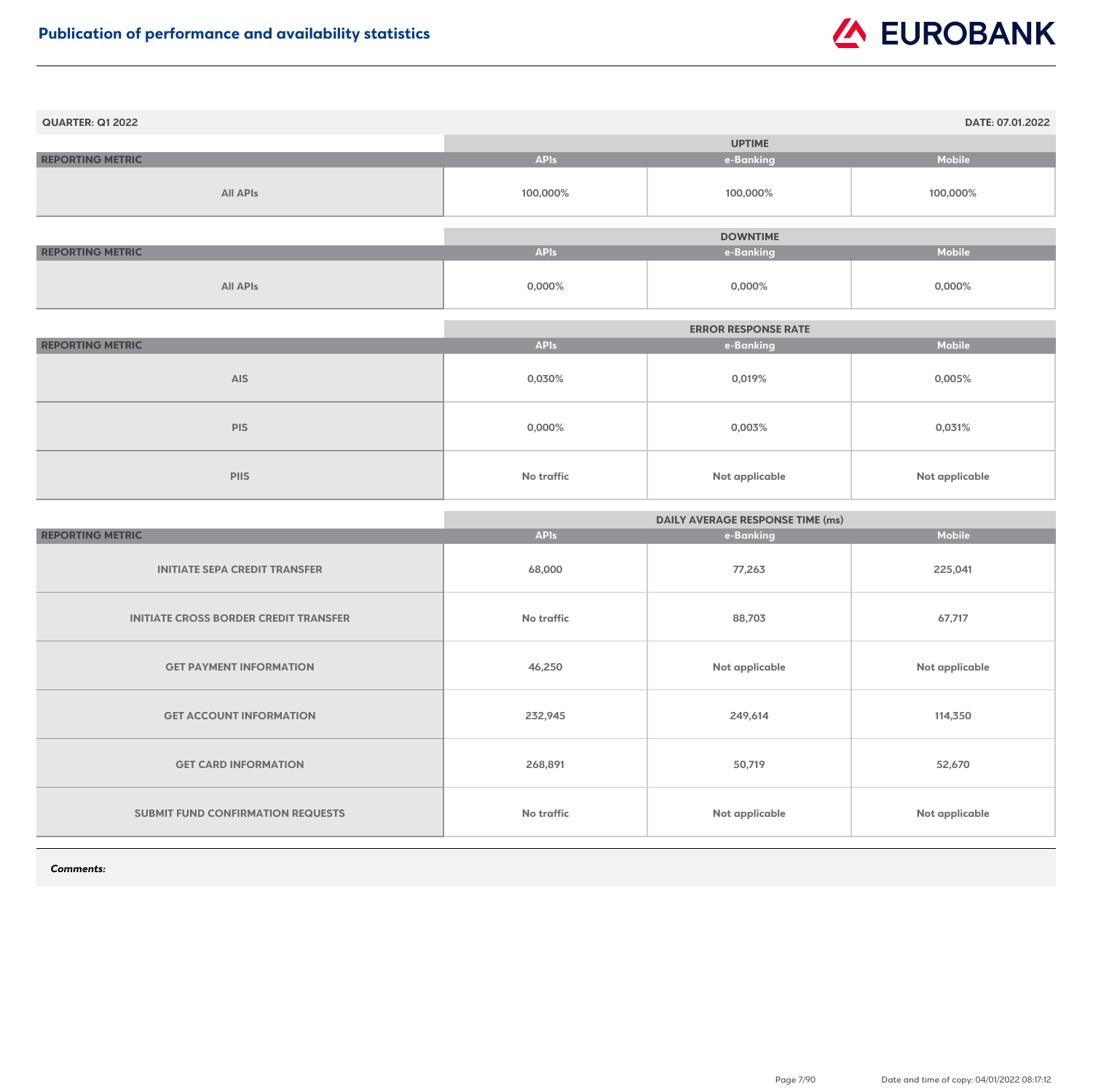| <b>QUARTER: Q1 2022</b> |             |                 | DATE: 08.01.2022 |
|-------------------------|-------------|-----------------|------------------|
|                         |             | <b>UPTIME</b>   |                  |
| <b>REPORTING METRIC</b> | <b>APIs</b> | e-Banking       | <b>Mobile</b>    |
| <b>All APIs</b>         | 100,000%    | 100,000%        | 100,000%         |
|                         |             | <b>DOWNTIME</b> |                  |
| <b>REPORTING METRIC</b> | <b>APIs</b> | e-Banking       | Mobile           |
| <b>All APIs</b>         | $0,000\%$   | 0,000%          | $0,000\%$        |

|                         |                   | <b>ERROR RESPONSE RATE</b> |                |
|-------------------------|-------------------|----------------------------|----------------|
| <b>REPORTING METRIC</b> | <b>APIs</b>       | e-Banking                  | <b>Mobile</b>  |
| <b>AIS</b>              | 0,013%            | 0,002%                     | 0,002%         |
| <b>PIS</b>              | $0,000\%$         | 0,007%                     | 0,024%         |
| <b>PIIS</b>             | <b>No traffic</b> | Not applicable             | Not applicable |

|                                              | <b>DAILY AVERAGE RESPONSE TIME (ms)</b> |                |                       |
|----------------------------------------------|-----------------------------------------|----------------|-----------------------|
| <b>REPORTING METRIC</b>                      | <b>APIs</b>                             | e-Banking      | <b>Mobile</b>         |
| <b>INITIATE SEPA CREDIT TRANSFER</b>         | 73,250                                  | 63,609         | 224,324               |
| <b>INITIATE CROSS BORDER CREDIT TRANSFER</b> | <b>No traffic</b>                       | 72,500         | 60,471                |
| <b>GET PAYMENT INFORMATION</b>               | 39,500                                  | Not applicable | <b>Not applicable</b> |
| <b>GET ACCOUNT INFORMATION</b>               | 203,319                                 | 207,420        | 110,841               |
| <b>GET CARD INFORMATION</b>                  | 270,192                                 | 44,515         | 48,024                |
| <b>SUBMIT FUND CONFIRMATION REQUESTS</b>     | No traffic                              | Not applicable | <b>Not applicable</b> |

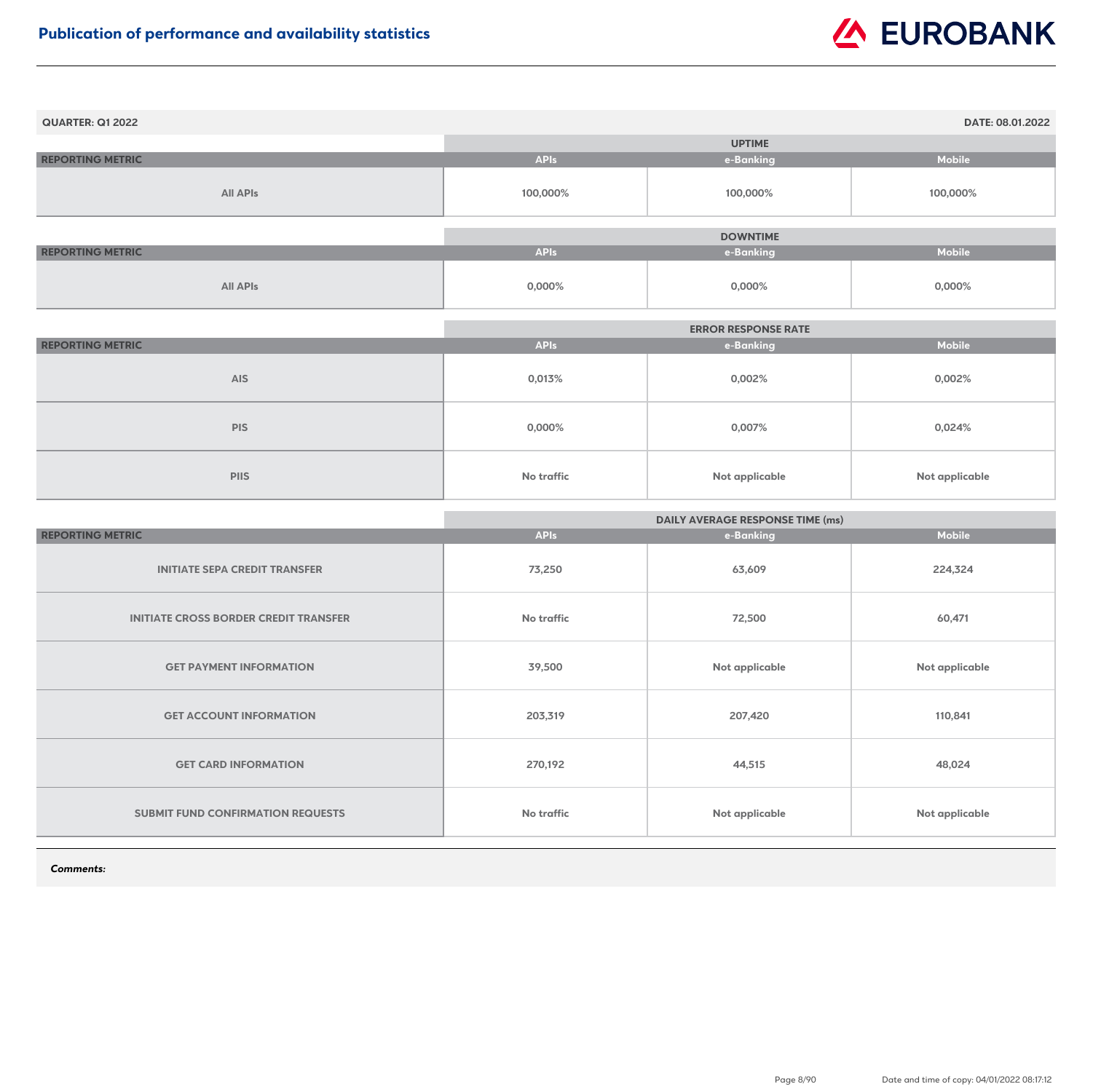| <b>QUARTER: Q1 2022</b> |             |                 | DATE: 09.01.2022 |
|-------------------------|-------------|-----------------|------------------|
|                         |             | <b>UPTIME</b>   |                  |
| <b>REPORTING METRIC</b> | <b>APIs</b> | e-Banking       | <b>Mobile</b>    |
| <b>All APIs</b>         | 100,000%    | 100,000%        | 100,000%         |
|                         |             |                 |                  |
|                         |             | <b>DOWNTIME</b> |                  |
| <b>REPORTING METRIC</b> | <b>APIs</b> | e-Banking       | <b>Mobile</b>    |
| <b>All APIs</b>         | $0,000\%$   | $0,000\%$       | 0,000%           |

|                         |                   | <b>ERROR RESPONSE RATE</b> |                |
|-------------------------|-------------------|----------------------------|----------------|
| <b>REPORTING METRIC</b> | <b>APIs</b>       | e-Banking                  | <b>Mobile</b>  |
| <b>AIS</b>              | 0,011%            | 0,002%                     | 0,001%         |
| <b>PIS</b>              | $0,000\%$         | $0,000\%$                  | 0,028%         |
| <b>PIIS</b>             | <b>No traffic</b> | <b>Not applicable</b>      | Not applicable |

|                                              | <b>DAILY AVERAGE RESPONSE TIME (ms)</b> |                |                       |
|----------------------------------------------|-----------------------------------------|----------------|-----------------------|
| <b>REPORTING METRIC</b>                      | <b>APIs</b>                             | e-Banking      | <b>Mobile</b>         |
| <b>INITIATE SEPA CREDIT TRANSFER</b>         | 63,500                                  | 66,464         | 211,254               |
| <b>INITIATE CROSS BORDER CREDIT TRANSFER</b> | <b>No traffic</b>                       | 69,221         | 71,119                |
| <b>GET PAYMENT INFORMATION</b>               | 40,500                                  | Not applicable | <b>Not applicable</b> |
| <b>GET ACCOUNT INFORMATION</b>               | 229,965                                 | 202,887        | 119,307               |
| <b>GET CARD INFORMATION</b>                  | 266,856                                 | 43,778         | 46,799                |
| <b>SUBMIT FUND CONFIRMATION REQUESTS</b>     | <b>No traffic</b>                       | Not applicable | <b>Not applicable</b> |

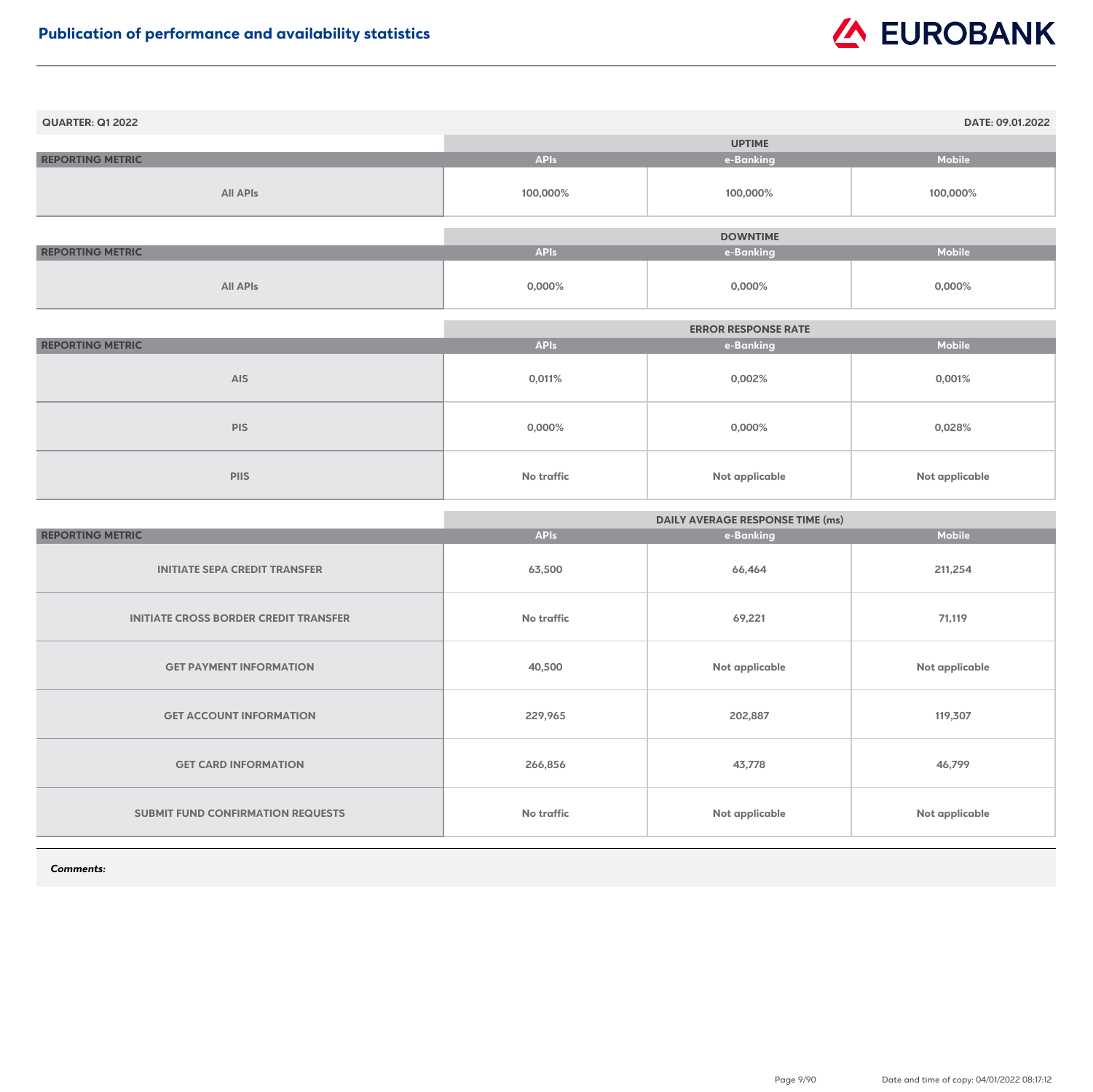| <b>QUARTER: Q1 2022</b> |             |                 | DATE: 10.01.2022 |
|-------------------------|-------------|-----------------|------------------|
|                         |             | <b>UPTIME</b>   |                  |
| <b>REPORTING METRIC</b> | <b>APIs</b> | e-Banking       | <b>Mobile</b>    |
| <b>All APIs</b>         | 100,000%    | 100,000%        | 100,000%         |
|                         |             | <b>DOWNTIME</b> |                  |
| <b>REPORTING METRIC</b> | <b>APIs</b> | e-Banking       | <b>Mobile</b>    |
| <b>All APIs</b>         | 0,000%      | 0,000%          | 0,000%           |

|                         |             | <b>ERROR RESPONSE RATE</b> |                |
|-------------------------|-------------|----------------------------|----------------|
| <b>REPORTING METRIC</b> | <b>APIs</b> | e-Banking                  | <b>Mobile</b>  |
| <b>AIS</b>              | 0,031%      | 0,021%                     | 0,004%         |
| <b>PIS</b>              | 72,727%     | 0,005%                     | 0,027%         |
| <b>PIIS</b>             | No traffic  | <b>Not applicable</b>      | Not applicable |

|                                              | <b>DAILY AVERAGE RESPONSE TIME (ms)</b> |                |                       |
|----------------------------------------------|-----------------------------------------|----------------|-----------------------|
| <b>REPORTING METRIC</b>                      | <b>APIs</b>                             | e-Banking      | <b>Mobile</b>         |
| <b>INITIATE SEPA CREDIT TRANSFER</b>         | 149,667                                 | 82,078         | 243,490               |
| <b>INITIATE CROSS BORDER CREDIT TRANSFER</b> | <b>No traffic</b>                       | 100,045        | 70,867                |
| <b>GET PAYMENT INFORMATION</b>               | 66,333                                  | Not applicable | Not applicable        |
| <b>GET ACCOUNT INFORMATION</b>               | 244,174                                 | 262,969        | 118,738               |
| <b>GET CARD INFORMATION</b>                  | 289,667                                 | 53,030         | 54,894                |
| <b>SUBMIT FUND CONFIRMATION REQUESTS</b>     | No traffic                              | Not applicable | <b>Not applicable</b> |

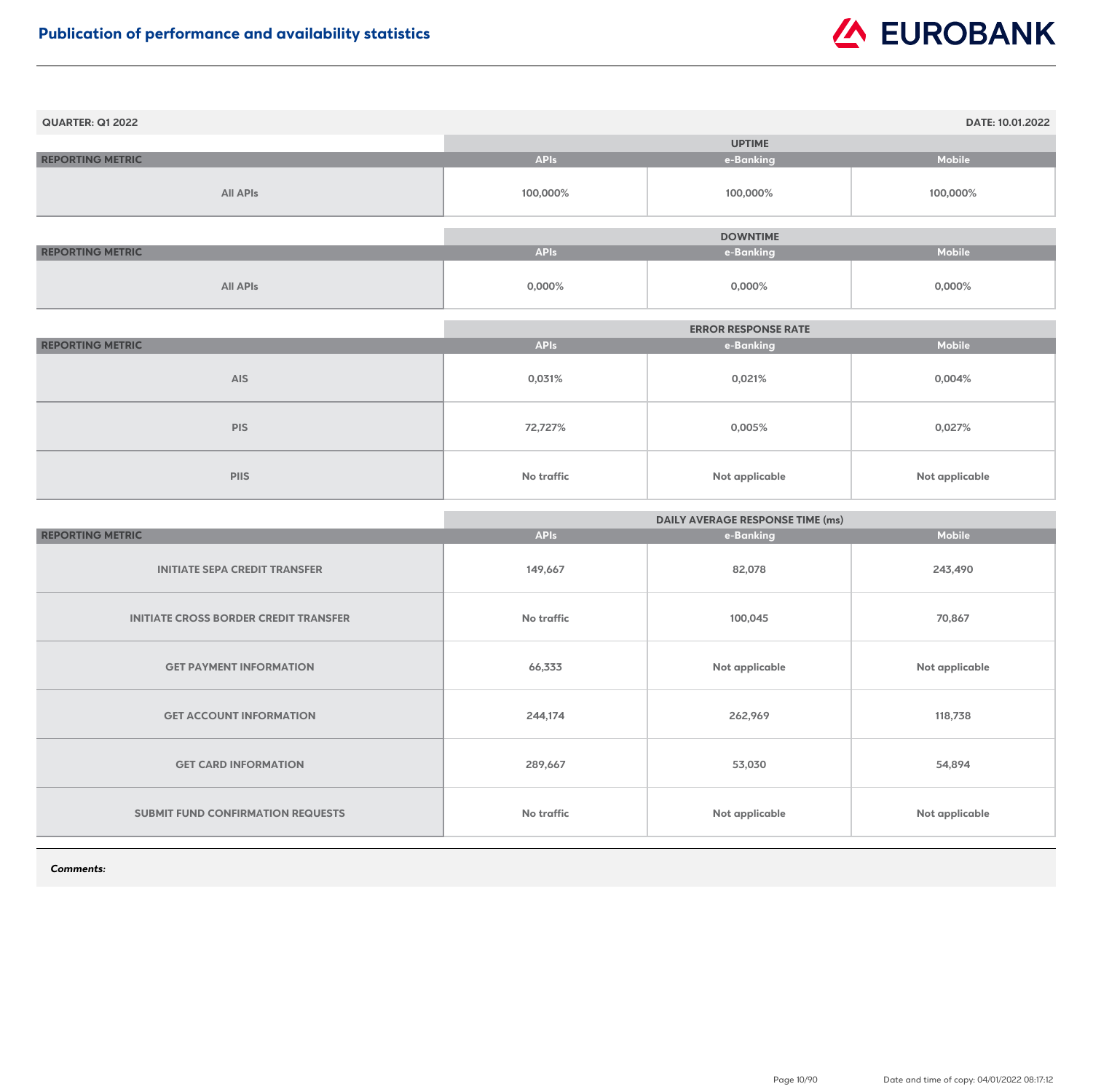| <b>QUARTER: Q1 2022</b> |             |                 | <b>DATE: 11.01.2022</b> |
|-------------------------|-------------|-----------------|-------------------------|
|                         |             | <b>UPTIME</b>   |                         |
| <b>REPORTING METRIC</b> | <b>APIs</b> | e-Banking       | <b>Mobile</b>           |
| <b>All APIs</b>         | 100,000%    | 99,992%         | 99,982%                 |
|                         |             | <b>DOWNTIME</b> |                         |
| <b>REPORTING METRIC</b> | <b>APIs</b> | e-Banking       | <b>Mobile</b>           |
|                         |             |                 |                         |
| <b>All APIs</b>         | $0,000\%$   | 0,008%          | 0,018%                  |

|                         |                   | <b>ERROR RESPONSE RATE</b> |                       |
|-------------------------|-------------------|----------------------------|-----------------------|
| <b>REPORTING METRIC</b> | <b>APIs</b>       | e-Banking                  | <b>Mobile</b>         |
| <b>AIS</b>              | 0,107%            | 0,030%                     | 0,023%                |
| <b>PIS</b>              | 100,000%          | 0,005%                     | 0,032%                |
| <b>PIIS</b>             | <b>No traffic</b> | <b>Not applicable</b>      | <b>Not applicable</b> |

|                                              | <b>DAILY AVERAGE RESPONSE TIME (ms)</b> |                |                |
|----------------------------------------------|-----------------------------------------|----------------|----------------|
| <b>REPORTING METRIC</b>                      | <b>APIs</b>                             | e-Banking      | <b>Mobile</b>  |
| <b>INITIATE SEPA CREDIT TRANSFER</b>         | <b>No traffic</b>                       | 82,659         | 249,609        |
| <b>INITIATE CROSS BORDER CREDIT TRANSFER</b> | <b>No traffic</b>                       | 98,763         | 75,431         |
| <b>GET PAYMENT INFORMATION</b>               | No traffic                              | Not applicable | Not applicable |
| <b>GET ACCOUNT INFORMATION</b>               | 246,268                                 | 260,582        | 116,202        |
| <b>GET CARD INFORMATION</b>                  | 272,159                                 | 52,542         | 53,873         |
| <b>SUBMIT FUND CONFIRMATION REQUESTS</b>     | <b>No traffic</b>                       | Not applicable | Not applicable |

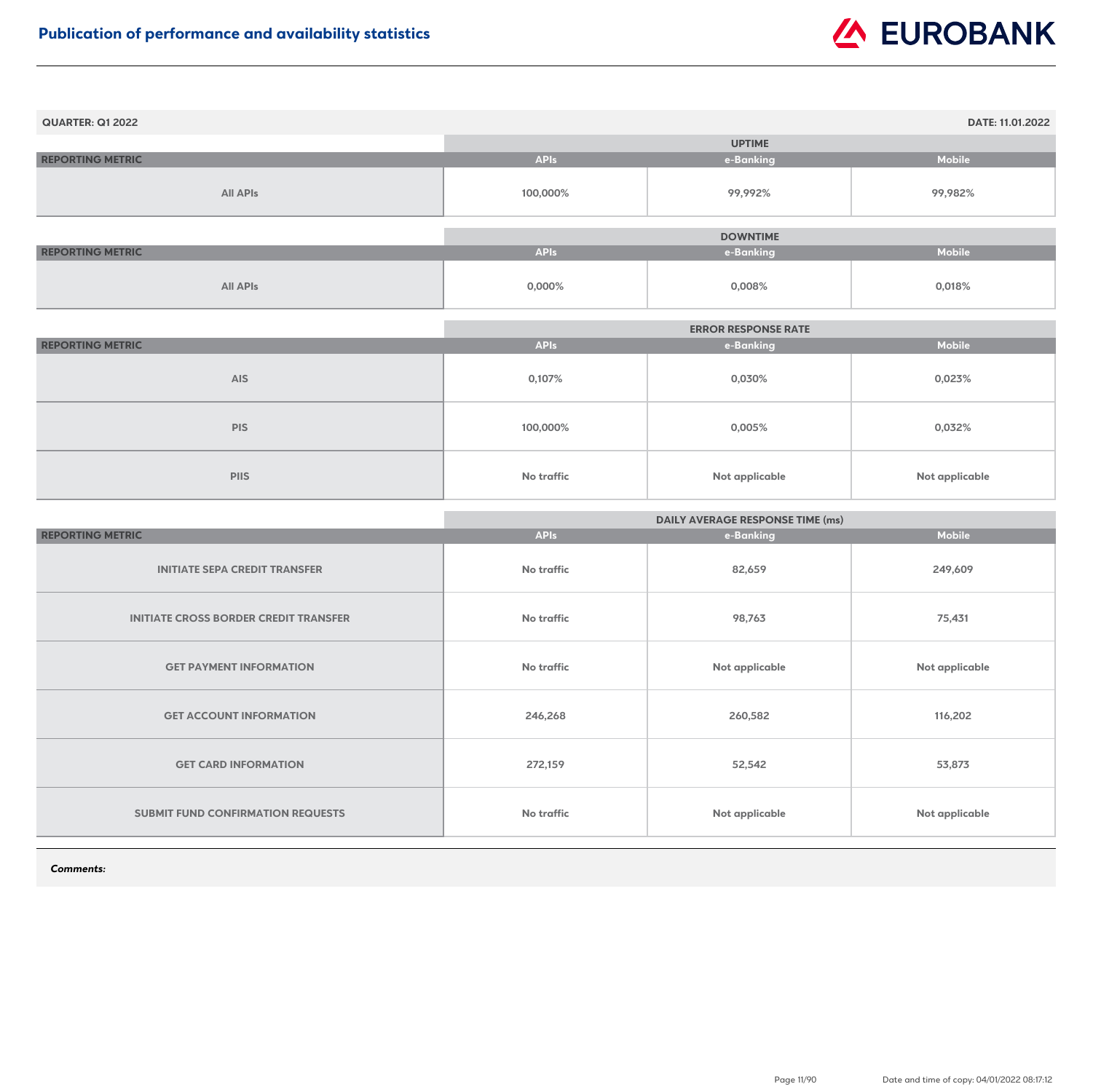| <b>QUARTER: Q1 2022</b> |             |                 | DATE: 12.01.2022 |
|-------------------------|-------------|-----------------|------------------|
|                         |             | <b>UPTIME</b>   |                  |
| <b>REPORTING METRIC</b> | <b>APIs</b> | e-Banking       | <b>Mobile</b>    |
| <b>All APIs</b>         | 100,000%    | 100,000%        | 100,000%         |
|                         |             |                 |                  |
|                         |             | <b>DOWNTIME</b> |                  |
| <b>REPORTING METRIC</b> | <b>APIs</b> | e-Banking       | <b>Mobile</b>    |
| <b>All APIs</b>         | $0,000\%$   | $0,000\%$       | 0,000%           |

|                         |             | <b>ERROR RESPONSE RATE</b> |                |
|-------------------------|-------------|----------------------------|----------------|
| <b>REPORTING METRIC</b> | <b>APIs</b> | e-Banking                  | <b>Mobile</b>  |
| <b>AIS</b>              | 0,102%      | 0,025%                     | 0,004%         |
| <b>PIS</b>              | 81,416%     | 0,005%                     | 0,018%         |
| <b>PIIS</b>             | No traffic  | <b>Not applicable</b>      | Not applicable |

|                                              | <b>DAILY AVERAGE RESPONSE TIME (ms)</b> |                       |                       |
|----------------------------------------------|-----------------------------------------|-----------------------|-----------------------|
| <b>REPORTING METRIC</b>                      | <b>APIs</b>                             | e-Banking             | <b>Mobile</b>         |
| <b>INITIATE SEPA CREDIT TRANSFER</b>         | 201,500                                 | 82,947                | 245,937               |
| <b>INITIATE CROSS BORDER CREDIT TRANSFER</b> | <b>No traffic</b>                       | 101,600               | 86,538                |
| <b>GET PAYMENT INFORMATION</b>               | 71,467                                  | Not applicable        | <b>Not applicable</b> |
| <b>GET ACCOUNT INFORMATION</b>               | 247,436                                 | 254,794               | 114,806               |
| <b>GET CARD INFORMATION</b>                  | 296,810                                 | 50,438                | 53,164                |
| <b>SUBMIT FUND CONFIRMATION REQUESTS</b>     | <b>No traffic</b>                       | <b>Not applicable</b> | <b>Not applicable</b> |

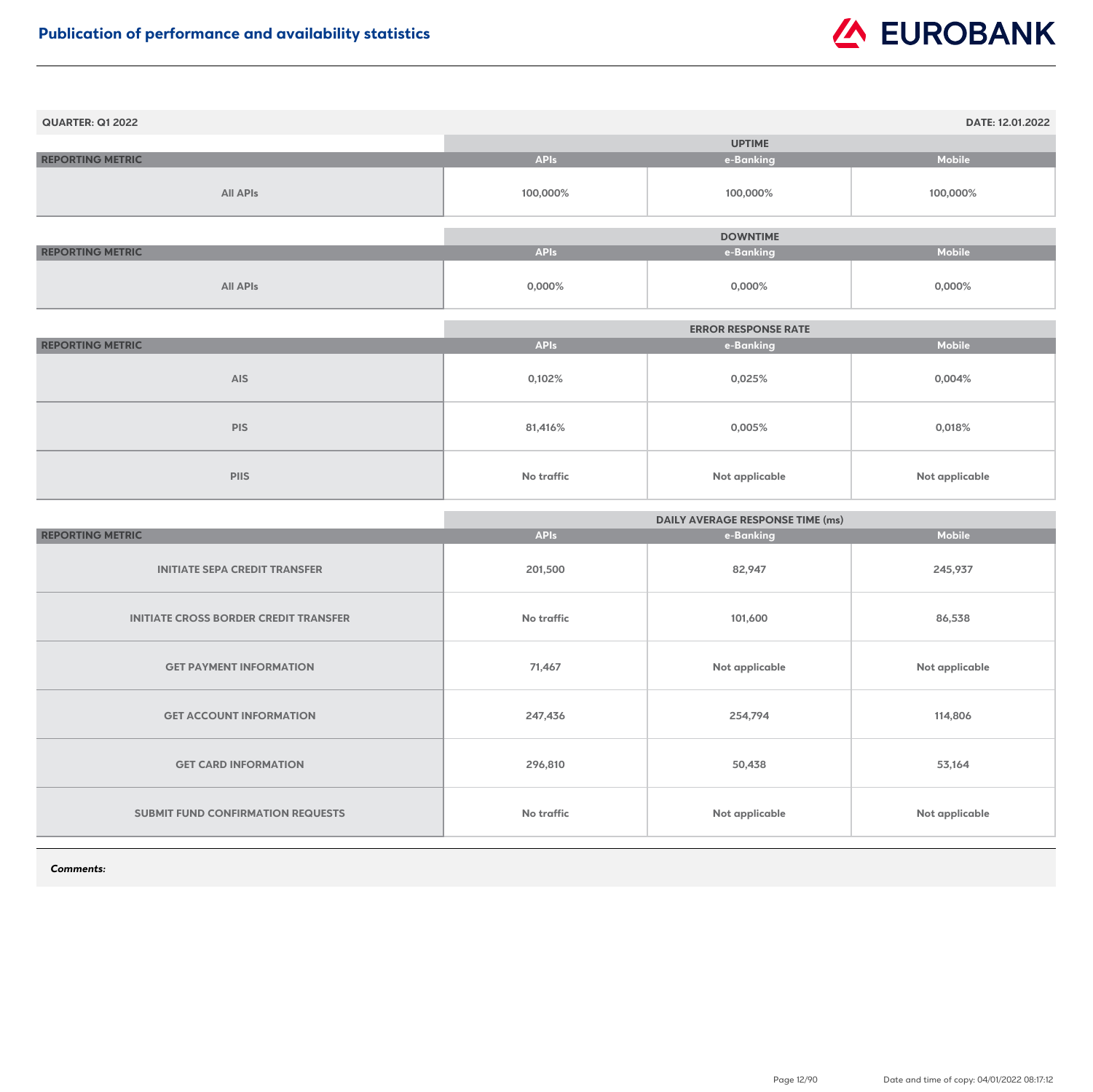| <b>QUARTER: Q1 2022</b> |             |                 | DATE: 13.01.2022 |
|-------------------------|-------------|-----------------|------------------|
|                         |             | <b>UPTIME</b>   |                  |
| <b>REPORTING METRIC</b> | <b>APIs</b> | e-Banking       | <b>Mobile</b>    |
| <b>All APIs</b>         | 100,000%    | 99,993%         | 99,975%          |
|                         |             | <b>DOWNTIME</b> |                  |
| <b>REPORTING METRIC</b> | <b>APIs</b> | e-Banking       | <b>Mobile</b>    |
| <b>All APIs</b>         | 0,000%      | 0,007%          | 0,025%           |

|                         |             | <b>ERROR RESPONSE RATE</b> |                       |
|-------------------------|-------------|----------------------------|-----------------------|
| <b>REPORTING METRIC</b> | <b>APIs</b> | e-Banking                  | <b>Mobile</b>         |
| <b>AIS</b>              | 0,098%      | 0,023%                     | 0,014%                |
| <b>PIS</b>              | 90,588%     | 0,005%                     | 0,028%                |
| <b>PIIS</b>             | No traffic  | <b>Not applicable</b>      | <b>Not applicable</b> |

|                                              | <b>DAILY AVERAGE RESPONSE TIME (ms)</b> |                |                       |
|----------------------------------------------|-----------------------------------------|----------------|-----------------------|
| <b>REPORTING METRIC</b>                      | <b>APIs</b>                             | e-Banking      | <b>Mobile</b>         |
| <b>INITIATE SEPA CREDIT TRANSFER</b>         | 155,000                                 | 77,598         | 241,295               |
| <b>INITIATE CROSS BORDER CREDIT TRANSFER</b> | <b>No traffic</b>                       | 95,489         | 73,078                |
| <b>GET PAYMENT INFORMATION</b>               | 71,000                                  | Not applicable | <b>Not applicable</b> |
| <b>GET ACCOUNT INFORMATION</b>               | 243,680                                 | 273,921        | 117,910               |
| <b>GET CARD INFORMATION</b>                  | 327,827                                 | 53,946         | 56,727                |
| <b>SUBMIT FUND CONFIRMATION REQUESTS</b>     | No traffic                              | Not applicable | <b>Not applicable</b> |

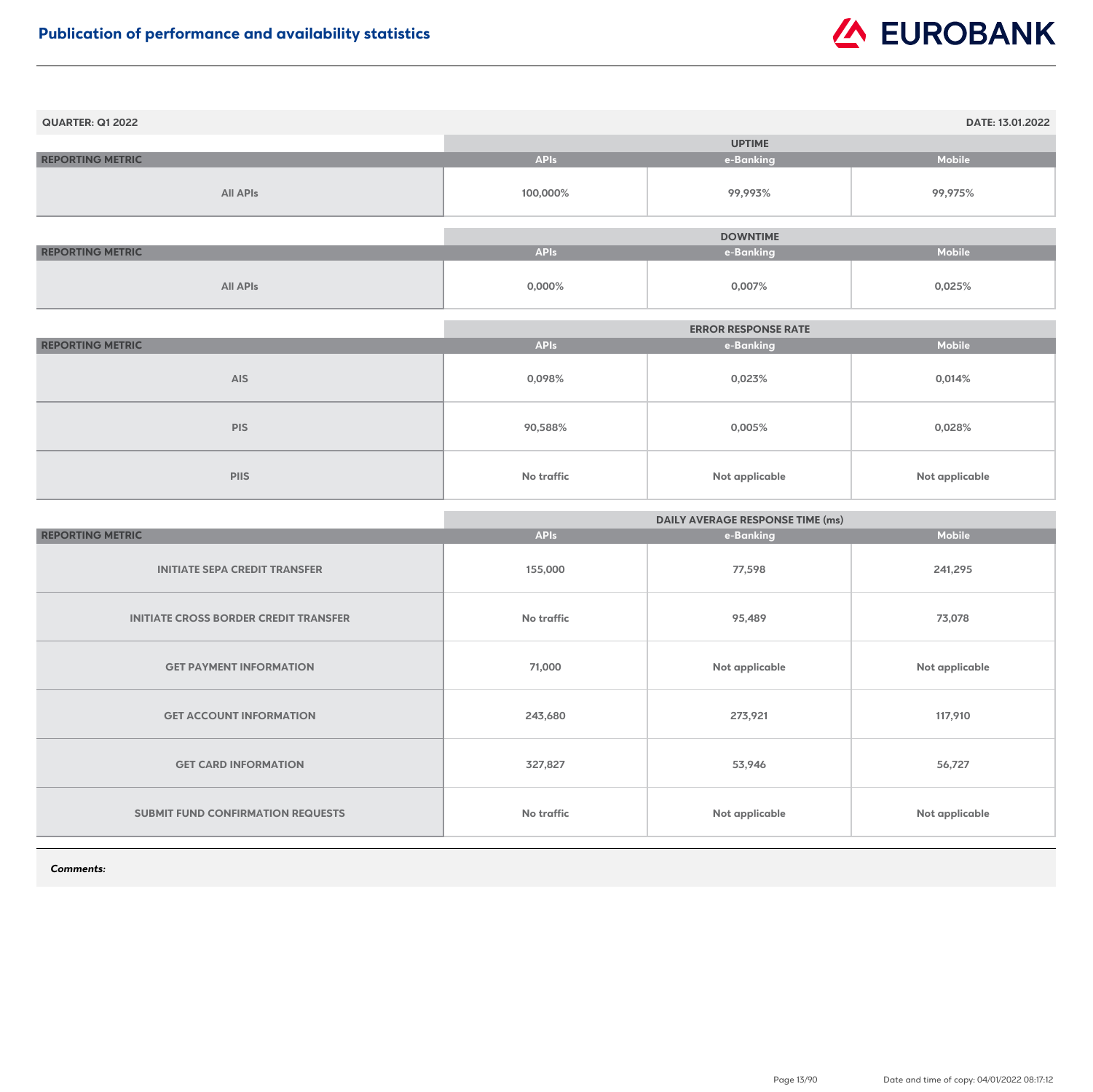| <b>QUARTER: Q1 2022</b> |             |                 | DATE: 14.01.2022 |
|-------------------------|-------------|-----------------|------------------|
|                         |             | <b>UPTIME</b>   |                  |
| <b>REPORTING METRIC</b> | <b>APIs</b> | e-Banking       | <b>Mobile</b>    |
| <b>All APIs</b>         | 100,000%    | 100,000%        | 100,000%         |
|                         |             |                 |                  |
|                         |             | <b>DOWNTIME</b> |                  |
| <b>REPORTING METRIC</b> | <b>APIs</b> | e-Banking       | <b>Mobile</b>    |
| <b>All APIs</b>         | $0,000\%$   | $0,000\%$       | 0,000%           |

|                         | <b>ERROR RESPONSE RATE</b> |                       |                       |
|-------------------------|----------------------------|-----------------------|-----------------------|
| <b>REPORTING METRIC</b> | <b>APIs</b>                | e-Banking             | <b>Mobile</b>         |
| <b>AIS</b>              | 0,116%                     | 0,025%                | $0,005\%$             |
| <b>PIS</b>              | 86,087%                    | $0,006\%$             | 0,061%                |
| <b>PIIS</b>             | <b>No traffic</b>          | <b>Not applicable</b> | <b>Not applicable</b> |

|                                              | <b>DAILY AVERAGE RESPONSE TIME (ms)</b> |                       |                       |
|----------------------------------------------|-----------------------------------------|-----------------------|-----------------------|
| <b>REPORTING METRIC</b>                      | <b>APIs</b>                             | e-Banking             | <b>Mobile</b>         |
| <b>INITIATE SEPA CREDIT TRANSFER</b>         | 237,000                                 | 83,268                | 244,892               |
| <b>INITIATE CROSS BORDER CREDIT TRANSFER</b> | <b>No traffic</b>                       | 99,201                | 72,487                |
| <b>GET PAYMENT INFORMATION</b>               | 78,333                                  | Not applicable        | <b>Not applicable</b> |
| <b>GET ACCOUNT INFORMATION</b>               | 249,705                                 | 272,104               | 118,352               |
| <b>GET CARD INFORMATION</b>                  | 322,014                                 | 51,450                | 54,924                |
| <b>SUBMIT FUND CONFIRMATION REQUESTS</b>     | No traffic                              | <b>Not applicable</b> | <b>Not applicable</b> |

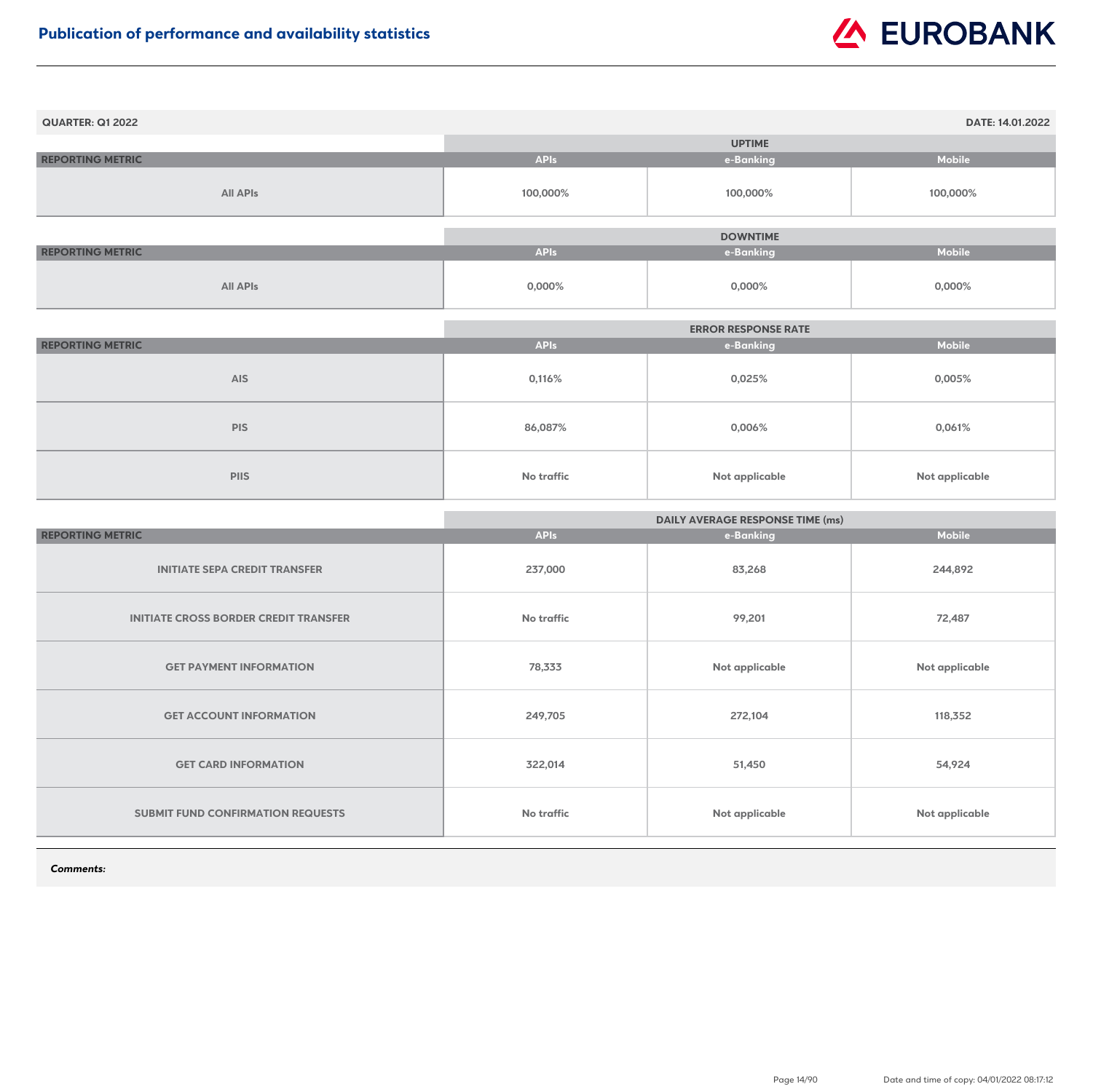| <b>QUARTER: Q1 2022</b> |             |                 | DATE: 15.01.2022 |
|-------------------------|-------------|-----------------|------------------|
|                         |             | <b>UPTIME</b>   |                  |
| <b>REPORTING METRIC</b> | <b>APIs</b> | e-Banking       | <b>Mobile</b>    |
| <b>All APIs</b>         | 100,000%    | 100,000%        | 100,000%         |
|                         |             |                 |                  |
|                         |             | <b>DOWNTIME</b> |                  |
| <b>REPORTING METRIC</b> | <b>APIs</b> | e-Banking       | <b>Mobile</b>    |
| <b>All APIs</b>         | $0,000\%$   | $0,000\%$       | 0,000%           |

|                         | <b>ERROR RESPONSE RATE</b> |                       |                       |
|-------------------------|----------------------------|-----------------------|-----------------------|
| <b>REPORTING METRIC</b> | <b>APIs</b>                | e-Banking             | <b>Mobile</b>         |
| <b>AIS</b>              | 0,122%                     | $0,004\%$             | 0,001%                |
| <b>PIS</b>              | 97,087%                    | 0,007%                | 0,028%                |
| <b>PIIS</b>             | <b>No traffic</b>          | <b>Not applicable</b> | <b>Not applicable</b> |

|                                              | <b>DAILY AVERAGE RESPONSE TIME (ms)</b> |                       |                       |
|----------------------------------------------|-----------------------------------------|-----------------------|-----------------------|
| <b>REPORTING METRIC</b>                      | <b>APIs</b>                             | e-Banking             | <b>Mobile</b>         |
| <b>INITIATE SEPA CREDIT TRANSFER</b>         | 74,000                                  | 64,226                | 227,163               |
| <b>INITIATE CROSS BORDER CREDIT TRANSFER</b> | <b>No traffic</b>                       | 71,206                | 61,685                |
| <b>GET PAYMENT INFORMATION</b>               | 39,500                                  | Not applicable        | <b>Not applicable</b> |
| <b>GET ACCOUNT INFORMATION</b>               | 207,045                                 | 219,613               | 111,948               |
| <b>GET CARD INFORMATION</b>                  | 263,856                                 | 46,372                | 49,597                |
| <b>SUBMIT FUND CONFIRMATION REQUESTS</b>     | <b>No traffic</b>                       | <b>Not applicable</b> | <b>Not applicable</b> |

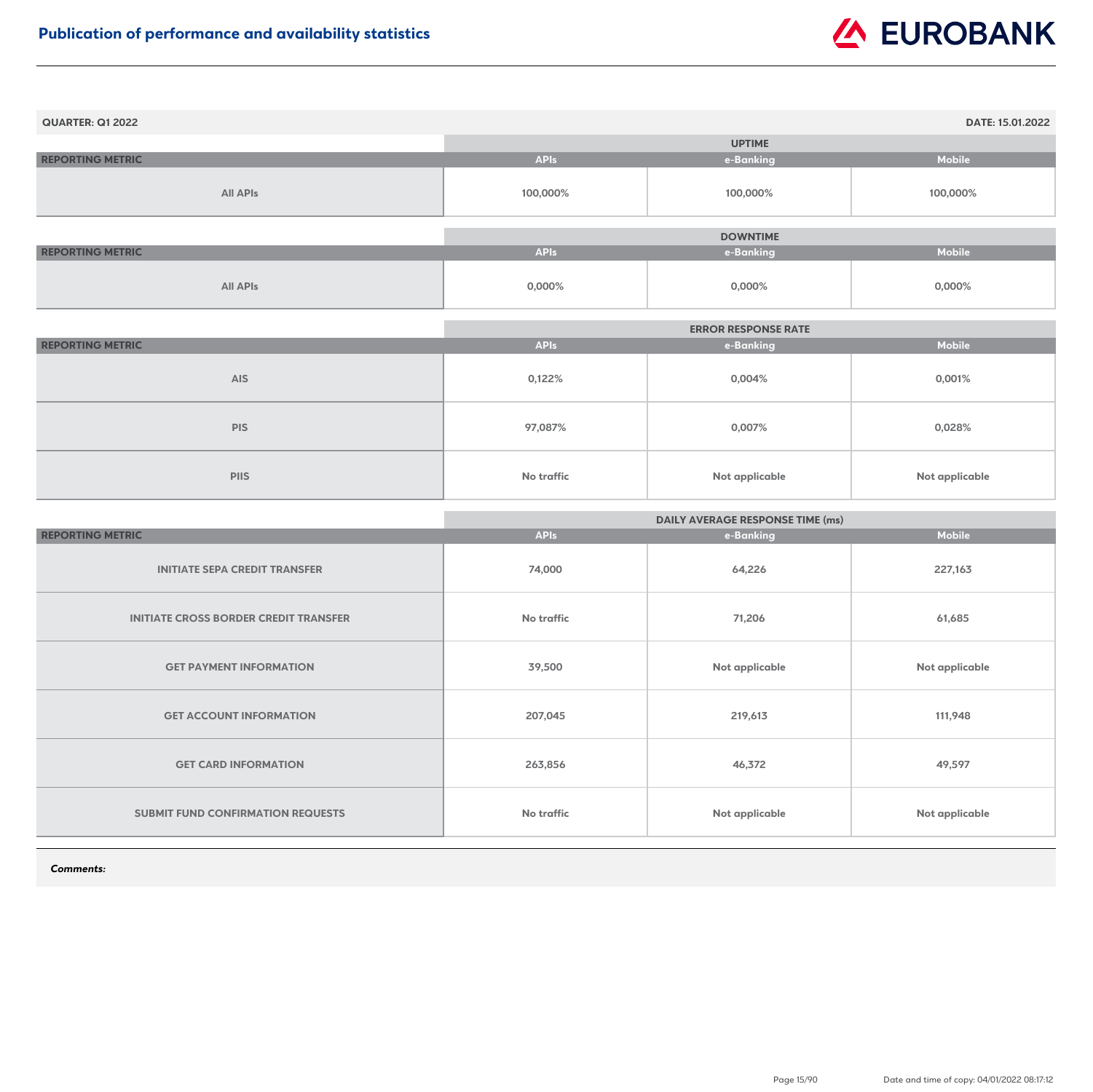| <b>QUARTER: Q1 2022</b> |             |                 | DATE: 16.01.2022 |
|-------------------------|-------------|-----------------|------------------|
|                         |             | <b>UPTIME</b>   |                  |
| <b>REPORTING METRIC</b> | <b>APIs</b> | e-Banking       | <b>Mobile</b>    |
| <b>All APIs</b>         | 100,000%    | 100,000%        | 100,000%         |
|                         |             |                 |                  |
|                         |             | <b>DOWNTIME</b> |                  |
| <b>REPORTING METRIC</b> | <b>APIs</b> | e-Banking       | <b>Mobile</b>    |
| <b>All APIs</b>         | $0,000\%$   | $0,000\%$       | $0,000\%$        |

|                         | <b>ERROR RESPONSE RATE</b> |                |                |
|-------------------------|----------------------------|----------------|----------------|
| <b>REPORTING METRIC</b> | <b>APIs</b>                | e-Banking      | <b>Mobile</b>  |
| <b>AIS</b>              | 0,016%                     | $0,004\%$      | 0,002%         |
| <b>PIS</b>              | 100,000%                   | $0,000\%$      | 0,031%         |
| <b>PIIS</b>             | <b>No traffic</b>          | Not applicable | Not applicable |

|                                              | <b>DAILY AVERAGE RESPONSE TIME (ms)</b> |                |                       |
|----------------------------------------------|-----------------------------------------|----------------|-----------------------|
| <b>REPORTING METRIC</b>                      | <b>APIs</b>                             | e-Banking      | <b>Mobile</b>         |
| <b>INITIATE SEPA CREDIT TRANSFER</b>         | <b>No traffic</b>                       | 76,480         | 216,614               |
| <b>INITIATE CROSS BORDER CREDIT TRANSFER</b> | <b>No traffic</b>                       | 90,510         | 111,823               |
| <b>GET PAYMENT INFORMATION</b>               | No traffic                              | Not applicable | <b>Not applicable</b> |
| <b>GET ACCOUNT INFORMATION</b>               | 247,321                                 | 219,715        | 119,143               |
| <b>GET CARD INFORMATION</b>                  | 283,800                                 | 44,103         | 47,773                |
| <b>SUBMIT FUND CONFIRMATION REQUESTS</b>     | <b>No traffic</b>                       | Not applicable | <b>Not applicable</b> |

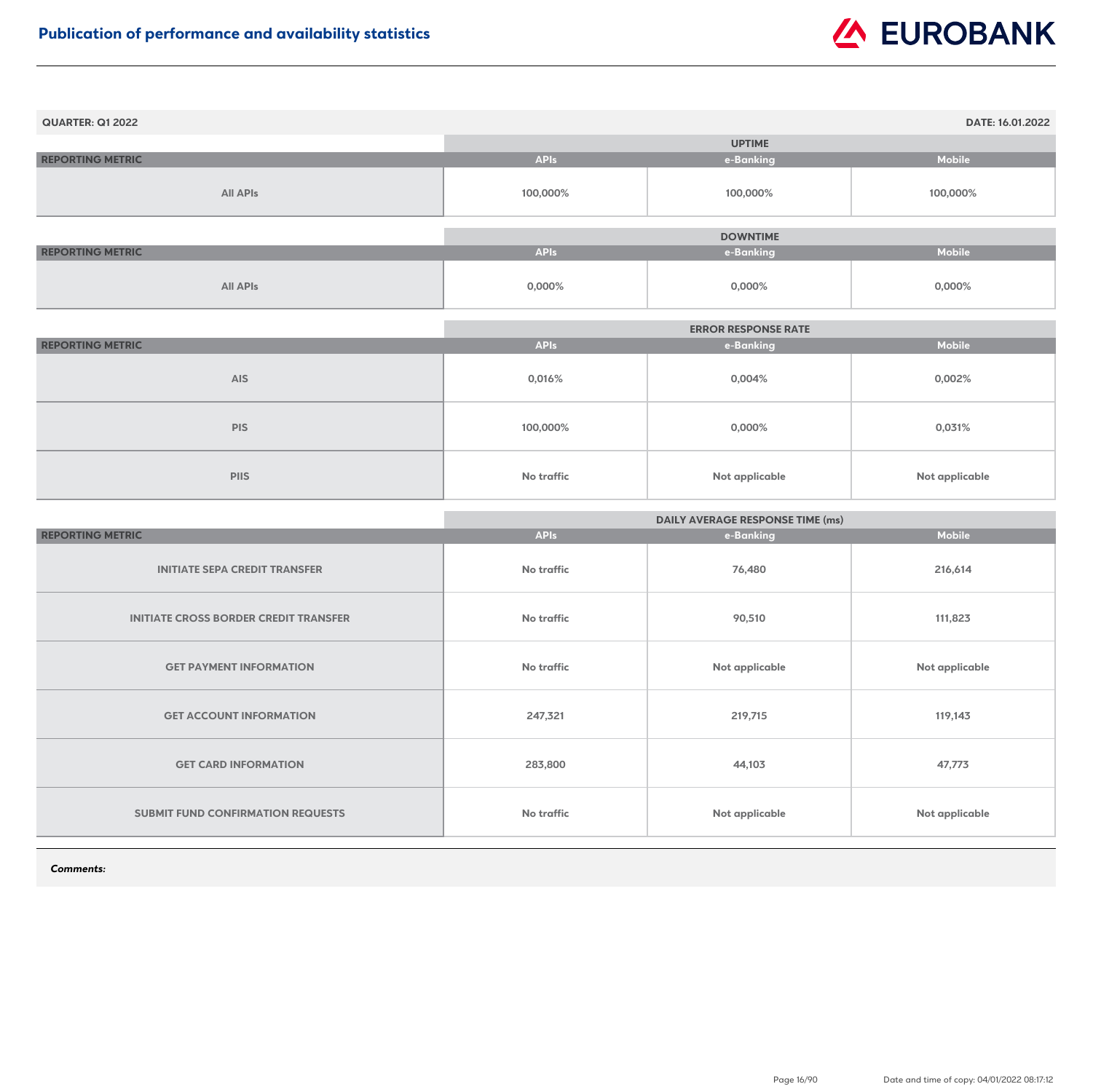| <b>QUARTER: Q1 2022</b> |             |                 | DATE: 17.01.2022 |
|-------------------------|-------------|-----------------|------------------|
|                         |             | <b>UPTIME</b>   |                  |
| <b>REPORTING METRIC</b> | <b>APIs</b> | e-Banking       | <b>Mobile</b>    |
| <b>All APIs</b>         | 100,000%    | 100,000%        | 100,000%         |
|                         |             |                 |                  |
|                         |             | <b>DOWNTIME</b> |                  |
| <b>REPORTING METRIC</b> | <b>APIs</b> | e-Banking       | <b>Mobile</b>    |
| <b>All APIs</b>         | 0,000%      | $0,000\%$       | $0,000\%$        |

|                         | <b>ERROR RESPONSE RATE</b> |                       |                |
|-------------------------|----------------------------|-----------------------|----------------|
| <b>REPORTING METRIC</b> | <b>APIs</b>                | e-Banking             | <b>Mobile</b>  |
| <b>AIS</b>              | 0,009%                     | 0,015%                | 0,005%         |
| <b>PIS</b>              | 0,000%                     | 0,003%                | 0,016%         |
| <b>PIIS</b>             | <b>No traffic</b>          | <b>Not applicable</b> | Not applicable |

|                                              | <b>DAILY AVERAGE RESPONSE TIME (ms)</b> |                       |                       |
|----------------------------------------------|-----------------------------------------|-----------------------|-----------------------|
| <b>REPORTING METRIC</b>                      | <b>APIs</b>                             | e-Banking             | <b>Mobile</b>         |
| <b>INITIATE SEPA CREDIT TRANSFER</b>         | 464,000                                 | 88,142                | 246,823               |
| <b>INITIATE CROSS BORDER CREDIT TRANSFER</b> | <b>No traffic</b>                       | 107,951               | 76,321                |
| <b>GET PAYMENT INFORMATION</b>               | 175,500                                 | Not applicable        | <b>Not applicable</b> |
| <b>GET ACCOUNT INFORMATION</b>               | 265,311                                 | 266,951               | 118,555               |
| <b>GET CARD INFORMATION</b>                  | 320,256                                 | 52,614                | 54,385                |
| <b>SUBMIT FUND CONFIRMATION REQUESTS</b>     | No traffic                              | <b>Not applicable</b> | <b>Not applicable</b> |

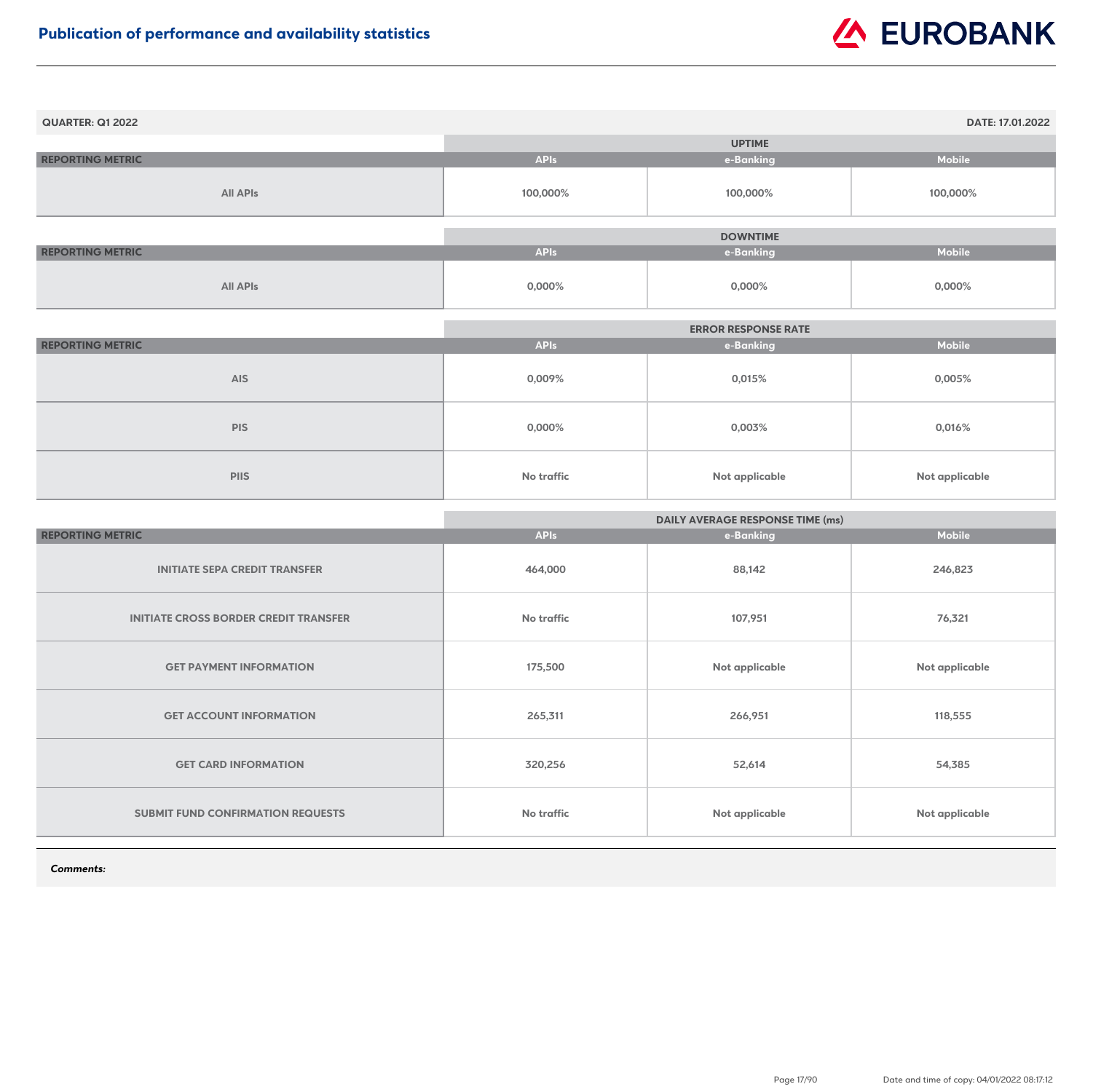| <b>QUARTER: Q1 2022</b> |             |                 | DATE: 18.01.2022 |
|-------------------------|-------------|-----------------|------------------|
|                         |             | <b>UPTIME</b>   |                  |
| <b>REPORTING METRIC</b> | <b>APIs</b> | e-Banking       | <b>Mobile</b>    |
| <b>All APIs</b>         | 100,000%    | 100,000%        | 100,000%         |
|                         |             |                 |                  |
|                         |             | <b>DOWNTIME</b> |                  |
| <b>REPORTING METRIC</b> | <b>APIs</b> | e-Banking       | <b>Mobile</b>    |
| <b>All APIs</b>         | 0,000%      | $0,000\%$       | $0,000\%$        |

|                         | <b>ERROR RESPONSE RATE</b> |                       |                |
|-------------------------|----------------------------|-----------------------|----------------|
| <b>REPORTING METRIC</b> | <b>APIs</b>                | e-Banking             | <b>Mobile</b>  |
| <b>AIS</b>              | 0,007%                     | 0,014%                | 0,006%         |
| <b>PIS</b>              | <b>No traffic</b>          | 0,003%                | 0,019%         |
| <b>PIIS</b>             | <b>No traffic</b>          | <b>Not applicable</b> | Not applicable |

|                                              | <b>DAILY AVERAGE RESPONSE TIME (ms)</b> |                       |                       |
|----------------------------------------------|-----------------------------------------|-----------------------|-----------------------|
| <b>REPORTING METRIC</b>                      | <b>APIs</b>                             | e-Banking             | <b>Mobile</b>         |
| <b>INITIATE SEPA CREDIT TRANSFER</b>         | No traffic                              | 81,018                | 241,123               |
| <b>INITIATE CROSS BORDER CREDIT TRANSFER</b> | <b>No traffic</b>                       | 99,377                | 69,227                |
| <b>GET PAYMENT INFORMATION</b>               | No traffic                              | <b>Not applicable</b> | <b>Not applicable</b> |
| <b>GET ACCOUNT INFORMATION</b>               | 247,964                                 | 258,713               | 111,866               |
| <b>GET CARD INFORMATION</b>                  | 299,218                                 | 49,718                | 52,173                |
| SUBMIT FUND CONFIRMATION REQUESTS            | No traffic                              | Not applicable        | <b>Not applicable</b> |

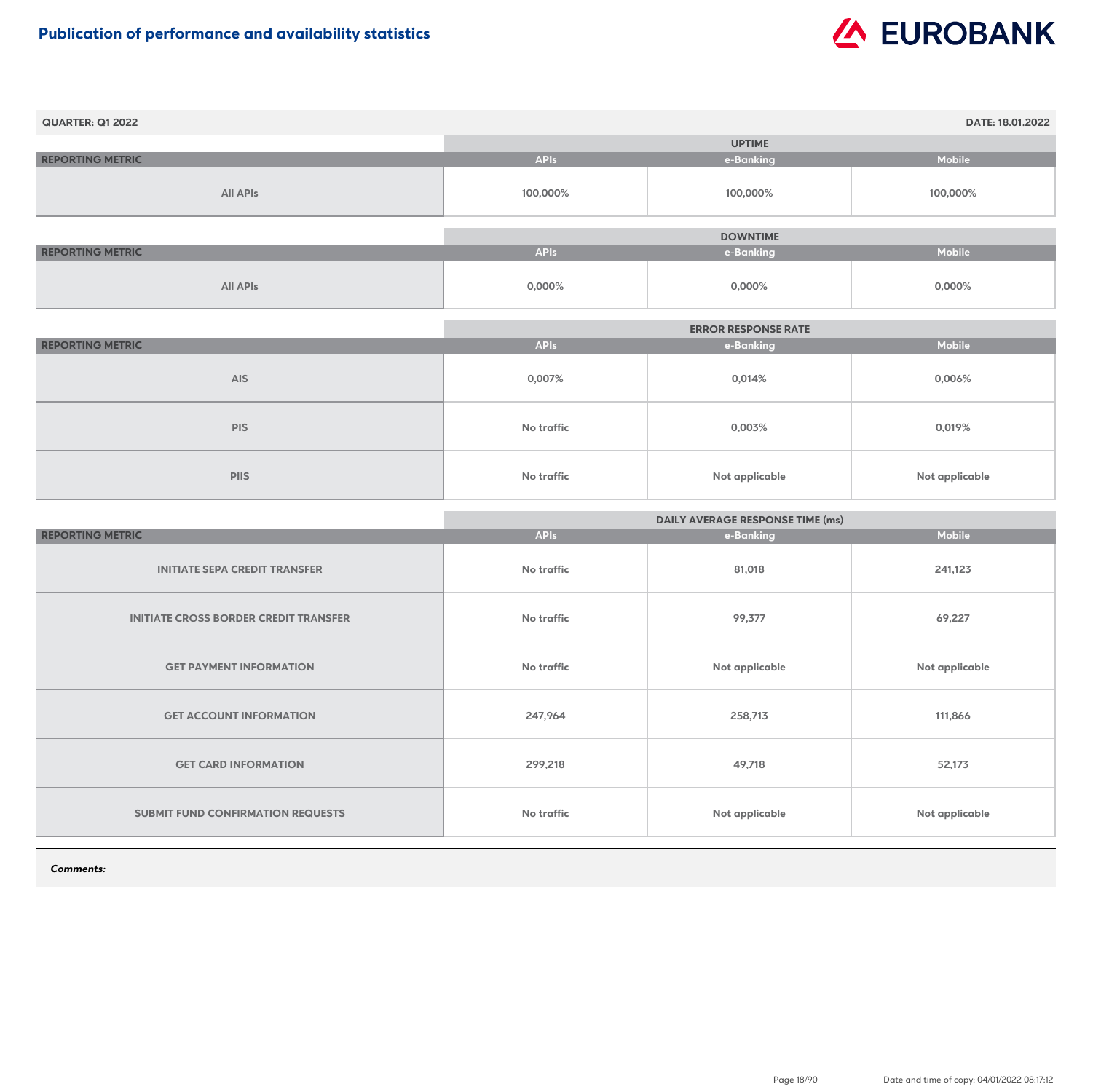| <b>QUARTER: Q1 2022</b> |             |                 | DATE: 19.01.2022 |
|-------------------------|-------------|-----------------|------------------|
|                         |             | <b>UPTIME</b>   |                  |
| <b>REPORTING METRIC</b> | <b>APIs</b> | e-Banking       | <b>Mobile</b>    |
| <b>All APIs</b>         | 100,000%    | 99,999%         | 99,997%          |
|                         |             | <b>DOWNTIME</b> |                  |
|                         |             |                 |                  |
| <b>REPORTING METRIC</b> | <b>APIs</b> | e-Banking       | <b>Mobile</b>    |
| <b>All APIs</b>         | $0,000\%$   | 0,001%          | 0,003%           |

|                         |                   | <b>ERROR RESPONSE RATE</b> |                |
|-------------------------|-------------------|----------------------------|----------------|
| <b>REPORTING METRIC</b> | <b>APIs</b>       | e-Banking                  | <b>Mobile</b>  |
| <b>AIS</b>              | 0,020%            | 0,030%                     | 0,016%         |
| <b>PIS</b>              | <b>No traffic</b> | 0,003%                     | 0,020%         |
| <b>PIIS</b>             | <b>No traffic</b> | <b>Not applicable</b>      | Not applicable |

|                                              | <b>DAILY AVERAGE RESPONSE TIME (ms)</b> |                |                       |
|----------------------------------------------|-----------------------------------------|----------------|-----------------------|
| <b>REPORTING METRIC</b>                      | <b>APIs</b>                             | e-Banking      | <b>Mobile</b>         |
| <b>INITIATE SEPA CREDIT TRANSFER</b>         | <b>No traffic</b>                       | 80,652         | 240,748               |
| <b>INITIATE CROSS BORDER CREDIT TRANSFER</b> | <b>No traffic</b>                       | 94,506         | 69,753                |
| <b>GET PAYMENT INFORMATION</b>               | <b>No traffic</b>                       | Not applicable | <b>Not applicable</b> |
| <b>GET ACCOUNT INFORMATION</b>               | 243,343                                 | 256,059        | 111,961               |
| <b>GET CARD INFORMATION</b>                  | 293,941                                 | 49,422         | 50,743                |
| <b>SUBMIT FUND CONFIRMATION REQUESTS</b>     | <b>No traffic</b>                       | Not applicable | <b>Not applicable</b> |

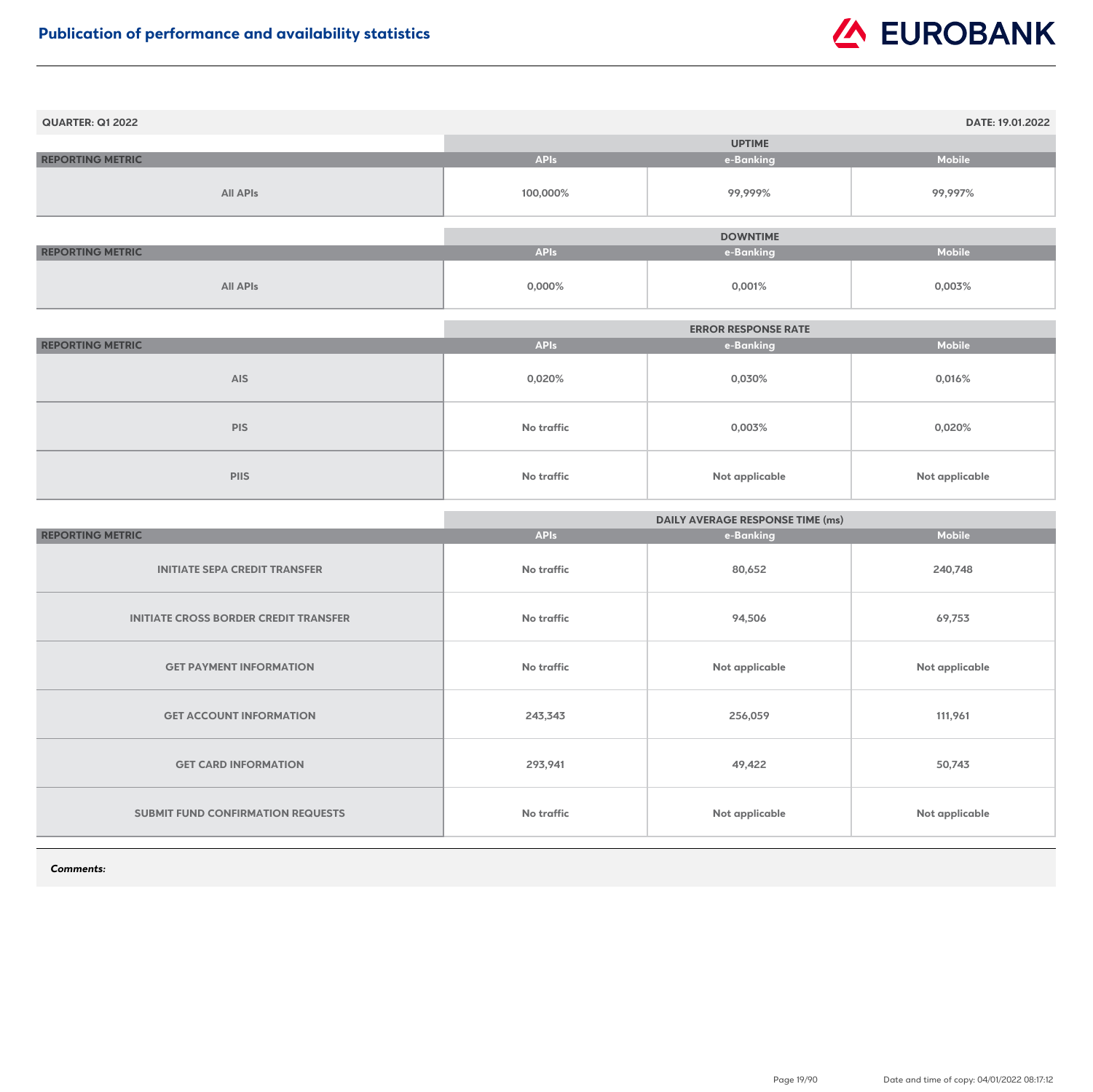| <b>QUARTER: Q1 2022</b> |             |                 | DATE: 20.01.2022 |
|-------------------------|-------------|-----------------|------------------|
|                         |             | <b>UPTIME</b>   |                  |
| <b>REPORTING METRIC</b> | <b>APIs</b> | e-Banking       | <b>Mobile</b>    |
| <b>All APIs</b>         | 100,000%    | 100,000%        | 100,000%         |
|                         |             |                 |                  |
|                         |             | <b>DOWNTIME</b> |                  |
| <b>REPORTING METRIC</b> | <b>APIs</b> | e-Banking       | <b>Mobile</b>    |
| <b>All APIs</b>         | 0,000%      | $0,000\%$       | $0,000\%$        |

|                         | <b>ERROR RESPONSE RATE</b> |                       |                |
|-------------------------|----------------------------|-----------------------|----------------|
| <b>REPORTING METRIC</b> | <b>APIs</b>                | e-Banking             | <b>Mobile</b>  |
| <b>AIS</b>              | 0,011%                     | 0,012%                | 0,004%         |
| <b>PIS</b>              | <b>No traffic</b>          | 0,001%                | 0,025%         |
| <b>PIIS</b>             | <b>No traffic</b>          | <b>Not applicable</b> | Not applicable |

|                                              | <b>DAILY AVERAGE RESPONSE TIME (ms)</b> |                |                       |
|----------------------------------------------|-----------------------------------------|----------------|-----------------------|
| <b>REPORTING METRIC</b>                      | <b>APIs</b>                             | e-Banking      | <b>Mobile</b>         |
| <b>INITIATE SEPA CREDIT TRANSFER</b>         | No traffic                              | 80,304         | 246,219               |
| <b>INITIATE CROSS BORDER CREDIT TRANSFER</b> | No traffic                              | 95,921         | 71,434                |
| <b>GET PAYMENT INFORMATION</b>               | No traffic                              | Not applicable | <b>Not applicable</b> |
| <b>GET ACCOUNT INFORMATION</b>               | 247,061                                 | 251,863        | 110,829               |
| <b>GET CARD INFORMATION</b>                  | 295,227                                 | 48,543         | 51,181                |
| SUBMIT FUND CONFIRMATION REQUESTS            | <b>No traffic</b>                       | Not applicable | Not applicable        |

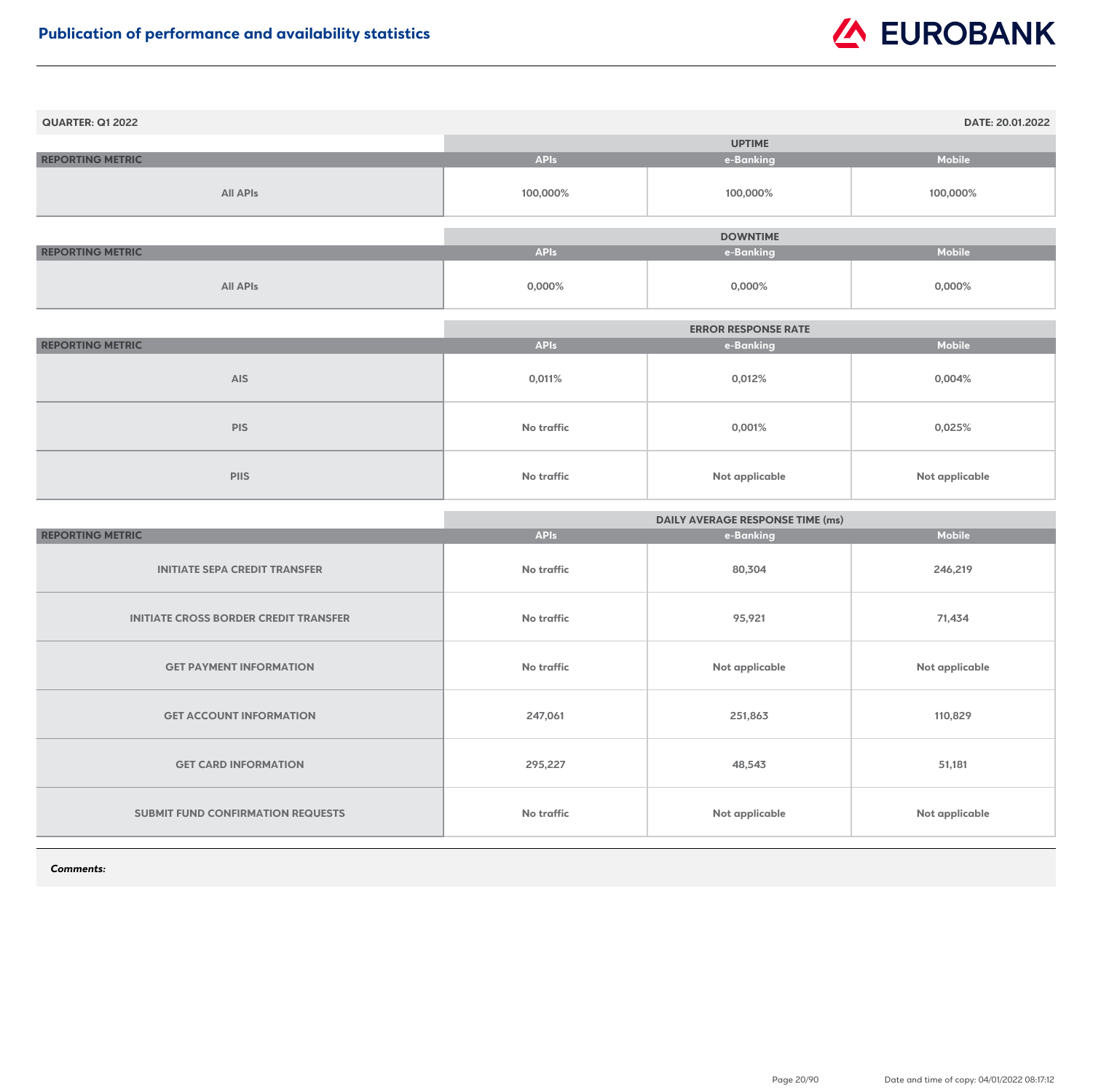| <b>QUARTER: Q1 2022</b> |             |                 | DATE: 21.01.2022 |
|-------------------------|-------------|-----------------|------------------|
|                         |             | <b>UPTIME</b>   |                  |
| <b>REPORTING METRIC</b> | <b>APIs</b> | e-Banking       | <b>Mobile</b>    |
| <b>All APIs</b>         | 100,000%    | 100,000%        | 100,000%         |
|                         |             | <b>DOWNTIME</b> |                  |
| <b>REPORTING METRIC</b> | <b>APIs</b> | e-Banking       | <b>Mobile</b>    |
| <b>All APIs</b>         | $0,000\%$   | $0,000\%$       | $0,000\%$        |

|                         |                   | <b>ERROR RESPONSE RATE</b> |                |
|-------------------------|-------------------|----------------------------|----------------|
| <b>REPORTING METRIC</b> | <b>APIs</b>       | e-Banking                  | <b>Mobile</b>  |
| <b>AIS</b>              | 0,007%            | 0,016%                     | 0,005%         |
| <b>PIS</b>              | 7,692%            | 0,007%                     | 0,028%         |
| <b>PIIS</b>             | <b>No traffic</b> | <b>Not applicable</b>      | Not applicable |

|                                              | <b>DAILY AVERAGE RESPONSE TIME (ms)</b> |                |                       |
|----------------------------------------------|-----------------------------------------|----------------|-----------------------|
| <b>REPORTING METRIC</b>                      | <b>APIs</b>                             | e-Banking      | <b>Mobile</b>         |
| <b>INITIATE SEPA CREDIT TRANSFER</b>         | 261,455                                 | 81,591         | 249,178               |
| <b>INITIATE CROSS BORDER CREDIT TRANSFER</b> | <b>No traffic</b>                       | 98,189         | 84,897                |
| <b>GET PAYMENT INFORMATION</b>               | 81,240                                  | Not applicable | <b>Not applicable</b> |
| <b>GET ACCOUNT INFORMATION</b>               | 248,786                                 | 254,418        | 110,603               |
| <b>GET CARD INFORMATION</b>                  | 309,546                                 | 48,393         | 50,484                |
| SUBMIT FUND CONFIRMATION REQUESTS            | <b>No traffic</b>                       | Not applicable | <b>Not applicable</b> |

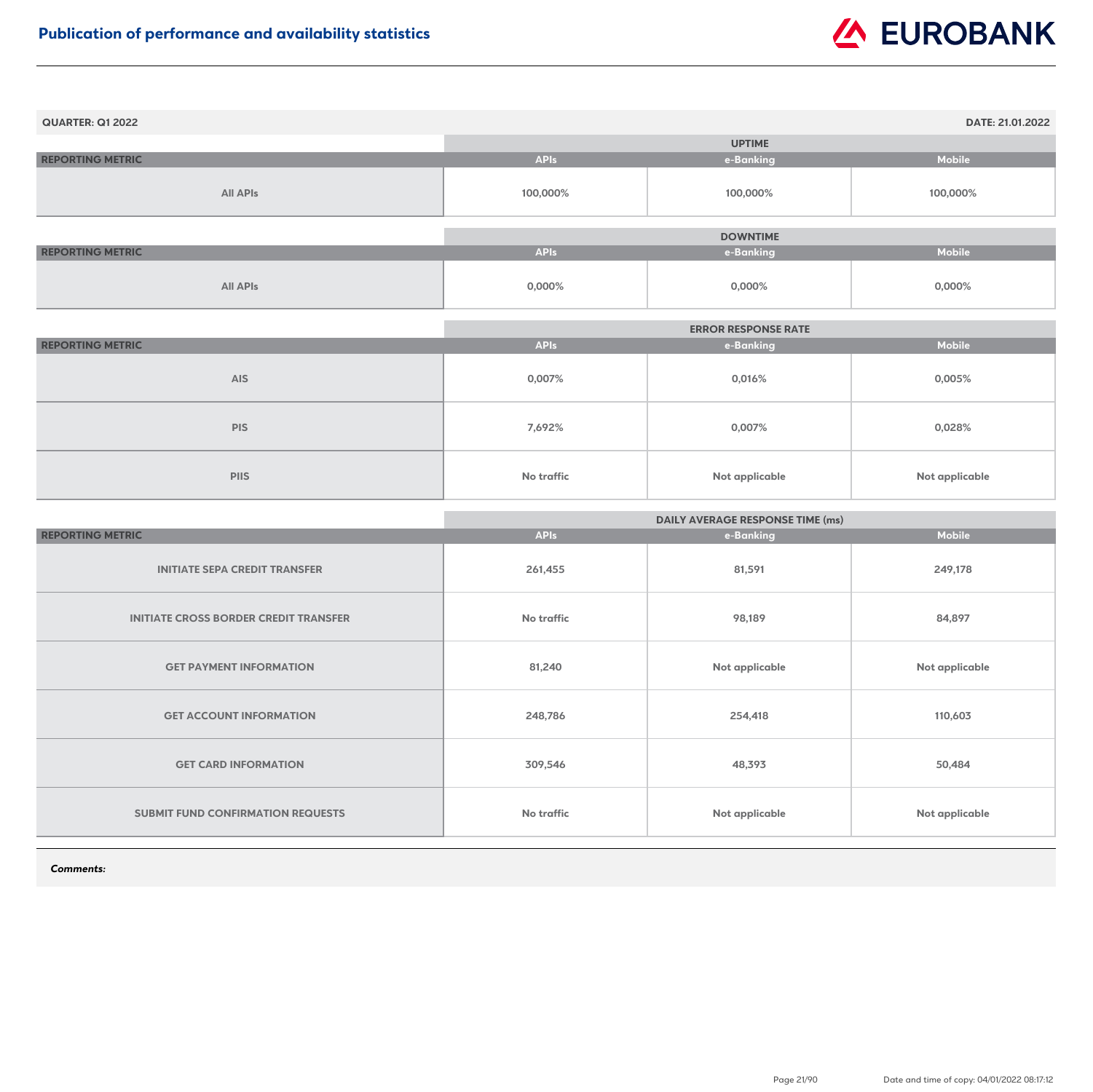| <b>QUARTER: Q1 2022</b> |             |                 | DATE: 22.01.2022 |
|-------------------------|-------------|-----------------|------------------|
|                         |             | <b>UPTIME</b>   |                  |
| <b>REPORTING METRIC</b> | <b>APIs</b> | e-Banking       | <b>Mobile</b>    |
| <b>All APIs</b>         | 100,000%    | 100,000%        | 100,000%         |
|                         |             |                 |                  |
|                         |             | <b>DOWNTIME</b> |                  |
| <b>REPORTING METRIC</b> | <b>APIs</b> | e-Banking       | <b>Mobile</b>    |
| <b>All APIs</b>         | $0,000\%$   | $0,000\%$       | $0,000\%$        |

|                         |                   | <b>ERROR RESPONSE RATE</b> |                |
|-------------------------|-------------------|----------------------------|----------------|
| <b>REPORTING METRIC</b> | <b>APIs</b>       | e-Banking                  | <b>Mobile</b>  |
| <b>AIS</b>              | 0,011%            | 0,002%                     | 0,001%         |
| <b>PIS</b>              | <b>No traffic</b> | 0,000%                     | $0,005\%$      |
| <b>PIIS</b>             | No traffic        | <b>Not applicable</b>      | Not applicable |

|                                              | <b>DAILY AVERAGE RESPONSE TIME (ms)</b> |                       |                       |
|----------------------------------------------|-----------------------------------------|-----------------------|-----------------------|
| <b>REPORTING METRIC</b>                      | <b>APIs</b>                             | e-Banking             | <b>Mobile</b>         |
| <b>INITIATE SEPA CREDIT TRANSFER</b>         | <b>No traffic</b>                       | 67,790                | 232,570               |
| <b>INITIATE CROSS BORDER CREDIT TRANSFER</b> | No traffic                              | 71,220                | 60,783                |
| <b>GET PAYMENT INFORMATION</b>               | <b>No traffic</b>                       | Not applicable        | Not applicable        |
| <b>GET ACCOUNT INFORMATION</b>               | 214,865                                 | 213,844               | 108,457               |
| <b>GET CARD INFORMATION</b>                  | 270,752                                 | 46,382                | 48,656                |
| <b>SUBMIT FUND CONFIRMATION REQUESTS</b>     | <b>No traffic</b>                       | <b>Not applicable</b> | <b>Not applicable</b> |

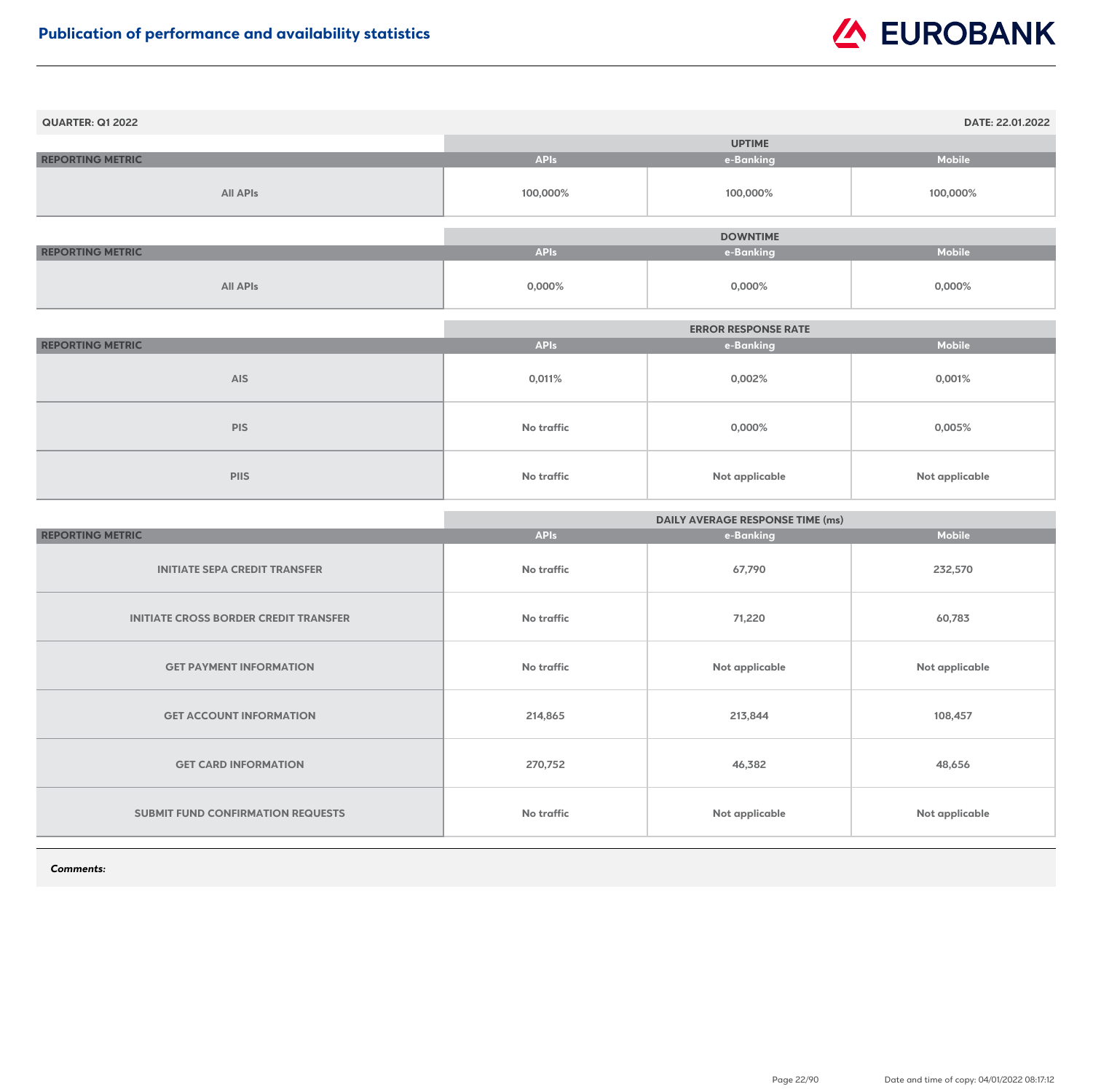| <b>QUARTER: Q1 2022</b> |             |                 | DATE: 23.01.2022 |
|-------------------------|-------------|-----------------|------------------|
|                         |             | <b>UPTIME</b>   |                  |
| <b>REPORTING METRIC</b> | <b>APIs</b> | e-Banking       | <b>Mobile</b>    |
| <b>All APIs</b>         | 100,000%    | 100,000%        | 100,000%         |
|                         |             |                 |                  |
|                         |             | <b>DOWNTIME</b> |                  |
| <b>REPORTING METRIC</b> | <b>APIs</b> | e-Banking       | <b>Mobile</b>    |
| <b>All APIs</b>         | $0,000\%$   | $0,000\%$       | $0,000\%$        |

|                         |                   | <b>ERROR RESPONSE RATE</b> |                |
|-------------------------|-------------------|----------------------------|----------------|
| <b>REPORTING METRIC</b> | <b>APIs</b>       | e-Banking                  | <b>Mobile</b>  |
| <b>AIS</b>              | $0,000\%$         | $0,000\%$                  | 0,001%         |
| <b>PIS</b>              | <b>No traffic</b> | 0,008%                     | $0,000\%$      |
| <b>PIIS</b>             | No traffic        | <b>Not applicable</b>      | Not applicable |

|                                              | <b>DAILY AVERAGE RESPONSE TIME (ms)</b> |                |                       |
|----------------------------------------------|-----------------------------------------|----------------|-----------------------|
| <b>REPORTING METRIC</b>                      | <b>APIs</b>                             | e-Banking      | <b>Mobile</b>         |
| <b>INITIATE SEPA CREDIT TRANSFER</b>         | No traffic                              | 72,375         | 220,546               |
| <b>INITIATE CROSS BORDER CREDIT TRANSFER</b> | <b>No traffic</b>                       | 69,871         | 64,012                |
| <b>GET PAYMENT INFORMATION</b>               | <b>No traffic</b>                       | Not applicable | <b>Not applicable</b> |
| <b>GET ACCOUNT INFORMATION</b>               | 225,421                                 | 210,991        | 117,692               |
| <b>GET CARD INFORMATION</b>                  | 278,835                                 | 44,163         | 47,214                |
| SUBMIT FUND CONFIRMATION REQUESTS            | <b>No traffic</b>                       | Not applicable | Not applicable        |

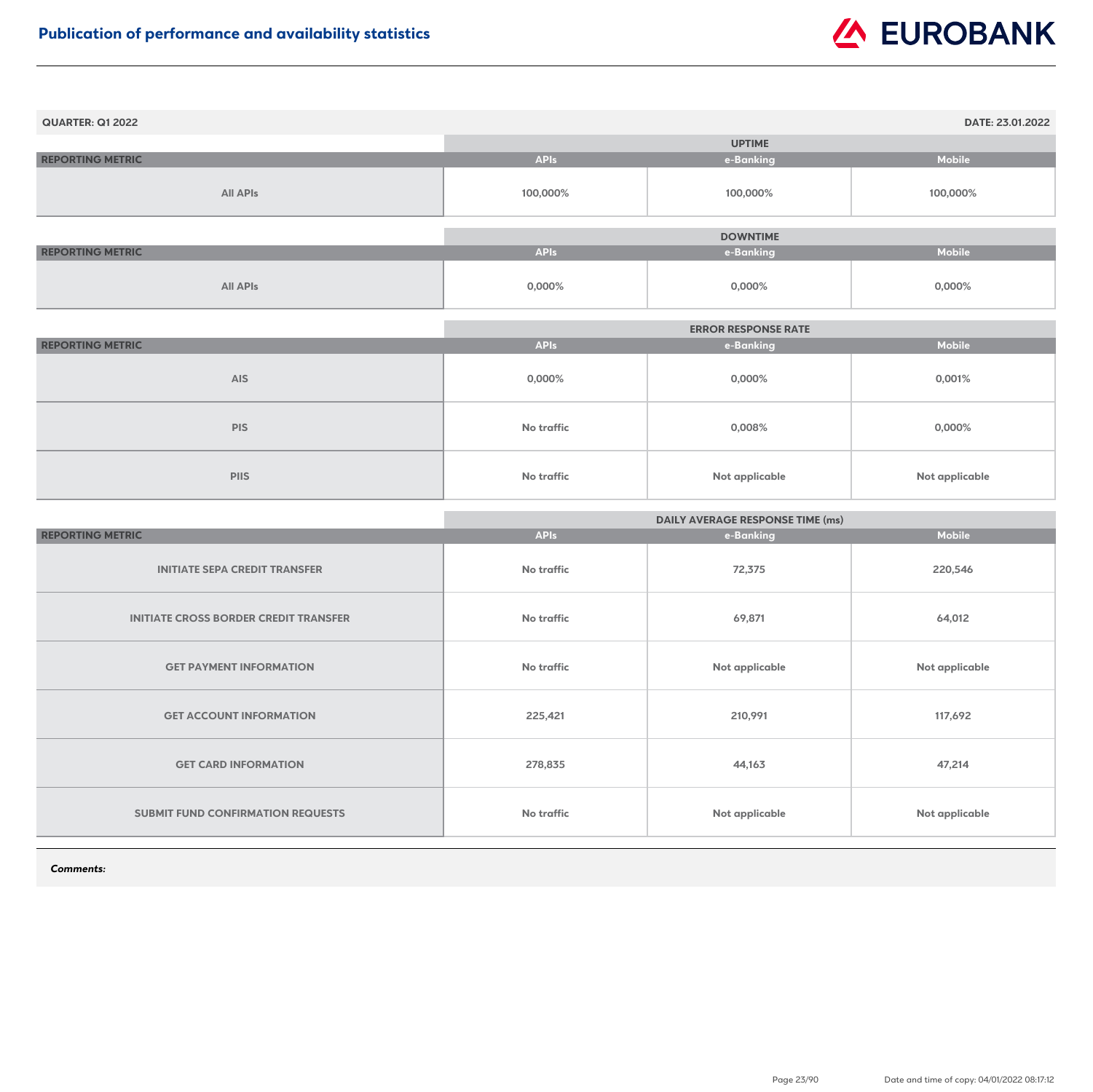| <b>QUARTER: Q1 2022</b> |             |                 | DATE: 24.01.2022 |
|-------------------------|-------------|-----------------|------------------|
|                         |             | <b>UPTIME</b>   |                  |
| <b>REPORTING METRIC</b> | <b>APIs</b> | e-Banking       | <b>Mobile</b>    |
| <b>All APIs</b>         | 100,000%    | 100,000%        | 100,000%         |
|                         |             |                 |                  |
|                         |             | <b>DOWNTIME</b> |                  |
| <b>REPORTING METRIC</b> | <b>APIs</b> | e-Banking       | <b>Mobile</b>    |
| <b>All APIs</b>         | $0,000\%$   | $0,000\%$       | $0,000\%$        |

|                         |                   | <b>ERROR RESPONSE RATE</b> |                |
|-------------------------|-------------------|----------------------------|----------------|
| <b>REPORTING METRIC</b> | <b>APIs</b>       | e-Banking                  | <b>Mobile</b>  |
| <b>AIS</b>              | 0,038%            | 0,023%                     | $0,004\%$      |
| <b>PIS</b>              | <b>No traffic</b> | 0,001%                     | $0,000\%$      |
| <b>PIIS</b>             | No traffic        | <b>Not applicable</b>      | Not applicable |

|                                              | <b>DAILY AVERAGE RESPONSE TIME (ms)</b> |                |                       |
|----------------------------------------------|-----------------------------------------|----------------|-----------------------|
| <b>REPORTING METRIC</b>                      | <b>APIs</b>                             | e-Banking      | <b>Mobile</b>         |
| <b>INITIATE SEPA CREDIT TRANSFER</b>         | No traffic                              | 78,277         | 228,328               |
| <b>INITIATE CROSS BORDER CREDIT TRANSFER</b> | <b>No traffic</b>                       | 92,646         | 70,947                |
| <b>GET PAYMENT INFORMATION</b>               | <b>No traffic</b>                       | Not applicable | <b>Not applicable</b> |
| <b>GET ACCOUNT INFORMATION</b>               | 475,562                                 | 254,830        | 113,163               |
| <b>GET CARD INFORMATION</b>                  | 321,620                                 | 49,379         | 51,852                |
| SUBMIT FUND CONFIRMATION REQUESTS            | <b>No traffic</b>                       | Not applicable | Not applicable        |

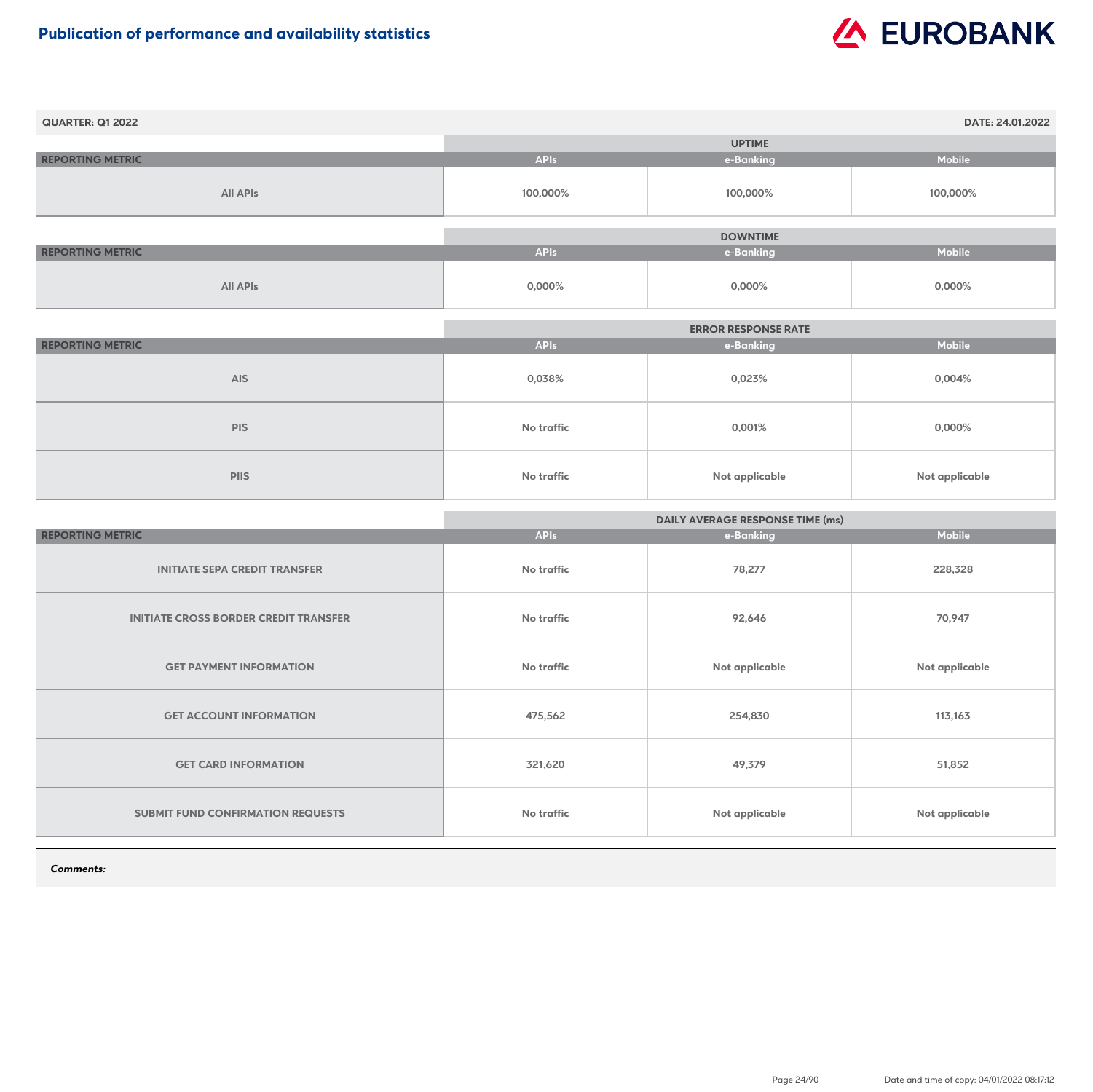| <b>QUARTER: Q1 2022</b> |             |                 | DATE: 25.01.2022 |
|-------------------------|-------------|-----------------|------------------|
|                         |             | <b>UPTIME</b>   |                  |
| <b>REPORTING METRIC</b> | <b>APIs</b> | e-Banking       | <b>Mobile</b>    |
| <b>All APIs</b>         | 100,000%    | 100,000%        | 100,000%         |
|                         |             |                 |                  |
|                         |             | <b>DOWNTIME</b> |                  |
| <b>REPORTING METRIC</b> | <b>APIs</b> | e-Banking       | <b>Mobile</b>    |
| <b>All APIs</b>         | $0,000\%$   | $0,000\%$       | $0,000\%$        |

|                         | <b>ERROR RESPONSE RATE</b> |                       |                |
|-------------------------|----------------------------|-----------------------|----------------|
| <b>REPORTING METRIC</b> | <b>APIs</b>                | e-Banking             | <b>Mobile</b>  |
| <b>AIS</b>              | $0,008\%$                  | 0,010%                | $0,005\%$      |
| <b>PIS</b>              | No traffic                 | 0,007%                | 0,004%         |
| <b>PIIS</b>             | No traffic                 | <b>Not applicable</b> | Not applicable |

|                                              | <b>DAILY AVERAGE RESPONSE TIME (ms)</b> |                       |                |
|----------------------------------------------|-----------------------------------------|-----------------------|----------------|
| <b>REPORTING METRIC</b>                      | <b>APIs</b>                             | e-Banking             | <b>Mobile</b>  |
| <b>INITIATE SEPA CREDIT TRANSFER</b>         | <b>No traffic</b>                       | 71,544                | 234,930        |
| <b>INITIATE CROSS BORDER CREDIT TRANSFER</b> | <b>No traffic</b>                       | 85,432                | 64,586         |
| <b>GET PAYMENT INFORMATION</b>               | <b>No traffic</b>                       | <b>Not applicable</b> | Not applicable |
| <b>GET ACCOUNT INFORMATION</b>               | 246,714                                 | 237,203               | 108,926        |
| <b>GET CARD INFORMATION</b>                  | 298,870                                 | 48,365                | 51,504         |
| SUBMIT FUND CONFIRMATION REQUESTS            | <b>No traffic</b>                       | Not applicable        | Not applicable |

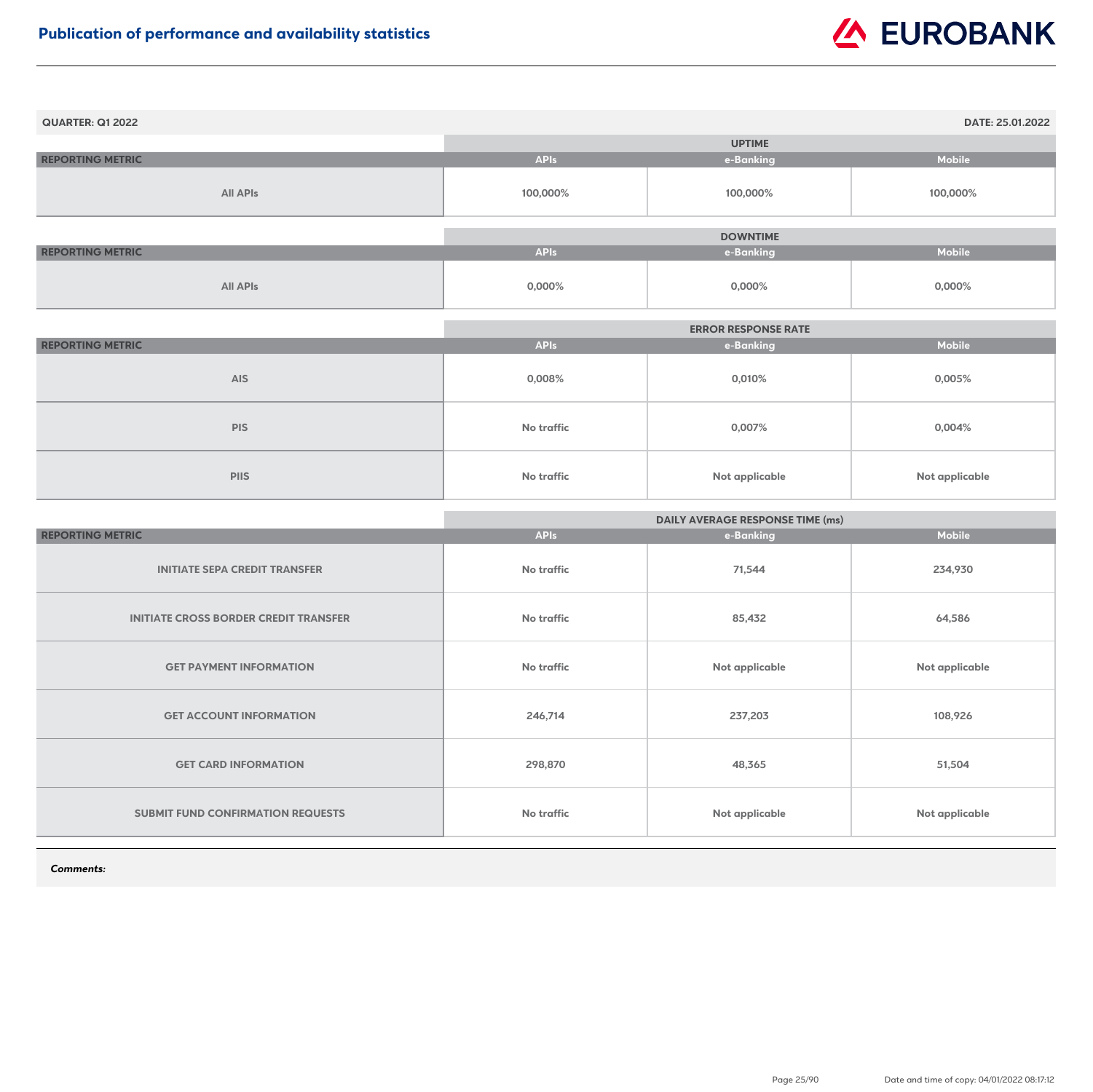| <b>QUARTER: Q1 2022</b> |             |                 | DATE: 26.01.2022 |
|-------------------------|-------------|-----------------|------------------|
|                         |             | <b>UPTIME</b>   |                  |
| <b>REPORTING METRIC</b> | <b>APIs</b> | e-Banking       | <b>Mobile</b>    |
| <b>All APIs</b>         | 100,000%    | 99,999%         | 99,998%          |
|                         |             | <b>DOWNTIME</b> |                  |
|                         |             |                 |                  |
| <b>REPORTING METRIC</b> | <b>APIs</b> | e-Banking       | <b>Mobile</b>    |
| <b>All APIs</b>         | 0,000%      | 0,001%          | 0,002%           |

|                         | <b>ERROR RESPONSE RATE</b> |                       |                       |
|-------------------------|----------------------------|-----------------------|-----------------------|
| <b>REPORTING METRIC</b> | <b>APIs</b>                | e-Banking             | <b>Mobile</b>         |
| <b>AIS</b>              | 0,000%                     | 0,014%                | 0,005%                |
| <b>PIS</b>              | No traffic                 | $0,004\%$             | 0,008%                |
| <b>PIIS</b>             | No traffic                 | <b>Not applicable</b> | <b>Not applicable</b> |

|                                              | <b>DAILY AVERAGE RESPONSE TIME (ms)</b> |                |                       |
|----------------------------------------------|-----------------------------------------|----------------|-----------------------|
| <b>REPORTING METRIC</b>                      | <b>APIs</b>                             | e-Banking      | <b>Mobile</b>         |
| <b>INITIATE SEPA CREDIT TRANSFER</b>         | <b>No traffic</b>                       | 71,965         | 246,284               |
| <b>INITIATE CROSS BORDER CREDIT TRANSFER</b> | <b>No traffic</b>                       | 86,240         | 66,277                |
| <b>GET PAYMENT INFORMATION</b>               | No traffic                              | Not applicable | <b>Not applicable</b> |
| <b>GET ACCOUNT INFORMATION</b>               | 255,564                                 | 234,329        | 113,547               |
| <b>GET CARD INFORMATION</b>                  | 304,447                                 | 49,365         | 52,011                |
| <b>SUBMIT FUND CONFIRMATION REQUESTS</b>     | <b>No traffic</b>                       | Not applicable | <b>Not applicable</b> |

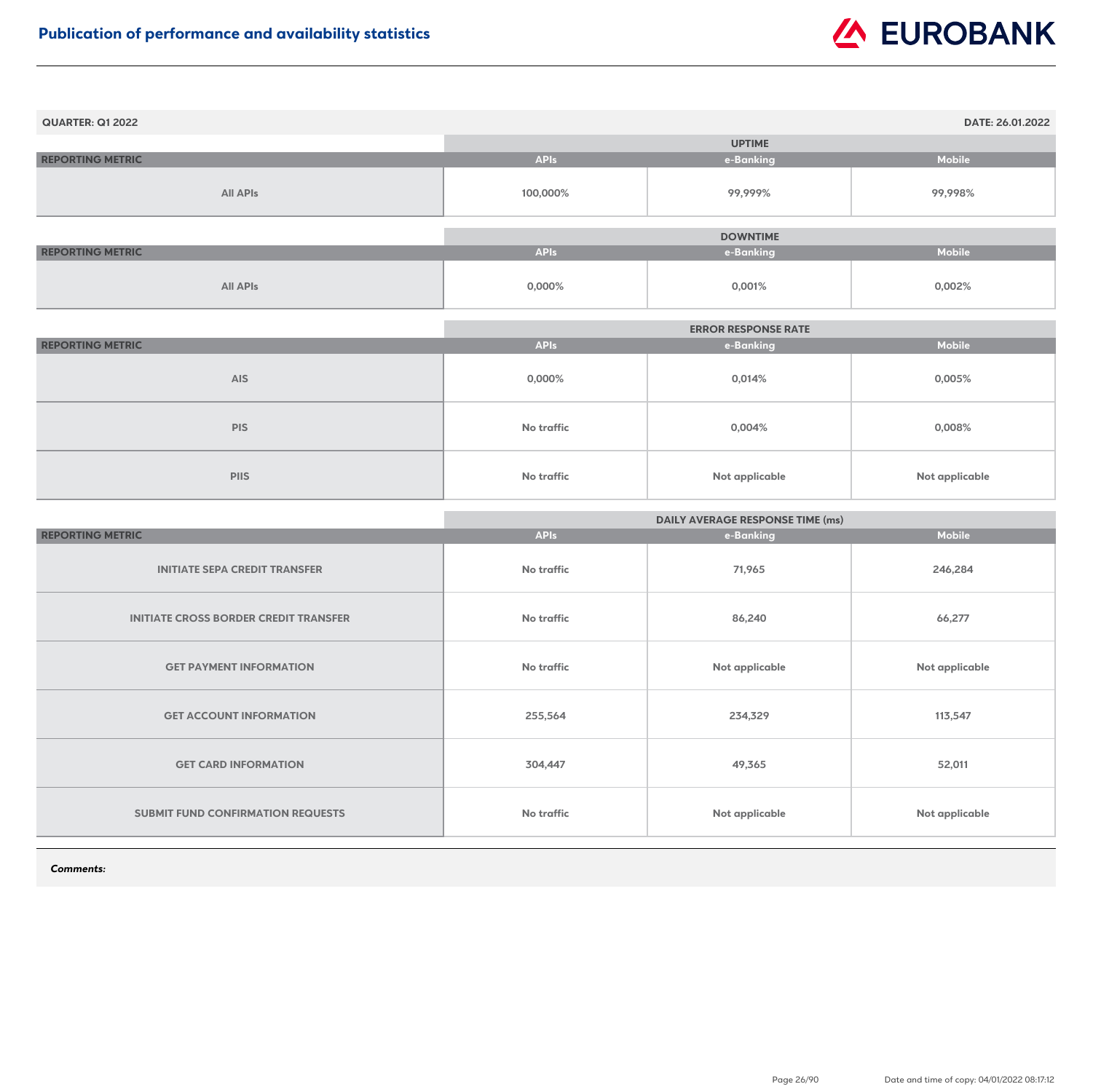| <b>QUARTER: Q1 2022</b> |             |                 | DATE: 27.01.2022 |
|-------------------------|-------------|-----------------|------------------|
|                         |             | <b>UPTIME</b>   |                  |
| <b>REPORTING METRIC</b> | <b>APIs</b> | e-Banking       | <b>Mobile</b>    |
| <b>All APIs</b>         | 100,000%    | 100,000%        | 100,000%         |
|                         |             |                 |                  |
|                         |             | <b>DOWNTIME</b> |                  |
| <b>REPORTING METRIC</b> | <b>APIs</b> | e-Banking       | <b>Mobile</b>    |
| <b>All APIs</b>         | $0,000\%$   | $0,000\%$       | 0,000%           |

|                         | <b>ERROR RESPONSE RATE</b> |                       |                       |
|-------------------------|----------------------------|-----------------------|-----------------------|
| <b>REPORTING METRIC</b> | <b>APIs</b>                | e-Banking             | <b>Mobile</b>         |
| <b>AIS</b>              | 0,007%                     | 0,019%                | $0,004\%$             |
| <b>PIS</b>              | <b>No traffic</b>          | 0,001%                | 0,011%                |
| <b>PIIS</b>             | <b>No traffic</b>          | <b>Not applicable</b> | <b>Not applicable</b> |

|                                              | <b>DAILY AVERAGE RESPONSE TIME (ms)</b> |                       |                       |
|----------------------------------------------|-----------------------------------------|-----------------------|-----------------------|
| <b>REPORTING METRIC</b>                      | <b>APIs</b>                             | e-Banking             | <b>Mobile</b>         |
| <b>INITIATE SEPA CREDIT TRANSFER</b>         | <b>No traffic</b>                       | 80,457                | 248,833               |
| <b>INITIATE CROSS BORDER CREDIT TRANSFER</b> | No traffic                              | 97,094                | 69,994                |
| <b>GET PAYMENT INFORMATION</b>               | <b>No traffic</b>                       | <b>Not applicable</b> | Not applicable        |
| <b>GET ACCOUNT INFORMATION</b>               | 261,691                                 | 255,240               | 115,777               |
| <b>GET CARD INFORMATION</b>                  | 328,397                                 | 51,345                | 53,071                |
| SUBMIT FUND CONFIRMATION REQUESTS            | <b>No traffic</b>                       | <b>Not applicable</b> | <b>Not applicable</b> |

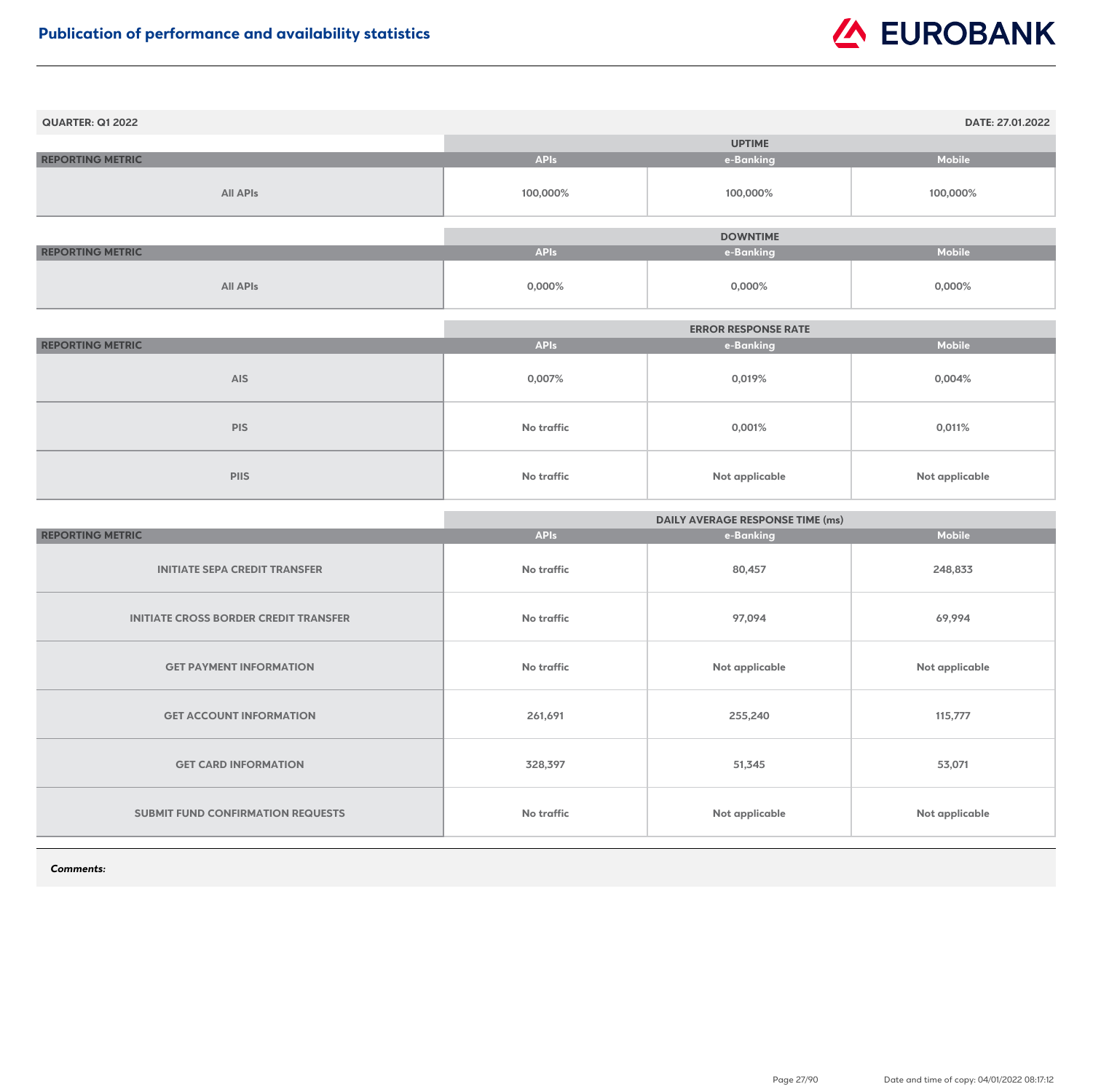| <b>QUARTER: Q1 2022</b> |             |                 | DATE: 28.01.2022 |
|-------------------------|-------------|-----------------|------------------|
|                         |             | <b>UPTIME</b>   |                  |
| <b>REPORTING METRIC</b> | <b>APIs</b> | e-Banking       | <b>Mobile</b>    |
| <b>All APIs</b>         | 100,000%    | 99,989%         | 99,991%          |
|                         |             | <b>DOWNTIME</b> |                  |
| <b>REPORTING METRIC</b> | <b>APIs</b> | e-Banking       | <b>Mobile</b>    |
| <b>All APIs</b>         | 0,000%      | 0,011%          | 0,009%           |

|                         | <b>ERROR RESPONSE RATE</b> |                       |                       |
|-------------------------|----------------------------|-----------------------|-----------------------|
| <b>REPORTING METRIC</b> | <b>APIs</b>                | e-Banking             | <b>Mobile</b>         |
| <b>AIS</b>              | 0,063%                     | 0,026%                | 0,015%                |
| <b>PIS</b>              | 100,000%                   | 0,001%                | 0,008%                |
| <b>PIIS</b>             | <b>No traffic</b>          | <b>Not applicable</b> | <b>Not applicable</b> |

|                                              | <b>DAILY AVERAGE RESPONSE TIME (ms)</b> |                       |                       |
|----------------------------------------------|-----------------------------------------|-----------------------|-----------------------|
| <b>REPORTING METRIC</b>                      | <b>APIs</b>                             | e-Banking             | <b>Mobile</b>         |
| <b>INITIATE SEPA CREDIT TRANSFER</b>         | <b>No traffic</b>                       | 90,924                | 257,017               |
| <b>INITIATE CROSS BORDER CREDIT TRANSFER</b> | <b>No traffic</b>                       | 108,952               | 78,307                |
| <b>GET PAYMENT INFORMATION</b>               | <b>No traffic</b>                       | Not applicable        | <b>Not applicable</b> |
| <b>GET ACCOUNT INFORMATION</b>               | 222,081                                 | 266,485               | 117,937               |
| <b>GET CARD INFORMATION</b>                  | 299,029                                 | 51,730                | 54,445                |
| SUBMIT FUND CONFIRMATION REQUESTS            | <b>No traffic</b>                       | <b>Not applicable</b> | <b>Not applicable</b> |

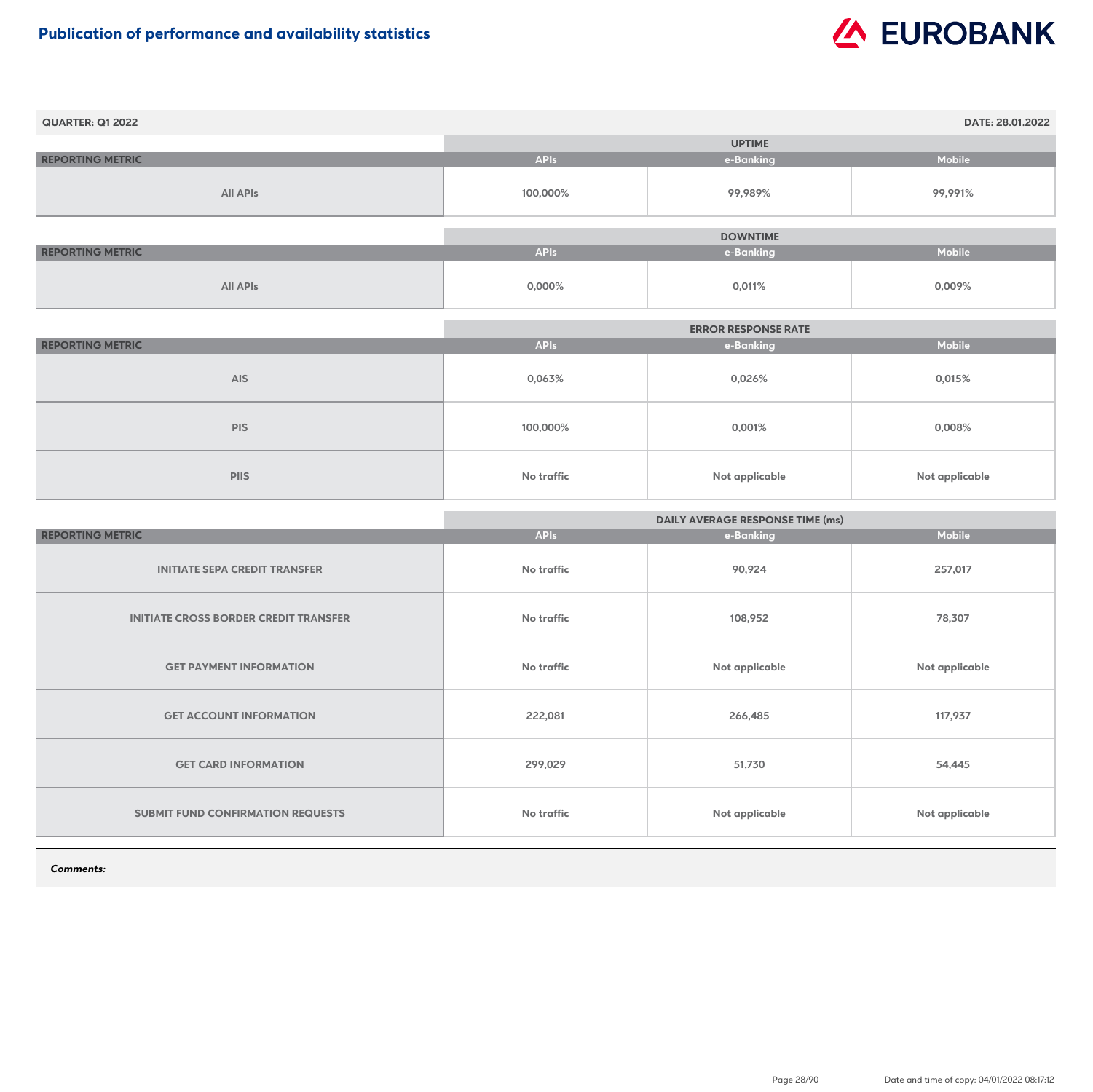| <b>QUARTER: Q1 2022</b> |             |                 | DATE: 29.01.2022 |
|-------------------------|-------------|-----------------|------------------|
|                         |             | <b>UPTIME</b>   |                  |
| <b>REPORTING METRIC</b> | <b>APIs</b> | e-Banking       | <b>Mobile</b>    |
| <b>All APIs</b>         | 100,000%    | 100,000%        | 100,000%         |
|                         |             |                 |                  |
|                         |             | <b>DOWNTIME</b> |                  |
| <b>REPORTING METRIC</b> | <b>APIs</b> | e-Banking       | <b>Mobile</b>    |
| <b>All APIs</b>         | 0,000%      | 0,000%          | 0,000%           |

|                         |             | <b>ERROR RESPONSE RATE</b> |                |
|-------------------------|-------------|----------------------------|----------------|
| <b>REPORTING METRIC</b> | <b>APIs</b> | e-Banking                  | <b>Mobile</b>  |
| <b>AIS</b>              | 0,023%      | $0,004\%$                  | 0,002%         |
| <b>PIS</b>              | 100,000%    | 0,002%                     | 0,007%         |
| <b>PIIS</b>             | No traffic  | <b>Not applicable</b>      | Not applicable |

|                                              | <b>DAILY AVERAGE RESPONSE TIME (ms)</b> |                       |                       |
|----------------------------------------------|-----------------------------------------|-----------------------|-----------------------|
| <b>REPORTING METRIC</b>                      | <b>APIs</b>                             | e-Banking             | <b>Mobile</b>         |
| <b>INITIATE SEPA CREDIT TRANSFER</b>         | No traffic                              | 67,547                | 232,965               |
| <b>INITIATE CROSS BORDER CREDIT TRANSFER</b> | <b>No traffic</b>                       | 73,938                | 66,077                |
| <b>GET PAYMENT INFORMATION</b>               | No traffic                              | Not applicable        | <b>Not applicable</b> |
| <b>GET ACCOUNT INFORMATION</b>               | 219,997                                 | 219,337               | 109,692               |
| <b>GET CARD INFORMATION</b>                  | 272,353                                 | 44,622                | 47,868                |
| <b>SUBMIT FUND CONFIRMATION REQUESTS</b>     | <b>No traffic</b>                       | <b>Not applicable</b> | <b>Not applicable</b> |

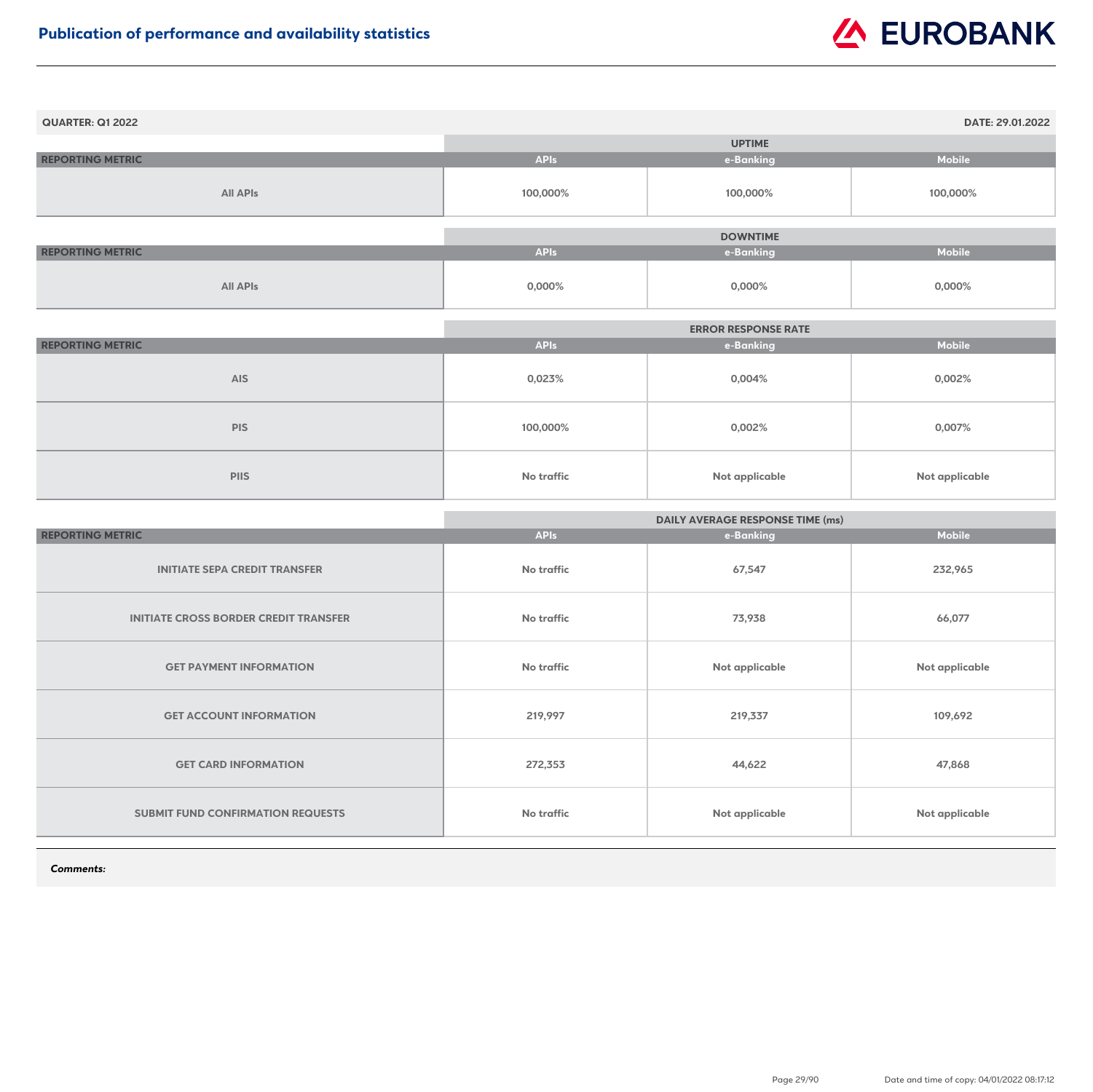| <b>QUARTER: Q1 2022</b> |             |                 | DATE: 30.01.2022 |
|-------------------------|-------------|-----------------|------------------|
|                         |             | <b>UPTIME</b>   |                  |
| <b>REPORTING METRIC</b> | <b>APIs</b> | e-Banking       | <b>Mobile</b>    |
| <b>All APIs</b>         | 100,000%    | 100,000%        | 100,000%         |
|                         |             |                 |                  |
|                         |             | <b>DOWNTIME</b> |                  |
| <b>REPORTING METRIC</b> | <b>APIs</b> | e-Banking       | <b>Mobile</b>    |
| <b>All APIs</b>         | 0,000%      | 0,000%          | $0,000\%$        |

|                         | <b>ERROR RESPONSE RATE</b> |                       |                       |
|-------------------------|----------------------------|-----------------------|-----------------------|
| <b>REPORTING METRIC</b> | <b>APIs</b>                | e-Banking             | <b>Mobile</b>         |
| <b>AIS</b>              | 0,006%                     | 0,002%                | 0,002%                |
| <b>PIS</b>              | 100,000%                   | 0,001%                | 0,000%                |
| <b>PIIS</b>             | <b>No traffic</b>          | <b>Not applicable</b> | <b>Not applicable</b> |

|                                              | <b>DAILY AVERAGE RESPONSE TIME (ms)</b> |                       |                       |
|----------------------------------------------|-----------------------------------------|-----------------------|-----------------------|
| <b>REPORTING METRIC</b>                      | <b>APIs</b>                             | e-Banking             | <b>Mobile</b>         |
| <b>INITIATE SEPA CREDIT TRANSFER</b>         | No traffic                              | 72,905                | 220,053               |
| <b>INITIATE CROSS BORDER CREDIT TRANSFER</b> | <b>No traffic</b>                       | 72,694                | 64,974                |
| <b>GET PAYMENT INFORMATION</b>               | No traffic                              | Not applicable        | <b>Not applicable</b> |
| <b>GET ACCOUNT INFORMATION</b>               | 254,241                                 | 198,389               | 118,331               |
| <b>GET CARD INFORMATION</b>                  | 300,707                                 | 42,851                | 45,636                |
| <b>SUBMIT FUND CONFIRMATION REQUESTS</b>     | <b>No traffic</b>                       | <b>Not applicable</b> | <b>Not applicable</b> |

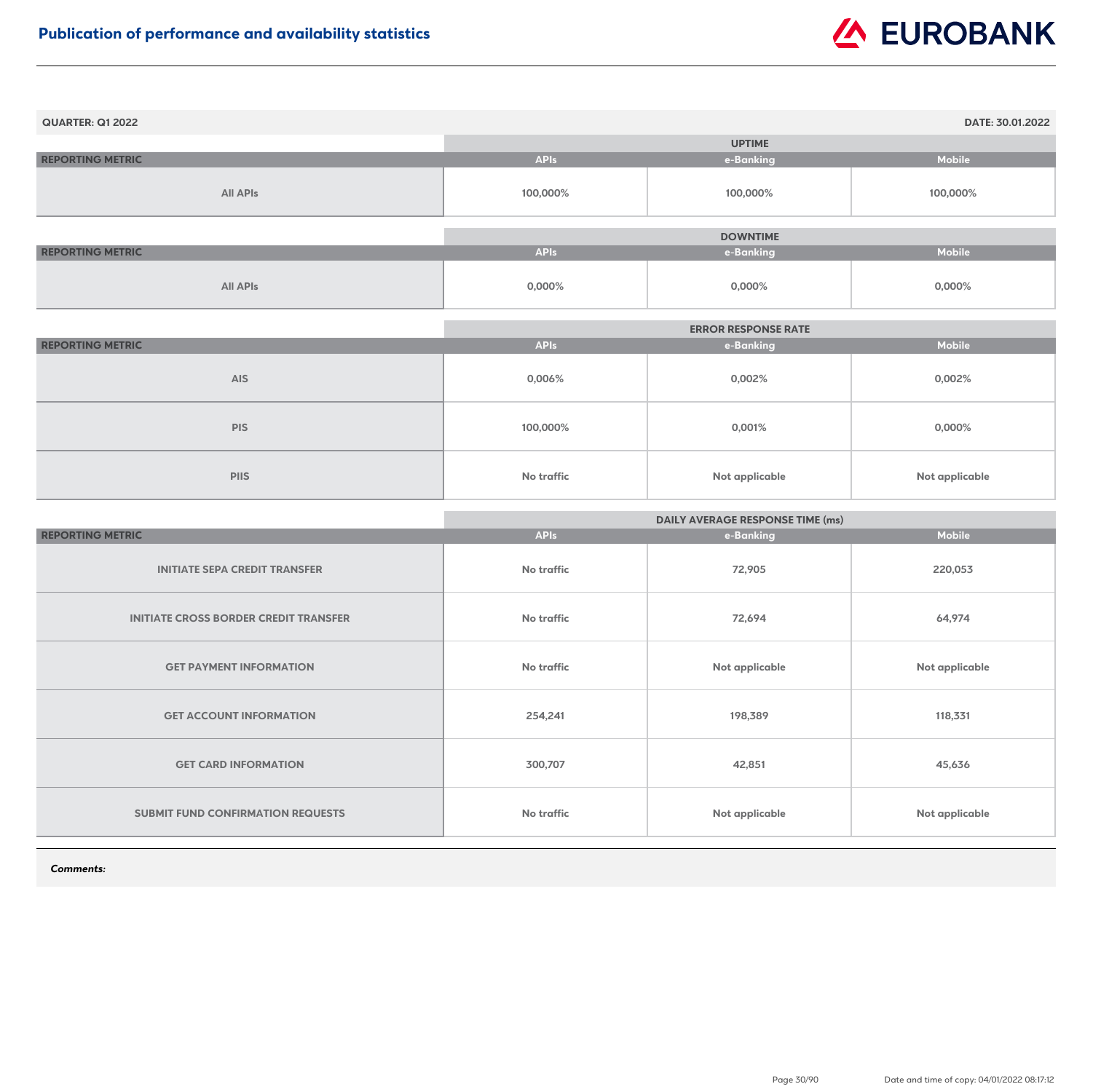| <b>QUARTER: Q1 2022</b> |             |                 | DATE: 31.01.2022 |
|-------------------------|-------------|-----------------|------------------|
|                         |             | <b>UPTIME</b>   |                  |
| <b>REPORTING METRIC</b> | <b>APIs</b> | e-Banking       | <b>Mobile</b>    |
| <b>All APIs</b>         | 100,000%    | 100,000%        | 100,000%         |
|                         |             |                 |                  |
|                         |             | <b>DOWNTIME</b> |                  |
| <b>REPORTING METRIC</b> | <b>APIs</b> | e-Banking       | <b>Mobile</b>    |
| <b>All APIs</b>         | 0,000%      | $0,000\%$       | $0,000\%$        |

|                         | <b>ERROR RESPONSE RATE</b> |                       |                |
|-------------------------|----------------------------|-----------------------|----------------|
| <b>REPORTING METRIC</b> | <b>APIs</b>                | e-Banking             | <b>Mobile</b>  |
| <b>AIS</b>              | 0,015%                     | 0,040%                | 0,017%         |
| <b>PIS</b>              | 92,857%                    | $0,006\%$             | 0,011%         |
| <b>PIIS</b>             | No traffic                 | <b>Not applicable</b> | Not applicable |

|                                              | <b>DAILY AVERAGE RESPONSE TIME (ms)</b> |                |                       |
|----------------------------------------------|-----------------------------------------|----------------|-----------------------|
| <b>REPORTING METRIC</b>                      | <b>APIs</b>                             | e-Banking      | <b>Mobile</b>         |
| <b>INITIATE SEPA CREDIT TRANSFER</b>         | 124,000                                 | 115,082        | 360,975               |
| <b>INITIATE CROSS BORDER CREDIT TRANSFER</b> | <b>No traffic</b>                       | 128,798        | 89,665                |
| <b>GET PAYMENT INFORMATION</b>               | 61,500                                  | Not applicable | <b>Not applicable</b> |
| <b>GET ACCOUNT INFORMATION</b>               | 322,863                                 | 278,181        | 129,554               |
| <b>GET CARD INFORMATION</b>                  | 407,075                                 | 58,441         | 60,554                |
| SUBMIT FUND CONFIRMATION REQUESTS            | <b>No traffic</b>                       | Not applicable | <b>Not applicable</b> |

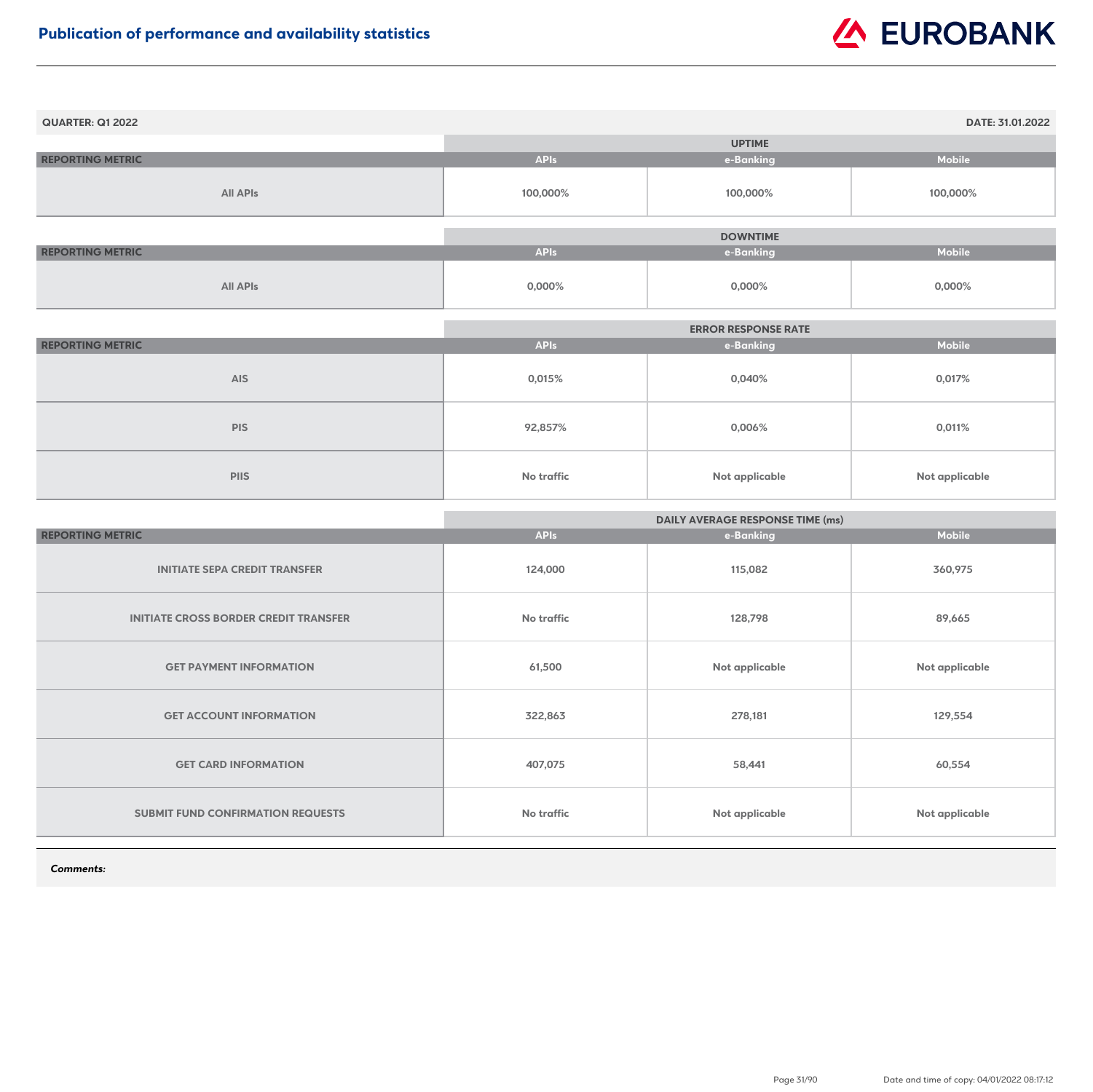| <b>QUARTER: Q1 2022</b> |             |                 | DATE: 01.02.2022 |
|-------------------------|-------------|-----------------|------------------|
|                         |             | <b>UPTIME</b>   |                  |
| <b>REPORTING METRIC</b> | <b>APIs</b> | e-Banking       | <b>Mobile</b>    |
| <b>All APIs</b>         | 100,000%    | 99,994%         | 99,997%          |
|                         |             |                 |                  |
|                         |             | <b>DOWNTIME</b> |                  |
| <b>REPORTING METRIC</b> | <b>APIs</b> | e-Banking       | <b>Mobile</b>    |
| <b>All APIs</b>         | 0,000%      | $0,006\%$       | 0,003%           |

|                         | <b>ERROR RESPONSE RATE</b> |                       |                |
|-------------------------|----------------------------|-----------------------|----------------|
| <b>REPORTING METRIC</b> | <b>APIs</b>                | e-Banking             | <b>Mobile</b>  |
| <b>AIS</b>              | 0,045%                     | 0,135%                | 0,095%         |
| <b>PIS</b>              | No traffic                 | 0,008%                | 0,015%         |
| <b>PIIS</b>             | No traffic                 | <b>Not applicable</b> | Not applicable |

|                                              | <b>DAILY AVERAGE RESPONSE TIME (ms)</b> |                       |                       |
|----------------------------------------------|-----------------------------------------|-----------------------|-----------------------|
| <b>REPORTING METRIC</b>                      | <b>APIs</b>                             | e-Banking             | <b>Mobile</b>         |
| <b>INITIATE SEPA CREDIT TRANSFER</b>         | No traffic                              | 87,967                | 243,840               |
| <b>INITIATE CROSS BORDER CREDIT TRANSFER</b> | No traffic                              | 103,843               | 72,941                |
| <b>GET PAYMENT INFORMATION</b>               | No traffic                              | Not applicable        | <b>Not applicable</b> |
| <b>GET ACCOUNT INFORMATION</b>               | 265,847                                 | 264,757               | 125,372               |
| <b>GET CARD INFORMATION</b>                  | 313,463                                 | 58,131                | 62,476                |
| <b>SUBMIT FUND CONFIRMATION REQUESTS</b>     | No traffic                              | <b>Not applicable</b> | <b>Not applicable</b> |

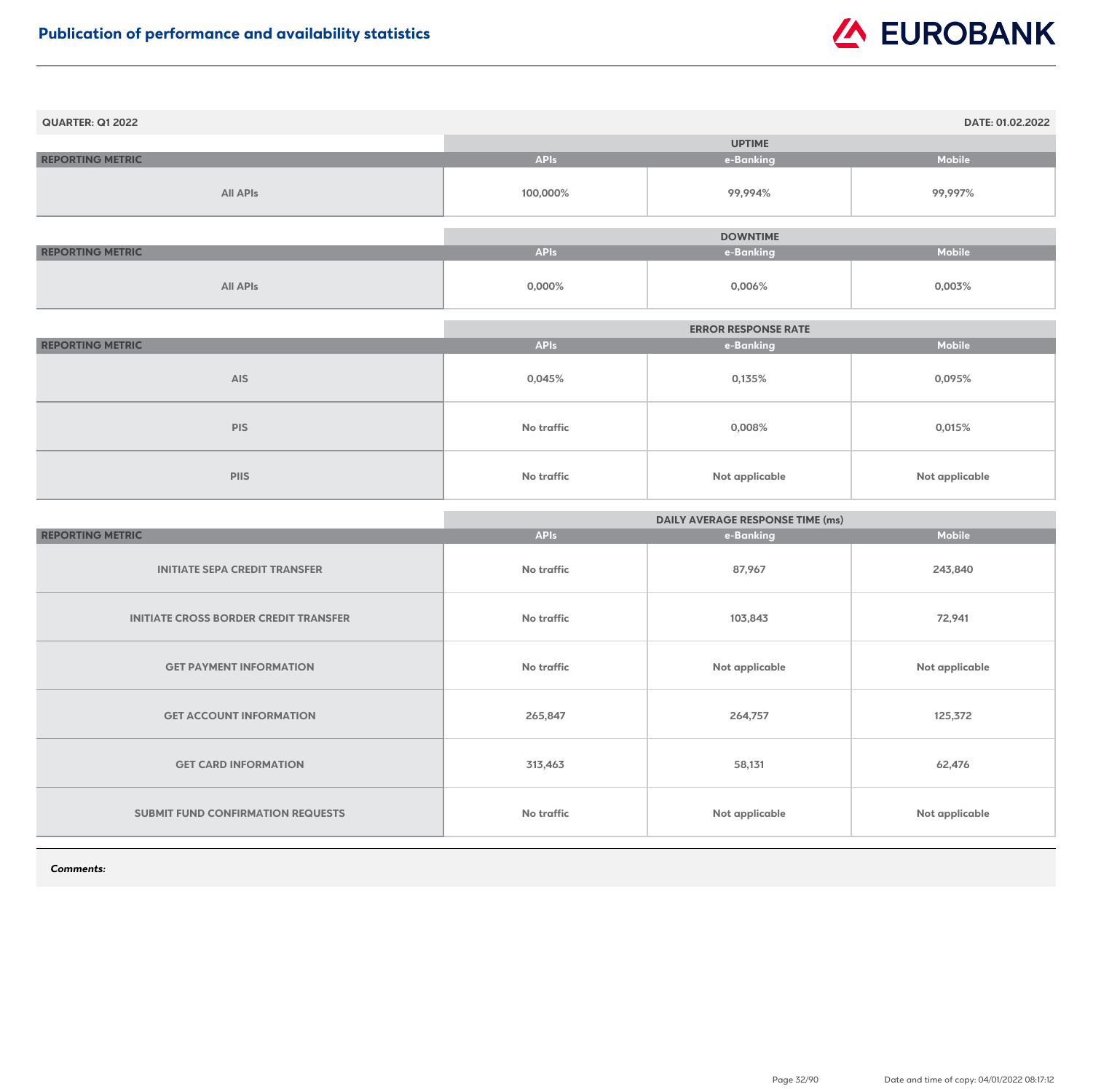| <b>QUARTER: Q1 2022</b> |             |                 | DATE: 02.02.2022 |
|-------------------------|-------------|-----------------|------------------|
|                         |             | <b>UPTIME</b>   |                  |
| <b>REPORTING METRIC</b> | <b>APIs</b> | e-Banking       | <b>Mobile</b>    |
| <b>All APIs</b>         | 100,000%    | 100,000%        | 99,996%          |
|                         |             | <b>DOWNTIME</b> |                  |
| <b>REPORTING METRIC</b> | <b>APIs</b> | e-Banking       | <b>Mobile</b>    |
| <b>All APIs</b>         | $0,000\%$   | $0,000\%$       | $0,004\%$        |

|                         |                   | <b>ERROR RESPONSE RATE</b> |                       |
|-------------------------|-------------------|----------------------------|-----------------------|
| <b>REPORTING METRIC</b> | <b>APIs</b>       | e-Banking                  | <b>Mobile</b>         |
| <b>AIS</b>              | 0,010%            | 0,016%                     | 0,007%                |
| <b>PIS</b>              | <b>No traffic</b> | 0,001%                     | 0,011%                |
| <b>PIIS</b>             | <b>No traffic</b> | <b>Not applicable</b>      | <b>Not applicable</b> |

|                                              | <b>DAILY AVERAGE RESPONSE TIME (ms)</b> |                       |                       |
|----------------------------------------------|-----------------------------------------|-----------------------|-----------------------|
| <b>REPORTING METRIC</b>                      | <b>APIs</b>                             | e-Banking             | <b>Mobile</b>         |
| <b>INITIATE SEPA CREDIT TRANSFER</b>         | No traffic                              | 83,871                | 243,054               |
| <b>INITIATE CROSS BORDER CREDIT TRANSFER</b> | No traffic                              | 97,699                | 69,000                |
| <b>GET PAYMENT INFORMATION</b>               | No traffic                              | Not applicable        | <b>Not applicable</b> |
| <b>GET ACCOUNT INFORMATION</b>               | 252,438                                 | 258,089               | 116,215               |
| <b>GET CARD INFORMATION</b>                  | 295,509                                 | 51,886                | 54,378                |
| <b>SUBMIT FUND CONFIRMATION REQUESTS</b>     | No traffic                              | <b>Not applicable</b> | <b>Not applicable</b> |

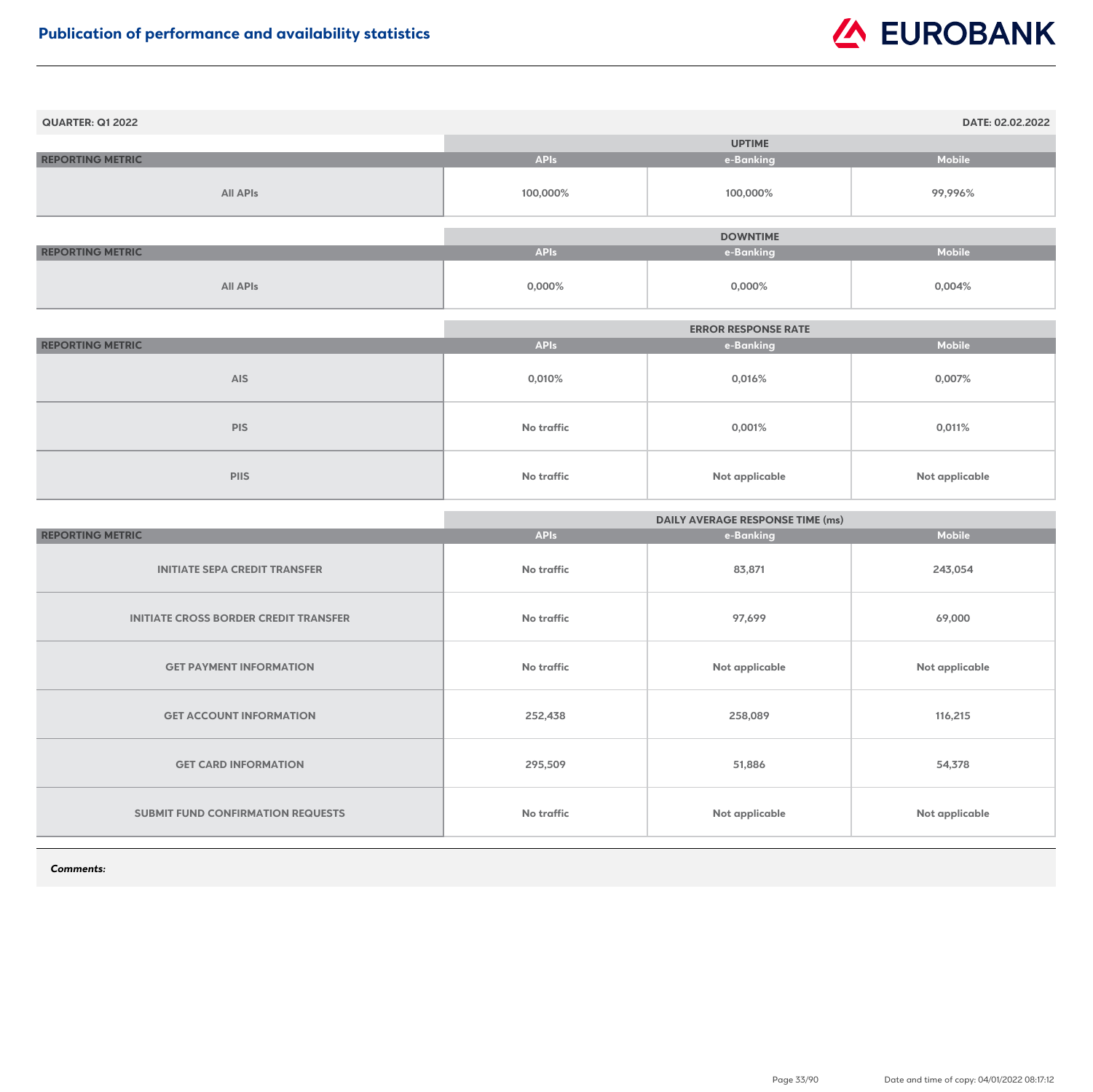| <b>QUARTER: Q1 2022</b> |             |                 | DATE: 03.02.2022 |
|-------------------------|-------------|-----------------|------------------|
|                         |             | <b>UPTIME</b>   |                  |
| <b>REPORTING METRIC</b> | <b>APIs</b> | e-Banking       | <b>Mobile</b>    |
| <b>All APIs</b>         | 100,000%    | 100,000%        | 100,000%         |
|                         |             |                 |                  |
|                         |             | <b>DOWNTIME</b> |                  |
| <b>REPORTING METRIC</b> | <b>APIs</b> | e-Banking       | <b>Mobile</b>    |
| <b>All APIs</b>         | $0,000\%$   | $0,000\%$       | $0,000\%$        |

|                         | <b>ERROR RESPONSE RATE</b> |                |                       |
|-------------------------|----------------------------|----------------|-----------------------|
| <b>REPORTING METRIC</b> | <b>APIs</b>                | e-Banking      | <b>Mobile</b>         |
| <b>AIS</b>              | 0,010%                     | 0,014%         | $0,005\%$             |
| <b>PIS</b>              | No traffic                 | 0,002%         | $0,004\%$             |
| <b>PIIS</b>             | No traffic                 | Not applicable | <b>Not applicable</b> |

|                                              | <b>DAILY AVERAGE RESPONSE TIME (ms)</b> |                       |                       |
|----------------------------------------------|-----------------------------------------|-----------------------|-----------------------|
| <b>REPORTING METRIC</b>                      | <b>APIs</b>                             | e-Banking             | <b>Mobile</b>         |
| <b>INITIATE SEPA CREDIT TRANSFER</b>         | No traffic                              | 83,433                | 270,340               |
| <b>INITIATE CROSS BORDER CREDIT TRANSFER</b> | No traffic                              | 98,835                | 71,650                |
| <b>GET PAYMENT INFORMATION</b>               | No traffic                              | Not applicable        | <b>Not applicable</b> |
| <b>GET ACCOUNT INFORMATION</b>               | 255,363                                 | 254,678               | 115,066               |
| <b>GET CARD INFORMATION</b>                  | 295,471                                 | 49,403                | 51,015                |
| <b>SUBMIT FUND CONFIRMATION REQUESTS</b>     | No traffic                              | <b>Not applicable</b> | <b>Not applicable</b> |

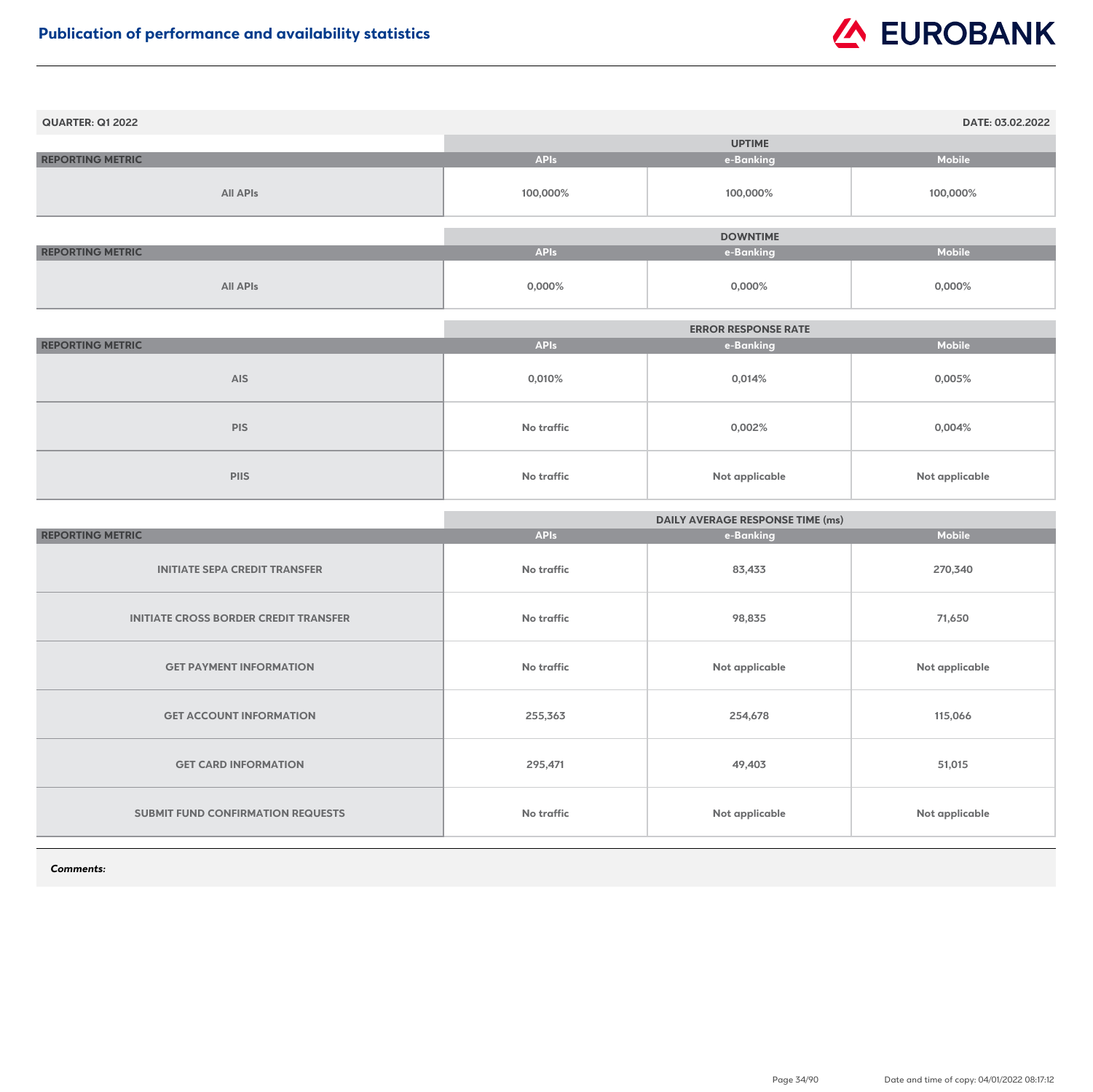| <b>QUARTER: Q1 2022</b> |             |                 | DATE: 04.02.2022 |
|-------------------------|-------------|-----------------|------------------|
|                         |             | <b>UPTIME</b>   |                  |
| <b>REPORTING METRIC</b> | <b>APIs</b> | e-Banking       | <b>Mobile</b>    |
| <b>All APIs</b>         | 100,000%    | 100,000%        | 100,000%         |
|                         |             |                 |                  |
|                         |             | <b>DOWNTIME</b> |                  |
| <b>REPORTING METRIC</b> | <b>APIs</b> | e-Banking       | <b>Mobile</b>    |
| <b>All APIs</b>         | 0,000%      | $0,000\%$       | $0,000\%$        |

|                         | <b>ERROR RESPONSE RATE</b> |                |                       |
|-------------------------|----------------------------|----------------|-----------------------|
| <b>REPORTING METRIC</b> | <b>APIs</b>                | e-Banking      | <b>Mobile</b>         |
| <b>AIS</b>              | $0,006\%$                  | 0,018%         | $0,006\%$             |
| <b>PIS</b>              | No traffic                 | 0,003%         | $0,008\%$             |
| <b>PIIS</b>             | No traffic                 | Not applicable | <b>Not applicable</b> |

|                                              | <b>DAILY AVERAGE RESPONSE TIME (ms)</b> |                       |                       |
|----------------------------------------------|-----------------------------------------|-----------------------|-----------------------|
| <b>REPORTING METRIC</b>                      | <b>APIs</b>                             | e-Banking             | <b>Mobile</b>         |
| <b>INITIATE SEPA CREDIT TRANSFER</b>         | No traffic                              | 86,428                | 264,808               |
| <b>INITIATE CROSS BORDER CREDIT TRANSFER</b> | No traffic                              | 104,656               | 77,168                |
| <b>GET PAYMENT INFORMATION</b>               | No traffic                              | <b>Not applicable</b> | Not applicable        |
| <b>GET ACCOUNT INFORMATION</b>               | 263,584                                 | 262,867               | 116,980               |
| <b>GET CARD INFORMATION</b>                  | 307,851                                 | 50,033                | 53,097                |
| <b>SUBMIT FUND CONFIRMATION REQUESTS</b>     | No traffic                              | <b>Not applicable</b> | <b>Not applicable</b> |

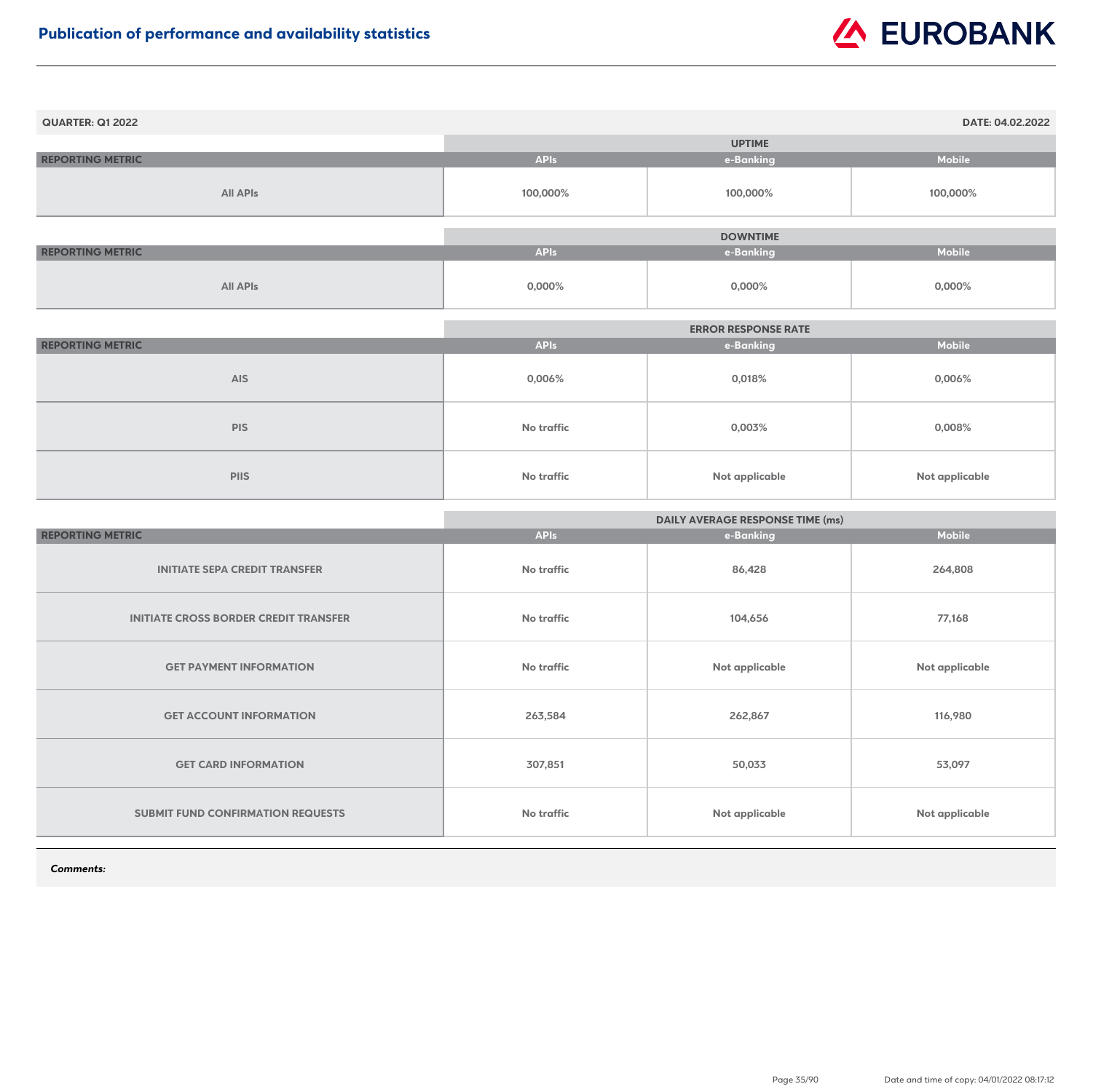| <b>QUARTER: Q1 2022</b> |             |                 | DATE: 05.02.2022 |
|-------------------------|-------------|-----------------|------------------|
|                         |             | <b>UPTIME</b>   |                  |
| <b>REPORTING METRIC</b> | <b>APIs</b> | e-Banking       | <b>Mobile</b>    |
| <b>All APIs</b>         | 100,000%    | 100,000%        | 100,000%         |
|                         |             |                 |                  |
|                         |             | <b>DOWNTIME</b> |                  |
| <b>REPORTING METRIC</b> | <b>APIs</b> | e-Banking       | <b>Mobile</b>    |
| <b>All APIs</b>         | $0,000\%$   | $0,000\%$       | 0,000%           |

|                         |                   | <b>ERROR RESPONSE RATE</b> |                |
|-------------------------|-------------------|----------------------------|----------------|
| <b>REPORTING METRIC</b> | <b>APIs</b>       | e-Banking                  | <b>Mobile</b>  |
| <b>AIS</b>              | $0,016\%$         | 0,002%                     | 0,003%         |
| <b>PIS</b>              | <b>No traffic</b> | 0,004%                     | $0,004\%$      |
| <b>PIIS</b>             | No traffic        | Not applicable             | Not applicable |

|                                              | <b>DAILY AVERAGE RESPONSE TIME (ms)</b> |                       |                       |
|----------------------------------------------|-----------------------------------------|-----------------------|-----------------------|
| <b>REPORTING METRIC</b>                      | <b>APIs</b>                             | e-Banking             | <b>Mobile</b>         |
| <b>INITIATE SEPA CREDIT TRANSFER</b>         | No traffic                              | 63,719                | 226,720               |
| <b>INITIATE CROSS BORDER CREDIT TRANSFER</b> | No traffic                              | 71,304                | 60,803                |
| <b>GET PAYMENT INFORMATION</b>               | No traffic                              | Not applicable        | <b>Not applicable</b> |
| <b>GET ACCOUNT INFORMATION</b>               | 216,545                                 | 217,393               | 117,678               |
| <b>GET CARD INFORMATION</b>                  | 269,087                                 | 48,281                | 50,656                |
| <b>SUBMIT FUND CONFIRMATION REQUESTS</b>     | No traffic                              | <b>Not applicable</b> | <b>Not applicable</b> |

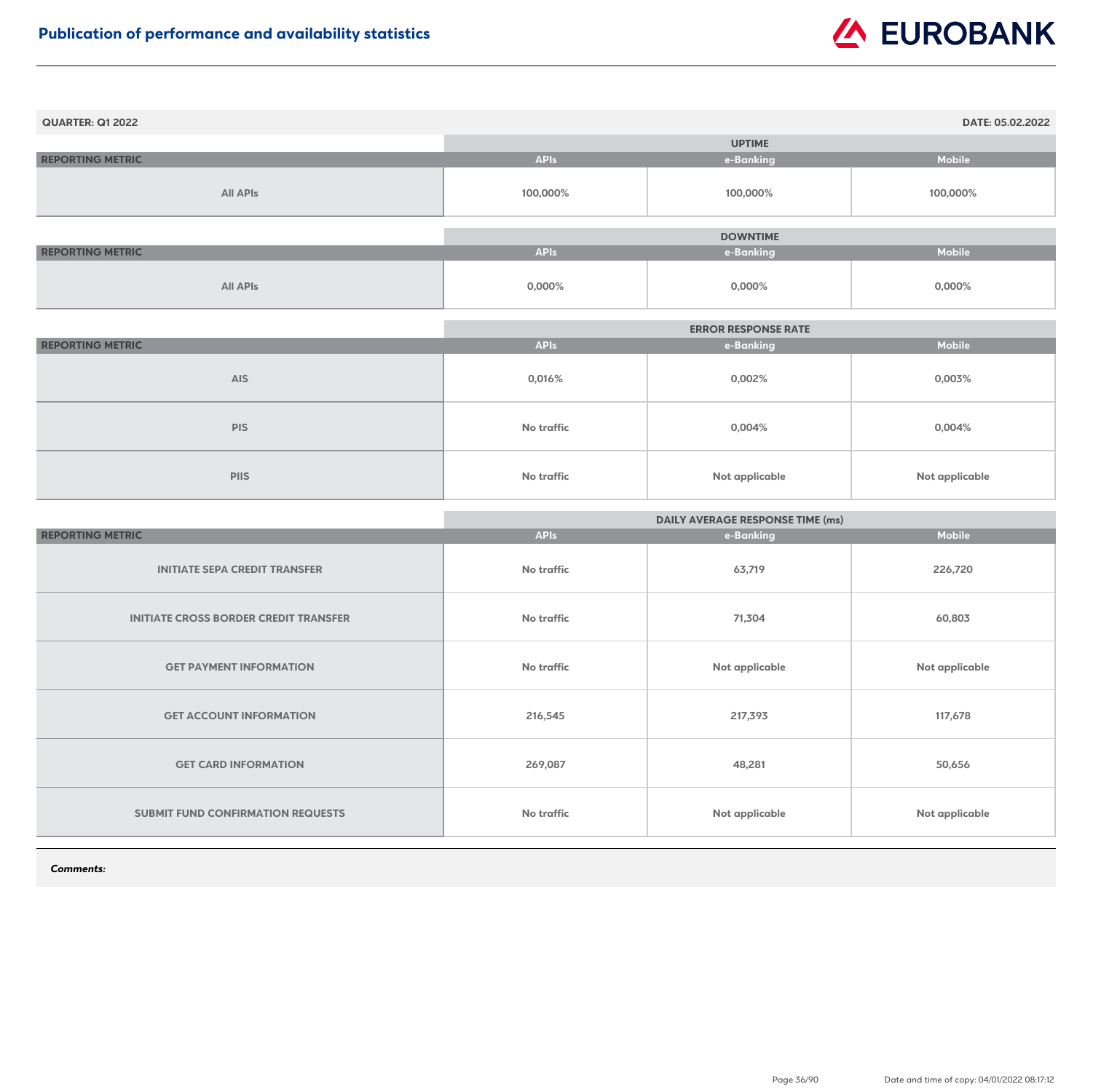| <b>QUARTER: Q1 2022</b> |             |                 | DATE: 06.02.2022 |
|-------------------------|-------------|-----------------|------------------|
|                         |             | <b>UPTIME</b>   |                  |
| <b>REPORTING METRIC</b> | <b>APIs</b> | e-Banking       | <b>Mobile</b>    |
| <b>All APIs</b>         | 100,000%    | 100,000%        | 100,000%         |
|                         |             |                 |                  |
|                         |             | <b>DOWNTIME</b> |                  |
| <b>REPORTING METRIC</b> | <b>APIs</b> | e-Banking       | <b>Mobile</b>    |
| <b>All APIs</b>         | 0,000%      | 0,000%          | $0,000\%$        |

|                         | <b>ERROR RESPONSE RATE</b> |                |                |
|-------------------------|----------------------------|----------------|----------------|
| <b>REPORTING METRIC</b> | <b>APIs</b>                | e-Banking      | <b>Mobile</b>  |
| <b>AIS</b>              | 0,001%                     | 0,001%         | 0,001%         |
| <b>PIS</b>              | No traffic                 | $0,000\%$      | $0,000\%$      |
| <b>PIIS</b>             | No traffic                 | Not applicable | Not applicable |

|                                              | <b>DAILY AVERAGE RESPONSE TIME (ms)</b> |                |                       |
|----------------------------------------------|-----------------------------------------|----------------|-----------------------|
| <b>REPORTING METRIC</b>                      | <b>APIs</b>                             | e-Banking      | <b>Mobile</b>         |
| <b>INITIATE SEPA CREDIT TRANSFER</b>         | No traffic                              | 68,444         | 209,438               |
| <b>INITIATE CROSS BORDER CREDIT TRANSFER</b> | No traffic                              | 70,750         | 61,659                |
| <b>GET PAYMENT INFORMATION</b>               | No traffic                              | Not applicable | <b>Not applicable</b> |
| <b>GET ACCOUNT INFORMATION</b>               | 239,441                                 | 220,003        | 125,544               |
| <b>GET CARD INFORMATION</b>                  | 296,641                                 | 46,783         | 48,847                |
| <b>SUBMIT FUND CONFIRMATION REQUESTS</b>     | No traffic                              | Not applicable | <b>Not applicable</b> |

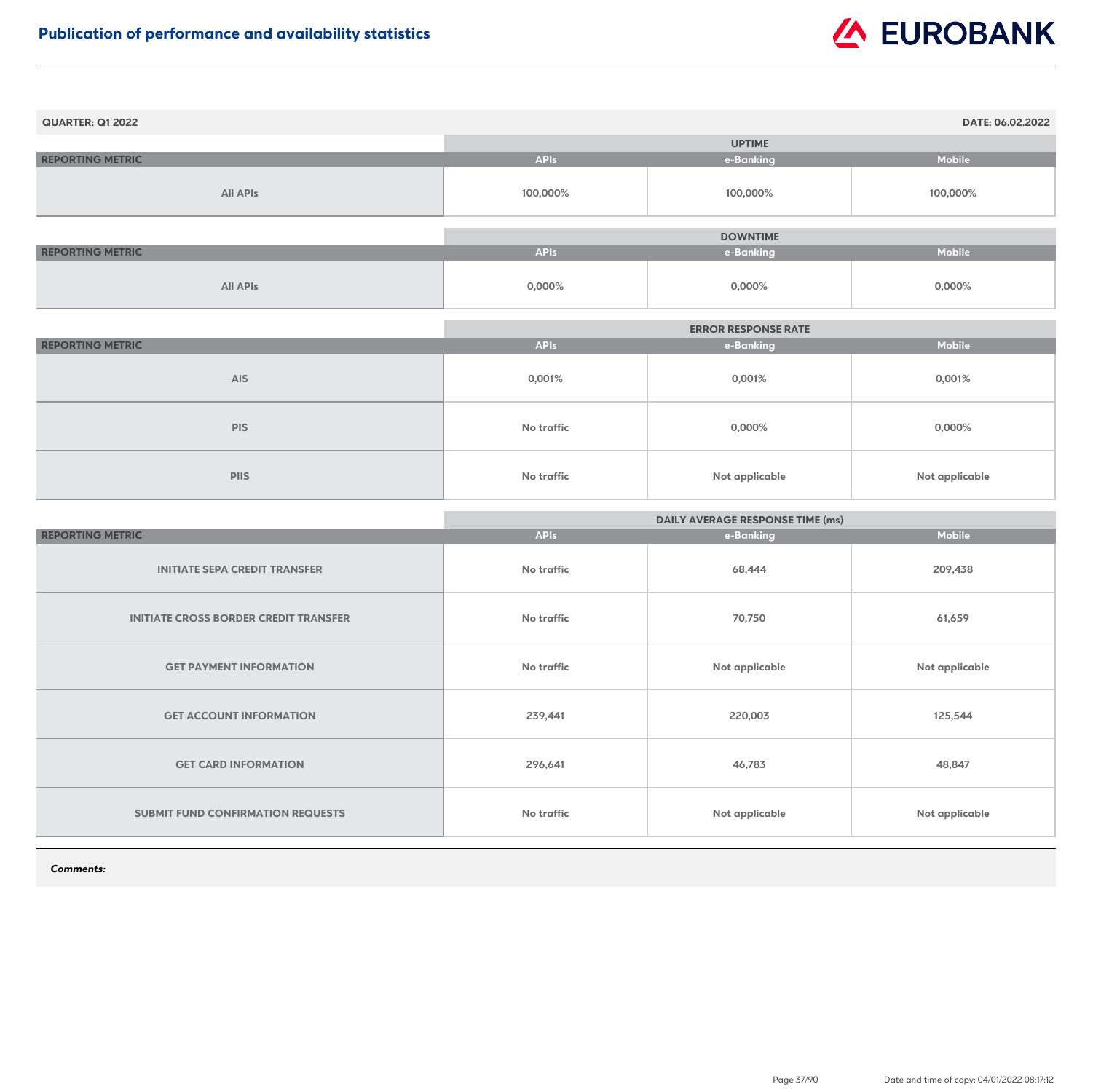| <b>QUARTER: Q1 2022</b> |             |                 | DATE: 07.02.2022 |
|-------------------------|-------------|-----------------|------------------|
|                         |             | <b>UPTIME</b>   |                  |
| <b>REPORTING METRIC</b> | <b>APIs</b> | e-Banking       | <b>Mobile</b>    |
| <b>All APIs</b>         | 100,000%    | 100,000%        | 99,997%          |
|                         |             |                 |                  |
|                         |             | <b>DOWNTIME</b> |                  |
| <b>REPORTING METRIC</b> | <b>APIs</b> | e-Banking       | <b>Mobile</b>    |
| <b>All APIs</b>         | $0,000\%$   | $0,000\%$       | 0,003%           |

|                         |             | <b>ERROR RESPONSE RATE</b> |                |
|-------------------------|-------------|----------------------------|----------------|
| <b>REPORTING METRIC</b> | <b>APIs</b> | e-Banking                  | <b>Mobile</b>  |
| <b>AIS</b>              | 0,066%      | 0,019%                     | 0,009%         |
| <b>PIS</b>              | No traffic  | 0,004%                     | 0,007%         |
| <b>PIIS</b>             | No traffic  | <b>Not applicable</b>      | Not applicable |

|                                              | <b>DAILY AVERAGE RESPONSE TIME (ms)</b> |                       |                       |
|----------------------------------------------|-----------------------------------------|-----------------------|-----------------------|
| <b>REPORTING METRIC</b>                      | <b>APIs</b>                             | e-Banking             | <b>Mobile</b>         |
| <b>INITIATE SEPA CREDIT TRANSFER</b>         | No traffic                              | 82,668                | 325,764               |
| <b>INITIATE CROSS BORDER CREDIT TRANSFER</b> | <b>No traffic</b>                       | 105,549               | 74,612                |
| <b>GET PAYMENT INFORMATION</b>               | No traffic                              | Not applicable        | <b>Not applicable</b> |
| <b>GET ACCOUNT INFORMATION</b>               | 258,592                                 | 273,697               | 125,035               |
| <b>GET CARD INFORMATION</b>                  | 306,068                                 | 55,121                | 57,133                |
| <b>SUBMIT FUND CONFIRMATION REQUESTS</b>     | <b>No traffic</b>                       | <b>Not applicable</b> | <b>Not applicable</b> |

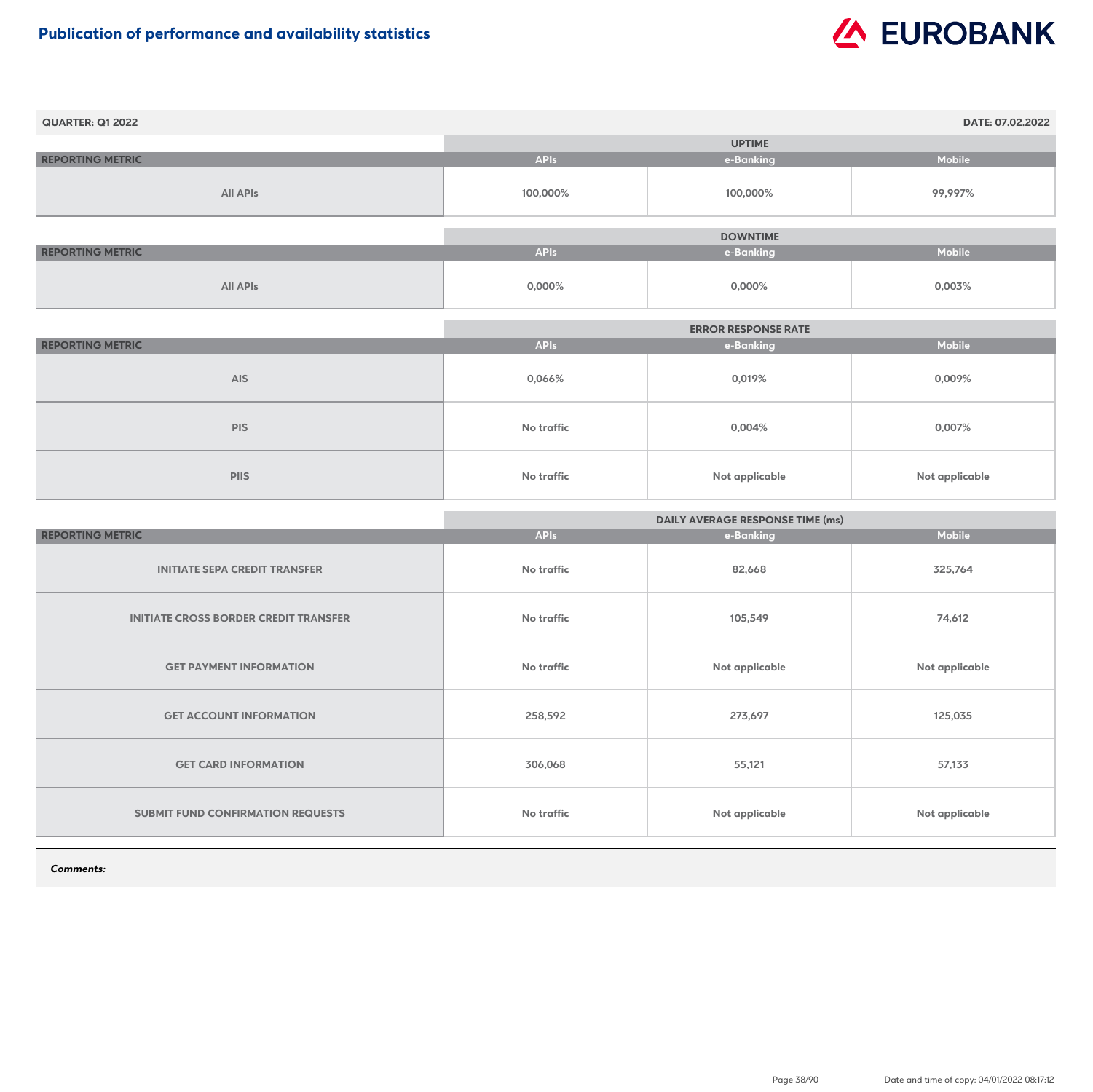| <b>QUARTER: Q1 2022</b> |             |                 | DATE: 08.02.2022 |
|-------------------------|-------------|-----------------|------------------|
|                         |             | <b>UPTIME</b>   |                  |
| <b>REPORTING METRIC</b> | <b>APIs</b> | e-Banking       | <b>Mobile</b>    |
| <b>All APIs</b>         | 100,000%    | 100,000%        | 100,000%         |
|                         |             | <b>DOWNTIME</b> |                  |
| <b>REPORTING METRIC</b> | <b>APIs</b> | e-Banking       | <b>Mobile</b>    |
| <b>All APIs</b>         | $0,000\%$   | $0,000\%$       | $0,000\%$        |

|                         |                   | <b>ERROR RESPONSE RATE</b> |                |
|-------------------------|-------------------|----------------------------|----------------|
| <b>REPORTING METRIC</b> | <b>APIs</b>       | e-Banking                  | <b>Mobile</b>  |
| <b>AIS</b>              | 0,110%            | 0,017%                     | 0,005%         |
| <b>PIS</b>              | 3,704%            | 0,002%                     | 0,010%         |
| <b>PIIS</b>             | <b>No traffic</b> | Not applicable             | Not applicable |

|                                              | <b>DAILY AVERAGE RESPONSE TIME (ms)</b> |                       |                       |
|----------------------------------------------|-----------------------------------------|-----------------------|-----------------------|
| <b>REPORTING METRIC</b>                      | <b>APIs</b>                             | e-Banking             | <b>Mobile</b>         |
| <b>INITIATE SEPA CREDIT TRANSFER</b>         | 107,923                                 | 78,742                | 262,976               |
| <b>INITIATE CROSS BORDER CREDIT TRANSFER</b> | <b>No traffic</b>                       | 99,384                | 71,570                |
| <b>GET PAYMENT INFORMATION</b>               | 64,154                                  | <b>Not applicable</b> | <b>Not applicable</b> |
| <b>GET ACCOUNT INFORMATION</b>               | 251,350                                 | 270,915               | 117,622               |
| <b>GET CARD INFORMATION</b>                  | 290,127                                 | 52,164                | 53,672                |
| SUBMIT FUND CONFIRMATION REQUESTS            | <b>No traffic</b>                       | Not applicable        | <b>Not applicable</b> |

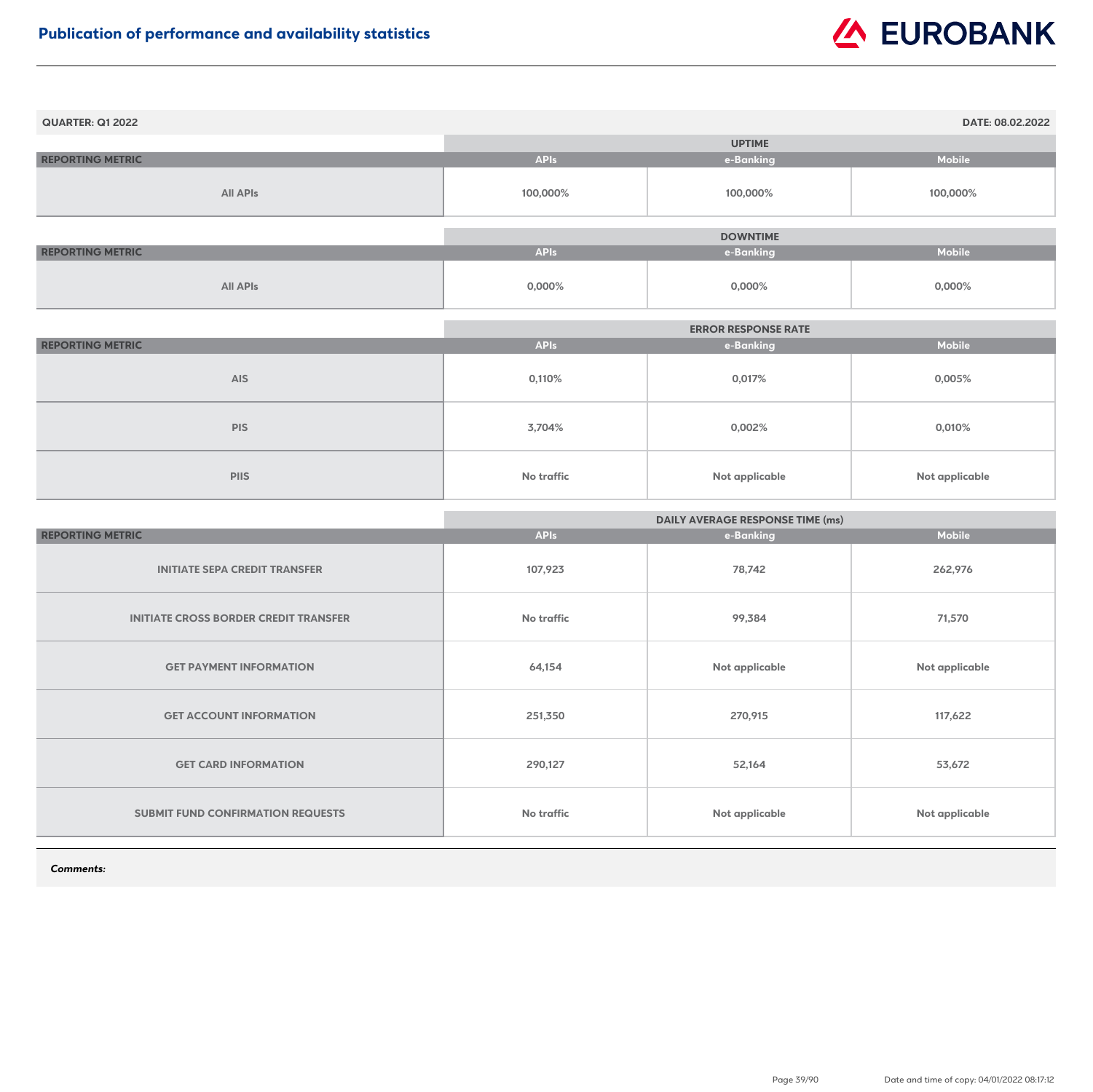| <b>QUARTER: Q1 2022</b> |             |                 | DATE: 09.02.2022 |
|-------------------------|-------------|-----------------|------------------|
|                         |             | <b>UPTIME</b>   |                  |
| <b>REPORTING METRIC</b> | <b>APIs</b> | e-Banking       | <b>Mobile</b>    |
| <b>All APIs</b>         | 100,000%    | 100,000%        | 100,000%         |
|                         |             | <b>DOWNTIME</b> |                  |
| <b>REPORTING METRIC</b> | <b>APIs</b> | e-Banking       | <b>Mobile</b>    |
| <b>All APIs</b>         | $0,000\%$   | $0,000\%$       | $0,000\%$        |

|                         |                   | <b>ERROR RESPONSE RATE</b> |                |
|-------------------------|-------------------|----------------------------|----------------|
| <b>REPORTING METRIC</b> | <b>APIs</b>       | e-Banking                  | <b>Mobile</b>  |
| <b>AIS</b>              | 0,004%            | 0,028%                     | 0,006%         |
| <b>PIS</b>              | $0,000\%$         | 0,009%                     | 0,017%         |
| <b>PIIS</b>             | <b>No traffic</b> | <b>Not applicable</b>      | Not applicable |

|                                              | <b>DAILY AVERAGE RESPONSE TIME (ms)</b> |                |                       |
|----------------------------------------------|-----------------------------------------|----------------|-----------------------|
| <b>REPORTING METRIC</b>                      | <b>APIs</b>                             | e-Banking      | <b>Mobile</b>         |
| <b>INITIATE SEPA CREDIT TRANSFER</b>         | 136,417                                 | 78,466         | 235,197               |
| <b>INITIATE CROSS BORDER CREDIT TRANSFER</b> | <b>No traffic</b>                       | 97,323         | 74,617                |
| <b>GET PAYMENT INFORMATION</b>               | 107,211                                 | Not applicable | <b>Not applicable</b> |
| <b>GET ACCOUNT INFORMATION</b>               | 249,832                                 | 259,572        | 111,966               |
| <b>GET CARD INFORMATION</b>                  | 303,262                                 | 52,227         | 52,638                |
| <b>SUBMIT FUND CONFIRMATION REQUESTS</b>     | No traffic                              | Not applicable | <b>Not applicable</b> |

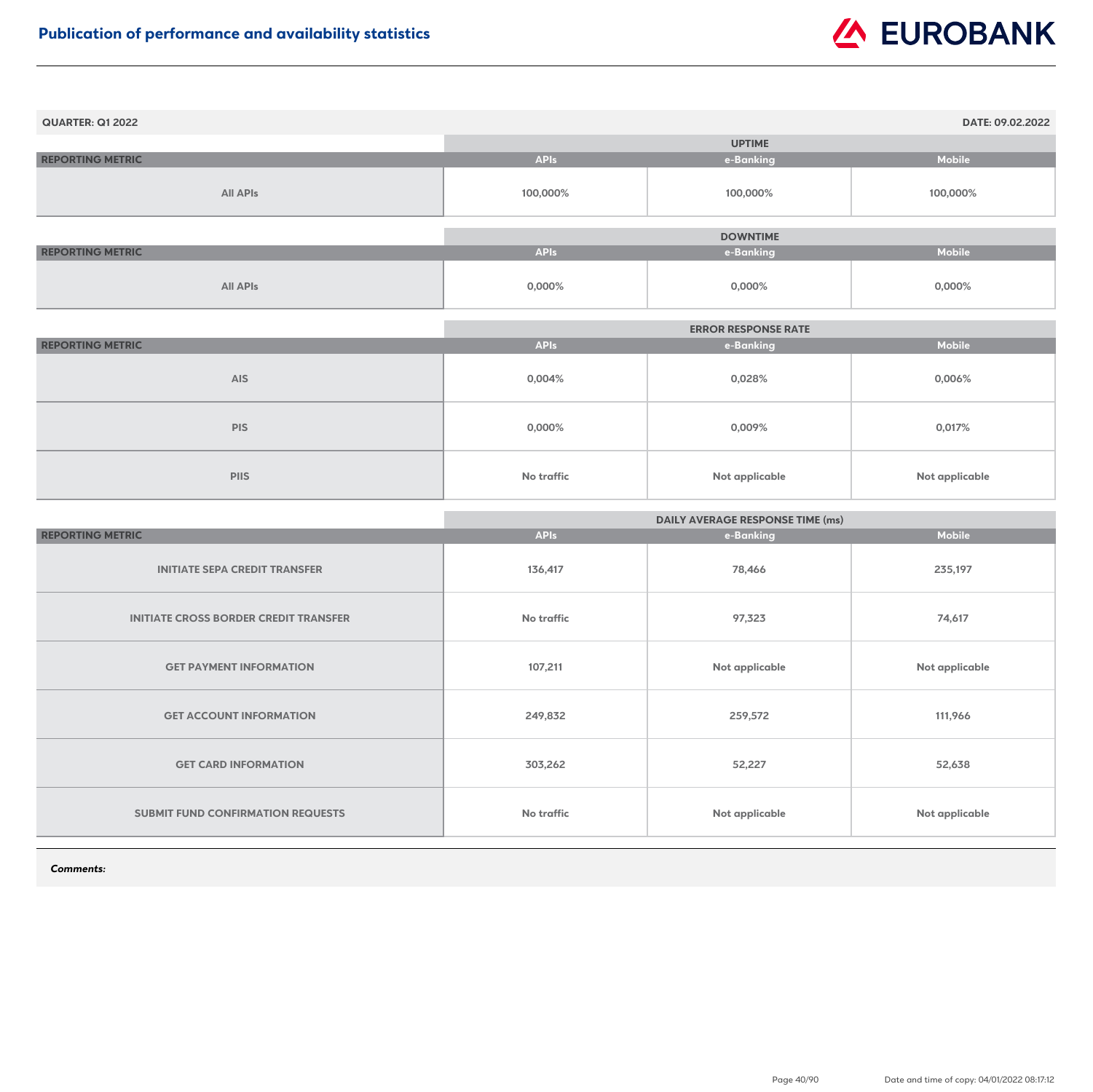| <b>QUARTER: Q1 2022</b> |             |                 | DATE: 10.02.2022 |
|-------------------------|-------------|-----------------|------------------|
|                         |             | <b>UPTIME</b>   |                  |
| <b>REPORTING METRIC</b> | <b>APIs</b> | e-Banking       | <b>Mobile</b>    |
| <b>All APIs</b>         | 100,000%    | 100,000%        | 100,000%         |
|                         |             |                 |                  |
|                         |             | <b>DOWNTIME</b> |                  |
| <b>REPORTING METRIC</b> | <b>APIs</b> | e-Banking       | <b>Mobile</b>    |
| <b>All APIs</b>         | 0,000%      | $0,000\%$       | $0,000\%$        |

|                         | <b>ERROR RESPONSE RATE</b> |                       |                |
|-------------------------|----------------------------|-----------------------|----------------|
| <b>REPORTING METRIC</b> | <b>APIs</b>                | e-Banking             | <b>Mobile</b>  |
| <b>AIS</b>              | 0,004%                     | 0,018%                | 0,004%         |
| <b>PIS</b>              | 0,000%                     | 0,001%                | 0,006%         |
| <b>PIIS</b>             | <b>No traffic</b>          | <b>Not applicable</b> | Not applicable |

|                                              | <b>DAILY AVERAGE RESPONSE TIME (ms)</b> |                       |                       |
|----------------------------------------------|-----------------------------------------|-----------------------|-----------------------|
| <b>REPORTING METRIC</b>                      | <b>APIs</b>                             | e-Banking             | <b>Mobile</b>         |
| <b>INITIATE SEPA CREDIT TRANSFER</b>         | 118,600                                 | 79,858                | 245,023               |
| <b>INITIATE CROSS BORDER CREDIT TRANSFER</b> | <b>No traffic</b>                       | 98,310                | 71,725                |
| <b>GET PAYMENT INFORMATION</b>               | 56,500                                  | Not applicable        | <b>Not applicable</b> |
| <b>GET ACCOUNT INFORMATION</b>               | 257,137                                 | 257,330               | 114,126               |
| <b>GET CARD INFORMATION</b>                  | 379,255                                 | 49,548                | 51,755                |
| <b>SUBMIT FUND CONFIRMATION REQUESTS</b>     | No traffic                              | <b>Not applicable</b> | <b>Not applicable</b> |

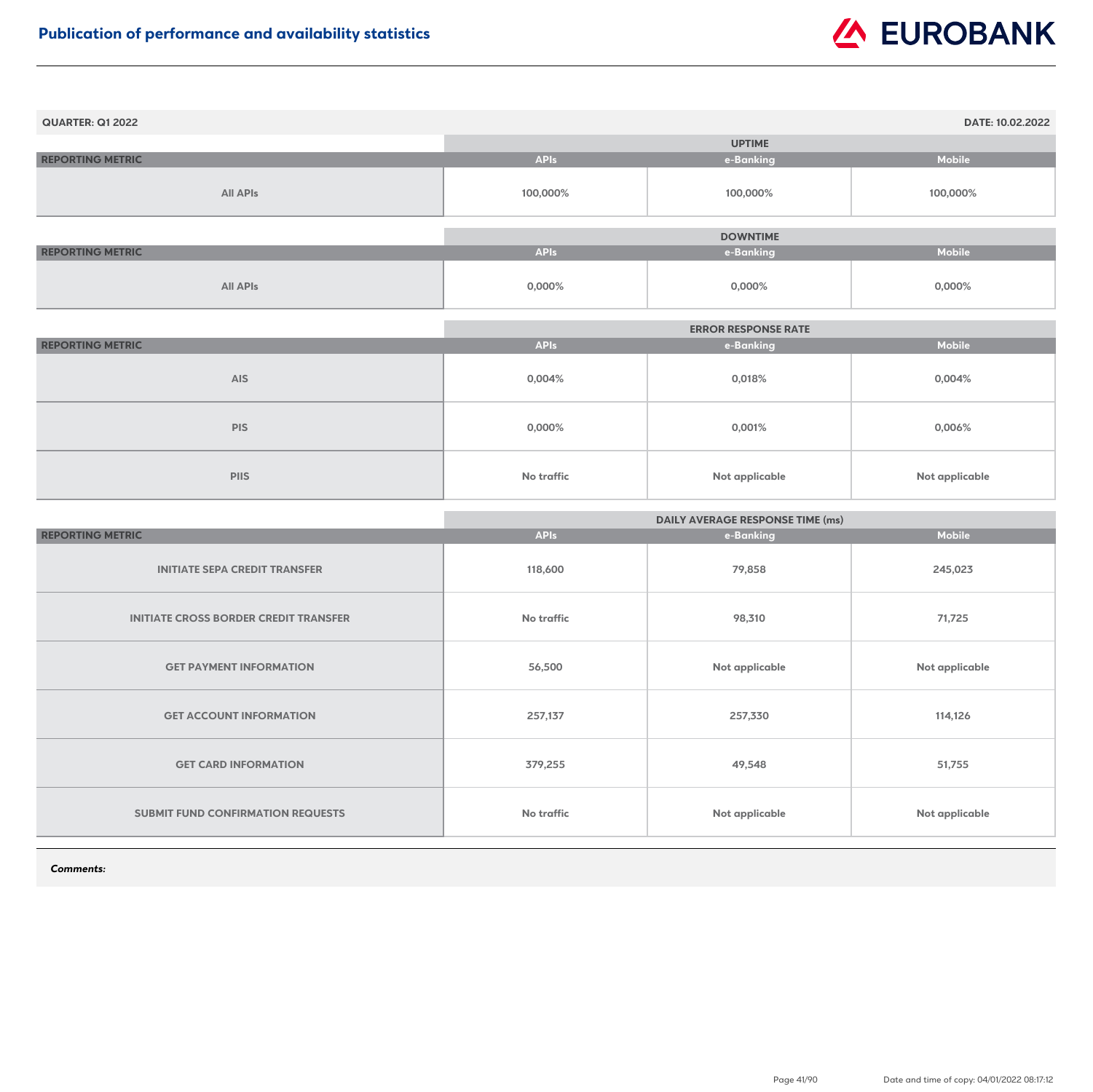| <b>QUARTER: Q1 2022</b> |             |                 | DATE: 11.02.2022 |
|-------------------------|-------------|-----------------|------------------|
|                         |             | <b>UPTIME</b>   |                  |
| <b>REPORTING METRIC</b> | <b>APIs</b> | e-Banking       | <b>Mobile</b>    |
| <b>All APIs</b>         | 100,000%    | 100,000%        | 100,000%         |
|                         |             |                 |                  |
|                         |             | <b>DOWNTIME</b> |                  |
| <b>REPORTING METRIC</b> | <b>APIs</b> | e-Banking       | <b>Mobile</b>    |
| <b>All APIs</b>         | $0,000\%$   | $0,000\%$       | $0,000\%$        |

|                         | <b>ERROR RESPONSE RATE</b> |                |                |
|-------------------------|----------------------------|----------------|----------------|
| <b>REPORTING METRIC</b> | <b>APIs</b>                | e-Banking      | <b>Mobile</b>  |
| <b>AIS</b>              | 0,007%                     | 0,019%         | $0,004\%$      |
| <b>PIS</b>              | $0,000\%$                  | 0,002%         | 0,010%         |
| <b>PIIS</b>             | <b>No traffic</b>          | Not applicable | Not applicable |

|                                              | <b>DAILY AVERAGE RESPONSE TIME (ms)</b> |                |                       |
|----------------------------------------------|-----------------------------------------|----------------|-----------------------|
| <b>REPORTING METRIC</b>                      | <b>APIs</b>                             | e-Banking      | <b>Mobile</b>         |
| <b>INITIATE SEPA CREDIT TRANSFER</b>         | 94,667                                  | 81,185         | 244,219               |
| <b>INITIATE CROSS BORDER CREDIT TRANSFER</b> | <b>No traffic</b>                       | 97,950         | 93,328                |
| <b>GET PAYMENT INFORMATION</b>               | 57,800                                  | Not applicable | <b>Not applicable</b> |
| <b>GET ACCOUNT INFORMATION</b>               | 257,521                                 | 260,734        | 114,533               |
| <b>GET CARD INFORMATION</b>                  | 307,342                                 | 49,398         | 52,687                |
| <b>SUBMIT FUND CONFIRMATION REQUESTS</b>     | <b>No traffic</b>                       | Not applicable | <b>Not applicable</b> |

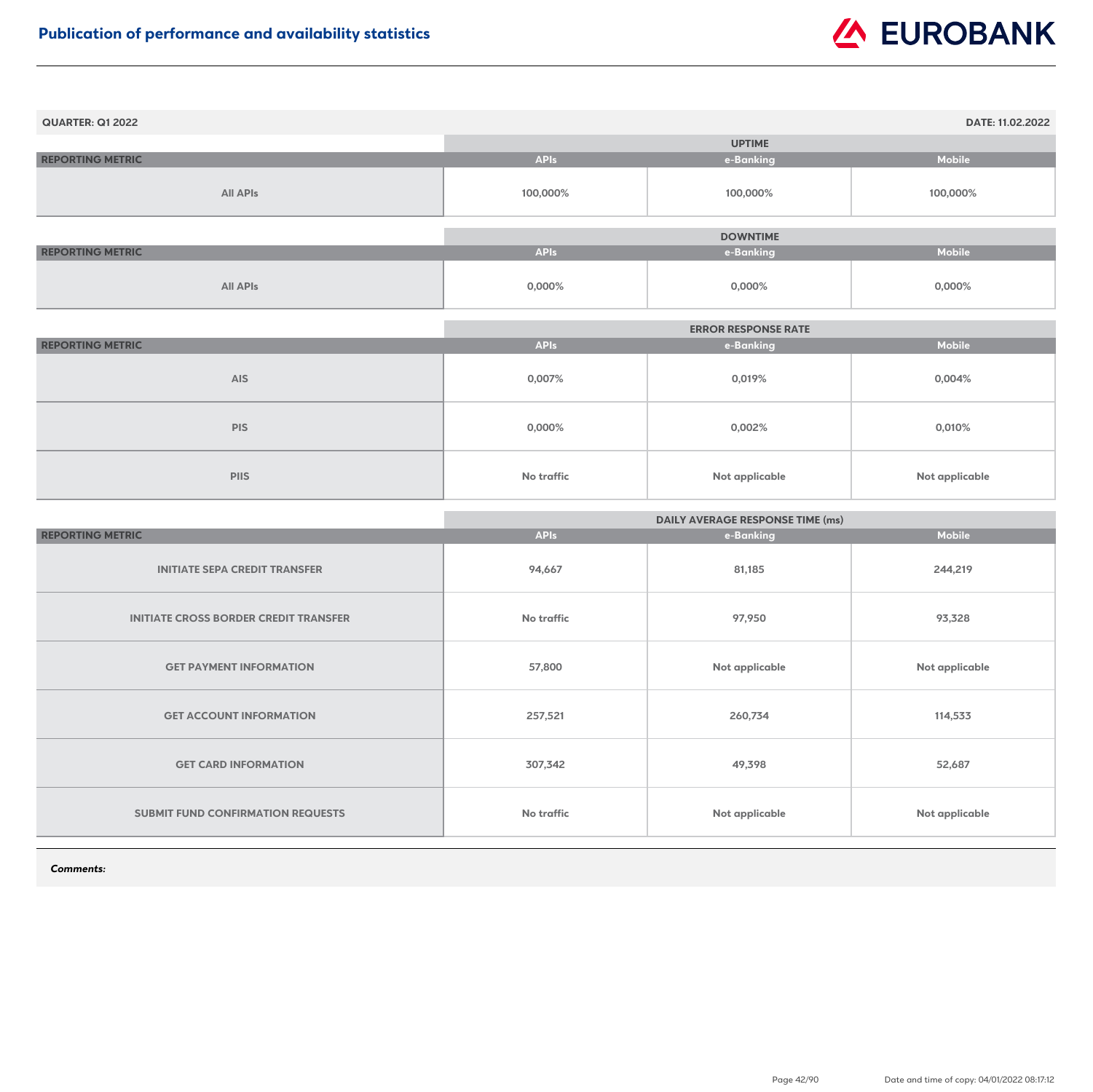| <b>QUARTER: Q1 2022</b> |             |                 | DATE: 12.02.2022 |
|-------------------------|-------------|-----------------|------------------|
|                         |             | <b>UPTIME</b>   |                  |
| <b>REPORTING METRIC</b> | <b>APIs</b> | e-Banking       | <b>Mobile</b>    |
| <b>All APIs</b>         | 100,000%    | 100,000%        | 100,000%         |
|                         |             |                 |                  |
|                         |             | <b>DOWNTIME</b> |                  |
| <b>REPORTING METRIC</b> | <b>APIs</b> | e-Banking       | <b>Mobile</b>    |
| <b>All APIs</b>         | 0,000%      | $0,000\%$       | $0,000\%$        |

|                         | <b>ERROR RESPONSE RATE</b> |                |                |
|-------------------------|----------------------------|----------------|----------------|
| <b>REPORTING METRIC</b> | <b>APIs</b>                | e-Banking      | <b>Mobile</b>  |
| <b>AIS</b>              | 0,014%                     | $0,000\%$      | $0,002\%$      |
| <b>PIS</b>              | No traffic                 | 0,004%         | 0,012%         |
| <b>PIIS</b>             | No traffic                 | Not applicable | Not applicable |

|                                              | <b>DAILY AVERAGE RESPONSE TIME (ms)</b> |                       |                       |
|----------------------------------------------|-----------------------------------------|-----------------------|-----------------------|
| <b>REPORTING METRIC</b>                      | <b>APIs</b>                             | e-Banking             | <b>Mobile</b>         |
| <b>INITIATE SEPA CREDIT TRANSFER</b>         | No traffic                              | 65,208                | 225,867               |
| <b>INITIATE CROSS BORDER CREDIT TRANSFER</b> | No traffic                              | 76,853                | 65,398                |
| <b>GET PAYMENT INFORMATION</b>               | <b>No traffic</b>                       | <b>Not applicable</b> | <b>Not applicable</b> |
| <b>GET ACCOUNT INFORMATION</b>               | 227,593                                 | 226,625               | 118,940               |
| <b>GET CARD INFORMATION</b>                  | 267,894                                 | 49,684                | 52,326                |
| SUBMIT FUND CONFIRMATION REQUESTS            | <b>No traffic</b>                       | Not applicable        | Not applicable        |

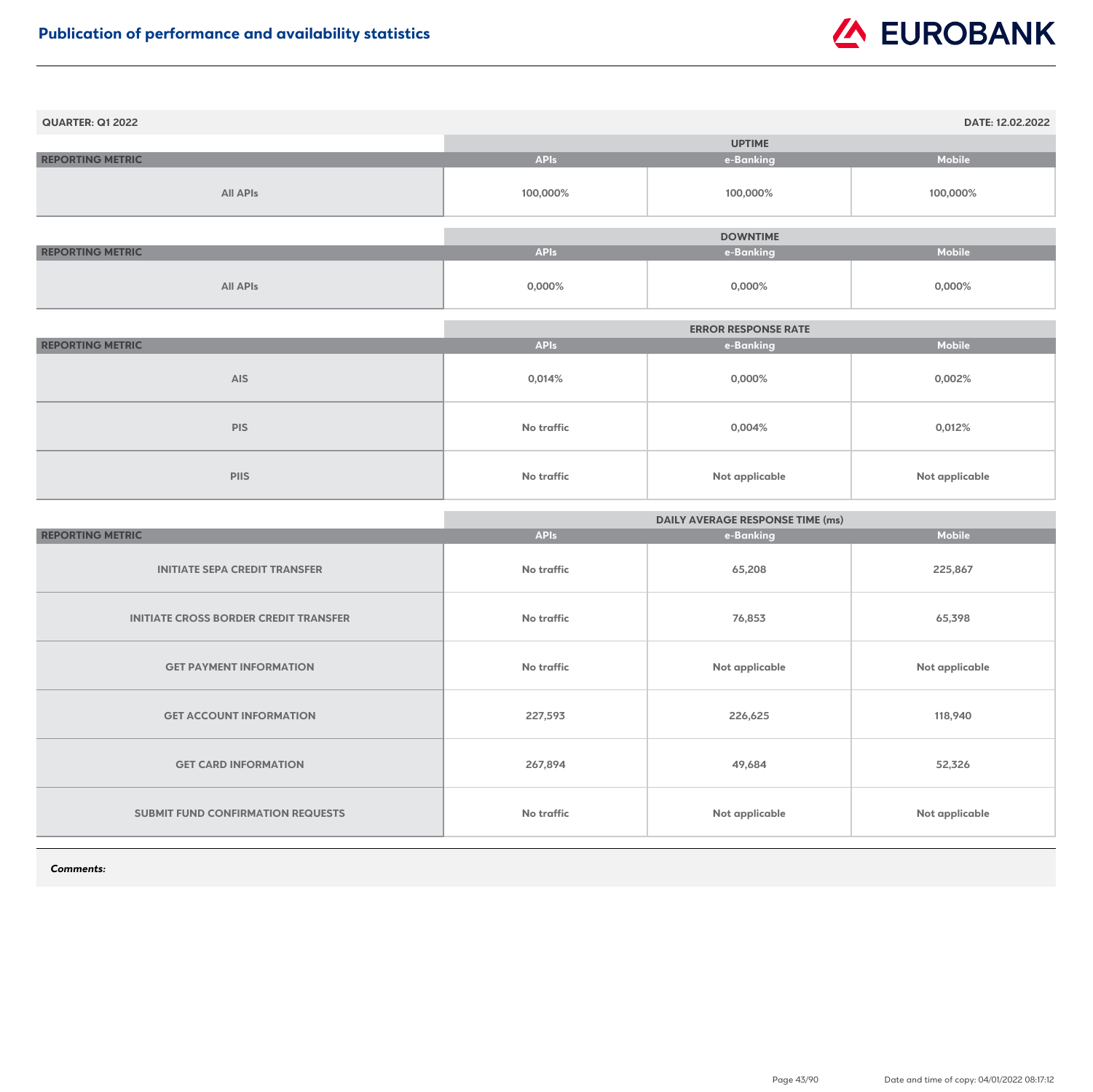| <b>QUARTER: Q1 2022</b> |             |                 | DATE: 13.02.2022 |
|-------------------------|-------------|-----------------|------------------|
|                         |             | <b>UPTIME</b>   |                  |
| <b>REPORTING METRIC</b> | <b>APIs</b> | e-Banking       | <b>Mobile</b>    |
| <b>All APIs</b>         | 100,000%    | 100,000%        | 100,000%         |
|                         |             |                 |                  |
|                         |             | <b>DOWNTIME</b> |                  |
| <b>REPORTING METRIC</b> | <b>APIs</b> | e-Banking       | <b>Mobile</b>    |
| <b>All APIs</b>         | 0,000%      | $0,000\%$       | $0,000\%$        |

|                         | <b>ERROR RESPONSE RATE</b> |                       |                |
|-------------------------|----------------------------|-----------------------|----------------|
| <b>REPORTING METRIC</b> | <b>APIs</b>                | e-Banking             | <b>Mobile</b>  |
| <b>AIS</b>              | 0,005%                     | 0,002%                | 0,001%         |
| <b>PIS</b>              | No traffic                 | 0,000%                | 0,000%         |
| <b>PIIS</b>             | No traffic                 | <b>Not applicable</b> | Not applicable |

|                                              | <b>DAILY AVERAGE RESPONSE TIME (ms)</b> |                |                |
|----------------------------------------------|-----------------------------------------|----------------|----------------|
| <b>REPORTING METRIC</b>                      | <b>APIs</b>                             | e-Banking      | <b>Mobile</b>  |
| <b>INITIATE SEPA CREDIT TRANSFER</b>         | <b>No traffic</b>                       | 70,338         | 217,960        |
| <b>INITIATE CROSS BORDER CREDIT TRANSFER</b> | <b>No traffic</b>                       | 75,581         | 65,506         |
| <b>GET PAYMENT INFORMATION</b>               | <b>No traffic</b>                       | Not applicable | Not applicable |
| <b>GET ACCOUNT INFORMATION</b>               | 250,997                                 | 234,282        | 128,374        |
| <b>GET CARD INFORMATION</b>                  | 293,651                                 | 48,577         | 51,700         |
| SUBMIT FUND CONFIRMATION REQUESTS            | <b>No traffic</b>                       | Not applicable | Not applicable |

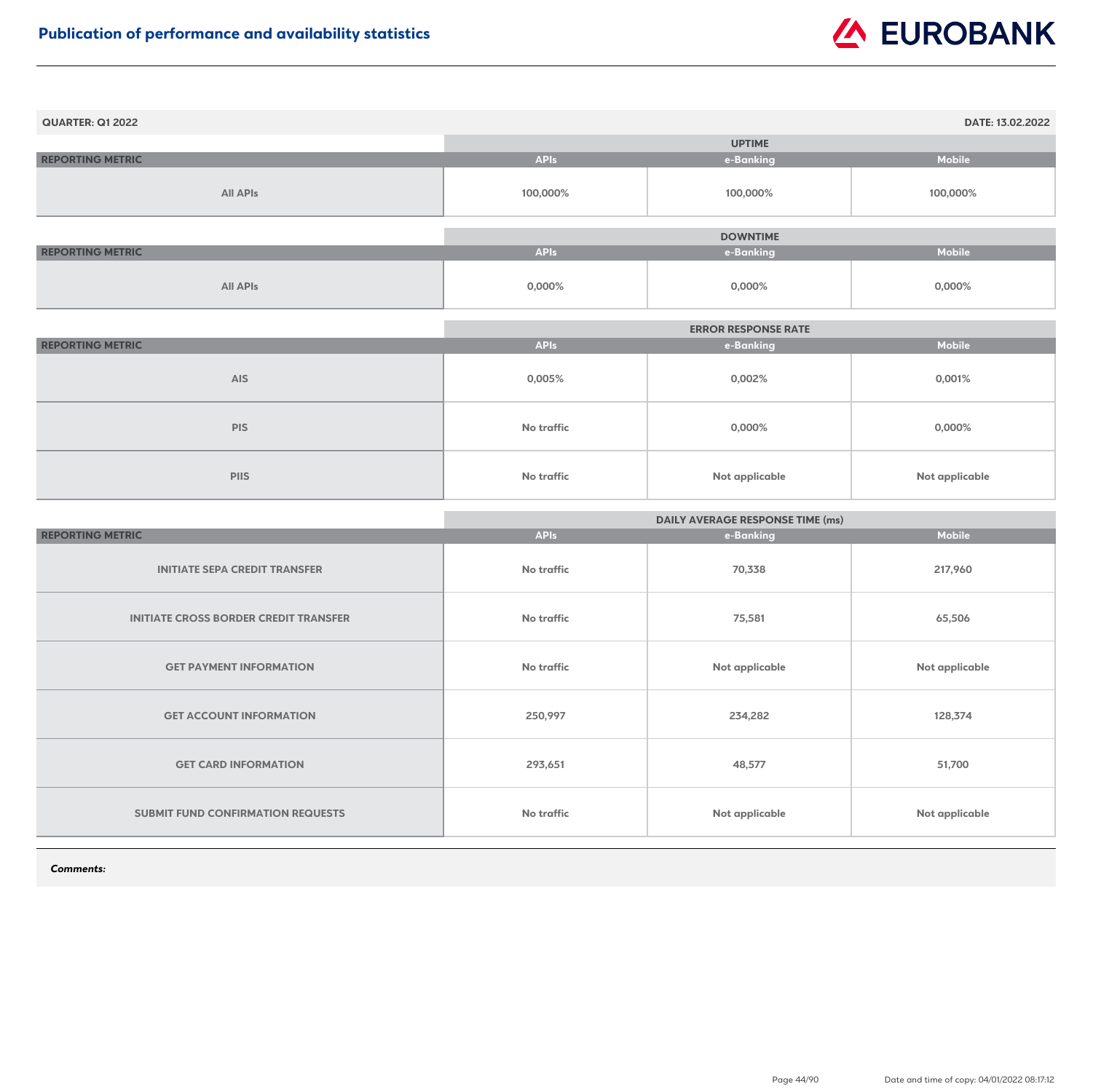| <b>QUARTER: Q1 2022</b> |             |                 | DATE: 14.02.2022 |
|-------------------------|-------------|-----------------|------------------|
|                         |             | <b>UPTIME</b>   |                  |
| <b>REPORTING METRIC</b> | <b>APIs</b> | e-Banking       | <b>Mobile</b>    |
| <b>All APIs</b>         | 100,000%    | 100,000%        | 100,000%         |
|                         |             |                 |                  |
|                         |             | <b>DOWNTIME</b> |                  |
| <b>REPORTING METRIC</b> | <b>APIs</b> | e-Banking       | <b>Mobile</b>    |
| <b>All APIs</b>         | $0,000\%$   | $0,000\%$       | $0,000\%$        |

|                         | <b>ERROR RESPONSE RATE</b> |                       |                |
|-------------------------|----------------------------|-----------------------|----------------|
| <b>REPORTING METRIC</b> | <b>APIs</b>                | e-Banking             | <b>Mobile</b>  |
| <b>AIS</b>              | 0,004%                     | 0,019%                | $0,005\%$      |
| <b>PIS</b>              | $0,000\%$                  | $0,000\%$             | 0,012%         |
| <b>PIIS</b>             | <b>No traffic</b>          | <b>Not applicable</b> | Not applicable |

|                                              | <b>DAILY AVERAGE RESPONSE TIME (ms)</b> |                |                       |
|----------------------------------------------|-----------------------------------------|----------------|-----------------------|
| <b>REPORTING METRIC</b>                      | <b>APIs</b>                             | e-Banking      | <b>Mobile</b>         |
| <b>INITIATE SEPA CREDIT TRANSFER</b>         | 289,500                                 | 84,294         | 241,049               |
| <b>INITIATE CROSS BORDER CREDIT TRANSFER</b> | <b>No traffic</b>                       | 102,754        | 84,756                |
| <b>GET PAYMENT INFORMATION</b>               | 173,333                                 | Not applicable | <b>Not applicable</b> |
| <b>GET ACCOUNT INFORMATION</b>               | 269,746                                 | 282,186        | 124,093               |
| <b>GET CARD INFORMATION</b>                  | 327,591                                 | 53,754         | 56,803                |
| <b>SUBMIT FUND CONFIRMATION REQUESTS</b>     | <b>No traffic</b>                       | Not applicable | <b>Not applicable</b> |

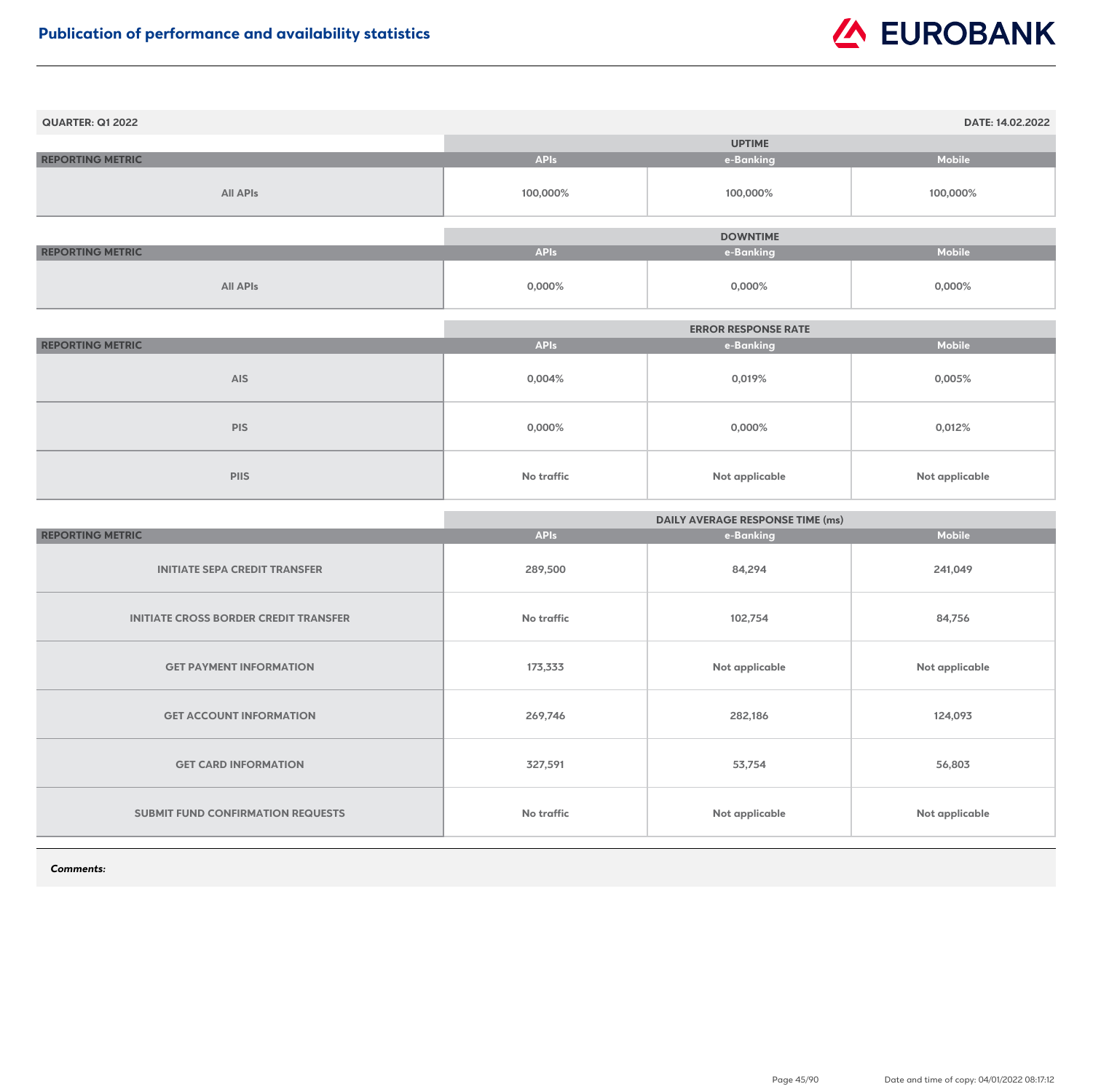| <b>QUARTER: Q1 2022</b> |             |                 | DATE: 15.02.2022 |
|-------------------------|-------------|-----------------|------------------|
|                         |             | <b>UPTIME</b>   |                  |
| <b>REPORTING METRIC</b> | <b>APIs</b> | e-Banking       | <b>Mobile</b>    |
| <b>All APIs</b>         | 100,000%    | 100,000%        | 100,000%         |
|                         |             |                 |                  |
|                         |             | <b>DOWNTIME</b> |                  |
| <b>REPORTING METRIC</b> | <b>APIs</b> | e-Banking       | <b>Mobile</b>    |
| <b>All APIs</b>         | $0,000\%$   | $0,000\%$       | $0,000\%$        |

|                         | <b>ERROR RESPONSE RATE</b> |                |                       |
|-------------------------|----------------------------|----------------|-----------------------|
| <b>REPORTING METRIC</b> | <b>APIs</b>                | e-Banking      | <b>Mobile</b>         |
| <b>AIS</b>              | 0,009%                     | 0,017%         | $0,004\%$             |
| <b>PIS</b>              | No traffic                 | 0,002%         | 0,068%                |
| <b>PIIS</b>             | No traffic                 | Not applicable | <b>Not applicable</b> |

|                                              | <b>DAILY AVERAGE RESPONSE TIME (ms)</b> |                |                       |
|----------------------------------------------|-----------------------------------------|----------------|-----------------------|
| <b>REPORTING METRIC</b>                      | <b>APIs</b>                             | e-Banking      | <b>Mobile</b>         |
| <b>INITIATE SEPA CREDIT TRANSFER</b>         | No traffic                              | 85,899         | 243,090               |
| <b>INITIATE CROSS BORDER CREDIT TRANSFER</b> | No traffic                              | 102,539        | 77,189                |
| <b>GET PAYMENT INFORMATION</b>               | No traffic                              | Not applicable | Not applicable        |
| <b>GET ACCOUNT INFORMATION</b>               | 270,001                                 | 273,985        | 119,786               |
| <b>GET CARD INFORMATION</b>                  | 303,348                                 | 53,630         | 56,439                |
| <b>SUBMIT FUND CONFIRMATION REQUESTS</b>     | No traffic                              | Not applicable | <b>Not applicable</b> |

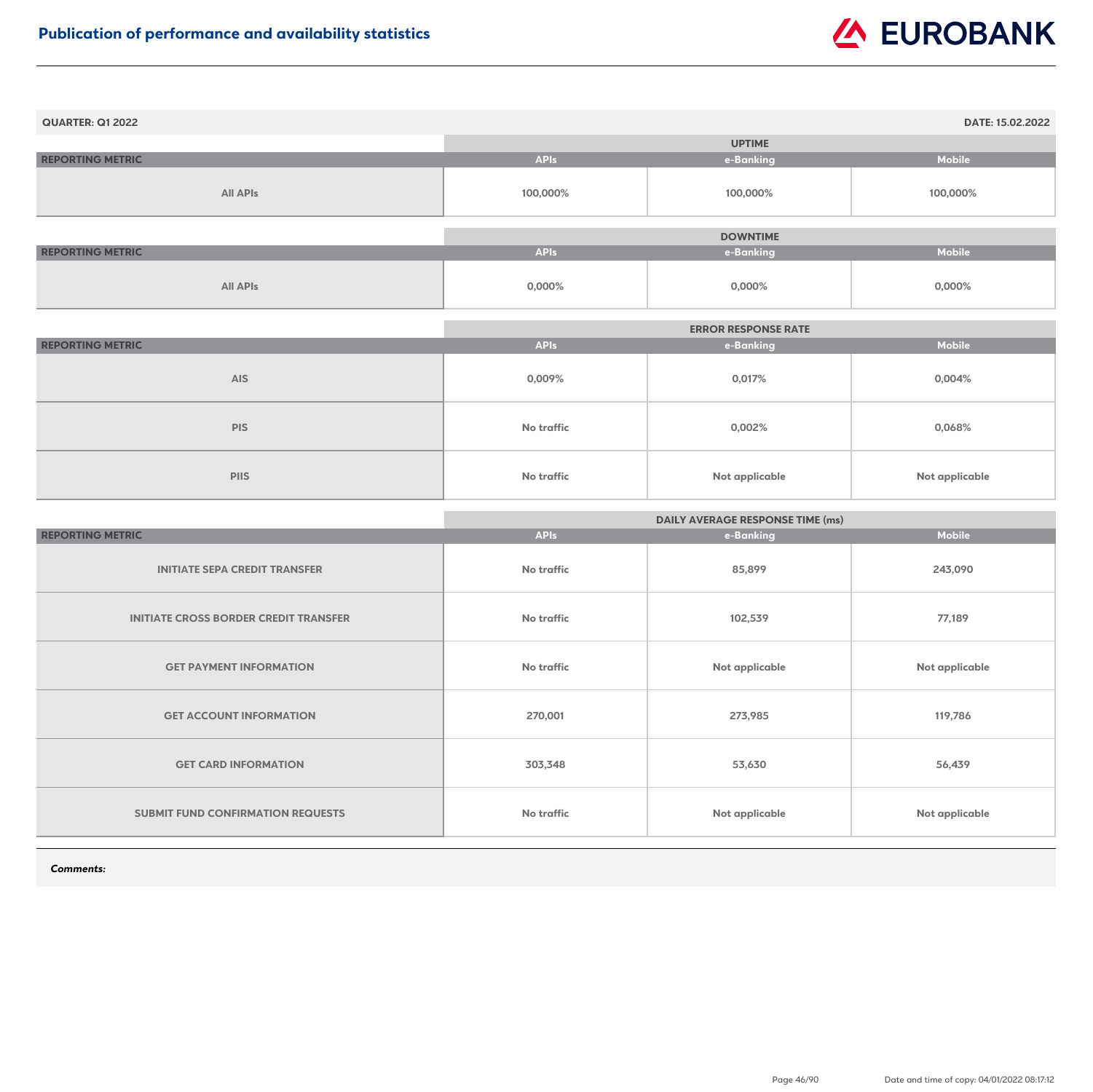| <b>QUARTER: Q1 2022</b> |             |                 | DATE: 16.02.2022 |
|-------------------------|-------------|-----------------|------------------|
|                         |             | <b>UPTIME</b>   |                  |
| <b>REPORTING METRIC</b> | <b>APIs</b> | e-Banking       | <b>Mobile</b>    |
| <b>All APIs</b>         | 100,000%    | 99,993%         | 99,996%          |
|                         |             |                 |                  |
|                         |             | <b>DOWNTIME</b> |                  |
| <b>REPORTING METRIC</b> | <b>APIs</b> | e-Banking       | <b>Mobile</b>    |
| <b>All APIs</b>         | 0,000%      | 0,007%          | 0,004%           |

|                         |                   | <b>ERROR RESPONSE RATE</b> |                       |
|-------------------------|-------------------|----------------------------|-----------------------|
| <b>REPORTING METRIC</b> | <b>APIs</b>       | e-Banking                  | <b>Mobile</b>         |
| <b>AIS</b>              | 0,010%            | 0,026%                     | 0,013%                |
| <b>PIS</b>              | $0,000\%$         | $0,000\%$                  | 0,011%                |
| <b>PIIS</b>             | <b>No traffic</b> | <b>Not applicable</b>      | <b>Not applicable</b> |

|                                              | <b>DAILY AVERAGE RESPONSE TIME (ms)</b> |                |                |
|----------------------------------------------|-----------------------------------------|----------------|----------------|
| <b>REPORTING METRIC</b>                      | <b>APIs</b>                             | e-Banking      | <b>Mobile</b>  |
| <b>INITIATE SEPA CREDIT TRANSFER</b>         | 291,250                                 | 83,659         | 237,744        |
| <b>INITIATE CROSS BORDER CREDIT TRANSFER</b> | <b>No traffic</b>                       | 99,686         | 80,022         |
| <b>GET PAYMENT INFORMATION</b>               | 70,600                                  | Not applicable | Not applicable |
| <b>GET ACCOUNT INFORMATION</b>               | 271,858                                 | 266,377        | 117,939        |
| <b>GET CARD INFORMATION</b>                  | 333,620                                 | 51,351         | 53,690         |
| <b>SUBMIT FUND CONFIRMATION REQUESTS</b>     | <b>No traffic</b>                       | Not applicable | Not applicable |

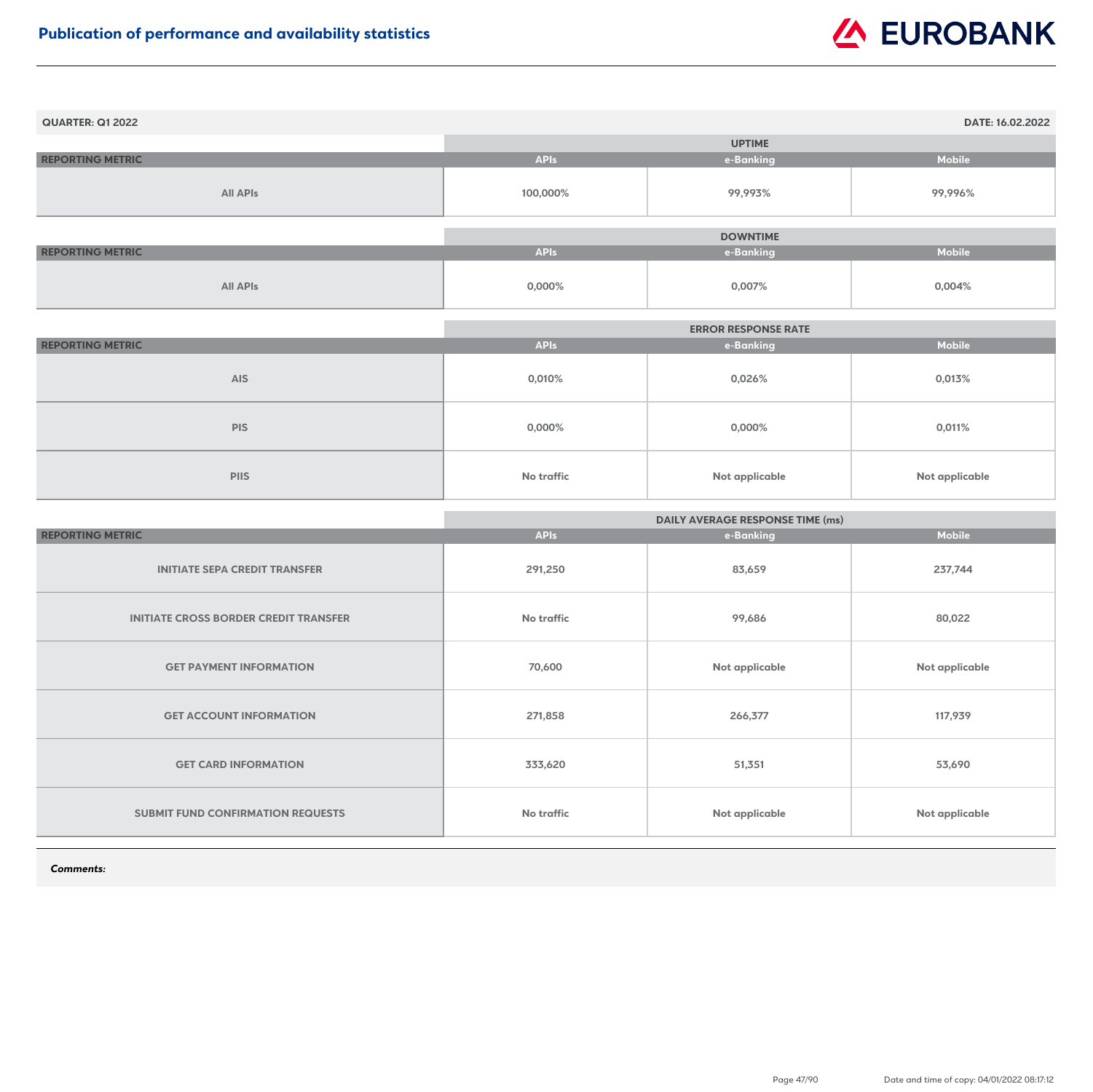| <b>QUARTER: Q1 2022</b> |             |                 | DATE: 17.02.2022 |
|-------------------------|-------------|-----------------|------------------|
|                         |             | <b>UPTIME</b>   |                  |
| <b>REPORTING METRIC</b> | <b>APIs</b> | e-Banking       | <b>Mobile</b>    |
| <b>All APIs</b>         | 100,000%    | 100,000%        | 100,000%         |
|                         |             |                 |                  |
|                         |             | <b>DOWNTIME</b> |                  |
| <b>REPORTING METRIC</b> | <b>APIs</b> | e-Banking       | <b>Mobile</b>    |
| <b>All APIs</b>         | $0,000\%$   | $0,000\%$       | $0,000\%$        |

|                         | <b>ERROR RESPONSE RATE</b> |                       |                |
|-------------------------|----------------------------|-----------------------|----------------|
| <b>REPORTING METRIC</b> | <b>APIs</b>                | e-Banking             | <b>Mobile</b>  |
| <b>AIS</b>              | 0,002%                     | 0,020%                | 0,004%         |
| <b>PIS</b>              | <b>No traffic</b>          | 0,004%                | 0,009%         |
| <b>PIIS</b>             | No traffic                 | <b>Not applicable</b> | Not applicable |

|                                              | <b>DAILY AVERAGE RESPONSE TIME (ms)</b> |                |                |
|----------------------------------------------|-----------------------------------------|----------------|----------------|
| <b>REPORTING METRIC</b>                      | <b>APIs</b>                             | e-Banking      | <b>Mobile</b>  |
| <b>INITIATE SEPA CREDIT TRANSFER</b>         | <b>No traffic</b>                       | 84,146         | 253,305        |
| <b>INITIATE CROSS BORDER CREDIT TRANSFER</b> | <b>No traffic</b>                       | 108,485        | 86,308         |
| <b>GET PAYMENT INFORMATION</b>               | <b>No traffic</b>                       | Not applicable | Not applicable |
| <b>GET ACCOUNT INFORMATION</b>               | 314,424                                 | 268,397        | 118,676        |
| <b>GET CARD INFORMATION</b>                  | 346,826                                 | 51,907         | 53,958         |
| SUBMIT FUND CONFIRMATION REQUESTS            | <b>No traffic</b>                       | Not applicable | Not applicable |

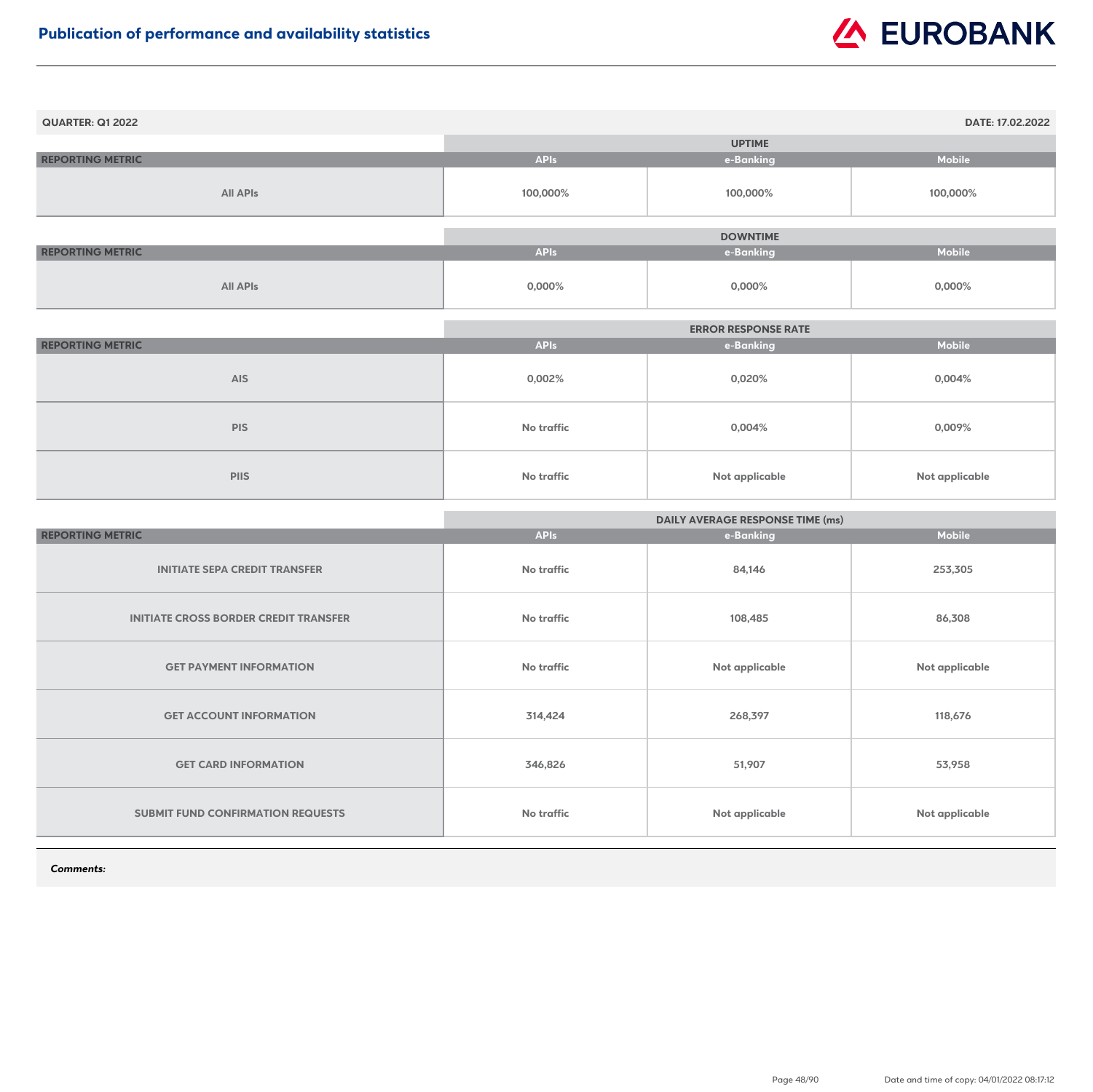| <b>QUARTER: Q1 2022</b> |             |                 | DATE: 18.02.2022 |
|-------------------------|-------------|-----------------|------------------|
|                         |             | <b>UPTIME</b>   |                  |
| <b>REPORTING METRIC</b> | <b>APIs</b> | e-Banking       | <b>Mobile</b>    |
| <b>All APIs</b>         | 100,000%    | 100,000%        | 99,999%          |
|                         |             |                 |                  |
|                         |             | <b>DOWNTIME</b> |                  |
| <b>REPORTING METRIC</b> | <b>APIs</b> | e-Banking       | <b>Mobile</b>    |
| <b>All APIs</b>         | 0,000%      | $0,000\%$       | 0,001%           |

|                         |                   | <b>ERROR RESPONSE RATE</b> |                       |
|-------------------------|-------------------|----------------------------|-----------------------|
| <b>REPORTING METRIC</b> | <b>APIs</b>       | e-Banking                  | <b>Mobile</b>         |
| <b>AIS</b>              | 0,005%            | 0,034%                     | 0,007%                |
| <b>PIS</b>              | $0,000\%$         | 0,007%                     | 0,020%                |
| <b>PIIS</b>             | <b>No traffic</b> | <b>Not applicable</b>      | <b>Not applicable</b> |

|                                              | <b>DAILY AVERAGE RESPONSE TIME (ms)</b> |                |                |
|----------------------------------------------|-----------------------------------------|----------------|----------------|
| <b>REPORTING METRIC</b>                      | <b>APIs</b>                             | e-Banking      | <b>Mobile</b>  |
| <b>INITIATE SEPA CREDIT TRANSFER</b>         | 151,000                                 | 88,697         | 264,555        |
| <b>INITIATE CROSS BORDER CREDIT TRANSFER</b> | <b>No traffic</b>                       | 115,314        | 88,045         |
| <b>GET PAYMENT INFORMATION</b>               | 98,000                                  | Not applicable | Not applicable |
| <b>GET ACCOUNT INFORMATION</b>               | 299,895                                 | 282,050        | 117,819        |
| <b>GET CARD INFORMATION</b>                  | 363,737                                 | 53,262         | 54,625         |
| <b>SUBMIT FUND CONFIRMATION REQUESTS</b>     | <b>No traffic</b>                       | Not applicable | Not applicable |

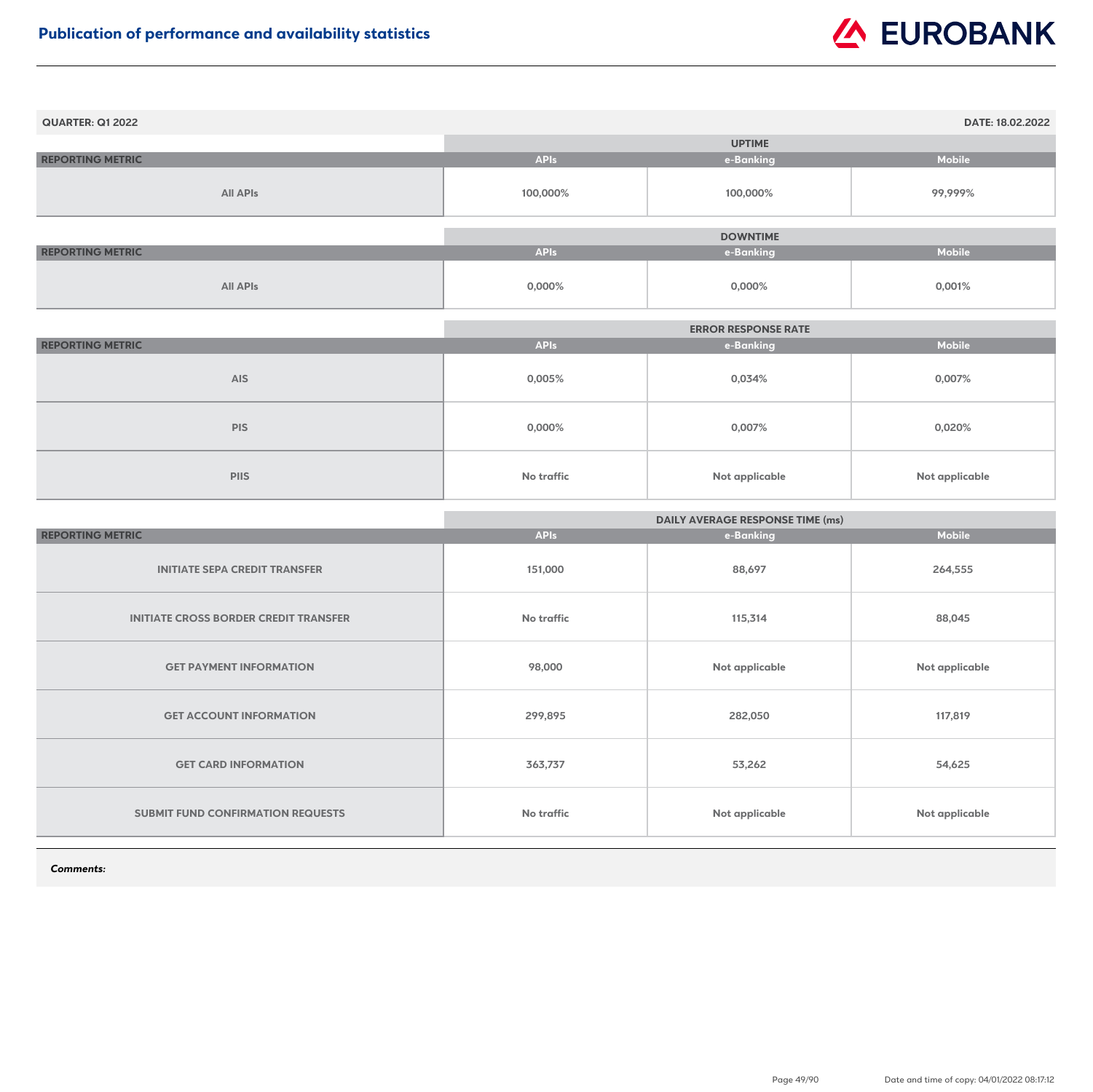| <b>QUARTER: Q1 2022</b> |             |                 | DATE: 19.02.2022 |
|-------------------------|-------------|-----------------|------------------|
|                         |             | <b>UPTIME</b>   |                  |
| <b>REPORTING METRIC</b> | <b>APIs</b> | e-Banking       | <b>Mobile</b>    |
| <b>All APIs</b>         | 100,000%    | 100,000%        | 100,000%         |
|                         |             |                 |                  |
|                         |             | <b>DOWNTIME</b> |                  |
| <b>REPORTING METRIC</b> | <b>APIs</b> | e-Banking       | <b>Mobile</b>    |
| <b>All APIs</b>         | 0,000%      | $0,000\%$       | $0,000\%$        |

|                         |             | <b>ERROR RESPONSE RATE</b> |                |
|-------------------------|-------------|----------------------------|----------------|
| <b>REPORTING METRIC</b> | <b>APIs</b> | e-Banking                  | <b>Mobile</b>  |
| <b>AIS</b>              | 0,012%      | 0,002%                     | 0,002%         |
| <b>PIS</b>              | No traffic  | $0,000\%$                  | 0,005%         |
| <b>PIIS</b>             | No traffic  | <b>Not applicable</b>      | Not applicable |

|                                              | <b>DAILY AVERAGE RESPONSE TIME (ms)</b> |                |                       |
|----------------------------------------------|-----------------------------------------|----------------|-----------------------|
| <b>REPORTING METRIC</b>                      | <b>APIs</b>                             | e-Banking      | <b>Mobile</b>         |
| <b>INITIATE SEPA CREDIT TRANSFER</b>         | No traffic                              | 69,551         | 237,906               |
| <b>INITIATE CROSS BORDER CREDIT TRANSFER</b> | No traffic                              | 76,742         | 67,204                |
| <b>GET PAYMENT INFORMATION</b>               | No traffic                              | Not applicable | <b>Not applicable</b> |
| <b>GET ACCOUNT INFORMATION</b>               | 204,957                                 | 213,367        | 113,176               |
| <b>GET CARD INFORMATION</b>                  | 248,035                                 | 45,694         | 48,294                |
| <b>SUBMIT FUND CONFIRMATION REQUESTS</b>     | No traffic                              | Not applicable | <b>Not applicable</b> |

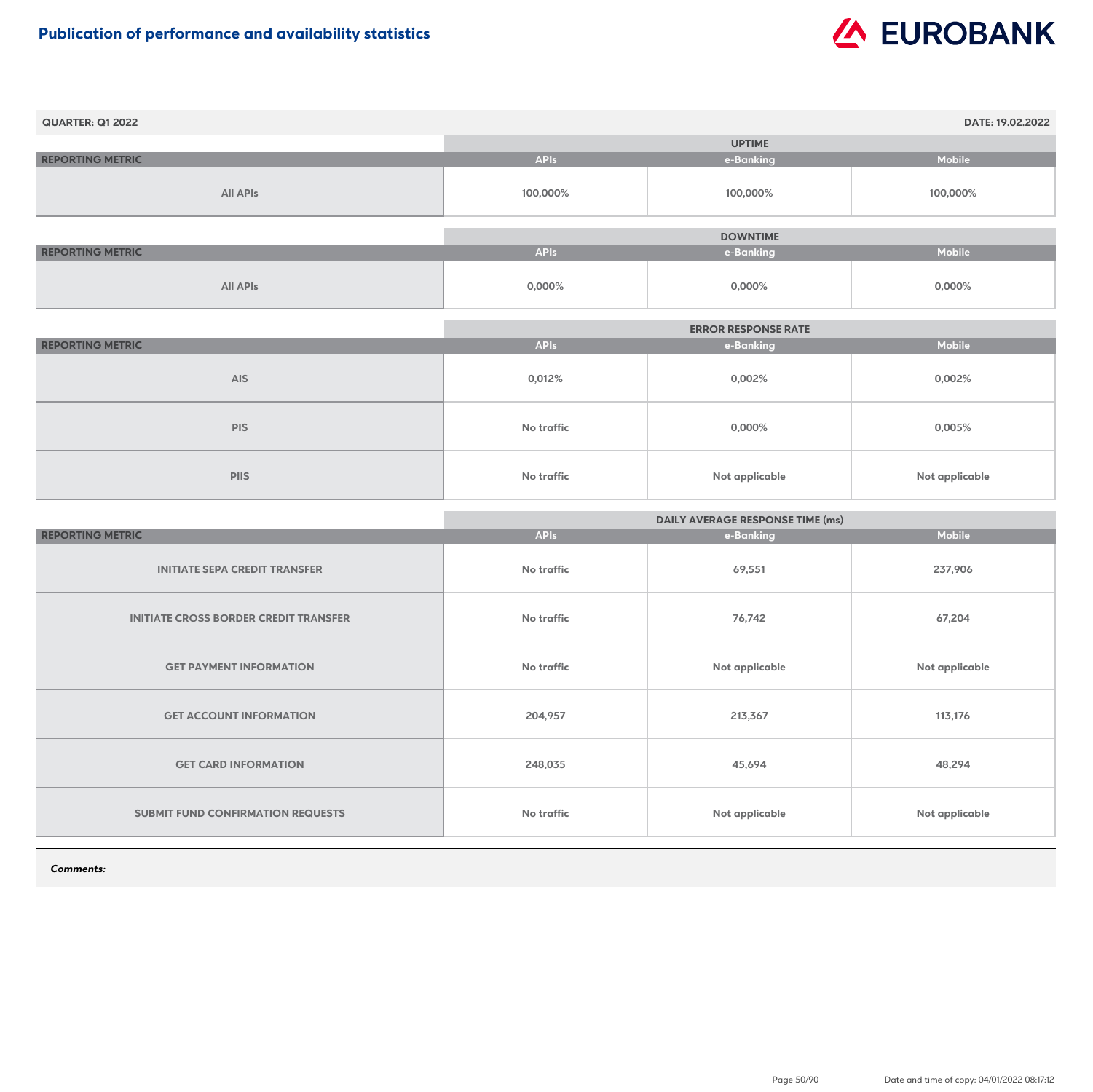| <b>QUARTER: Q1 2022</b> |             |                 | DATE: 20.02.2022 |
|-------------------------|-------------|-----------------|------------------|
|                         |             | <b>UPTIME</b>   |                  |
| <b>REPORTING METRIC</b> | <b>APIs</b> | e-Banking       | <b>Mobile</b>    |
| <b>All APIs</b>         | 100,000%    | 100,000%        | 100,000%         |
|                         |             |                 |                  |
|                         |             | <b>DOWNTIME</b> |                  |
| <b>REPORTING METRIC</b> | <b>APIs</b> | e-Banking       | <b>Mobile</b>    |
| <b>All APIs</b>         | $0,000\%$   | $0,000\%$       | $0,000\%$        |

|                         | <b>ERROR RESPONSE RATE</b> |                |                       |
|-------------------------|----------------------------|----------------|-----------------------|
| <b>REPORTING METRIC</b> | <b>APIs</b>                | e-Banking      | <b>Mobile</b>         |
| <b>AIS</b>              | 0,012%                     | 0,002%         | 0,002%                |
| <b>PIS</b>              | No traffic                 | $0,000\%$      | 0,009%                |
| <b>PIIS</b>             | <b>No traffic</b>          | Not applicable | <b>Not applicable</b> |

|                                              | <b>DAILY AVERAGE RESPONSE TIME (ms)</b> |                       |                       |
|----------------------------------------------|-----------------------------------------|-----------------------|-----------------------|
| <b>REPORTING METRIC</b>                      | <b>APIs</b>                             | e-Banking             | <b>Mobile</b>         |
| <b>INITIATE SEPA CREDIT TRANSFER</b>         | No traffic                              | 69,623                | 207,750               |
| <b>INITIATE CROSS BORDER CREDIT TRANSFER</b> | <b>No traffic</b>                       | 96,000                | 65,902                |
| <b>GET PAYMENT INFORMATION</b>               | No traffic                              | Not applicable        | <b>Not applicable</b> |
| <b>GET ACCOUNT INFORMATION</b>               | 241,899                                 | 199,061               | 108,319               |
| <b>GET CARD INFORMATION</b>                  | 267,511                                 | 38,663                | 41,426                |
| <b>SUBMIT FUND CONFIRMATION REQUESTS</b>     | <b>No traffic</b>                       | <b>Not applicable</b> | <b>Not applicable</b> |

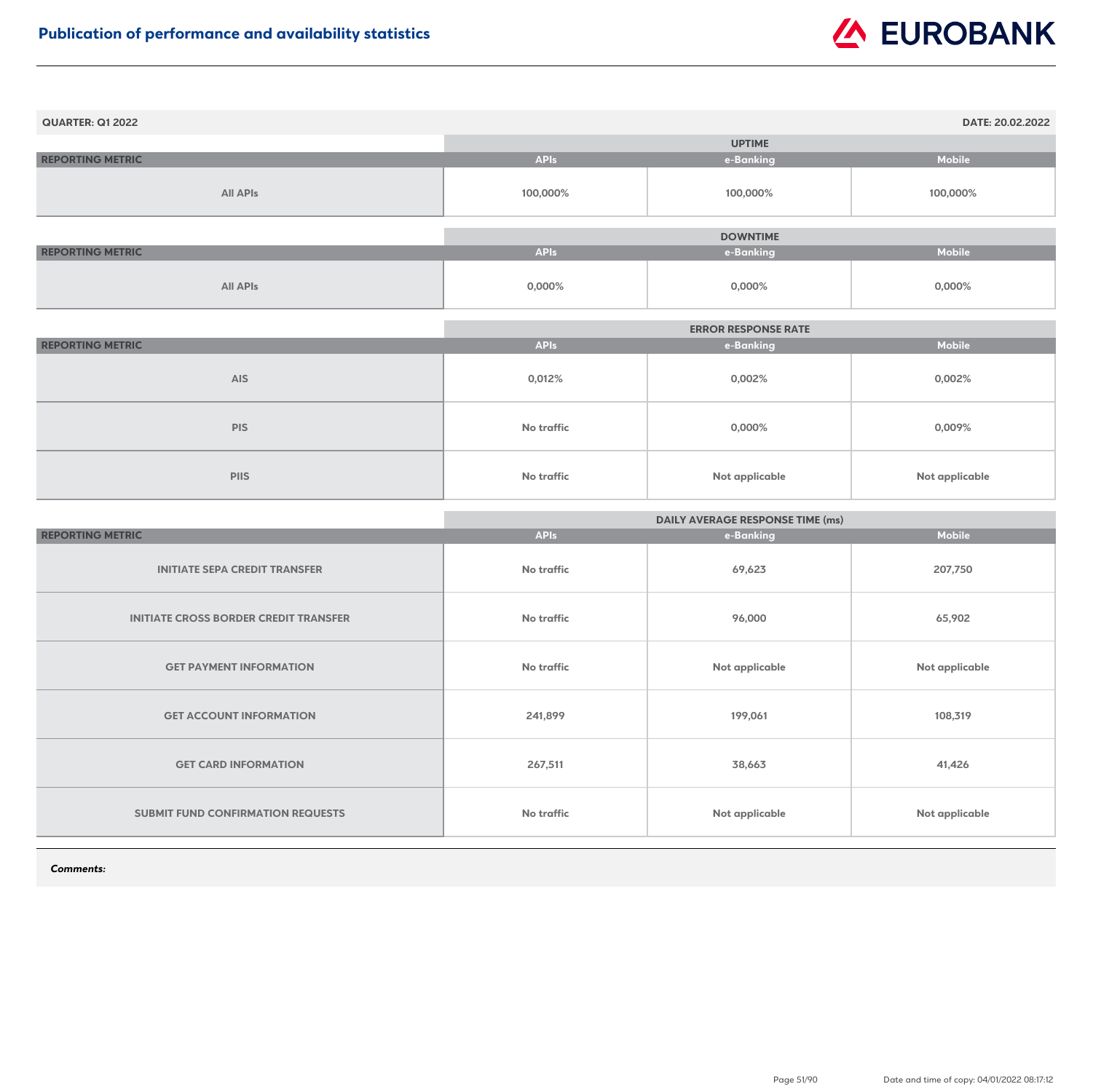| <b>QUARTER: Q1 2022</b> |             |                 | DATE: 21.02.2022 |
|-------------------------|-------------|-----------------|------------------|
|                         |             | <b>UPTIME</b>   |                  |
| <b>REPORTING METRIC</b> | <b>APIs</b> | e-Banking       | <b>Mobile</b>    |
| <b>All APIs</b>         | 100,000%    | 100,000%        | 100,000%         |
|                         |             |                 |                  |
|                         |             | <b>DOWNTIME</b> |                  |
| <b>REPORTING METRIC</b> | <b>APIs</b> | e-Banking       | <b>Mobile</b>    |
| <b>All APIs</b>         | $0,000\%$   | $0,000\%$       | $0,000\%$        |

|                         |             | <b>ERROR RESPONSE RATE</b> |                |
|-------------------------|-------------|----------------------------|----------------|
| <b>REPORTING METRIC</b> | <b>APIs</b> | e-Banking                  | <b>Mobile</b>  |
| <b>AIS</b>              | 0,003%      | 0,017%                     | 0,007%         |
| <b>PIS</b>              | $0,000\%$   | 0,003%                     | 0,003%         |
| <b>PIIS</b>             | No traffic  | <b>Not applicable</b>      | Not applicable |

|                                              | <b>DAILY AVERAGE RESPONSE TIME (ms)</b> |                |                       |
|----------------------------------------------|-----------------------------------------|----------------|-----------------------|
| <b>REPORTING METRIC</b>                      | <b>APIs</b>                             | e-Banking      | <b>Mobile</b>         |
| <b>INITIATE SEPA CREDIT TRANSFER</b>         | 116,571                                 | 86,656         | 249,904               |
| <b>INITIATE CROSS BORDER CREDIT TRANSFER</b> | <b>No traffic</b>                       | 104,670        | 74,115                |
| <b>GET PAYMENT INFORMATION</b>               | 66,500                                  | Not applicable | Not applicable        |
| <b>GET ACCOUNT INFORMATION</b>               | 316,072                                 | 258,345        | 105,331               |
| <b>GET CARD INFORMATION</b>                  | 360,162                                 | 45,386         | 47,116                |
| <b>SUBMIT FUND CONFIRMATION REQUESTS</b>     | <b>No traffic</b>                       | Not applicable | <b>Not applicable</b> |

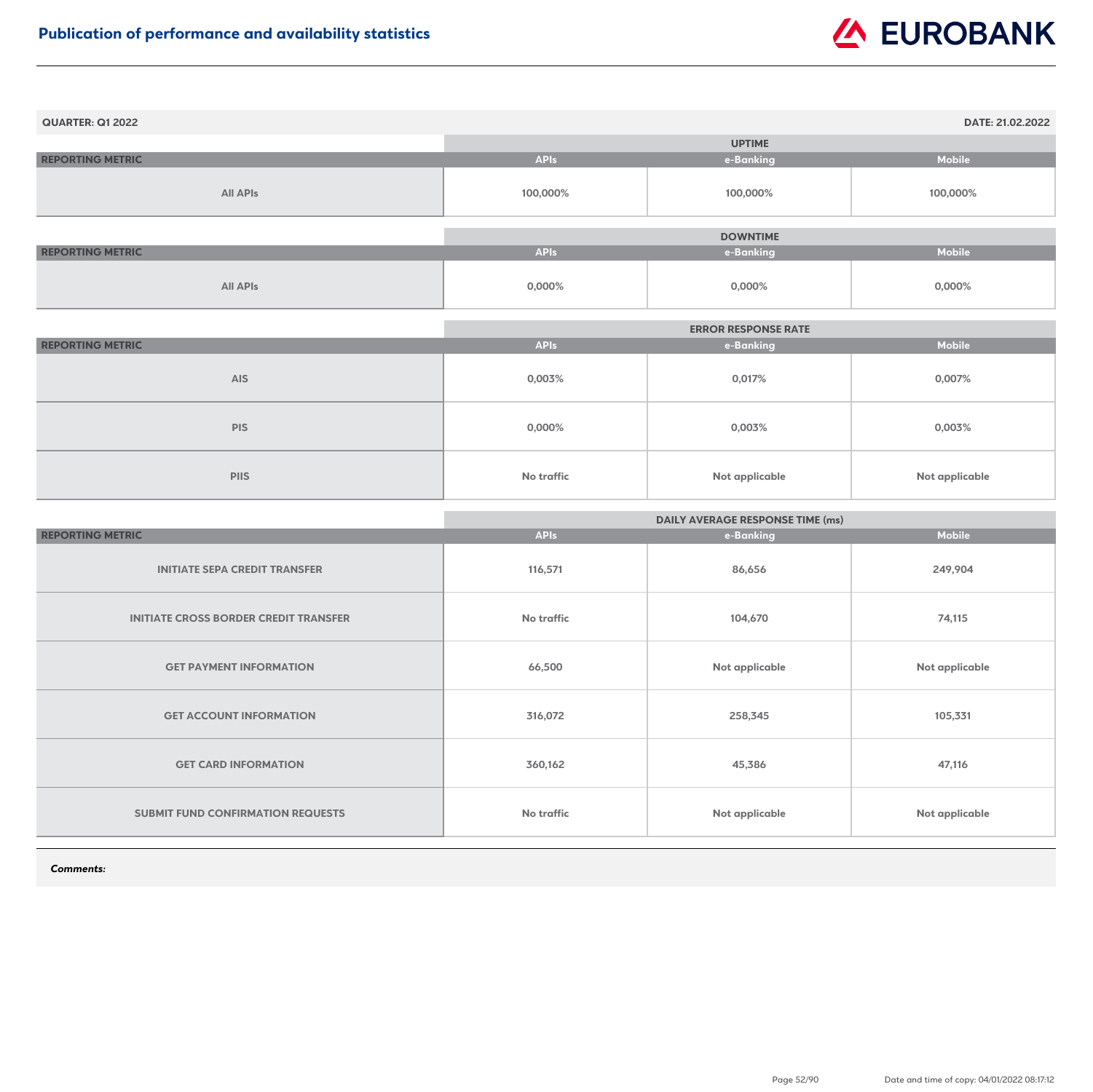| <b>QUARTER: Q1 2022</b> |             |                 | DATE: 22.02.2022 |
|-------------------------|-------------|-----------------|------------------|
|                         |             | <b>UPTIME</b>   |                  |
| <b>REPORTING METRIC</b> | <b>APIs</b> | e-Banking       | <b>Mobile</b>    |
| <b>All APIs</b>         | 100,000%    | 100,000%        | 100,000%         |
|                         |             |                 |                  |
|                         |             | <b>DOWNTIME</b> |                  |
| <b>REPORTING METRIC</b> | <b>APIs</b> | e-Banking       | <b>Mobile</b>    |
| <b>All APIs</b>         | $0,000\%$   | $0,000\%$       | $0,000\%$        |

|                         | <b>ERROR RESPONSE RATE</b> |                       |                       |
|-------------------------|----------------------------|-----------------------|-----------------------|
| <b>REPORTING METRIC</b> | <b>APIs</b>                | e-Banking             | <b>Mobile</b>         |
| <b>AIS</b>              | 0,004%                     | 0,024%                | 0,005%                |
| <b>PIS</b>              | $0,000\%$                  | 0,003%                | 0,012%                |
| <b>PIIS</b>             | <b>No traffic</b>          | <b>Not applicable</b> | <b>Not applicable</b> |

|                                              | <b>DAILY AVERAGE RESPONSE TIME (ms)</b> |                       |                       |
|----------------------------------------------|-----------------------------------------|-----------------------|-----------------------|
| <b>REPORTING METRIC</b>                      | <b>APIs</b>                             | e-Banking             | <b>Mobile</b>         |
| <b>INITIATE SEPA CREDIT TRANSFER</b>         | 97,000                                  | 76,982                | 241,401               |
| <b>INITIATE CROSS BORDER CREDIT TRANSFER</b> | <b>No traffic</b>                       | 89,276                | 68,431                |
| <b>GET PAYMENT INFORMATION</b>               | 55,500                                  | Not applicable        | <b>Not applicable</b> |
| <b>GET ACCOUNT INFORMATION</b>               | 283,615                                 | 235,910               | 101,445               |
| <b>GET CARD INFORMATION</b>                  | 327,283                                 | 43,180                | 46,677                |
| <b>SUBMIT FUND CONFIRMATION REQUESTS</b>     | <b>No traffic</b>                       | <b>Not applicable</b> | <b>Not applicable</b> |

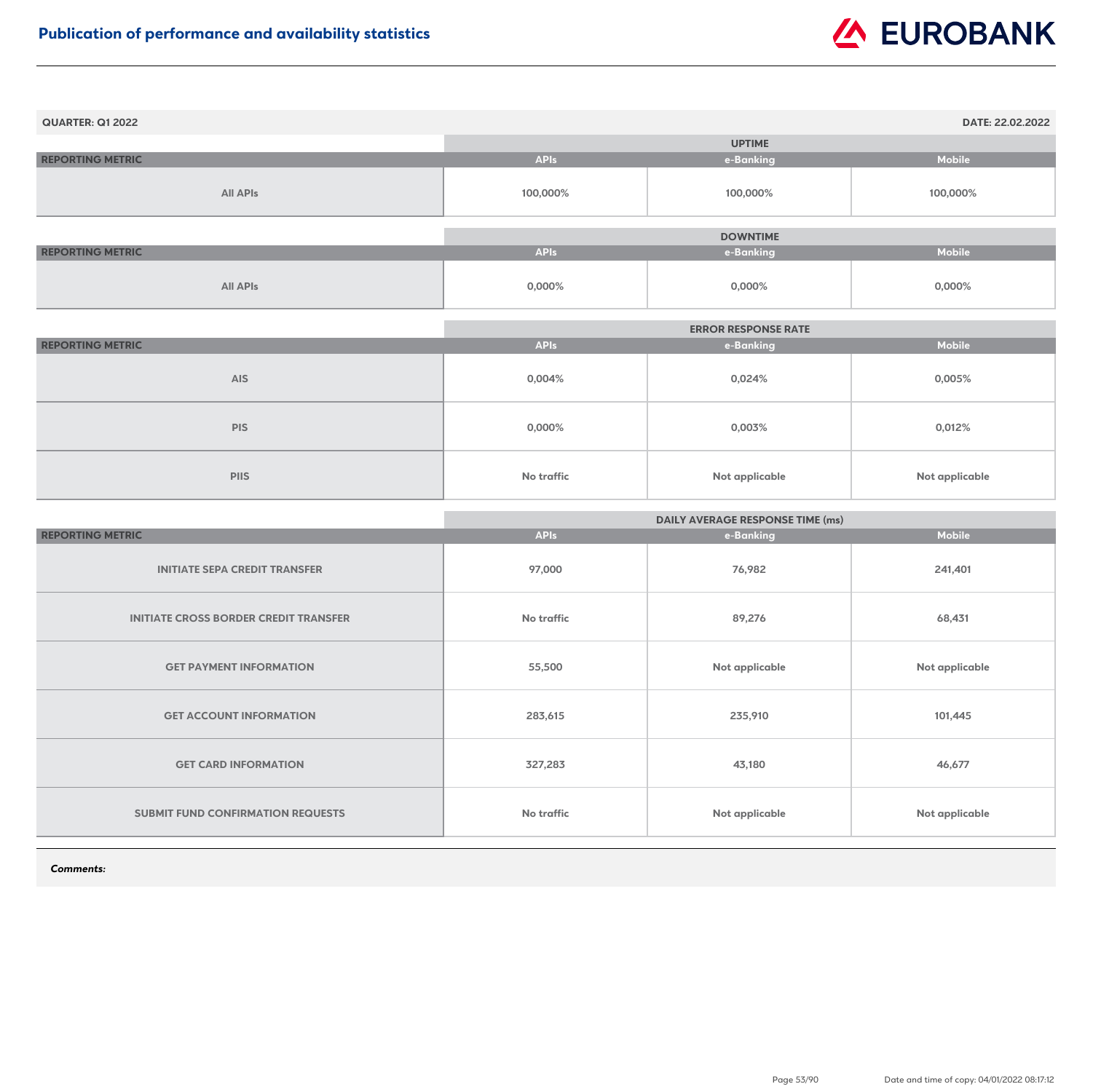| <b>QUARTER: Q1 2022</b> |             |                 | DATE: 23.02.2022 |
|-------------------------|-------------|-----------------|------------------|
|                         |             | <b>UPTIME</b>   |                  |
| <b>REPORTING METRIC</b> | <b>APIs</b> | e-Banking       | <b>Mobile</b>    |
| <b>All APIs</b>         | 100,000%    | 100,000%        | 100,000%         |
|                         |             |                 |                  |
|                         |             | <b>DOWNTIME</b> |                  |
| <b>REPORTING METRIC</b> | <b>APIs</b> | e-Banking       | Mobile           |
| <b>All APIs</b>         | 0,000%      | 0,000%          | $0,000\%$        |

|                         |             | <b>ERROR RESPONSE RATE</b> |                       |
|-------------------------|-------------|----------------------------|-----------------------|
| <b>REPORTING METRIC</b> | <b>APIs</b> | e-Banking                  | <b>Mobile</b>         |
| <b>AIS</b>              | $0,004\%$   | 0,019%                     | 0,004%                |
| <b>PIS</b>              | $0,000\%$   | $0,000\%$                  | 0,008%                |
| <b>PIIS</b>             | No traffic  | <b>Not applicable</b>      | <b>Not applicable</b> |

|                                              | <b>DAILY AVERAGE RESPONSE TIME (ms)</b> |                       |                       |
|----------------------------------------------|-----------------------------------------|-----------------------|-----------------------|
| <b>REPORTING METRIC</b>                      | <b>APIs</b>                             | e-Banking             | <b>Mobile</b>         |
| <b>INITIATE SEPA CREDIT TRANSFER</b>         | 68,833                                  | 78,599                | 246,645               |
| <b>INITIATE CROSS BORDER CREDIT TRANSFER</b> | <b>No traffic</b>                       | 90,056                | 70,918                |
| <b>GET PAYMENT INFORMATION</b>               | 42,083                                  | Not applicable        | <b>Not applicable</b> |
| <b>GET ACCOUNT INFORMATION</b>               | 292,381                                 | 242,949               | 101,271               |
| <b>GET CARD INFORMATION</b>                  | 303,685                                 | 42,832                | 45,175                |
| <b>SUBMIT FUND CONFIRMATION REQUESTS</b>     | <b>No traffic</b>                       | <b>Not applicable</b> | <b>Not applicable</b> |

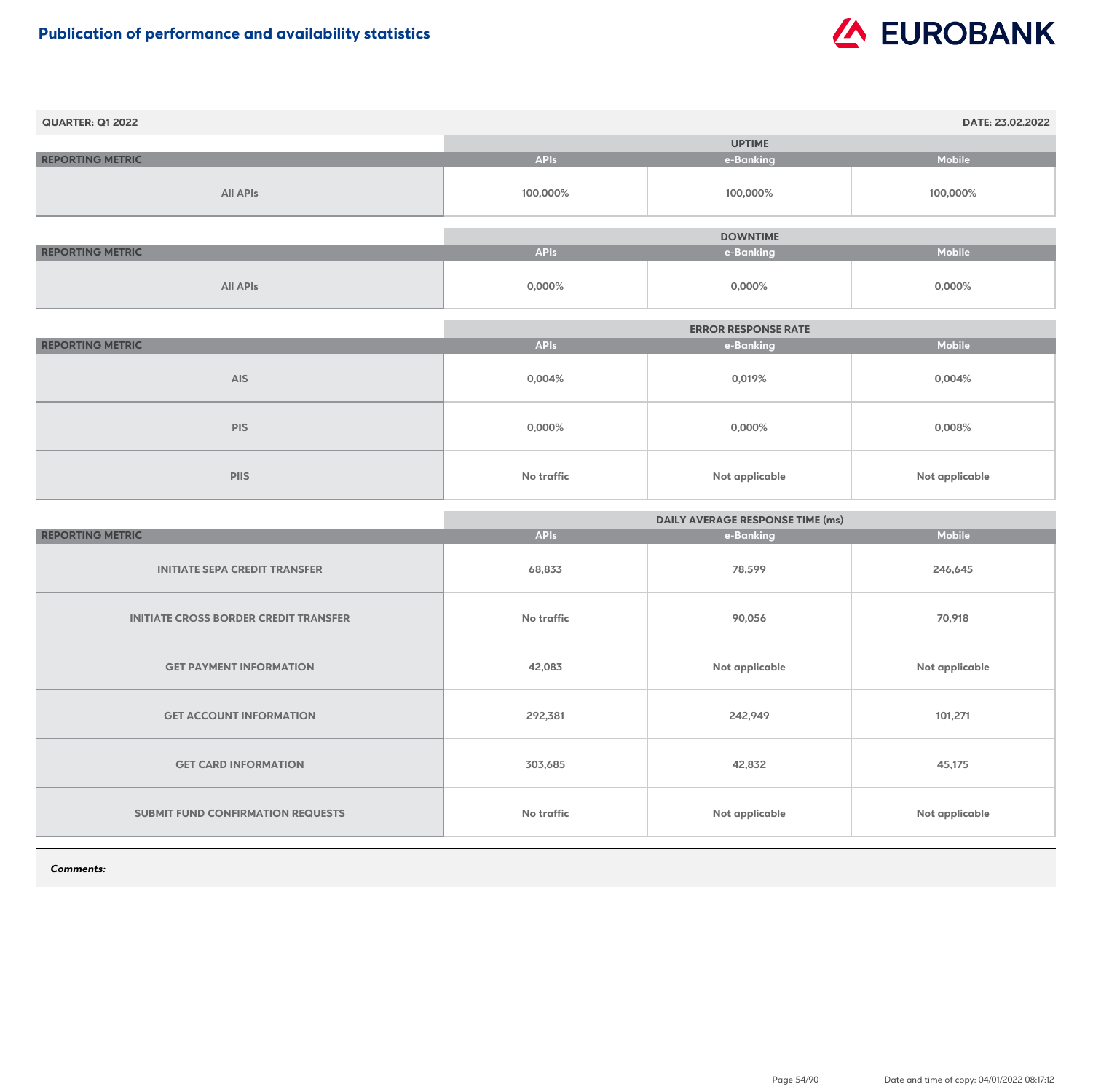| <b>QUARTER: Q1 2022</b> |             |                 | DATE: 24.02.2022 |
|-------------------------|-------------|-----------------|------------------|
|                         |             | <b>UPTIME</b>   |                  |
| <b>REPORTING METRIC</b> | <b>APIs</b> | e-Banking       | <b>Mobile</b>    |
| <b>All APIs</b>         | 100,000%    | 100,000%        | 100,000%         |
|                         |             | <b>DOWNTIME</b> |                  |
| <b>REPORTING METRIC</b> | <b>APIs</b> | e-Banking       | Mobile           |
| <b>All APIs</b>         | 0,000%      | 0,000%          | $0,000\%$        |

|                         |             | <b>ERROR RESPONSE RATE</b> |                       |
|-------------------------|-------------|----------------------------|-----------------------|
| <b>REPORTING METRIC</b> | <b>APIs</b> | e-Banking                  | <b>Mobile</b>         |
| <b>AIS</b>              | 0,007%      | 0,019%                     | 0,005%                |
| <b>PIS</b>              | $0,000\%$   | 0,003%                     | 0,012%                |
| <b>PIIS</b>             | No traffic  | <b>Not applicable</b>      | <b>Not applicable</b> |

|                                              | <b>DAILY AVERAGE RESPONSE TIME (ms)</b> |                |                       |
|----------------------------------------------|-----------------------------------------|----------------|-----------------------|
| <b>REPORTING METRIC</b>                      | <b>APIs</b>                             | e-Banking      | <b>Mobile</b>         |
| <b>INITIATE SEPA CREDIT TRANSFER</b>         | 94,062                                  | 82,588         | 266,728               |
| <b>INITIATE CROSS BORDER CREDIT TRANSFER</b> | <b>No traffic</b>                       | 90,299         | 71,814                |
| <b>GET PAYMENT INFORMATION</b>               | 43,812                                  | Not applicable | <b>Not applicable</b> |
| <b>GET ACCOUNT INFORMATION</b>               | 297,553                                 | 246,526        | 101,430               |
| <b>GET CARD INFORMATION</b>                  | 325,669                                 | 44,412         | 46,259                |
| <b>SUBMIT FUND CONFIRMATION REQUESTS</b>     | <b>No traffic</b>                       | Not applicable | <b>Not applicable</b> |

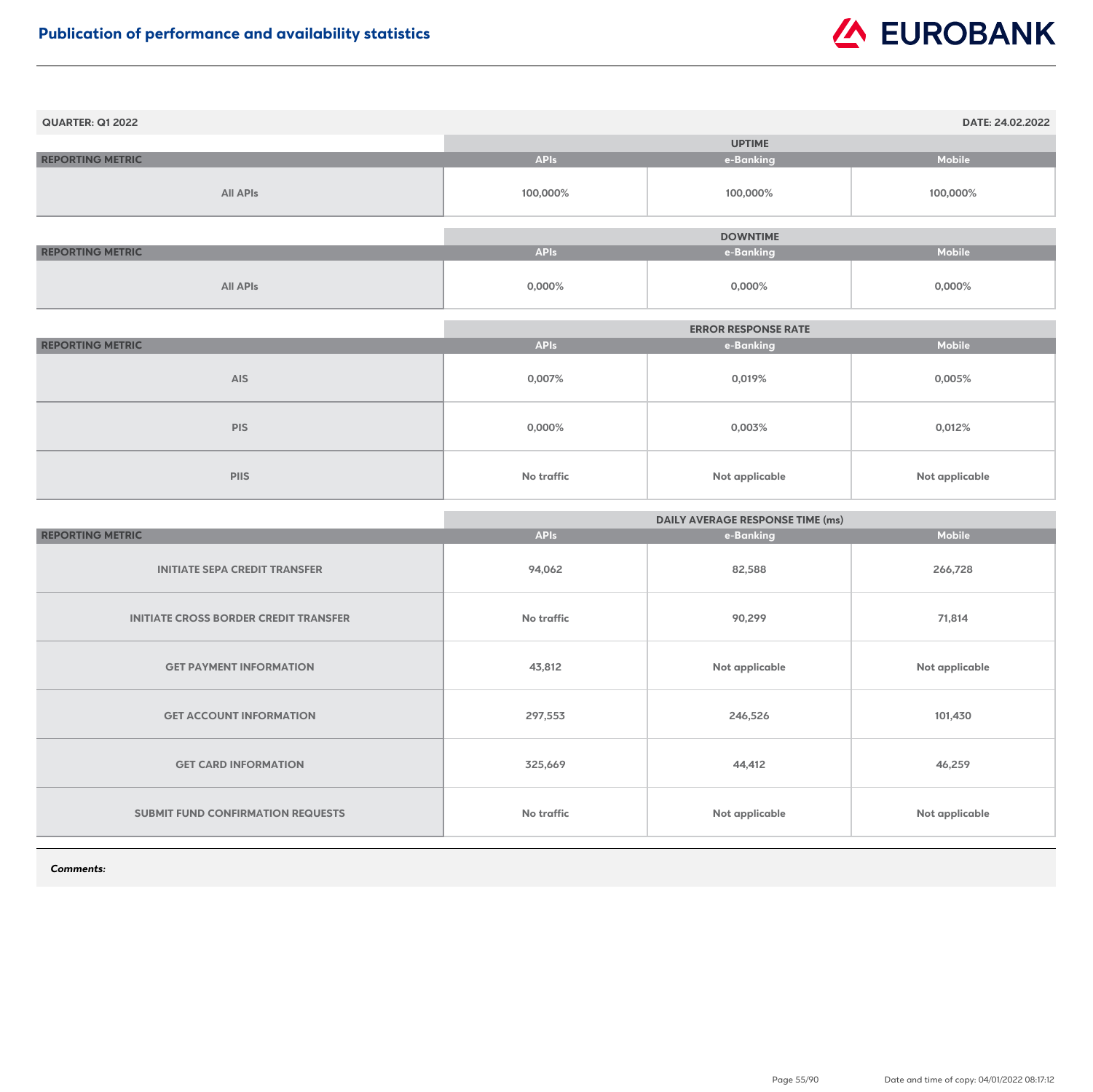| <b>QUARTER: Q1 2022</b> |             |                 | DATE: 25.02.2022 |
|-------------------------|-------------|-----------------|------------------|
|                         |             | <b>UPTIME</b>   |                  |
| <b>REPORTING METRIC</b> | <b>APIs</b> | e-Banking       | <b>Mobile</b>    |
| <b>All APIs</b>         | 100,000%    | 99,988%         | 99,990%          |
|                         |             | <b>DOWNTIME</b> |                  |
| <b>REPORTING METRIC</b> | <b>APIs</b> | e-Banking       | <b>Mobile</b>    |
| <b>All APIs</b>         | 0,000%      | 0,012%          | 0,010%           |

|                         |             | <b>ERROR RESPONSE RATE</b> |                |
|-------------------------|-------------|----------------------------|----------------|
| <b>REPORTING METRIC</b> | <b>APIs</b> | e-Banking                  | <b>Mobile</b>  |
| <b>AIS</b>              | 0,020%      | 0,019%                     | 0,009%         |
| <b>PIS</b>              | $0,000\%$   | 0,002%                     | 0,020%         |
| <b>PIIS</b>             | No traffic  | <b>Not applicable</b>      | Not applicable |

|                                              | <b>DAILY AVERAGE RESPONSE TIME (ms)</b> |                       |                       |
|----------------------------------------------|-----------------------------------------|-----------------------|-----------------------|
| <b>REPORTING METRIC</b>                      | <b>APIs</b>                             | e-Banking             | <b>Mobile</b>         |
| <b>INITIATE SEPA CREDIT TRANSFER</b>         | 78,857                                  | 84,666                | 280,613               |
| <b>INITIATE CROSS BORDER CREDIT TRANSFER</b> | <b>No traffic</b>                       | 97,197                | 73,106                |
| <b>GET PAYMENT INFORMATION</b>               | 43,286                                  | Not applicable        | <b>Not applicable</b> |
| <b>GET ACCOUNT INFORMATION</b>               | 317,062                                 | 245,025               | 104,626               |
| <b>GET CARD INFORMATION</b>                  | 364,421                                 | 46,609                | 49,401                |
| <b>SUBMIT FUND CONFIRMATION REQUESTS</b>     | <b>No traffic</b>                       | <b>Not applicable</b> | <b>Not applicable</b> |

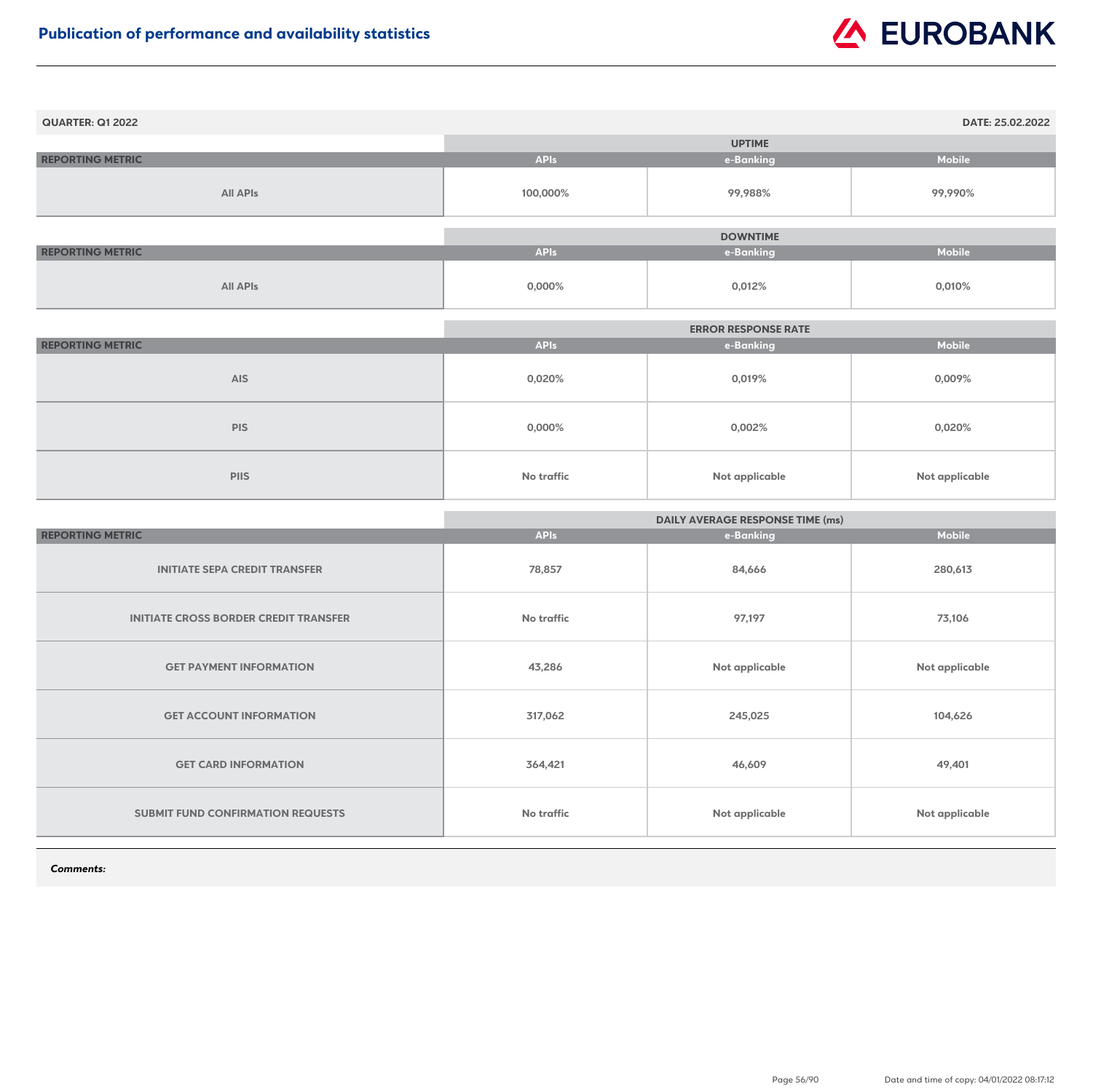| <b>QUARTER: Q1 2022</b> |             |                 | DATE: 26.02.2022 |
|-------------------------|-------------|-----------------|------------------|
|                         |             | <b>UPTIME</b>   |                  |
| <b>REPORTING METRIC</b> | <b>APIs</b> | e-Banking       | <b>Mobile</b>    |
| <b>All APIs</b>         | 100,000%    | 100,000%        | 99,928%          |
|                         |             |                 |                  |
|                         |             | <b>DOWNTIME</b> |                  |
| <b>REPORTING METRIC</b> | <b>APIs</b> | e-Banking       | <b>Mobile</b>    |
| <b>All APIs</b>         | 0,000%      | $0,000\%$       | 0,072%           |

|                         | <b>ERROR RESPONSE RATE</b> |                       |                |
|-------------------------|----------------------------|-----------------------|----------------|
| <b>REPORTING METRIC</b> | <b>APIs</b>                | e-Banking             | <b>Mobile</b>  |
| <b>AIS</b>              | 0,011%                     | 0,002%                | 0,003%         |
| <b>PIS</b>              | <b>No traffic</b>          | $0,000\%$             | 0,043%         |
| <b>PIIS</b>             | <b>No traffic</b>          | <b>Not applicable</b> | Not applicable |

|                                              | <b>DAILY AVERAGE RESPONSE TIME (ms)</b> |                       |                       |
|----------------------------------------------|-----------------------------------------|-----------------------|-----------------------|
| <b>REPORTING METRIC</b>                      | <b>APIs</b>                             | e-Banking             | <b>Mobile</b>         |
| <b>INITIATE SEPA CREDIT TRANSFER</b>         | No traffic                              | 65,281                | 233,669               |
| <b>INITIATE CROSS BORDER CREDIT TRANSFER</b> | <b>No traffic</b>                       | 67,729                | 62,435                |
| <b>GET PAYMENT INFORMATION</b>               | No traffic                              | Not applicable        | <b>Not applicable</b> |
| <b>GET ACCOUNT INFORMATION</b>               | 216,194                                 | 177,817               | 97,856                |
| <b>GET CARD INFORMATION</b>                  | 253,349                                 | 40,285                | 43,396                |
| <b>SUBMIT FUND CONFIRMATION REQUESTS</b>     | <b>No traffic</b>                       | <b>Not applicable</b> | <b>Not applicable</b> |

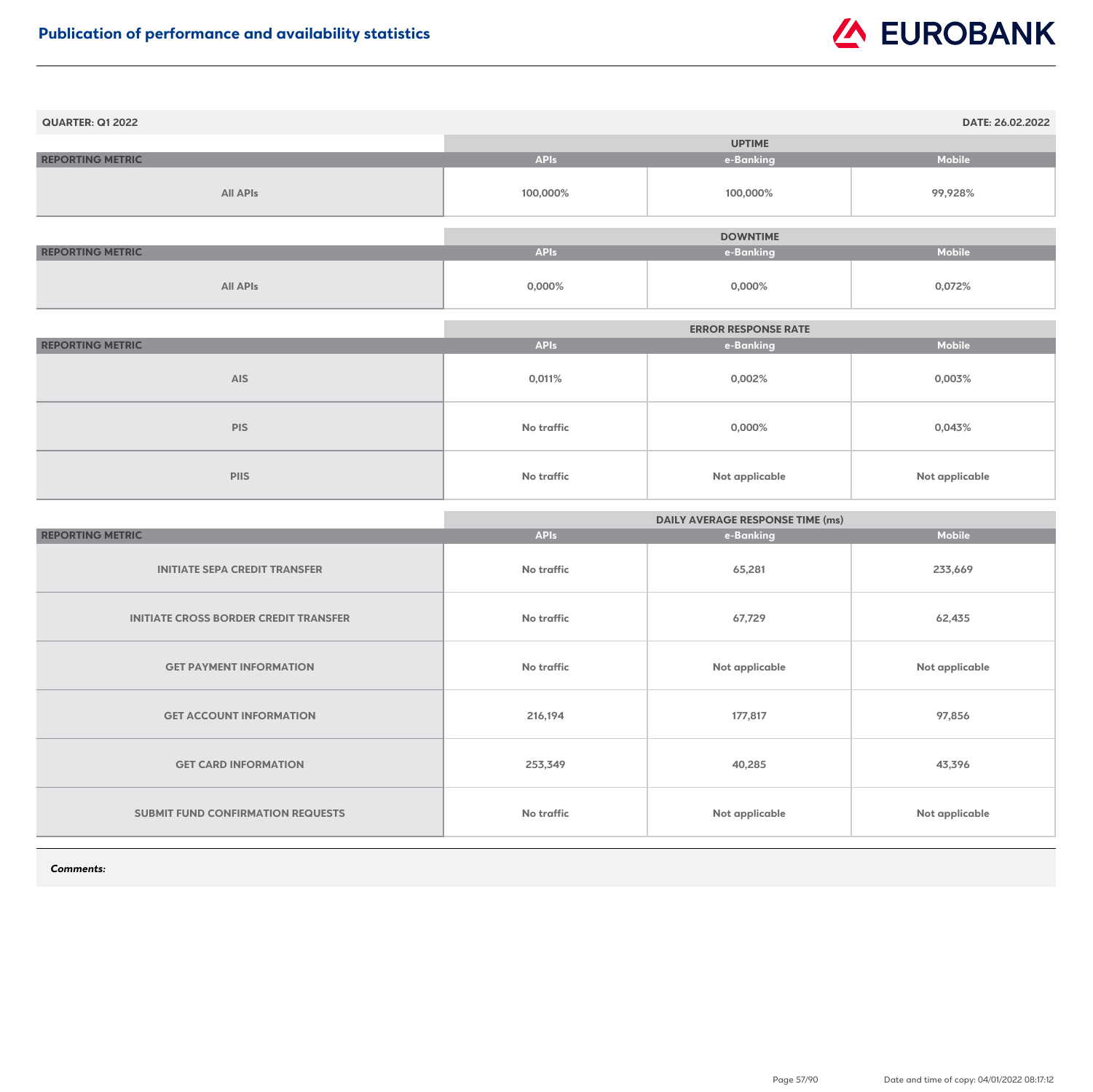| <b>QUARTER: Q1 2022</b> |             |                 | DATE: 27.02.2022 |
|-------------------------|-------------|-----------------|------------------|
|                         |             | <b>UPTIME</b>   |                  |
| <b>REPORTING METRIC</b> | <b>APIs</b> | e-Banking       | <b>Mobile</b>    |
| <b>All APIs</b>         | 100,000%    | 100,000%        | 100,000%         |
|                         |             |                 |                  |
|                         |             | <b>DOWNTIME</b> |                  |
| <b>REPORTING METRIC</b> | <b>APIs</b> | e-Banking       | <b>Mobile</b>    |
| <b>All APIs</b>         | $0,000\%$   | $0,000\%$       | $0,000\%$        |

|                         | <b>ERROR RESPONSE RATE</b> |                       |                       |
|-------------------------|----------------------------|-----------------------|-----------------------|
| <b>REPORTING METRIC</b> | <b>APIs</b>                | e-Banking             | <b>Mobile</b>         |
| <b>AIS</b>              | $0,000\%$                  | 0,001%                | 0,001%                |
| <b>PIS</b>              | <b>No traffic</b>          | 0,001%                | 0,003%                |
| <b>PIIS</b>             | <b>No traffic</b>          | <b>Not applicable</b> | <b>Not applicable</b> |

|                                              | <b>DAILY AVERAGE RESPONSE TIME (ms)</b> |                       |                |
|----------------------------------------------|-----------------------------------------|-----------------------|----------------|
| <b>REPORTING METRIC</b>                      | <b>APIs</b>                             | e-Banking             | <b>Mobile</b>  |
| <b>INITIATE SEPA CREDIT TRANSFER</b>         | No traffic                              | 72,464                | 222,489        |
| <b>INITIATE CROSS BORDER CREDIT TRANSFER</b> | No traffic                              | 72,253                | 70,658         |
| <b>GET PAYMENT INFORMATION</b>               | No traffic                              | <b>Not applicable</b> | Not applicable |
| <b>GET ACCOUNT INFORMATION</b>               | 264,780                                 | 179,681               | 108,469        |
| <b>GET CARD INFORMATION</b>                  | 301,413                                 | 38,576                | 41,427         |
| SUBMIT FUND CONFIRMATION REQUESTS            | <b>No traffic</b>                       | Not applicable        | Not applicable |

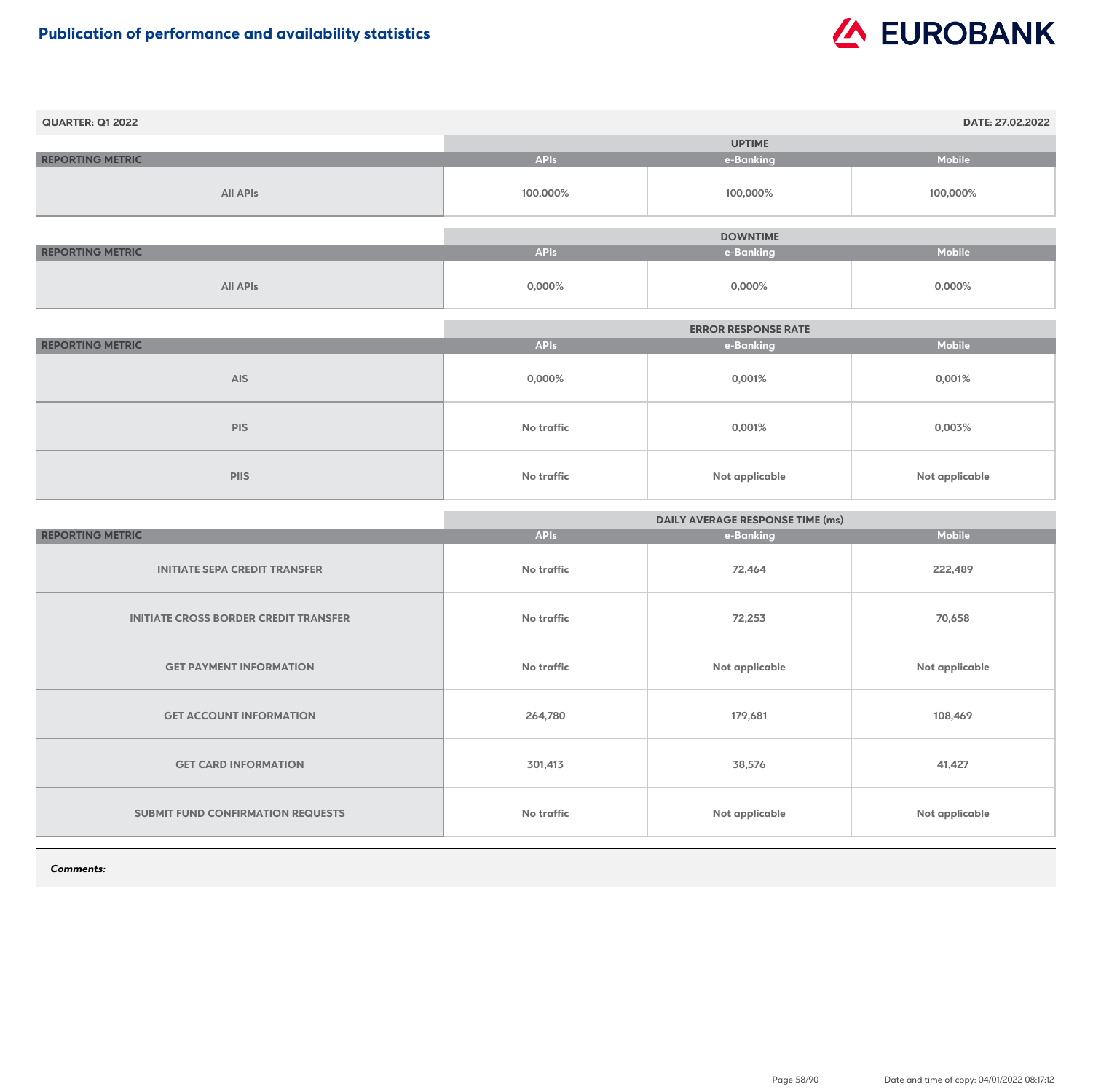| <b>QUARTER: Q1 2022</b> |             |                 | DATE: 28.02.2022 |
|-------------------------|-------------|-----------------|------------------|
|                         |             | <b>UPTIME</b>   |                  |
| <b>REPORTING METRIC</b> | <b>APIs</b> | e-Banking       | <b>Mobile</b>    |
| <b>All APIs</b>         | 100,000%    | 100,000%        | 99,997%          |
|                         |             | <b>DOWNTIME</b> |                  |
|                         |             |                 |                  |
| <b>REPORTING METRIC</b> | <b>APIs</b> | e-Banking       | <b>Mobile</b>    |
| <b>All APIs</b>         | 0,000%      | $0,000\%$       | 0,003%           |

|                         | <b>ERROR RESPONSE RATE</b> |                       |                |
|-------------------------|----------------------------|-----------------------|----------------|
| <b>REPORTING METRIC</b> | <b>APIs</b>                | e-Banking             | <b>Mobile</b>  |
| <b>AIS</b>              | $0,010\%$                  | 0,068%                | 0,016%         |
| <b>PIS</b>              | $0,000\%$                  | $0,006\%$             | 0,011%         |
| <b>PIIS</b>             | <b>No traffic</b>          | <b>Not applicable</b> | Not applicable |

|                                              | <b>DAILY AVERAGE RESPONSE TIME (ms)</b> |                       |                       |
|----------------------------------------------|-----------------------------------------|-----------------------|-----------------------|
| <b>REPORTING METRIC</b>                      | <b>APIs</b>                             | e-Banking             | <b>Mobile</b>         |
| <b>INITIATE SEPA CREDIT TRANSFER</b>         | 81,357                                  | 116,351               | 1.062,605             |
| <b>INITIATE CROSS BORDER CREDIT TRANSFER</b> | No traffic                              | 125,042               | 87,435                |
| <b>GET PAYMENT INFORMATION</b>               | 45,500                                  | Not applicable        | <b>Not applicable</b> |
| <b>GET ACCOUNT INFORMATION</b>               | 386,217                                 | 277,880               | 128,380               |
| <b>GET CARD INFORMATION</b>                  | 489,318                                 | 63,474                | 62,341                |
| <b>SUBMIT FUND CONFIRMATION REQUESTS</b>     | No traffic                              | <b>Not applicable</b> | <b>Not applicable</b> |

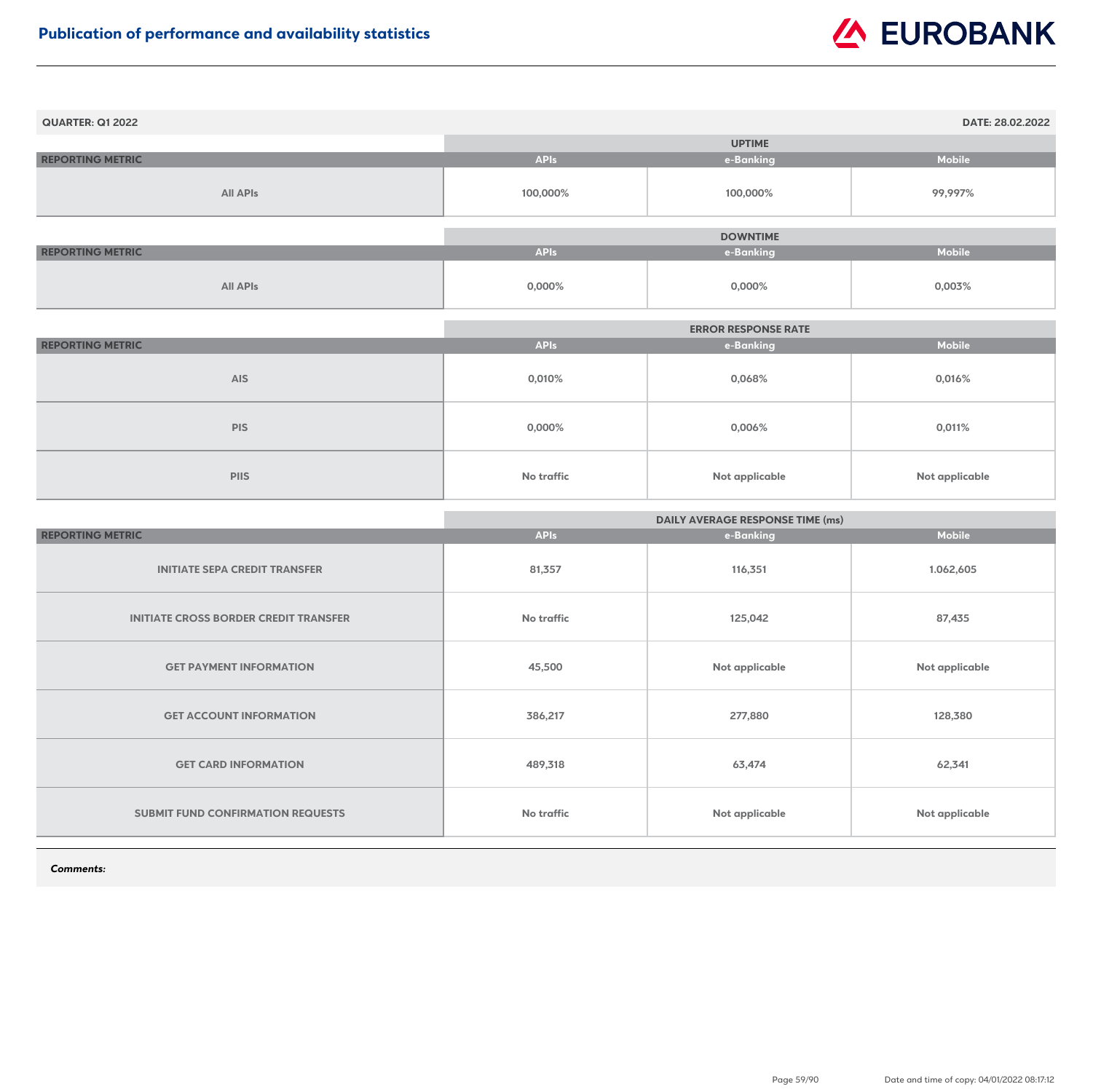| <b>QUARTER: Q1 2022</b> |             |                 | DATE: 01.03.2022 |
|-------------------------|-------------|-----------------|------------------|
|                         |             | <b>UPTIME</b>   |                  |
| <b>REPORTING METRIC</b> | <b>APIs</b> | e-Banking       | <b>Mobile</b>    |
| <b>All APIs</b>         | 99,981%     | 99,999%         | 99,998%          |
|                         |             |                 |                  |
|                         |             | <b>DOWNTIME</b> |                  |
| <b>REPORTING METRIC</b> | <b>APIs</b> | e-Banking       | <b>Mobile</b>    |
| <b>All APIs</b>         | 0,019%      | 0,001%          | 0,002%           |

|                         | <b>ERROR RESPONSE RATE</b> |                       |                       |
|-------------------------|----------------------------|-----------------------|-----------------------|
| <b>REPORTING METRIC</b> | <b>APIs</b>                | e-Banking             | <b>Mobile</b>         |
| <b>AIS</b>              | 0,027%                     | 0,091%                | 0,061%                |
| <b>PIS</b>              | $0,000\%$                  | 0,005%                | 0,023%                |
| <b>PIIS</b>             | <b>No traffic</b>          | <b>Not applicable</b> | <b>Not applicable</b> |

|                                              | <b>DAILY AVERAGE RESPONSE TIME (ms)</b> |                |                |
|----------------------------------------------|-----------------------------------------|----------------|----------------|
| <b>REPORTING METRIC</b>                      | <b>APIs</b>                             | e-Banking      | <b>Mobile</b>  |
| <b>INITIATE SEPA CREDIT TRANSFER</b>         | 76,129                                  | 68,811         | 221,488        |
| <b>INITIATE CROSS BORDER CREDIT TRANSFER</b> | <b>No traffic</b>                       | 80,975         | 62,367         |
| <b>GET PAYMENT INFORMATION</b>               | 43,792                                  | Not applicable | Not applicable |
| <b>GET ACCOUNT INFORMATION</b>               | 223,142                                 | 252,124        | 116,162        |
| <b>GET CARD INFORMATION</b>                  | 254,466                                 | 50,438         | 54,540         |
| <b>SUBMIT FUND CONFIRMATION REQUESTS</b>     | No traffic                              | Not applicable | Not applicable |

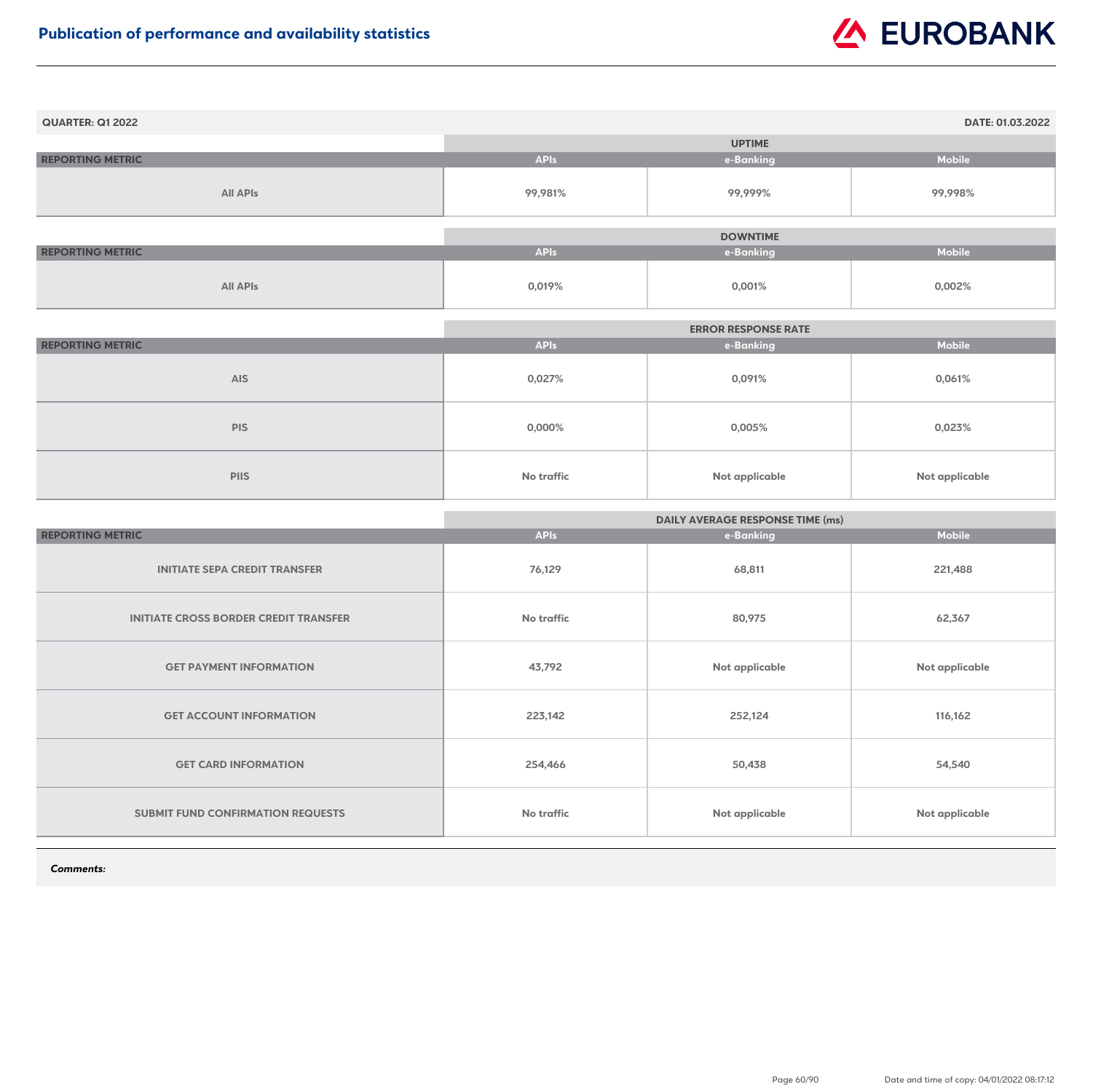| <b>QUARTER: Q1 2022</b> |             |                 | DATE: 02.03.2022 |
|-------------------------|-------------|-----------------|------------------|
|                         |             | <b>UPTIME</b>   |                  |
| <b>REPORTING METRIC</b> | <b>APIs</b> | e-Banking       | <b>Mobile</b>    |
| <b>All APIs</b>         | 100,000%    | 100,000%        | 100,000%         |
|                         |             | <b>DOWNTIME</b> |                  |
| <b>REPORTING METRIC</b> | <b>APIs</b> | e-Banking       | <b>Mobile</b>    |
| <b>All APIs</b>         | $0,000\%$   | $0,000\%$       | $0,000\%$        |

|                         |             | <b>ERROR RESPONSE RATE</b> |                       |
|-------------------------|-------------|----------------------------|-----------------------|
| <b>REPORTING METRIC</b> | <b>APIs</b> | e-Banking                  | <b>Mobile</b>         |
| <b>AIS</b>              | 0,004%      | 0,021%                     | $0,004\%$             |
| <b>PIS</b>              | $0,000\%$   | 0,001%                     | 0,019%                |
| <b>PIIS</b>             | No traffic  | <b>Not applicable</b>      | <b>Not applicable</b> |

|                                              | <b>DAILY AVERAGE RESPONSE TIME (ms)</b> |                |                       |
|----------------------------------------------|-----------------------------------------|----------------|-----------------------|
| <b>REPORTING METRIC</b>                      | <b>APIs</b>                             | e-Banking      | <b>Mobile</b>         |
| <b>INITIATE SEPA CREDIT TRANSFER</b>         | 77,000                                  | 65,739         | 203,222               |
| <b>INITIATE CROSS BORDER CREDIT TRANSFER</b> | No traffic                              | 79,851         | 60,571                |
| <b>GET PAYMENT INFORMATION</b>               | 45,471                                  | Not applicable | <b>Not applicable</b> |
| <b>GET ACCOUNT INFORMATION</b>               | 212,958                                 | 239,427        | 105,383               |
| <b>GET CARD INFORMATION</b>                  | 255,524                                 | 45,114         | 47,048                |
| <b>SUBMIT FUND CONFIRMATION REQUESTS</b>     | No traffic                              | Not applicable | <b>Not applicable</b> |

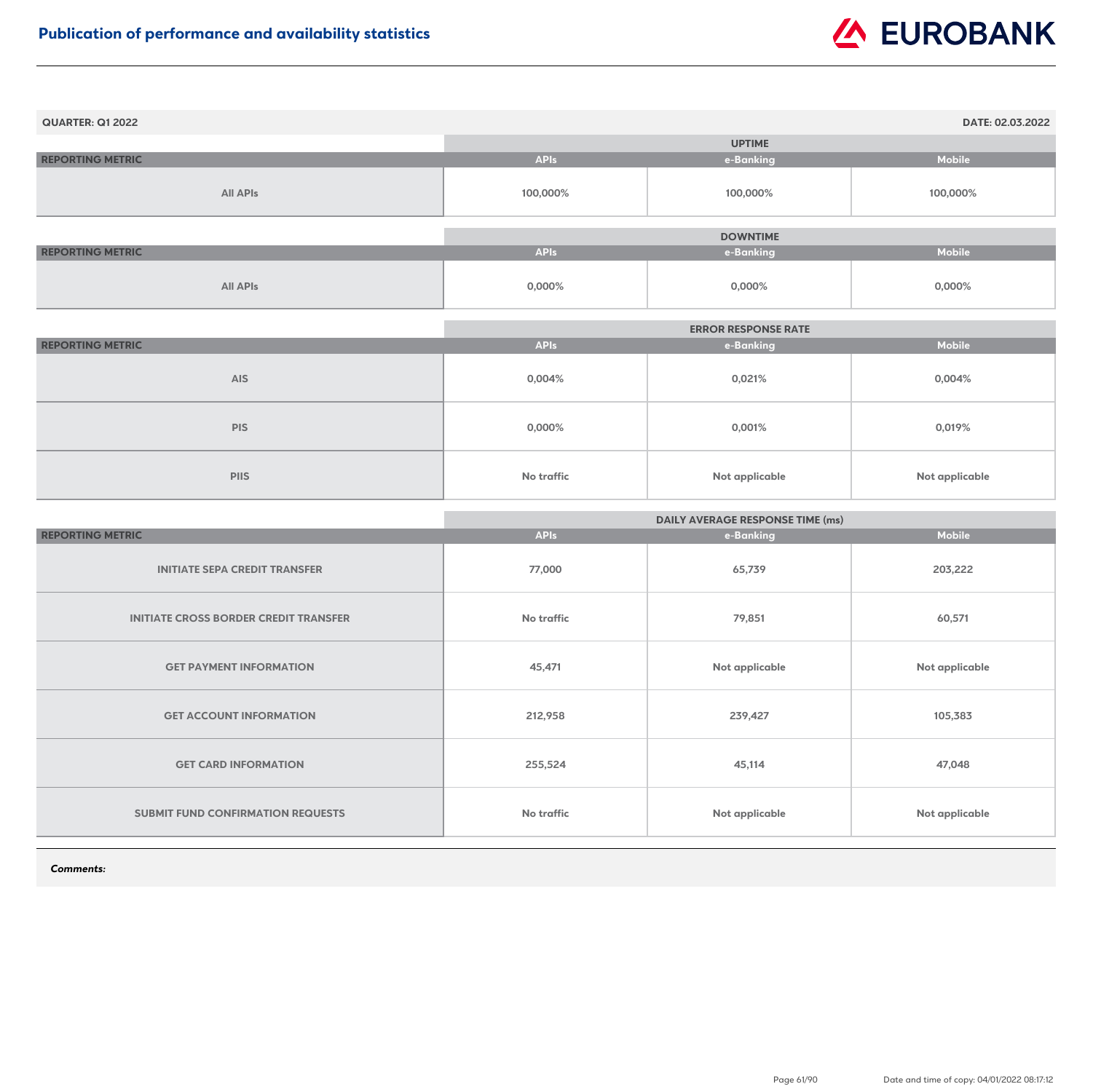| <b>QUARTER: Q1 2022</b> |             |                 | DATE: 03.03.2022 |
|-------------------------|-------------|-----------------|------------------|
|                         |             | <b>UPTIME</b>   |                  |
| <b>REPORTING METRIC</b> | <b>APIs</b> | e-Banking       | <b>Mobile</b>    |
| <b>All APIs</b>         | 100,000%    | 100,000%        | 100,000%         |
|                         |             | <b>DOWNTIME</b> |                  |
| <b>REPORTING METRIC</b> | <b>APIs</b> | e-Banking       | <b>Mobile</b>    |
| <b>All APIs</b>         | $0,000\%$   | $0,000\%$       | 0,000%           |

|                         |             | <b>ERROR RESPONSE RATE</b> |                       |
|-------------------------|-------------|----------------------------|-----------------------|
| <b>REPORTING METRIC</b> | <b>APIs</b> | e-Banking                  | <b>Mobile</b>         |
| <b>AIS</b>              | 0,004%      | 0,021%                     | $0,004\%$             |
| <b>PIS</b>              | $0,000\%$   | $0,002\%$                  | 0,014%                |
| <b>PIIS</b>             | No traffic  | <b>Not applicable</b>      | <b>Not applicable</b> |

|                                              | <b>DAILY AVERAGE RESPONSE TIME (ms)</b> |                |                       |
|----------------------------------------------|-----------------------------------------|----------------|-----------------------|
| <b>REPORTING METRIC</b>                      | <b>APIs</b>                             | e-Banking      | <b>Mobile</b>         |
| <b>INITIATE SEPA CREDIT TRANSFER</b>         | 81,111                                  | 65,413         | 204,557               |
| <b>INITIATE CROSS BORDER CREDIT TRANSFER</b> | <b>No traffic</b>                       | 76,110         | 59,588                |
| <b>GET PAYMENT INFORMATION</b>               | 44,143                                  | Not applicable | <b>Not applicable</b> |
| <b>GET ACCOUNT INFORMATION</b>               | 211,353                                 | 236,428        | 104,673               |
| <b>GET CARD INFORMATION</b>                  | 255,628                                 | 43,232         | 45,641                |
| <b>SUBMIT FUND CONFIRMATION REQUESTS</b>     | <b>No traffic</b>                       | Not applicable | <b>Not applicable</b> |

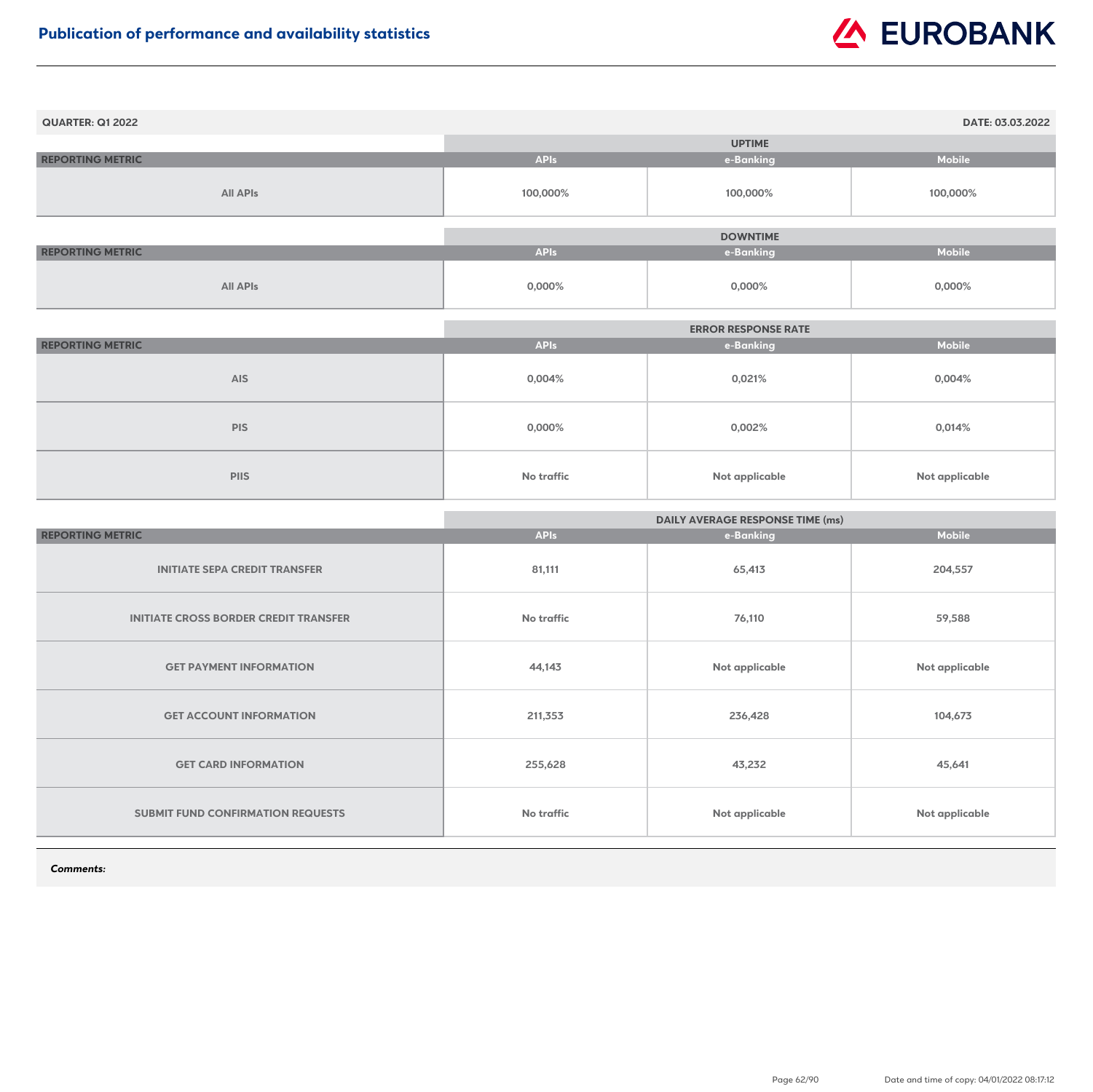| <b>QUARTER: Q1 2022</b> |             |                 | DATE: 04.03.2022 |
|-------------------------|-------------|-----------------|------------------|
|                         |             | <b>UPTIME</b>   |                  |
| <b>REPORTING METRIC</b> | <b>APIs</b> | e-Banking       | <b>Mobile</b>    |
| <b>All APIs</b>         | 100,000%    | 100,000%        | 99,999%          |
|                         |             | <b>DOWNTIME</b> |                  |
| <b>REPORTING METRIC</b> | <b>APIs</b> | e-Banking       | <b>Mobile</b>    |
| <b>All APIs</b>         | $0,000\%$   | $0,000\%$       | 0,001%           |

|                         | <b>ERROR RESPONSE RATE</b> |                |                       |
|-------------------------|----------------------------|----------------|-----------------------|
| <b>REPORTING METRIC</b> | <b>APIs</b>                | e-Banking      | <b>Mobile</b>         |
| <b>AIS</b>              | 0,001%                     | 0,051%         | 0,003%                |
| <b>PIS</b>              | $0,000\%$                  | $0,002\%$      | $0,006\%$             |
| <b>PIIS</b>             | <b>No traffic</b>          | Not applicable | <b>Not applicable</b> |

|                                              | <b>DAILY AVERAGE RESPONSE TIME (ms)</b> |                       |                       |
|----------------------------------------------|-----------------------------------------|-----------------------|-----------------------|
| <b>REPORTING METRIC</b>                      | <b>APIs</b>                             | e-Banking             | <b>Mobile</b>         |
| <b>INITIATE SEPA CREDIT TRANSFER</b>         | 77,733                                  | 68,128                | 208,159               |
| <b>INITIATE CROSS BORDER CREDIT TRANSFER</b> | <b>No traffic</b>                       | 81,899                | 78,987                |
| <b>GET PAYMENT INFORMATION</b>               | 50,214                                  | Not applicable        | <b>Not applicable</b> |
| <b>GET ACCOUNT INFORMATION</b>               | 219,192                                 | 241,777               | 103,062               |
| <b>GET CARD INFORMATION</b>                  | 259,285                                 | 43,715                | 45,868                |
| <b>SUBMIT FUND CONFIRMATION REQUESTS</b>     | <b>No traffic</b>                       | <b>Not applicable</b> | <b>Not applicable</b> |

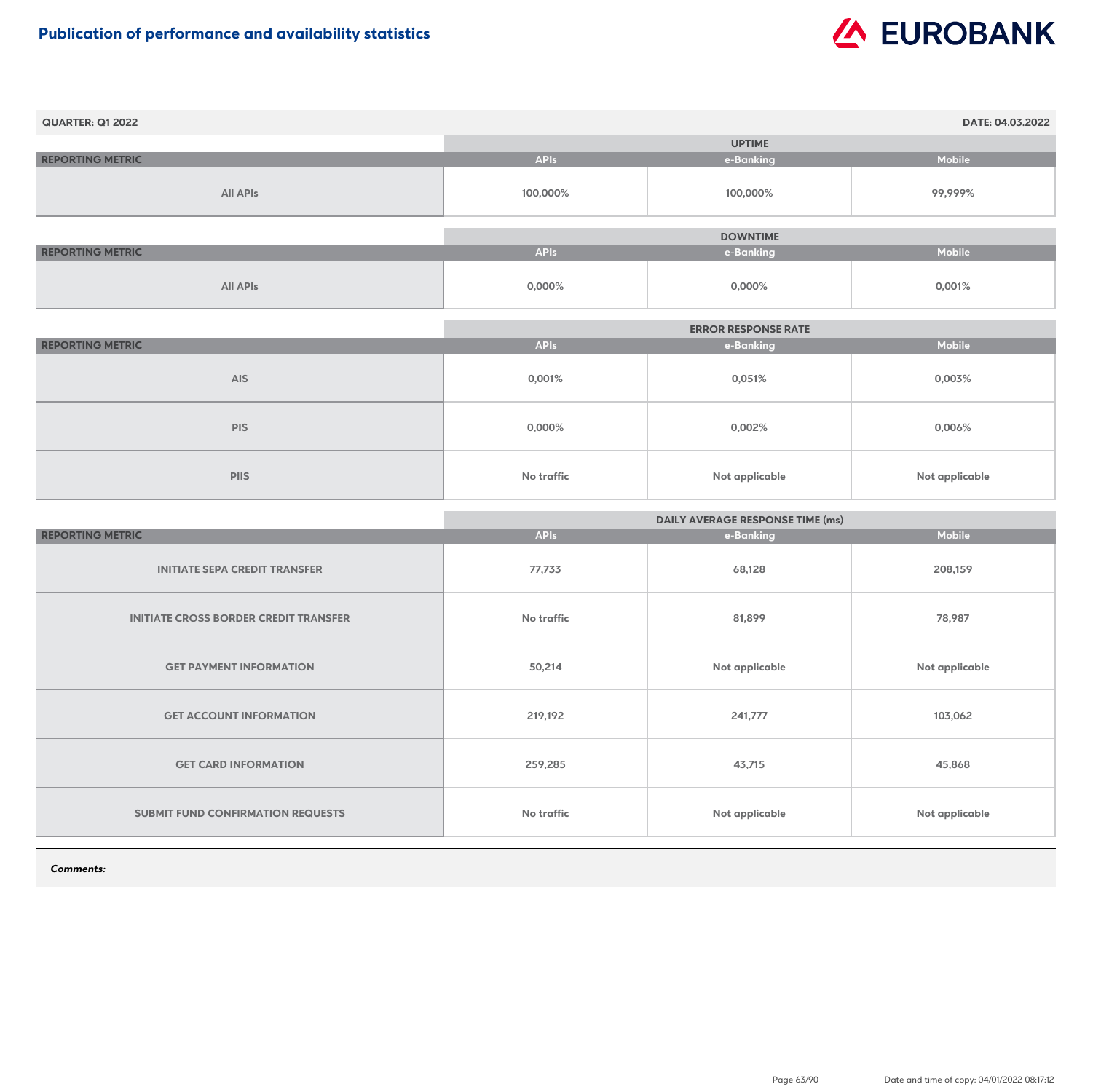| <b>QUARTER: Q1 2022</b> |             |                 | DATE: 05.03.2022 |
|-------------------------|-------------|-----------------|------------------|
|                         |             | <b>UPTIME</b>   |                  |
| <b>REPORTING METRIC</b> | <b>APIs</b> | e-Banking       | <b>Mobile</b>    |
| <b>All APIs</b>         | 100,000%    | 100,000%        | 100,000%         |
|                         |             |                 |                  |
|                         |             | <b>DOWNTIME</b> |                  |
| <b>REPORTING METRIC</b> | <b>APIs</b> | e-Banking       | <b>Mobile</b>    |
| <b>All APIs</b>         | $0,000\%$   | $0,000\%$       | 0,000%           |

|                         | <b>ERROR RESPONSE RATE</b> |                |                       |
|-------------------------|----------------------------|----------------|-----------------------|
| <b>REPORTING METRIC</b> | <b>APIs</b>                | e-Banking      | <b>Mobile</b>         |
| <b>AIS</b>              | 0,014%                     | $0,004\%$      | 0,001%                |
| <b>PIS</b>              | No traffic                 | $0,000\%$      | 0,023%                |
| <b>PIIS</b>             | No traffic                 | Not applicable | <b>Not applicable</b> |

|                                              | <b>DAILY AVERAGE RESPONSE TIME (ms)</b> |                       |                       |
|----------------------------------------------|-----------------------------------------|-----------------------|-----------------------|
| <b>REPORTING METRIC</b>                      | <b>APIs</b>                             | e-Banking             | <b>Mobile</b>         |
| <b>INITIATE SEPA CREDIT TRANSFER</b>         | No traffic                              | 56,421                | 209,458               |
| <b>INITIATE CROSS BORDER CREDIT TRANSFER</b> | <b>No traffic</b>                       | 63,512                | 53,867                |
| <b>GET PAYMENT INFORMATION</b>               | No traffic                              | Not applicable        | <b>Not applicable</b> |
| <b>GET ACCOUNT INFORMATION</b>               | 176,886                                 | 205,321               | 105,202               |
| <b>GET CARD INFORMATION</b>                  | 213,981                                 | 42,430                | 45,067                |
| <b>SUBMIT FUND CONFIRMATION REQUESTS</b>     | <b>No traffic</b>                       | <b>Not applicable</b> | <b>Not applicable</b> |

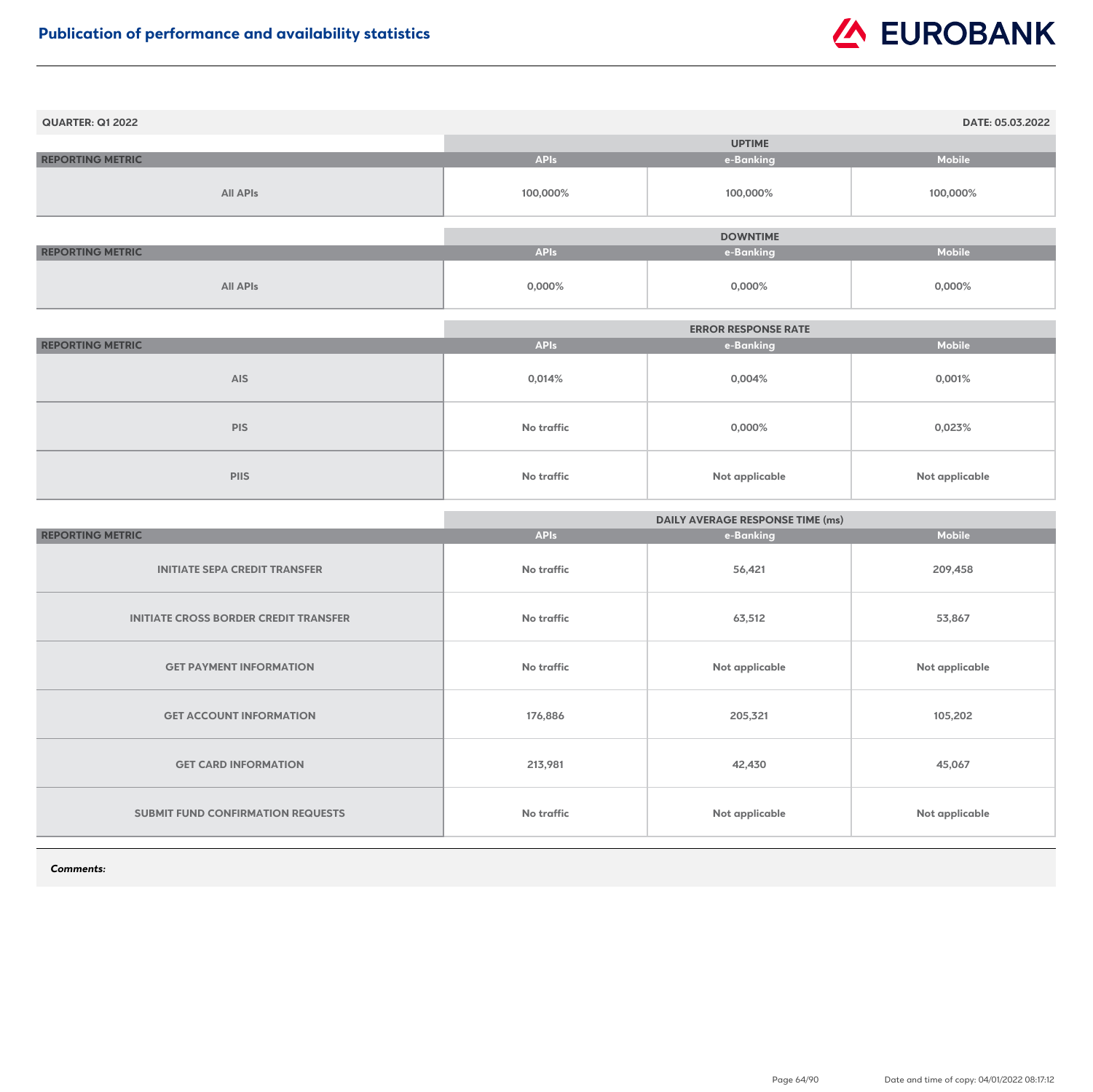| <b>QUARTER: Q1 2022</b> |             |                 | DATE: 06.03.2022 |
|-------------------------|-------------|-----------------|------------------|
|                         |             | <b>UPTIME</b>   |                  |
| <b>REPORTING METRIC</b> | <b>APIs</b> | e-Banking       | <b>Mobile</b>    |
| <b>All APIs</b>         | 100,000%    | 100,000%        | 100,000%         |
|                         |             | <b>DOWNTIME</b> |                  |
| <b>REPORTING METRIC</b> | <b>APIs</b> | e-Banking       | <b>Mobile</b>    |
| <b>All APIs</b>         | $0,000\%$   | $0,000\%$       | 0,000%           |

|                         | <b>ERROR RESPONSE RATE</b> |                |                       |
|-------------------------|----------------------------|----------------|-----------------------|
| <b>REPORTING METRIC</b> | <b>APIs</b>                | e-Banking      | <b>Mobile</b>         |
| <b>AIS</b>              | 0,019%                     | 0,001%         | $0,000\%$             |
| <b>PIS</b>              | $0,000\%$                  | $0,000\%$      | 0,016%                |
| <b>PIIS</b>             | No traffic                 | Not applicable | <b>Not applicable</b> |

|                                              | <b>DAILY AVERAGE RESPONSE TIME (ms)</b> |                       |                       |
|----------------------------------------------|-----------------------------------------|-----------------------|-----------------------|
| <b>REPORTING METRIC</b>                      | <b>APIs</b>                             | e-Banking             | <b>Mobile</b>         |
| <b>INITIATE SEPA CREDIT TRANSFER</b>         | 80,500                                  | 66,464                | 200,833               |
| <b>INITIATE CROSS BORDER CREDIT TRANSFER</b> | No traffic                              | 61,901                | 63,988                |
| <b>GET PAYMENT INFORMATION</b>               | 47,875                                  | Not applicable        | <b>Not applicable</b> |
| <b>GET ACCOUNT INFORMATION</b>               | 223,204                                 | 207,043               | 115,831               |
| <b>GET CARD INFORMATION</b>                  | 260,944                                 | 37,907                | 40,961                |
| <b>SUBMIT FUND CONFIRMATION REQUESTS</b>     | No traffic                              | <b>Not applicable</b> | <b>Not applicable</b> |

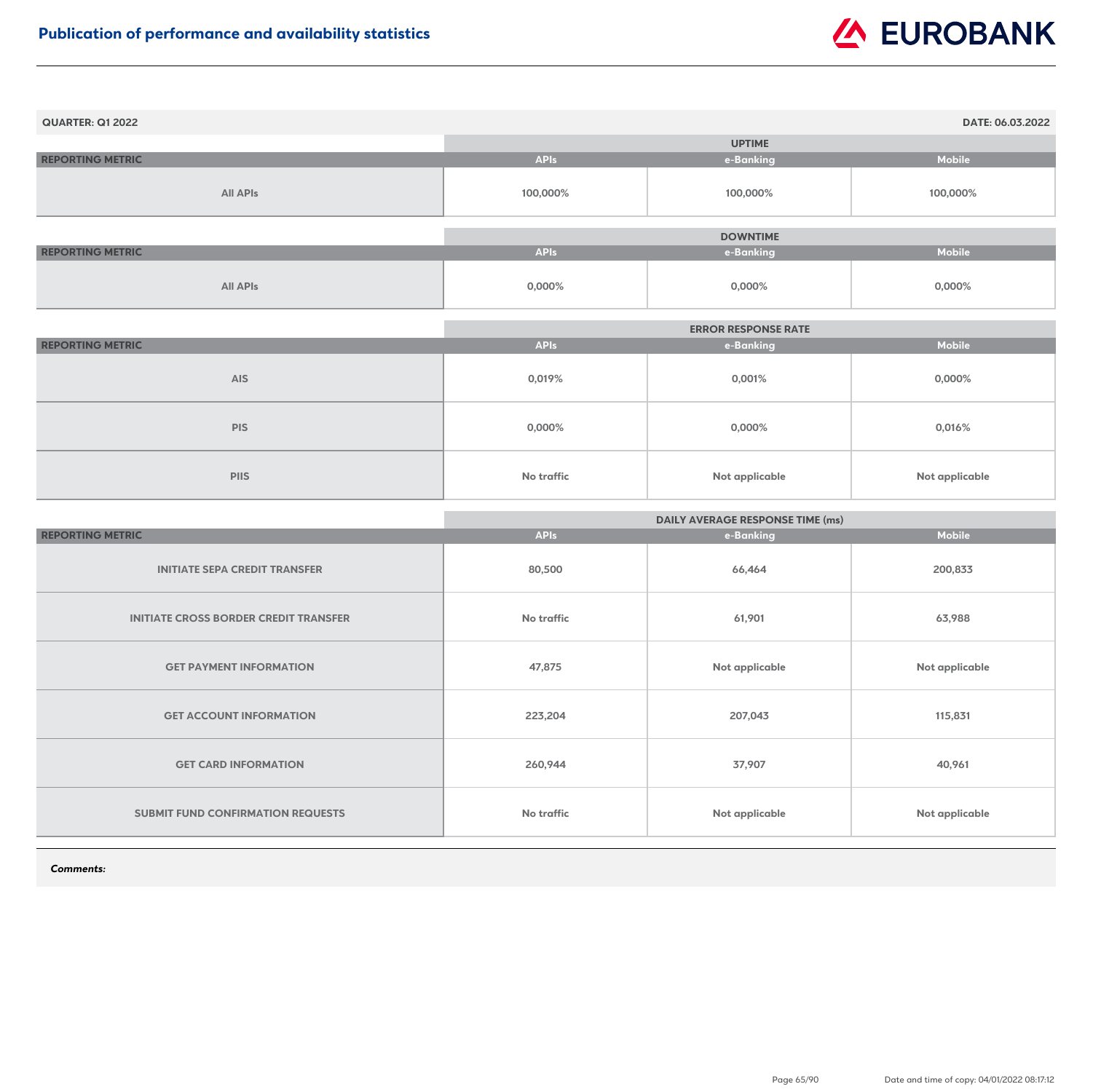| <b>QUARTER: Q1 2022</b> |             |                 | DATE: 07.03.2022 |
|-------------------------|-------------|-----------------|------------------|
|                         |             | <b>UPTIME</b>   |                  |
| <b>REPORTING METRIC</b> | <b>APIs</b> | e-Banking       | <b>Mobile</b>    |
| <b>All APIs</b>         | 100,000%    | 100,000%        | 100,000%         |
|                         |             |                 |                  |
|                         |             | <b>DOWNTIME</b> |                  |
| <b>REPORTING METRIC</b> | <b>APIs</b> | e-Banking       | <b>Mobile</b>    |
| <b>All APIs</b>         | $0,000\%$   | $0,000\%$       | $0,000\%$        |

|                         | <b>ERROR RESPONSE RATE</b> |                       |                |
|-------------------------|----------------------------|-----------------------|----------------|
| <b>REPORTING METRIC</b> | <b>APIs</b>                | e-Banking             | <b>Mobile</b>  |
| <b>AIS</b>              | 0,000%                     | $0,004\%$             | 0,000%         |
| <b>PIS</b>              | 0,000%                     | $0,000\%$             | 0,006%         |
| <b>PIIS</b>             | <b>No traffic</b>          | <b>Not applicable</b> | Not applicable |

|                                              | <b>DAILY AVERAGE RESPONSE TIME (ms)</b> |                       |                       |
|----------------------------------------------|-----------------------------------------|-----------------------|-----------------------|
| <b>REPORTING METRIC</b>                      | <b>APIs</b>                             | e-Banking             | <b>Mobile</b>         |
| <b>INITIATE SEPA CREDIT TRANSFER</b>         | 71,250                                  | 53,867                | 182,062               |
| <b>INITIATE CROSS BORDER CREDIT TRANSFER</b> | <b>No traffic</b>                       | 56,967                | 52,970                |
| <b>GET PAYMENT INFORMATION</b>               | 43,750                                  | Not applicable        | <b>Not applicable</b> |
| <b>GET ACCOUNT INFORMATION</b>               | 167,494                                 | 210,691               | 98,742                |
| <b>GET CARD INFORMATION</b>                  | 194,291                                 | 37,488                | 40,109                |
| <b>SUBMIT FUND CONFIRMATION REQUESTS</b>     | <b>No traffic</b>                       | <b>Not applicable</b> | <b>Not applicable</b> |

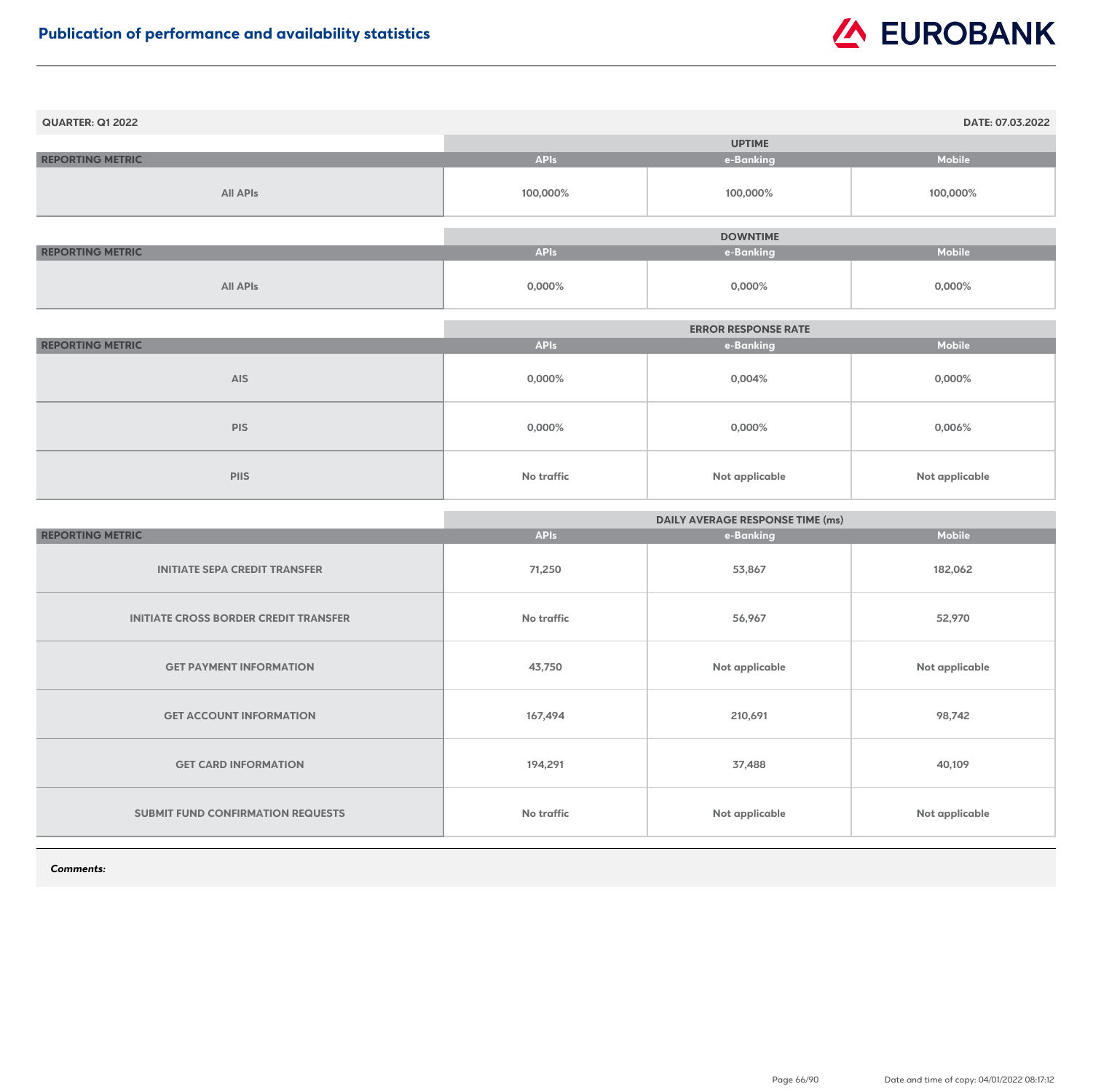| <b>QUARTER: Q1 2022</b> |             |                 | DATE: 08.03.2022 |
|-------------------------|-------------|-----------------|------------------|
|                         |             | <b>UPTIME</b>   |                  |
| <b>REPORTING METRIC</b> | <b>APIs</b> | e-Banking       | <b>Mobile</b>    |
| <b>All APIs</b>         | 100,000%    | 100,000%        | 100,000%         |
|                         |             | <b>DOWNTIME</b> |                  |
| <b>REPORTING METRIC</b> | <b>APIs</b> | e-Banking       | <b>Mobile</b>    |
| <b>All APIs</b>         | $0,000\%$   | $0,000\%$       | 0,000%           |

|                         | <b>ERROR RESPONSE RATE</b> |                |                |
|-------------------------|----------------------------|----------------|----------------|
| <b>REPORTING METRIC</b> | <b>APIs</b>                | e-Banking      | <b>Mobile</b>  |
| <b>AIS</b>              | 0,001%                     | 0,025%         | 0,005%         |
| <b>PIS</b>              | $0,000\%$                  | 0,002%         | 0,007%         |
| <b>PIIS</b>             | No traffic                 | Not applicable | Not applicable |

|                                              | <b>DAILY AVERAGE RESPONSE TIME (ms)</b> |                |                       |
|----------------------------------------------|-----------------------------------------|----------------|-----------------------|
| <b>REPORTING METRIC</b>                      | <b>APIs</b>                             | e-Banking      | <b>Mobile</b>         |
| <b>INITIATE SEPA CREDIT TRANSFER</b>         | 95,000                                  | 67,619         | 211,814               |
| <b>INITIATE CROSS BORDER CREDIT TRANSFER</b> | No traffic                              | 81,962         | 62,233                |
| <b>GET PAYMENT INFORMATION</b>               | 71,357                                  | Not applicable | <b>Not applicable</b> |
| <b>GET ACCOUNT INFORMATION</b>               | 224,255                                 | 250,649        | 105,320               |
| <b>GET CARD INFORMATION</b>                  | 254,356                                 | 45,805         | 47,854                |
| <b>SUBMIT FUND CONFIRMATION REQUESTS</b>     | <b>No traffic</b>                       | Not applicable | <b>Not applicable</b> |

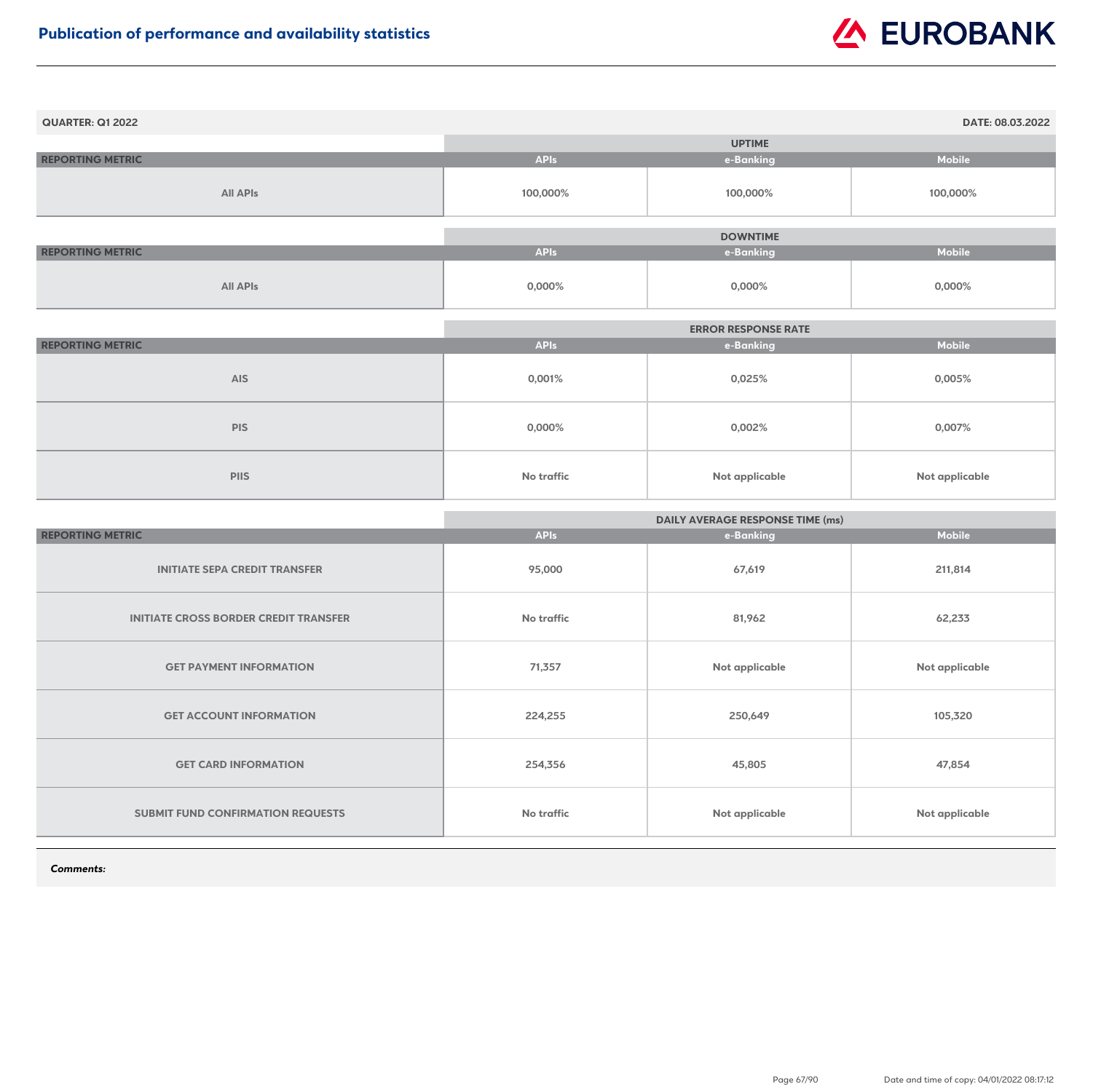| <b>QUARTER: Q1 2022</b> |             |                 | DATE: 09.03.2022 |
|-------------------------|-------------|-----------------|------------------|
|                         |             | <b>UPTIME</b>   |                  |
| <b>REPORTING METRIC</b> | <b>APIs</b> | e-Banking       | <b>Mobile</b>    |
| <b>All APIs</b>         | 100,000%    | 99,999%         | 100,000%         |
|                         |             |                 |                  |
|                         |             | <b>DOWNTIME</b> |                  |
| <b>REPORTING METRIC</b> | <b>APIs</b> | e-Banking       | <b>Mobile</b>    |
| <b>All APIs</b>         | $0,000\%$   | 0,001%          | $0,000\%$        |

|                         |                   | <b>ERROR RESPONSE RATE</b> |                |
|-------------------------|-------------------|----------------------------|----------------|
| <b>REPORTING METRIC</b> | <b>APIs</b>       | e-Banking                  | <b>Mobile</b>  |
| <b>AIS</b>              | 0,014%            | 0,063%                     | 0,014%         |
| <b>PIS</b>              | $0,000\%$         | 0,019%                     | 0,068%         |
| <b>PIIS</b>             | <b>No traffic</b> | Not applicable             | Not applicable |

|                                              | <b>DAILY AVERAGE RESPONSE TIME (ms)</b> |                |                       |
|----------------------------------------------|-----------------------------------------|----------------|-----------------------|
| <b>REPORTING METRIC</b>                      | <b>APIs</b>                             | e-Banking      | <b>Mobile</b>         |
| <b>INITIATE SEPA CREDIT TRANSFER</b>         | 86,333                                  | 66,298         | 212,602               |
| <b>INITIATE CROSS BORDER CREDIT TRANSFER</b> | <b>No traffic</b>                       | 79,480         | 62,813                |
| <b>GET PAYMENT INFORMATION</b>               | 46,405                                  | Not applicable | <b>Not applicable</b> |
| <b>GET ACCOUNT INFORMATION</b>               | 218,897                                 | 234,954        | 100,560               |
| <b>GET CARD INFORMATION</b>                  | 257,342                                 | 49,948         | 48,892                |
| SUBMIT FUND CONFIRMATION REQUESTS            | <b>No traffic</b>                       | Not applicable | <b>Not applicable</b> |

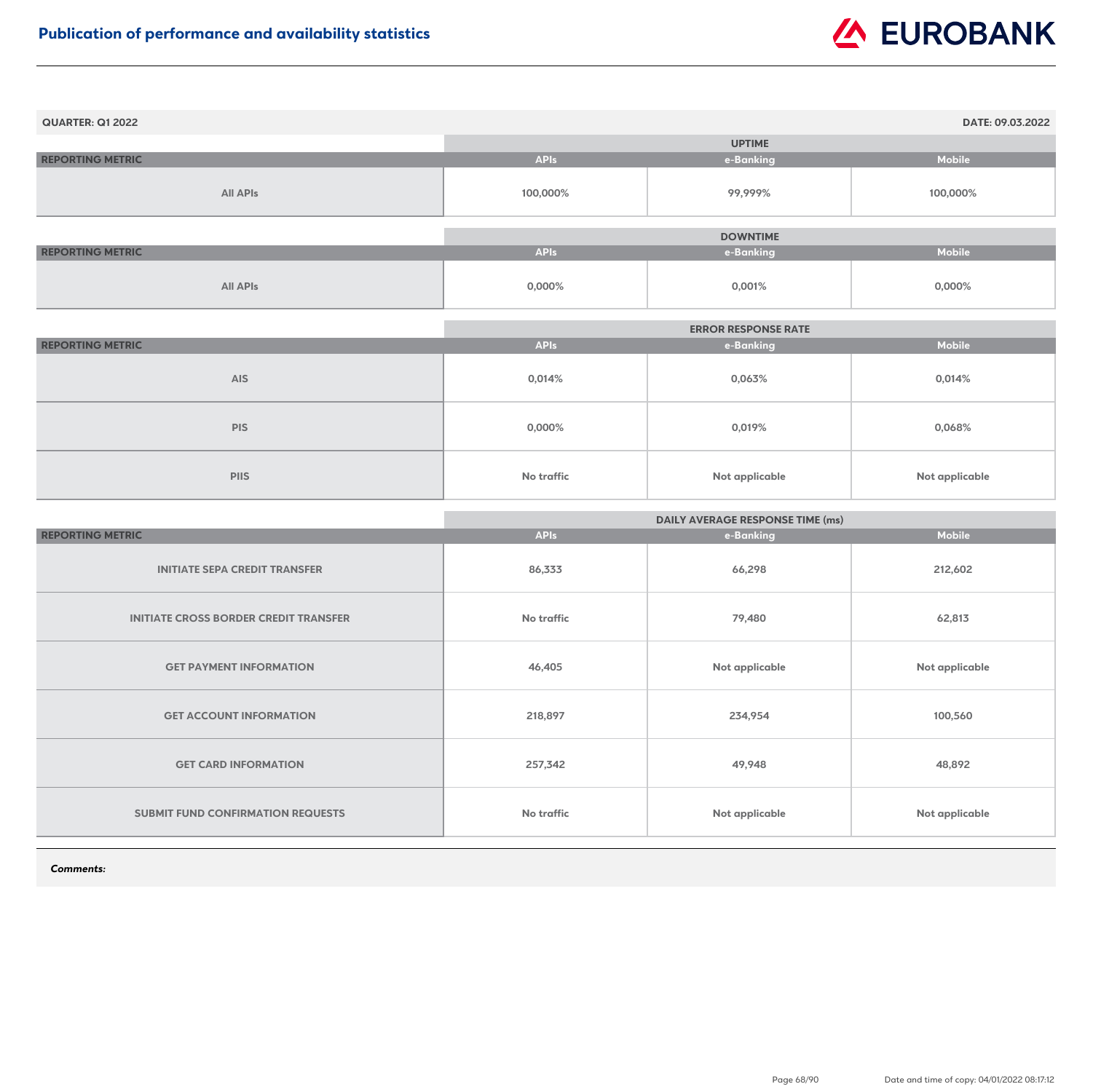| <b>QUARTER: Q1 2022</b> |             |                 | DATE: 10.03.2022 |
|-------------------------|-------------|-----------------|------------------|
|                         |             | <b>UPTIME</b>   |                  |
| <b>REPORTING METRIC</b> | <b>APIs</b> | e-Banking       | <b>Mobile</b>    |
| <b>All APIs</b>         | 100,000%    | 100,000%        | 100,000%         |
|                         |             |                 |                  |
|                         |             | <b>DOWNTIME</b> |                  |
| <b>REPORTING METRIC</b> | <b>APIs</b> | e-Banking       | <b>Mobile</b>    |
| <b>All APIs</b>         | 0,000%      | $0,000\%$       | $0,000\%$        |

|                         | <b>ERROR RESPONSE RATE</b> |                       |                |
|-------------------------|----------------------------|-----------------------|----------------|
| <b>REPORTING METRIC</b> | <b>APIs</b>                | e-Banking             | <b>Mobile</b>  |
| <b>AIS</b>              | 0,007%                     | 0,025%                | 0,002%         |
| <b>PIS</b>              | 0,000%                     | 0,001%                | 0,067%         |
| <b>PIIS</b>             | <b>No traffic</b>          | <b>Not applicable</b> | Not applicable |

|                                              | <b>DAILY AVERAGE RESPONSE TIME (ms)</b> |                |                       |
|----------------------------------------------|-----------------------------------------|----------------|-----------------------|
| <b>REPORTING METRIC</b>                      | <b>APIs</b>                             | e-Banking      | <b>Mobile</b>         |
| <b>INITIATE SEPA CREDIT TRANSFER</b>         | 123,941                                 | 66,373         | 216,091               |
| <b>INITIATE CROSS BORDER CREDIT TRANSFER</b> | <b>No traffic</b>                       | 77,736         | 64,652                |
| <b>GET PAYMENT INFORMATION</b>               | 44,818                                  | Not applicable | <b>Not applicable</b> |
| <b>GET ACCOUNT INFORMATION</b>               | 224,600                                 | 239,977        | 101,832               |
| <b>GET CARD INFORMATION</b>                  | 271,365                                 | 42,571         | 45,216                |
| SUBMIT FUND CONFIRMATION REQUESTS            | <b>No traffic</b>                       | Not applicable | <b>Not applicable</b> |

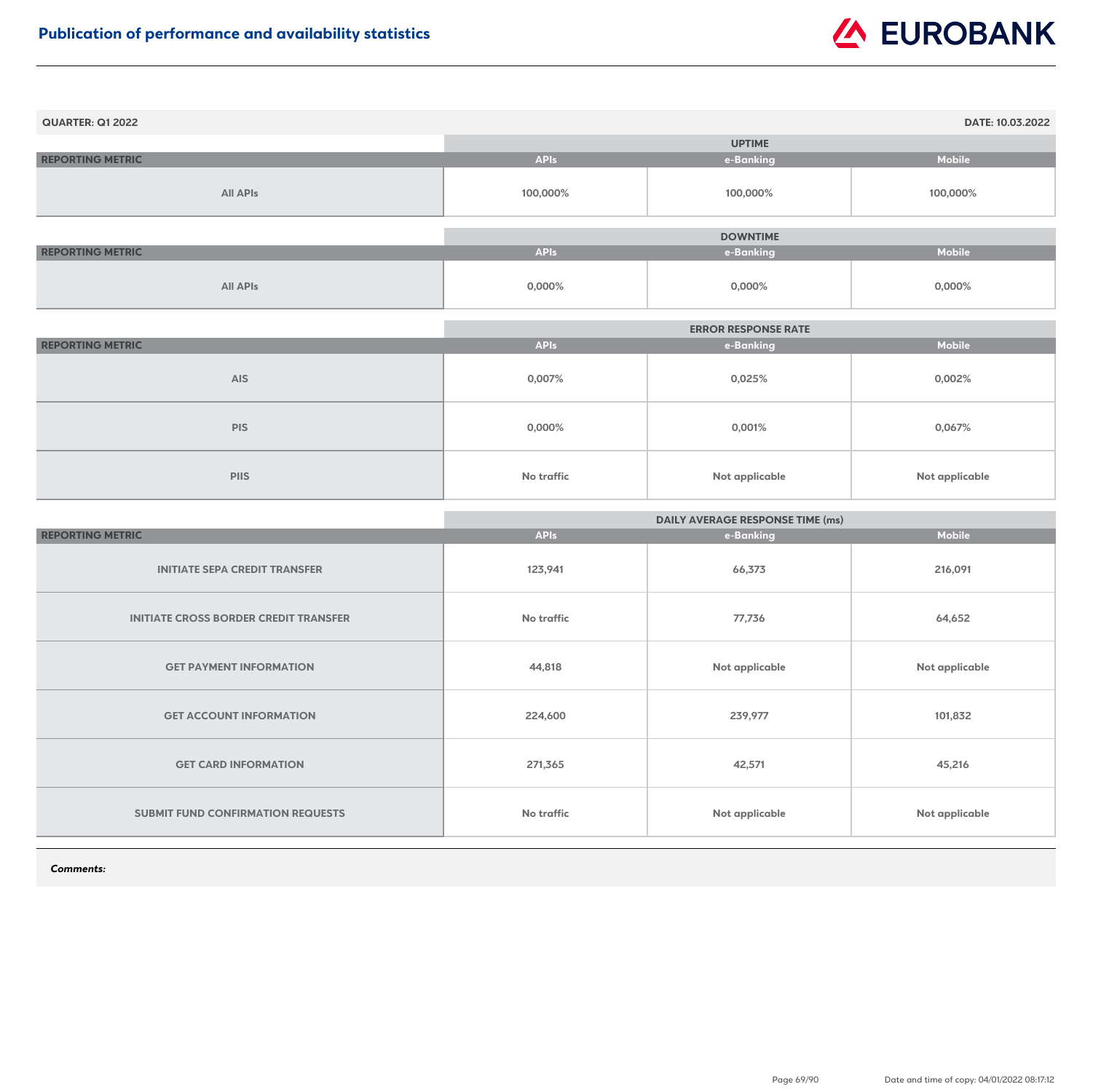| <b>QUARTER: Q1 2022</b> |             |                 | DATE: 11.03.2022 |
|-------------------------|-------------|-----------------|------------------|
|                         |             | <b>UPTIME</b>   |                  |
| <b>REPORTING METRIC</b> | <b>APIs</b> | e-Banking       | <b>Mobile</b>    |
| <b>All APIs</b>         | 100,000%    | 100,000%        | 100,000%         |
|                         |             |                 |                  |
|                         |             | <b>DOWNTIME</b> |                  |
| <b>REPORTING METRIC</b> | <b>APIs</b> | e-Banking       | <b>Mobile</b>    |
| <b>All APIs</b>         | $0,000\%$   | $0,000\%$       | $0,000\%$        |

|                         |                   | <b>ERROR RESPONSE RATE</b> |                |
|-------------------------|-------------------|----------------------------|----------------|
| <b>REPORTING METRIC</b> | <b>APIs</b>       | e-Banking                  | <b>Mobile</b>  |
| <b>AIS</b>              | 0,005%            | 0,016%                     | 0,002%         |
| <b>PIS</b>              | $0,000\%$         | 0,005%                     | 0,007%         |
| <b>PIIS</b>             | <b>No traffic</b> | <b>Not applicable</b>      | Not applicable |

|                                              | <b>DAILY AVERAGE RESPONSE TIME (ms)</b> |                |                       |
|----------------------------------------------|-----------------------------------------|----------------|-----------------------|
| <b>REPORTING METRIC</b>                      | <b>APIs</b>                             | e-Banking      | <b>Mobile</b>         |
| <b>INITIATE SEPA CREDIT TRANSFER</b>         | 85,462                                  | 67,221         | 213,275               |
| <b>INITIATE CROSS BORDER CREDIT TRANSFER</b> | <b>No traffic</b>                       | 77,731         | 62,173                |
| <b>GET PAYMENT INFORMATION</b>               | 48,000                                  | Not applicable | <b>Not applicable</b> |
| <b>GET ACCOUNT INFORMATION</b>               | 231,423                                 | 243,458        | 100,588               |
| <b>GET CARD INFORMATION</b>                  | 267,677                                 | 42,414         | 45,036                |
| <b>SUBMIT FUND CONFIRMATION REQUESTS</b>     | No traffic                              | Not applicable | <b>Not applicable</b> |

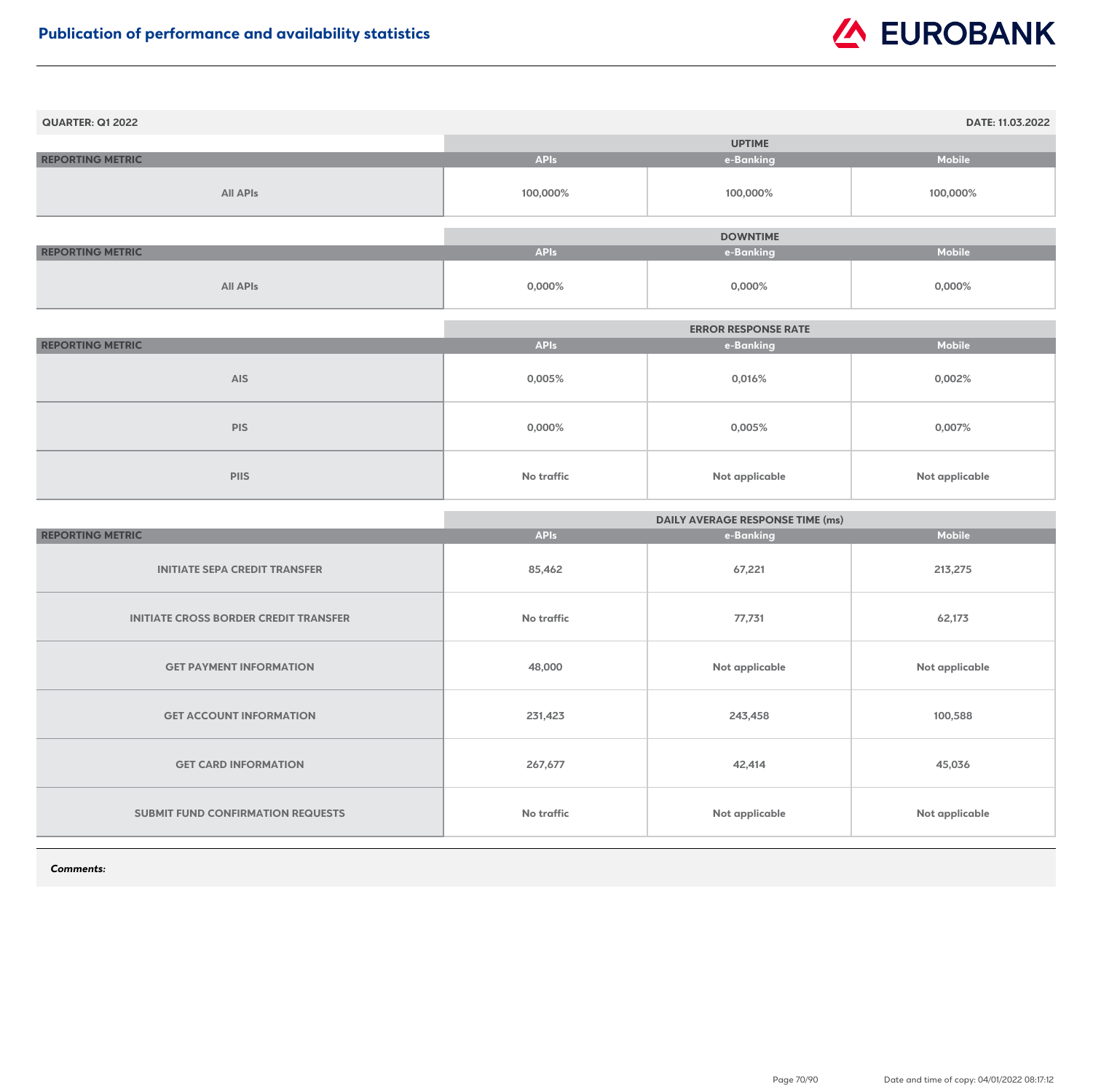| <b>QUARTER: Q1 2022</b> |             |                 | DATE: 12.03.2022 |
|-------------------------|-------------|-----------------|------------------|
|                         |             | <b>UPTIME</b>   |                  |
| <b>REPORTING METRIC</b> | <b>APIs</b> | e-Banking       | <b>Mobile</b>    |
| <b>All APIs</b>         | 100,000%    | 100,000%        | 100,000%         |
|                         |             |                 |                  |
|                         |             | <b>DOWNTIME</b> |                  |
| <b>REPORTING METRIC</b> | <b>APIs</b> | e-Banking       | <b>Mobile</b>    |
| <b>All APIs</b>         | $0,000\%$   | $0,000\%$       | $0,000\%$        |

|                         | <b>ERROR RESPONSE RATE</b> |                       |                       |
|-------------------------|----------------------------|-----------------------|-----------------------|
| <b>REPORTING METRIC</b> | <b>APIs</b>                | e-Banking             | <b>Mobile</b>         |
| <b>AIS</b>              | 0,012%                     | 0,003%                | 0,002%                |
| <b>PIS</b>              | $0,000\%$                  | $0,000\%$             | 0,002%                |
| <b>PIIS</b>             | <b>No traffic</b>          | <b>Not applicable</b> | <b>Not applicable</b> |

|                                              | <b>DAILY AVERAGE RESPONSE TIME (ms)</b> |                       |                       |
|----------------------------------------------|-----------------------------------------|-----------------------|-----------------------|
| <b>REPORTING METRIC</b>                      | <b>APIs</b>                             | e-Banking             | <b>Mobile</b>         |
| <b>INITIATE SEPA CREDIT TRANSFER</b>         | 69,250                                  | 55,135                | 203,216               |
| <b>INITIATE CROSS BORDER CREDIT TRANSFER</b> | <b>No traffic</b>                       | 61,353                | 54,828                |
| <b>GET PAYMENT INFORMATION</b>               | 36,500                                  | Not applicable        | <b>Not applicable</b> |
| <b>GET ACCOUNT INFORMATION</b>               | 178,426                                 | 187,452               | 97,338                |
| <b>GET CARD INFORMATION</b>                  | 206,969                                 | 37,894                | 40,562                |
| <b>SUBMIT FUND CONFIRMATION REQUESTS</b>     | No traffic                              | <b>Not applicable</b> | <b>Not applicable</b> |

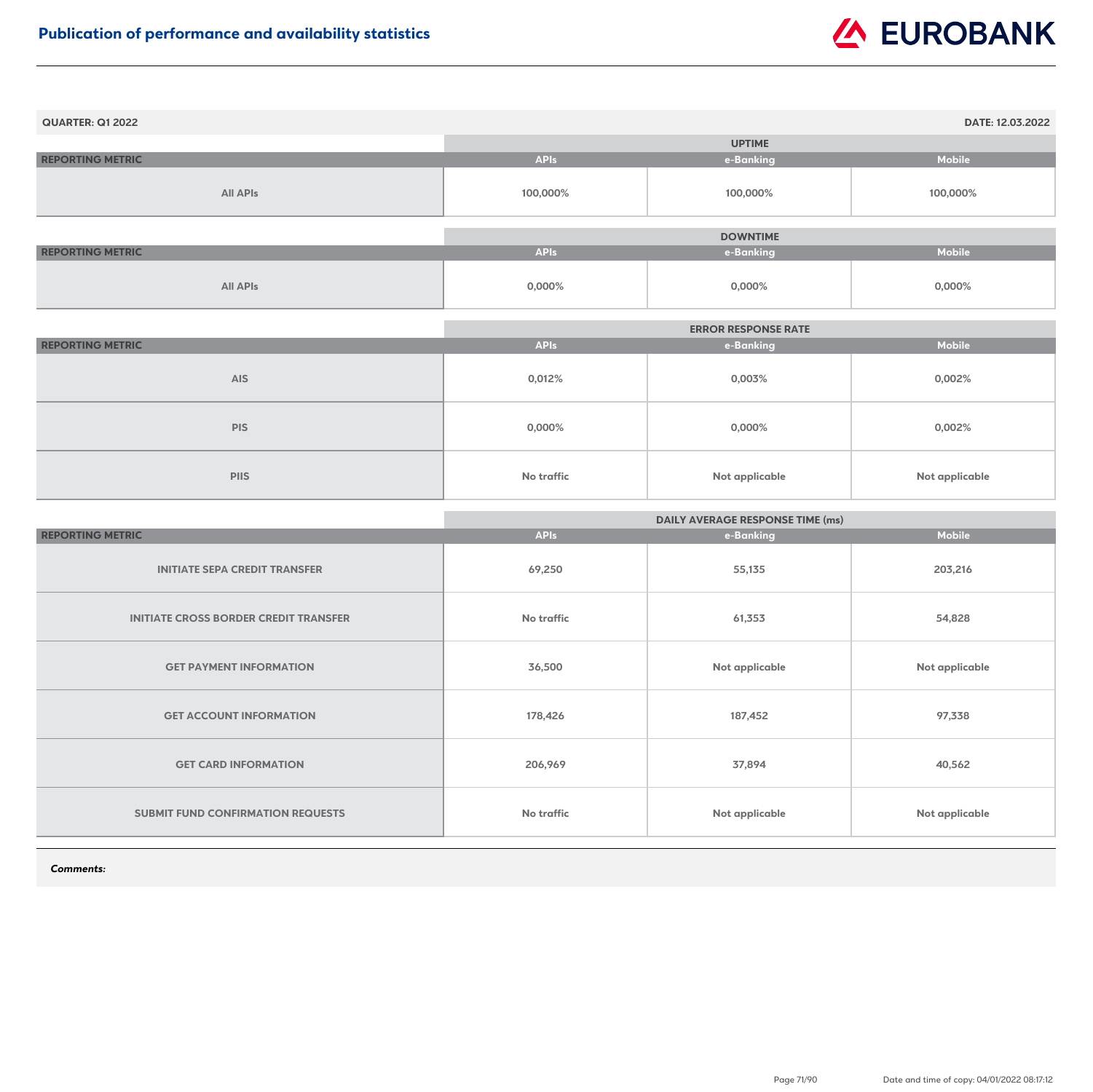| <b>QUARTER: Q1 2022</b> |             |                 | DATE: 13.03.2022 |
|-------------------------|-------------|-----------------|------------------|
|                         |             | <b>UPTIME</b>   |                  |
| <b>REPORTING METRIC</b> | <b>APIs</b> | e-Banking       | <b>Mobile</b>    |
| <b>All APIs</b>         | 100,000%    | 100,000%        | 100,000%         |
|                         |             |                 |                  |
|                         |             | <b>DOWNTIME</b> |                  |
| <b>REPORTING METRIC</b> | <b>APIs</b> | e-Banking       | <b>Mobile</b>    |
| <b>All APIs</b>         | $0,000\%$   | $0,000\%$       | $0,000\%$        |

|                         | <b>ERROR RESPONSE RATE</b> |                       |                |
|-------------------------|----------------------------|-----------------------|----------------|
| <b>REPORTING METRIC</b> | <b>APIs</b>                | e-Banking             | <b>Mobile</b>  |
| <b>AIS</b>              | 0,001%                     | 0,002%                | 0,001%         |
| <b>PIS</b>              | $0,000\%$                  | 0,004%                | $0,006\%$      |
| <b>PIIS</b>             | <b>No traffic</b>          | <b>Not applicable</b> | Not applicable |

|                                              | <b>DAILY AVERAGE RESPONSE TIME (ms)</b> |                |                       |
|----------------------------------------------|-----------------------------------------|----------------|-----------------------|
| <b>REPORTING METRIC</b>                      | <b>APIs</b>                             | e-Banking      | <b>Mobile</b>         |
| <b>INITIATE SEPA CREDIT TRANSFER</b>         | 66,000                                  | 67,739         | 200,374               |
| <b>INITIATE CROSS BORDER CREDIT TRANSFER</b> | <b>No traffic</b>                       | 64,388         | 66,156                |
| <b>GET PAYMENT INFORMATION</b>               | 38,500                                  | Not applicable | <b>Not applicable</b> |
| <b>GET ACCOUNT INFORMATION</b>               | 229,858                                 | 199,734        | 107,579               |
| <b>GET CARD INFORMATION</b>                  | 250,694                                 | 36,827         | 39,531                |
| <b>SUBMIT FUND CONFIRMATION REQUESTS</b>     | <b>No traffic</b>                       | Not applicable | <b>Not applicable</b> |

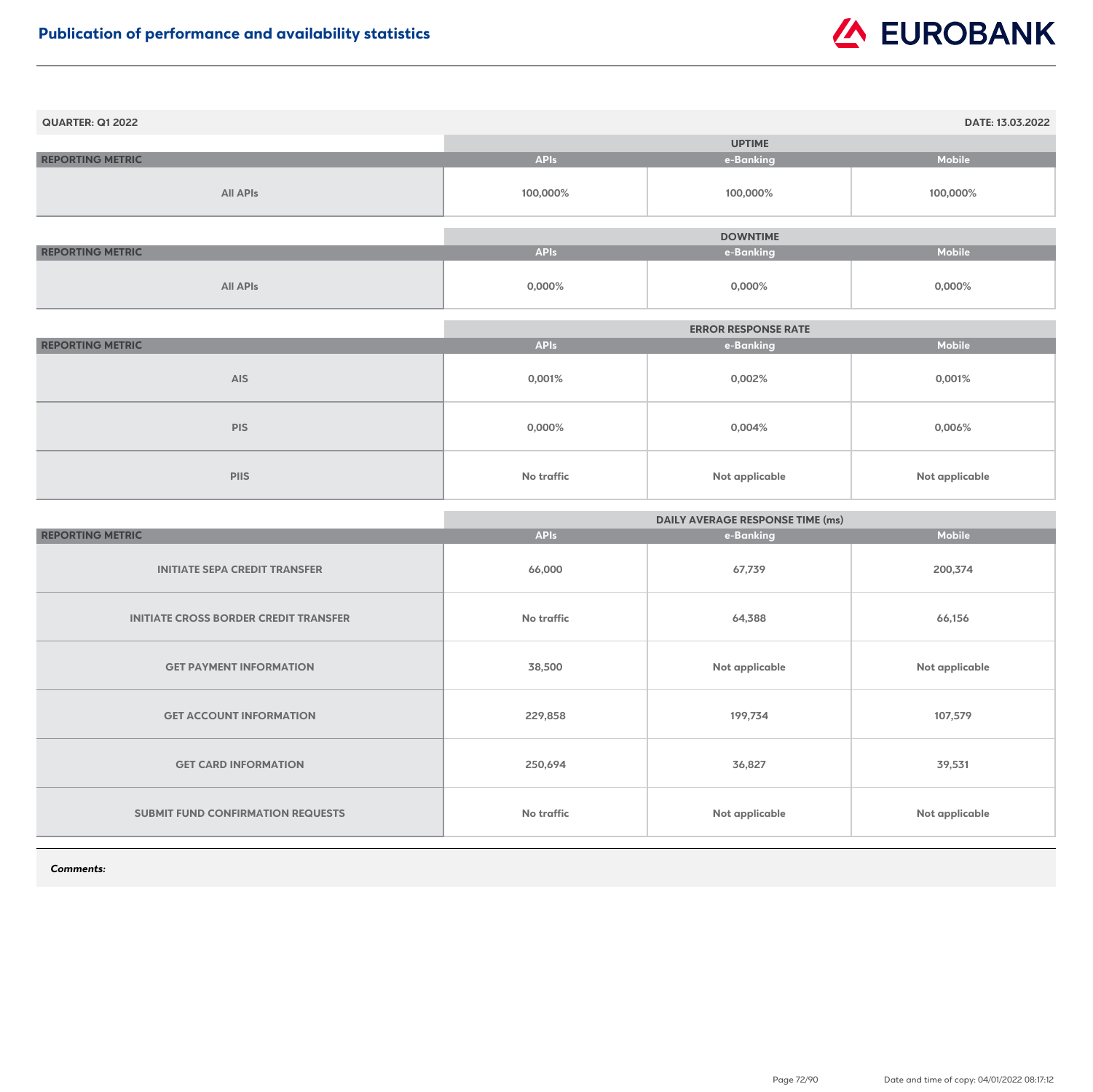| <b>QUARTER: Q1 2022</b> |             |                 | DATE: 14.03.2022 |
|-------------------------|-------------|-----------------|------------------|
|                         |             | <b>UPTIME</b>   |                  |
| <b>REPORTING METRIC</b> | <b>APIs</b> | e-Banking       | <b>Mobile</b>    |
| <b>All APIs</b>         | 100,000%    | 100,000%        | 100,000%         |
|                         |             |                 |                  |
|                         |             | <b>DOWNTIME</b> |                  |
| <b>REPORTING METRIC</b> | <b>APIs</b> | e-Banking       | <b>Mobile</b>    |
| <b>All APIs</b>         | $0,000\%$   | $0,000\%$       | $0,000\%$        |

|                         | <b>ERROR RESPONSE RATE</b> |                       |                       |
|-------------------------|----------------------------|-----------------------|-----------------------|
| <b>REPORTING METRIC</b> | <b>APIs</b>                | e-Banking             | <b>Mobile</b>         |
| <b>AIS</b>              | $0,000\%$                  | 0,015%                | 0,001%                |
| <b>PIS</b>              | $0,000\%$                  | 0,002%                | 0,007%                |
| <b>PIIS</b>             | No traffic                 | <b>Not applicable</b> | <b>Not applicable</b> |

|                                              | <b>DAILY AVERAGE RESPONSE TIME (ms)</b> |                       |                       |
|----------------------------------------------|-----------------------------------------|-----------------------|-----------------------|
| <b>REPORTING METRIC</b>                      | <b>APIs</b>                             | e-Banking             | <b>Mobile</b>         |
| <b>INITIATE SEPA CREDIT TRANSFER</b>         | 78,875                                  | 65,951                | 205,854               |
| <b>INITIATE CROSS BORDER CREDIT TRANSFER</b> | <b>No traffic</b>                       | 78,021                | 60,754                |
| <b>GET PAYMENT INFORMATION</b>               | 44,417                                  | Not applicable        | Not applicable        |
| <b>GET ACCOUNT INFORMATION</b>               | 219,174                                 | 250,101               | 102,129               |
| <b>GET CARD INFORMATION</b>                  | 239,494                                 | 42,222                | 44,566                |
| <b>SUBMIT FUND CONFIRMATION REQUESTS</b>     | <b>No traffic</b>                       | <b>Not applicable</b> | <b>Not applicable</b> |

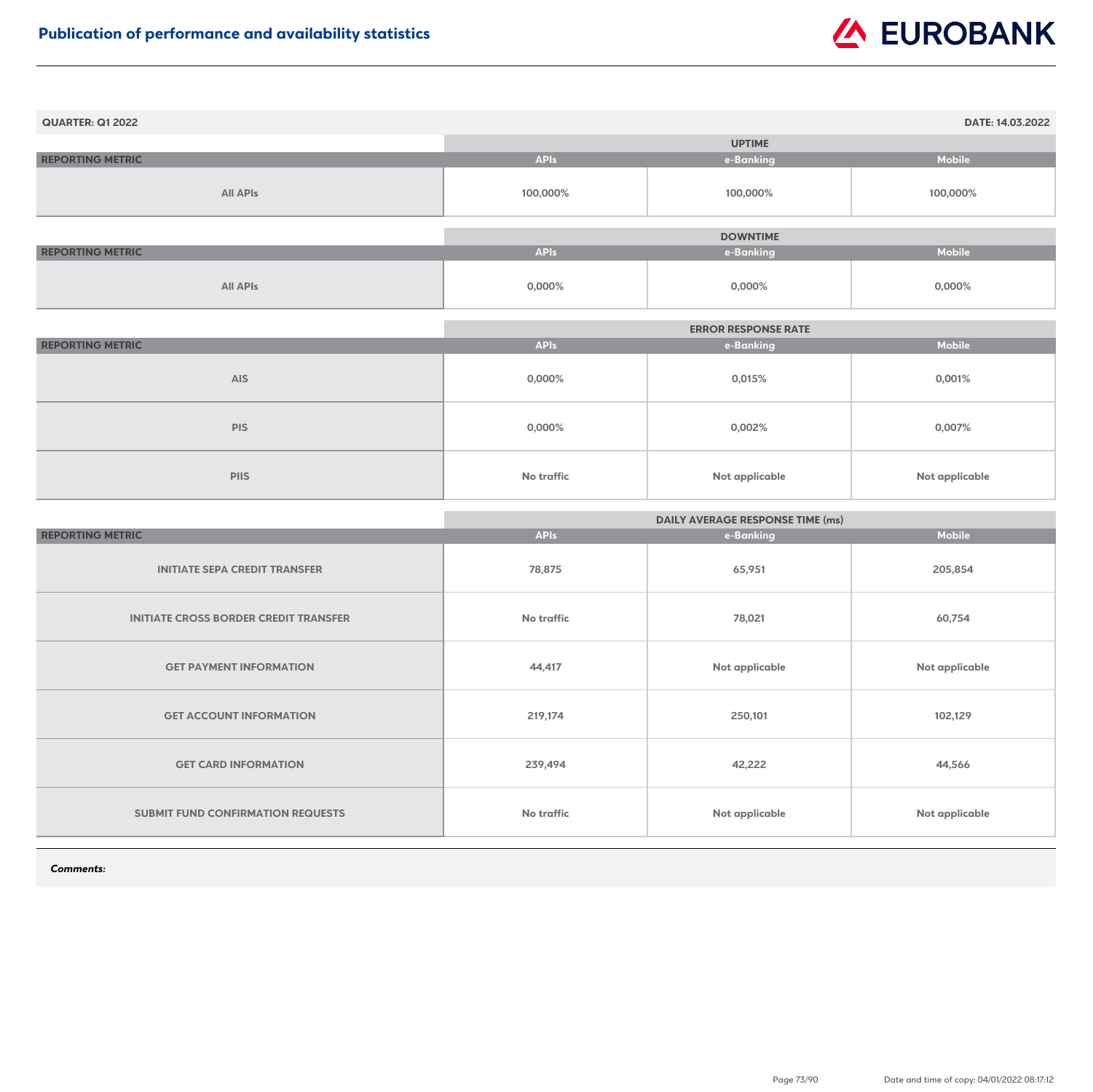| <b>QUARTER: Q1 2022</b> |             |                 | DATE: 15.03.2022 |
|-------------------------|-------------|-----------------|------------------|
|                         |             | <b>UPTIME</b>   |                  |
| <b>REPORTING METRIC</b> | <b>APIs</b> | e-Banking       | <b>Mobile</b>    |
| <b>All APIs</b>         | 100,000%    | 100,000%        | 100,000%         |
|                         |             |                 |                  |
|                         |             | <b>DOWNTIME</b> |                  |
| <b>REPORTING METRIC</b> | <b>APIs</b> | e-Banking       | <b>Mobile</b>    |
| <b>All APIs</b>         | $0,000\%$   | $0,000\%$       | $0,000\%$        |

|                         | <b>ERROR RESPONSE RATE</b> |                       |                       |
|-------------------------|----------------------------|-----------------------|-----------------------|
| <b>REPORTING METRIC</b> | <b>APIs</b>                | e-Banking             | <b>Mobile</b>         |
| <b>AIS</b>              | 0,002%                     | 0,013%                | $0,002\%$             |
| <b>PIS</b>              | $0,000\%$                  | 0,001%                | 0,003%                |
| <b>PIIS</b>             | No traffic                 | <b>Not applicable</b> | <b>Not applicable</b> |

|                                              | <b>DAILY AVERAGE RESPONSE TIME (ms)</b> |                |                       |
|----------------------------------------------|-----------------------------------------|----------------|-----------------------|
| <b>REPORTING METRIC</b>                      | <b>APIs</b>                             | e-Banking      | <b>Mobile</b>         |
| <b>INITIATE SEPA CREDIT TRANSFER</b>         | 75,250                                  | 67,241         | 208,444               |
| <b>INITIATE CROSS BORDER CREDIT TRANSFER</b> | <b>No traffic</b>                       | 79,164         | 61,805                |
| <b>GET PAYMENT INFORMATION</b>               | 41,500                                  | Not applicable | Not applicable        |
| <b>GET ACCOUNT INFORMATION</b>               | 230,516                                 | 254,229        | 102,299               |
| <b>GET CARD INFORMATION</b>                  | 265,154                                 | 41,716         | 44,352                |
| <b>SUBMIT FUND CONFIRMATION REQUESTS</b>     | <b>No traffic</b>                       | Not applicable | <b>Not applicable</b> |

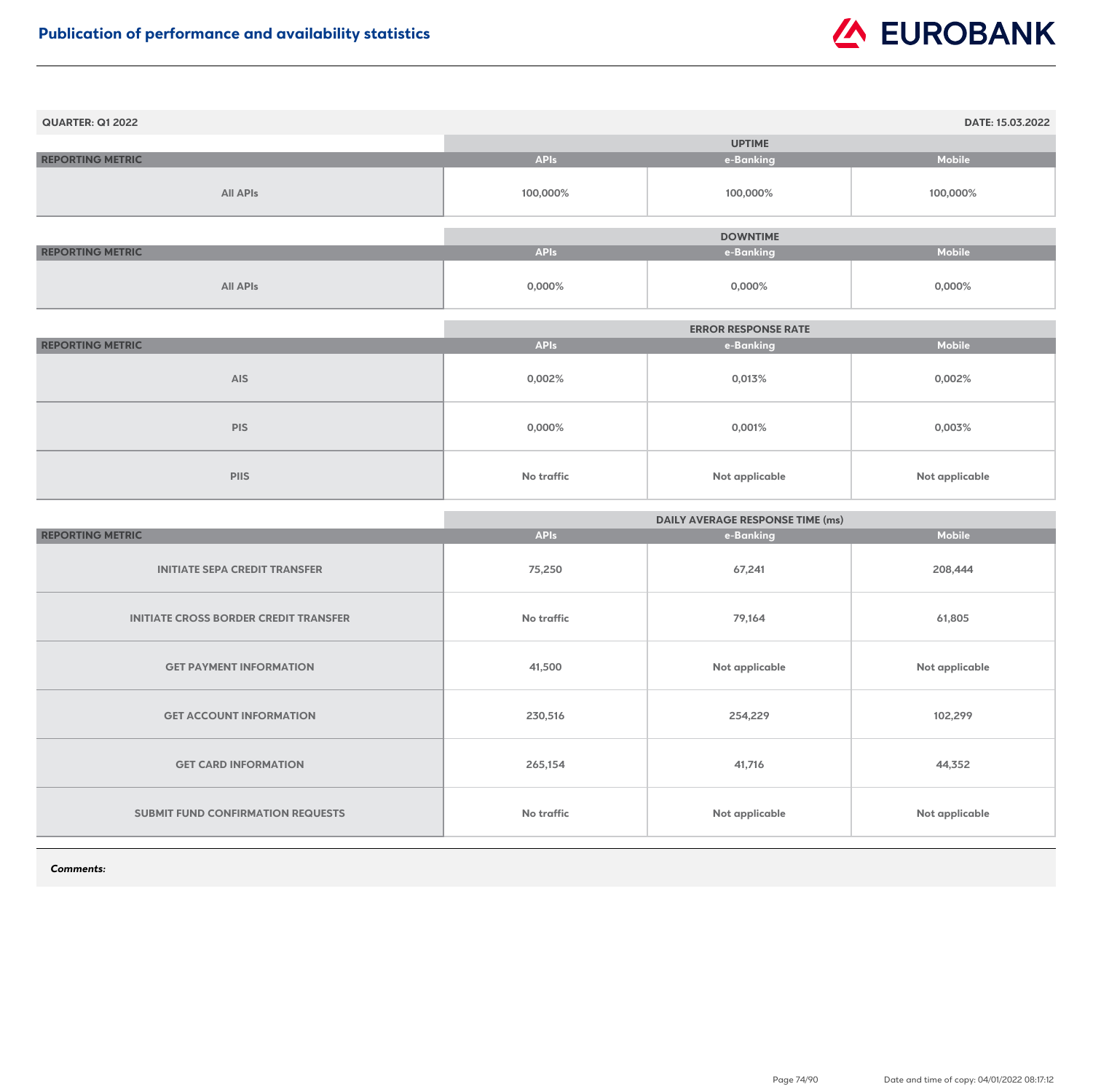| <b>QUARTER: Q1 2022</b> |             |                 | DATE: 16.03.2022 |
|-------------------------|-------------|-----------------|------------------|
|                         |             | <b>UPTIME</b>   |                  |
| <b>REPORTING METRIC</b> | <b>APIs</b> | e-Banking       | <b>Mobile</b>    |
| <b>All APIs</b>         | 100,000%    | 100,000%        | 100,000%         |
|                         |             |                 |                  |
|                         |             | <b>DOWNTIME</b> |                  |
| <b>REPORTING METRIC</b> | <b>APIs</b> | e-Banking       | <b>Mobile</b>    |
| <b>All APIs</b>         | $0,000\%$   | $0,000\%$       | $0,000\%$        |

|                         | <b>ERROR RESPONSE RATE</b> |                       |                |
|-------------------------|----------------------------|-----------------------|----------------|
| <b>REPORTING METRIC</b> | <b>APIs</b>                | e-Banking             | <b>Mobile</b>  |
| <b>AIS</b>              | 0,009%                     | 0,022%                | 0,009%         |
| <b>PIS</b>              | $0,000\%$                  | 0,001%                | 0,005%         |
| <b>PIIS</b>             | No traffic                 | <b>Not applicable</b> | Not applicable |

|                                              | <b>DAILY AVERAGE RESPONSE TIME (ms)</b> |                |                       |
|----------------------------------------------|-----------------------------------------|----------------|-----------------------|
| <b>REPORTING METRIC</b>                      | <b>APIs</b>                             | e-Banking      | <b>Mobile</b>         |
| <b>INITIATE SEPA CREDIT TRANSFER</b>         | 83,571                                  | 65,409         | 204,297               |
| <b>INITIATE CROSS BORDER CREDIT TRANSFER</b> | <b>No traffic</b>                       | 76,109         | 60,141                |
| <b>GET PAYMENT INFORMATION</b>               | 44,100                                  | Not applicable | <b>Not applicable</b> |
| <b>GET ACCOUNT INFORMATION</b>               | 218,270                                 | 238,143        | 100,602               |
| <b>GET CARD INFORMATION</b>                  | 234,658                                 | 42,156         | 43,705                |
| <b>SUBMIT FUND CONFIRMATION REQUESTS</b>     | No traffic                              | Not applicable | <b>Not applicable</b> |

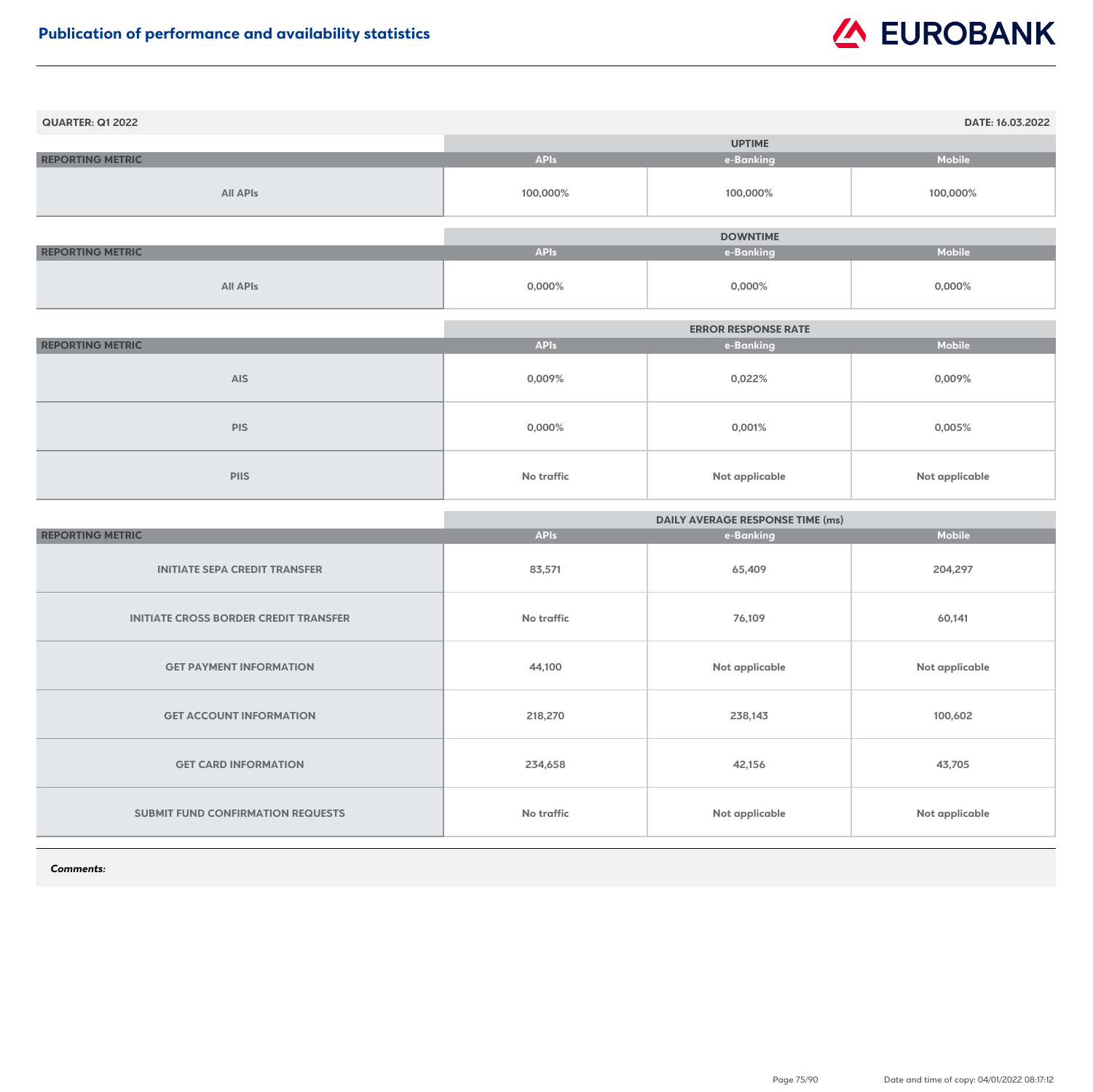| <b>QUARTER: Q1 2022</b> |             |                 | DATE: 17.03.2022 |
|-------------------------|-------------|-----------------|------------------|
|                         |             | <b>UPTIME</b>   |                  |
| <b>REPORTING METRIC</b> | <b>APIs</b> | e-Banking       | <b>Mobile</b>    |
| <b>All APIs</b>         | 100,000%    | 100,000%        | 100,000%         |
|                         |             |                 |                  |
|                         |             | <b>DOWNTIME</b> |                  |
| <b>REPORTING METRIC</b> | <b>APIs</b> | e-Banking       | <b>Mobile</b>    |
| <b>All APIs</b>         | $0,000\%$   | $0,000\%$       | $0,000\%$        |

|                         | <b>ERROR RESPONSE RATE</b> |                       |                |
|-------------------------|----------------------------|-----------------------|----------------|
| <b>REPORTING METRIC</b> | <b>APIs</b>                | e-Banking             | <b>Mobile</b>  |
| <b>AIS</b>              | $0,005\%$                  | 0,019%                | $0,002\%$      |
| <b>PIS</b>              | $0,000\%$                  | $0,006\%$             | 0,007%         |
| <b>PIIS</b>             | <b>No traffic</b>          | <b>Not applicable</b> | Not applicable |

|                                              | <b>DAILY AVERAGE RESPONSE TIME (ms)</b> |                |                       |
|----------------------------------------------|-----------------------------------------|----------------|-----------------------|
| <b>REPORTING METRIC</b>                      | <b>APIs</b>                             | e-Banking      | <b>Mobile</b>         |
| <b>INITIATE SEPA CREDIT TRANSFER</b>         | 80,357                                  | 64,151         | 203,020               |
| <b>INITIATE CROSS BORDER CREDIT TRANSFER</b> | <b>No traffic</b>                       | 75,106         | 61,103                |
| <b>GET PAYMENT INFORMATION</b>               | 41,458                                  | Not applicable | Not applicable        |
| <b>GET ACCOUNT INFORMATION</b>               | 215,201                                 | 240,930        | 99,773                |
| <b>GET CARD INFORMATION</b>                  | 243,164                                 | 40,046         | 42,866                |
| <b>SUBMIT FUND CONFIRMATION REQUESTS</b>     | <b>No traffic</b>                       | Not applicable | <b>Not applicable</b> |

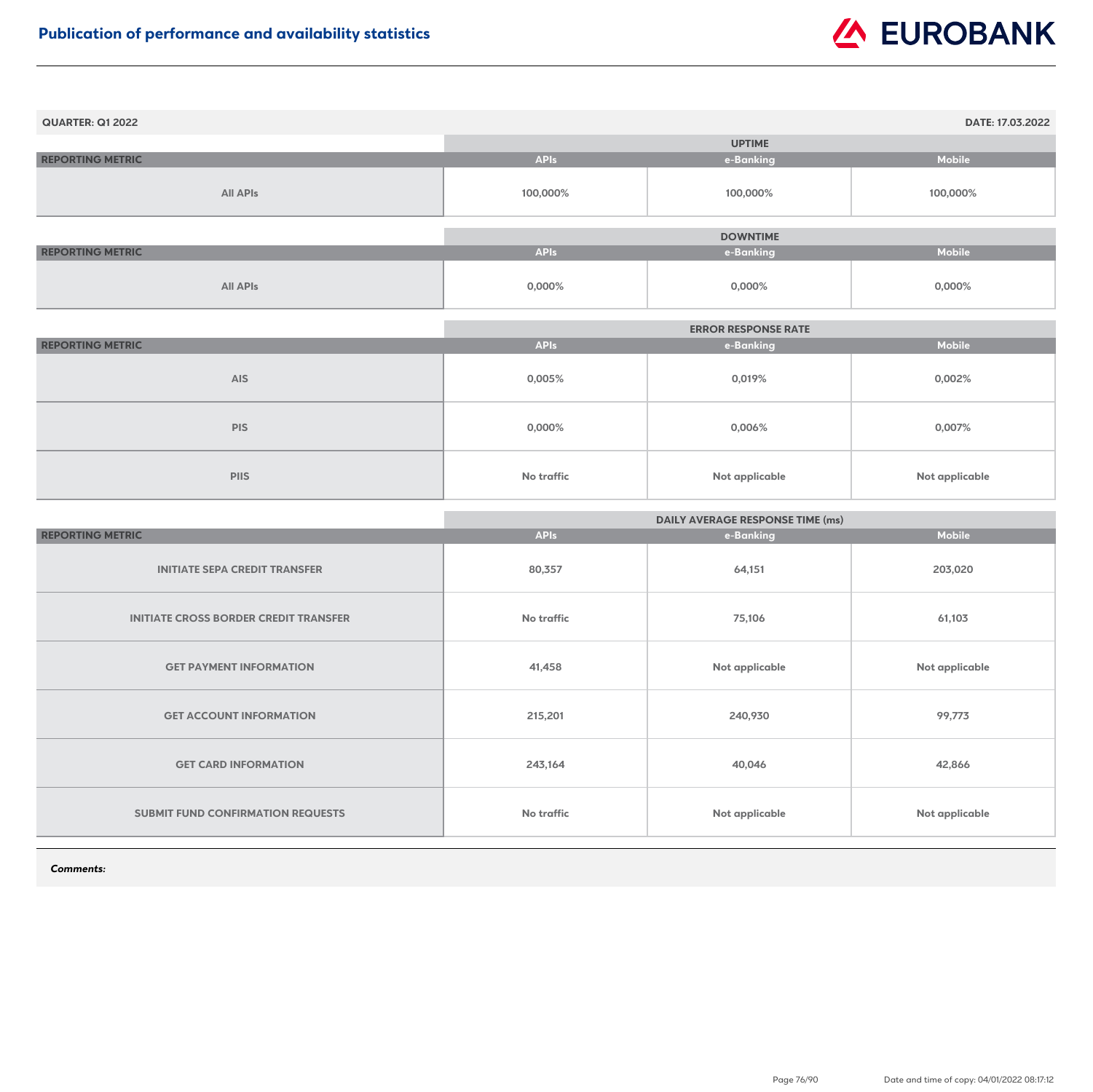| <b>QUARTER: Q1 2022</b> |             |                 | DATE: 18.03.2022 |
|-------------------------|-------------|-----------------|------------------|
|                         |             | <b>UPTIME</b>   |                  |
| <b>REPORTING METRIC</b> | <b>APIs</b> | e-Banking       | <b>Mobile</b>    |
| <b>All APIs</b>         | 100,000%    | 100,000%        | 100,000%         |
|                         |             |                 |                  |
|                         |             | <b>DOWNTIME</b> |                  |
| <b>REPORTING METRIC</b> | <b>APIs</b> | e-Banking       | <b>Mobile</b>    |
| <b>All APIs</b>         | $0,000\%$   | $0,000\%$       | $0,000\%$        |

|                         | <b>ERROR RESPONSE RATE</b> |                       |                |
|-------------------------|----------------------------|-----------------------|----------------|
| <b>REPORTING METRIC</b> | <b>APIs</b>                | e-Banking             | <b>Mobile</b>  |
| <b>AIS</b>              | 0,001%                     | 0,042%                | $0,002\%$      |
| <b>PIS</b>              | $0,000\%$                  | 0,003%                | $0,006\%$      |
| <b>PIIS</b>             | <b>No traffic</b>          | <b>Not applicable</b> | Not applicable |

|                                              | <b>DAILY AVERAGE RESPONSE TIME (ms)</b> |                |                       |
|----------------------------------------------|-----------------------------------------|----------------|-----------------------|
| <b>REPORTING METRIC</b>                      | <b>APIs</b>                             | e-Banking      | <b>Mobile</b>         |
| <b>INITIATE SEPA CREDIT TRANSFER</b>         | 90,857                                  | 67,558         | 211,699               |
| <b>INITIATE CROSS BORDER CREDIT TRANSFER</b> | <b>No traffic</b>                       | 81,832         | 73,988                |
| <b>GET PAYMENT INFORMATION</b>               | 41,300                                  | Not applicable | Not applicable        |
| <b>GET ACCOUNT INFORMATION</b>               | 220,889                                 | 254,815        | 99,156                |
| <b>GET CARD INFORMATION</b>                  | 248,154                                 | 42,726         | 44,512                |
| <b>SUBMIT FUND CONFIRMATION REQUESTS</b>     | <b>No traffic</b>                       | Not applicable | <b>Not applicable</b> |

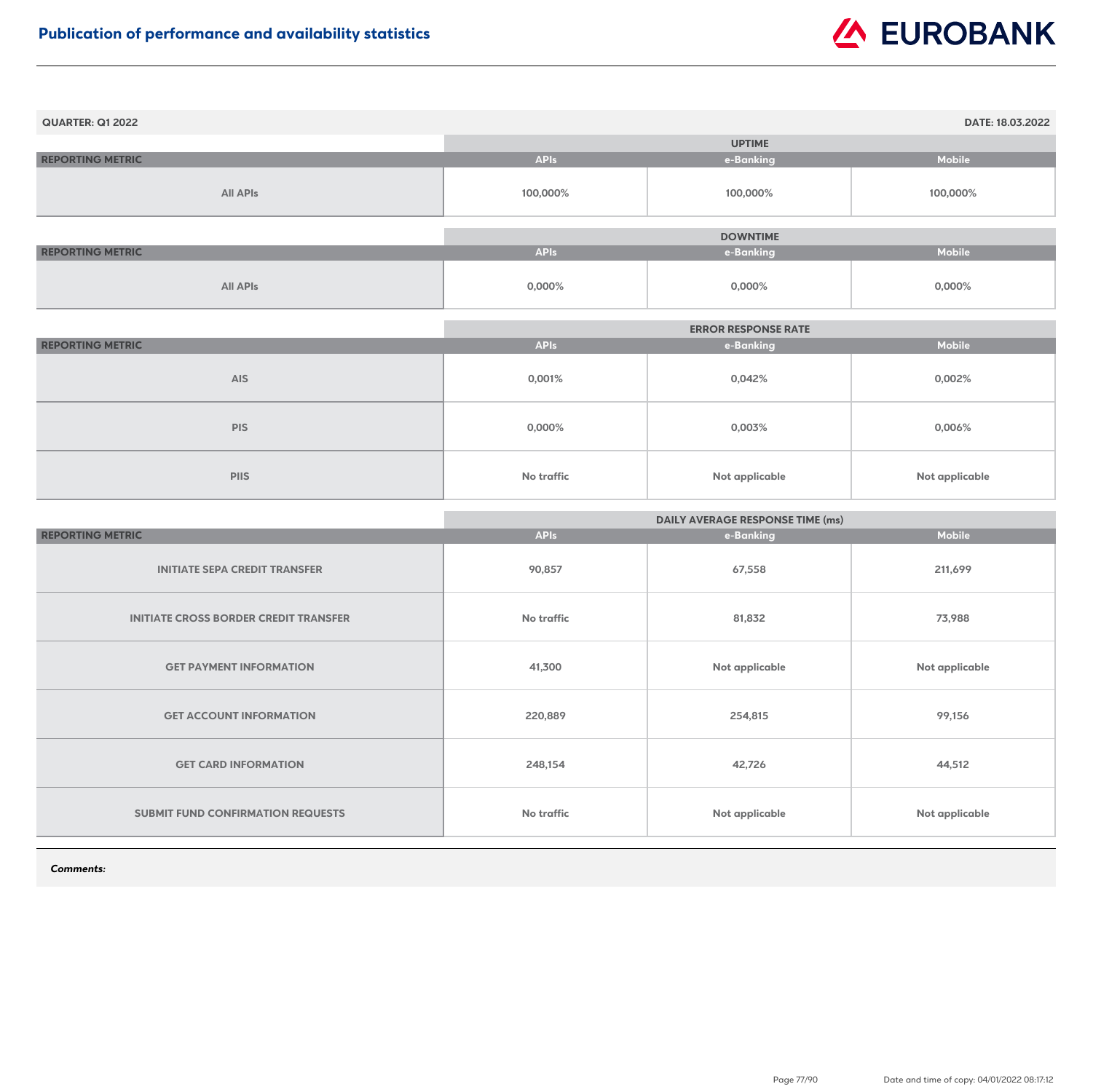| <b>QUARTER: Q1 2022</b> |             |                 | DATE: 19.03.2022 |
|-------------------------|-------------|-----------------|------------------|
|                         |             | <b>UPTIME</b>   |                  |
| <b>REPORTING METRIC</b> | <b>APIs</b> | e-Banking       | <b>Mobile</b>    |
| <b>All APIs</b>         | 100,000%    | 100,000%        | 100,000%         |
|                         |             |                 |                  |
|                         |             | <b>DOWNTIME</b> |                  |
| <b>REPORTING METRIC</b> | <b>APIs</b> | e-Banking       | <b>Mobile</b>    |
| <b>All APIs</b>         | $0,000\%$   | $0,000\%$       | $0,000\%$        |

|                         | <b>ERROR RESPONSE RATE</b> |                       |                |
|-------------------------|----------------------------|-----------------------|----------------|
| <b>REPORTING METRIC</b> | <b>APIs</b>                | e-Banking             | <b>Mobile</b>  |
| <b>AIS</b>              | 0,021%                     | 0,002%                | $0,002\%$      |
| <b>PIS</b>              | $0,000\%$                  | $0,000\%$             | 0,003%         |
| <b>PIIS</b>             | <b>No traffic</b>          | <b>Not applicable</b> | Not applicable |

|                                              | <b>DAILY AVERAGE RESPONSE TIME (ms)</b> |                |                       |
|----------------------------------------------|-----------------------------------------|----------------|-----------------------|
| <b>REPORTING METRIC</b>                      | <b>APIs</b>                             | e-Banking      | <b>Mobile</b>         |
| <b>INITIATE SEPA CREDIT TRANSFER</b>         | 146,750                                 | 59,599         | 208,127               |
| <b>INITIATE CROSS BORDER CREDIT TRANSFER</b> | <b>No traffic</b>                       | 68,418         | 61,479                |
| <b>GET PAYMENT INFORMATION</b>               | 82,000                                  | Not applicable | <b>Not applicable</b> |
| <b>GET ACCOUNT INFORMATION</b>               | 183,647                                 | 193,505        | 97,490                |
| <b>GET CARD INFORMATION</b>                  | 218,537                                 | 37,609         | 40,423                |
| <b>SUBMIT FUND CONFIRMATION REQUESTS</b>     | <b>No traffic</b>                       | Not applicable | <b>Not applicable</b> |

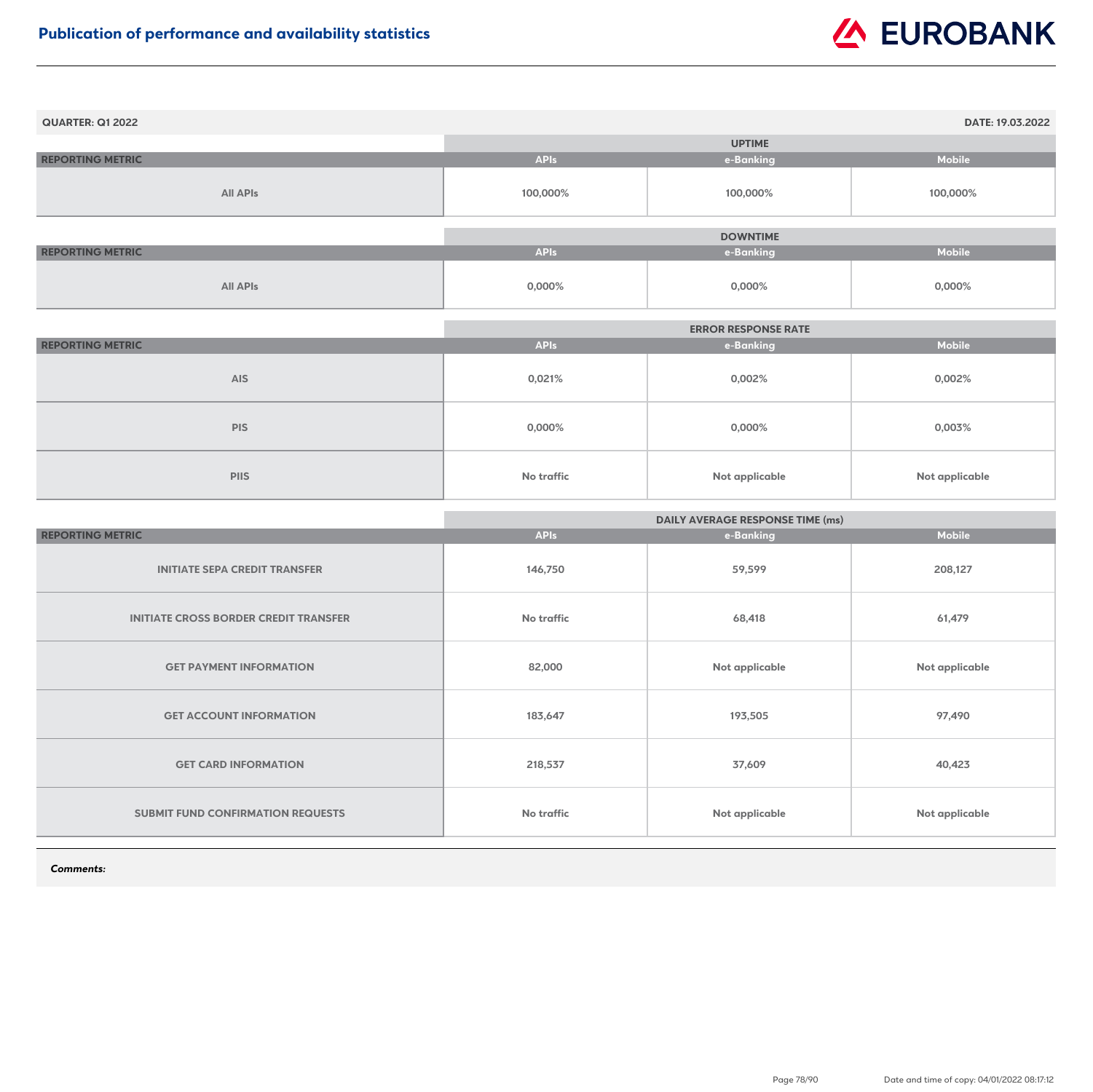| <b>QUARTER: Q1 2022</b> |             |                 | DATE: 20.03.2022 |
|-------------------------|-------------|-----------------|------------------|
|                         |             | <b>UPTIME</b>   |                  |
| <b>REPORTING METRIC</b> | <b>APIs</b> | e-Banking       | <b>Mobile</b>    |
| <b>All APIs</b>         | 100,000%    | 100,000%        | 100,000%         |
|                         |             | <b>DOWNTIME</b> |                  |
| <b>REPORTING METRIC</b> | <b>APIs</b> | e-Banking       | <b>Mobile</b>    |
| <b>All APIs</b>         | $0,000\%$   | $0,000\%$       | $0,000\%$        |

|                         | <b>ERROR RESPONSE RATE</b> |                       |                |
|-------------------------|----------------------------|-----------------------|----------------|
| <b>REPORTING METRIC</b> | <b>APIs</b>                | e-Banking             | <b>Mobile</b>  |
| <b>AIS</b>              | 0,003%                     | 0,003%                | $0,000\%$      |
| <b>PIS</b>              | $0,000\%$                  | $0,000\%$             | 0,003%         |
| <b>PIIS</b>             | <b>No traffic</b>          | <b>Not applicable</b> | Not applicable |

|                                              | <b>DAILY AVERAGE RESPONSE TIME (ms)</b> |                |                       |
|----------------------------------------------|-----------------------------------------|----------------|-----------------------|
| <b>REPORTING METRIC</b>                      | <b>APIs</b>                             | e-Banking      | <b>Mobile</b>         |
| <b>INITIATE SEPA CREDIT TRANSFER</b>         | 104,250                                 | 67,408         | 206,529               |
| <b>INITIATE CROSS BORDER CREDIT TRANSFER</b> | <b>No traffic</b>                       | 81,414         | 57,880                |
| <b>GET PAYMENT INFORMATION</b>               | 45,000                                  | Not applicable | <b>Not applicable</b> |
| <b>GET ACCOUNT INFORMATION</b>               | 238,718                                 | 199,271        | 108,326               |
| <b>GET CARD INFORMATION</b>                  | 269,038                                 | 37,441         | 40,078                |
| <b>SUBMIT FUND CONFIRMATION REQUESTS</b>     | <b>No traffic</b>                       | Not applicable | <b>Not applicable</b> |

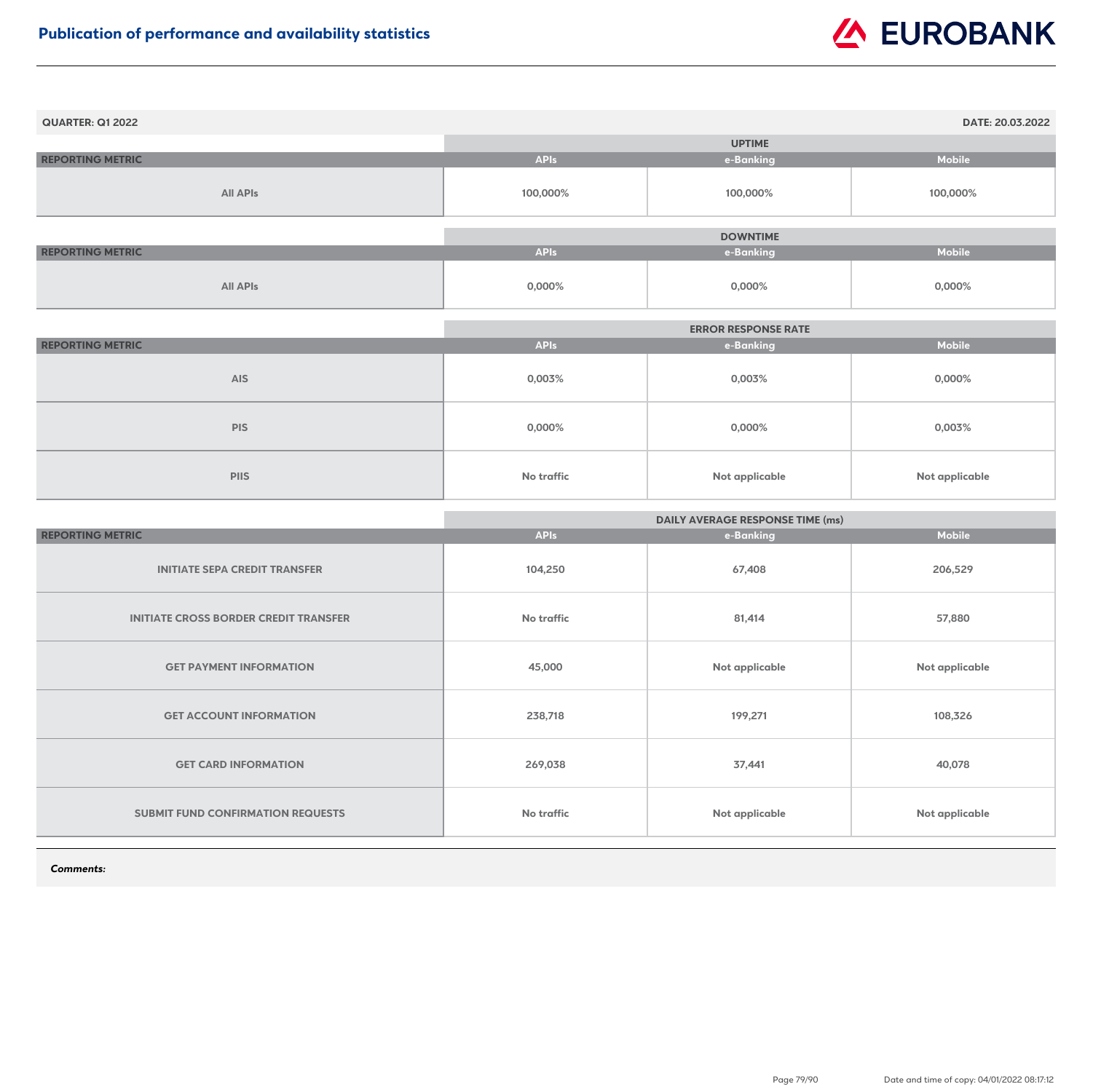| <b>QUARTER: Q1 2022</b> |             |                 | DATE: 21.03.2022 |
|-------------------------|-------------|-----------------|------------------|
|                         |             | <b>UPTIME</b>   |                  |
| <b>REPORTING METRIC</b> | <b>APIs</b> | e-Banking       | <b>Mobile</b>    |
| <b>All APIs</b>         | 100,000%    | 100,000%        | 100,000%         |
|                         |             | <b>DOWNTIME</b> |                  |
| <b>REPORTING METRIC</b> | <b>APIs</b> | e-Banking       | <b>Mobile</b>    |
| <b>All APIs</b>         | $0,000\%$   | $0,000\%$       | $0,000\%$        |

|                         |                   | <b>ERROR RESPONSE RATE</b> |                |
|-------------------------|-------------------|----------------------------|----------------|
| <b>REPORTING METRIC</b> | <b>APIs</b>       | e-Banking                  | <b>Mobile</b>  |
| <b>AIS</b>              | 0,019%            | 0,031%                     | 0,002%         |
| <b>PIS</b>              | $0,000\%$         | 0,002%                     | $0,005\%$      |
| <b>PIIS</b>             | <b>No traffic</b> | Not applicable             | Not applicable |

|                                              | <b>DAILY AVERAGE RESPONSE TIME (ms)</b> |                |                       |
|----------------------------------------------|-----------------------------------------|----------------|-----------------------|
| <b>REPORTING METRIC</b>                      | <b>APIs</b>                             | e-Banking      | <b>Mobile</b>         |
| <b>INITIATE SEPA CREDIT TRANSFER</b>         | 69,923                                  | 69,160         | 211,364               |
| <b>INITIATE CROSS BORDER CREDIT TRANSFER</b> | <b>No traffic</b>                       | 78,033         | 63,062                |
| <b>GET PAYMENT INFORMATION</b>               | 41,769                                  | Not applicable | <b>Not applicable</b> |
| <b>GET ACCOUNT INFORMATION</b>               | 234,685                                 | 249,286        | 101,439               |
| <b>GET CARD INFORMATION</b>                  | 272,152                                 | 41,318         | 43,410                |
| <b>SUBMIT FUND CONFIRMATION REQUESTS</b>     | <b>No traffic</b>                       | Not applicable | <b>Not applicable</b> |

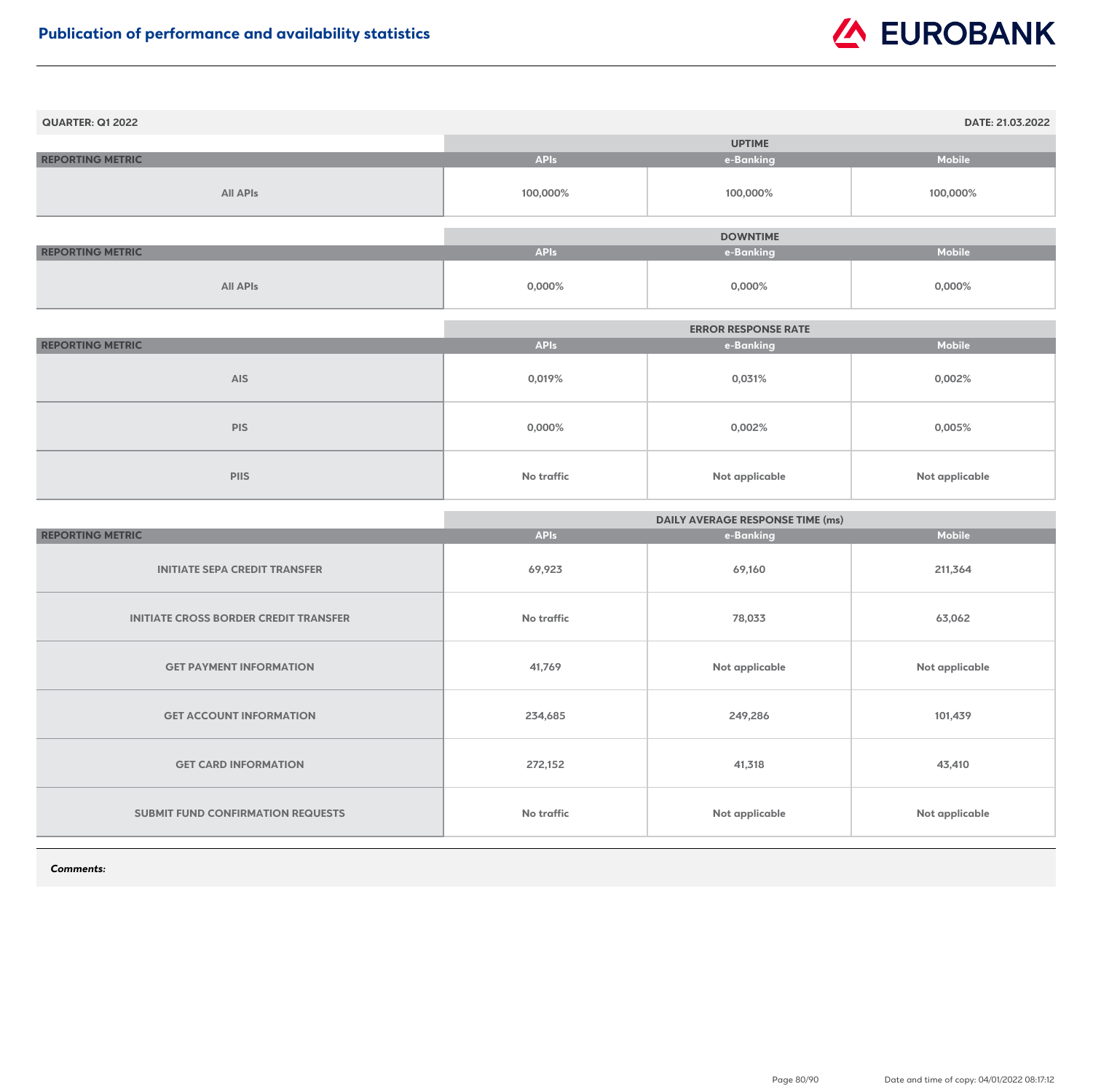| <b>QUARTER: Q1 2022</b> |             |                 | DATE: 22.03.2022 |
|-------------------------|-------------|-----------------|------------------|
|                         |             | <b>UPTIME</b>   |                  |
| <b>REPORTING METRIC</b> | <b>APIs</b> | e-Banking       | <b>Mobile</b>    |
| <b>All APIs</b>         | 100,000%    | 100,000%        | 100,000%         |
|                         |             | <b>DOWNTIME</b> |                  |
| <b>REPORTING METRIC</b> | <b>APIs</b> | e-Banking       | <b>Mobile</b>    |
| <b>All APIs</b>         | $0,000\%$   | $0,000\%$       | 0,000%           |

|                         |                   | <b>ERROR RESPONSE RATE</b> |                       |
|-------------------------|-------------------|----------------------------|-----------------------|
| <b>REPORTING METRIC</b> | <b>APIs</b>       | e-Banking                  | <b>Mobile</b>         |
| <b>AIS</b>              | 0,009%            | 0,041%                     | 0,003%                |
| <b>PIS</b>              | $0,000\%$         | 0,005%                     | 0,010%                |
| <b>PIIS</b>             | <b>No traffic</b> | <b>Not applicable</b>      | <b>Not applicable</b> |

|                                              | <b>DAILY AVERAGE RESPONSE TIME (ms)</b> |                       |                       |
|----------------------------------------------|-----------------------------------------|-----------------------|-----------------------|
| <b>REPORTING METRIC</b>                      | <b>APIs</b>                             | e-Banking             | <b>Mobile</b>         |
| <b>INITIATE SEPA CREDIT TRANSFER</b>         | 91,625                                  | 67,092                | 210,277               |
| <b>INITIATE CROSS BORDER CREDIT TRANSFER</b> | <b>No traffic</b>                       | 76,968                | 63,023                |
| <b>GET PAYMENT INFORMATION</b>               | 47,500                                  | <b>Not applicable</b> | <b>Not applicable</b> |
| <b>GET ACCOUNT INFORMATION</b>               | 224,230                                 | 255,871               | 97,978                |
| <b>GET CARD INFORMATION</b>                  | 262,051                                 | 42,061                | 44,593                |
| SUBMIT FUND CONFIRMATION REQUESTS            | <b>No traffic</b>                       | <b>Not applicable</b> | <b>Not applicable</b> |

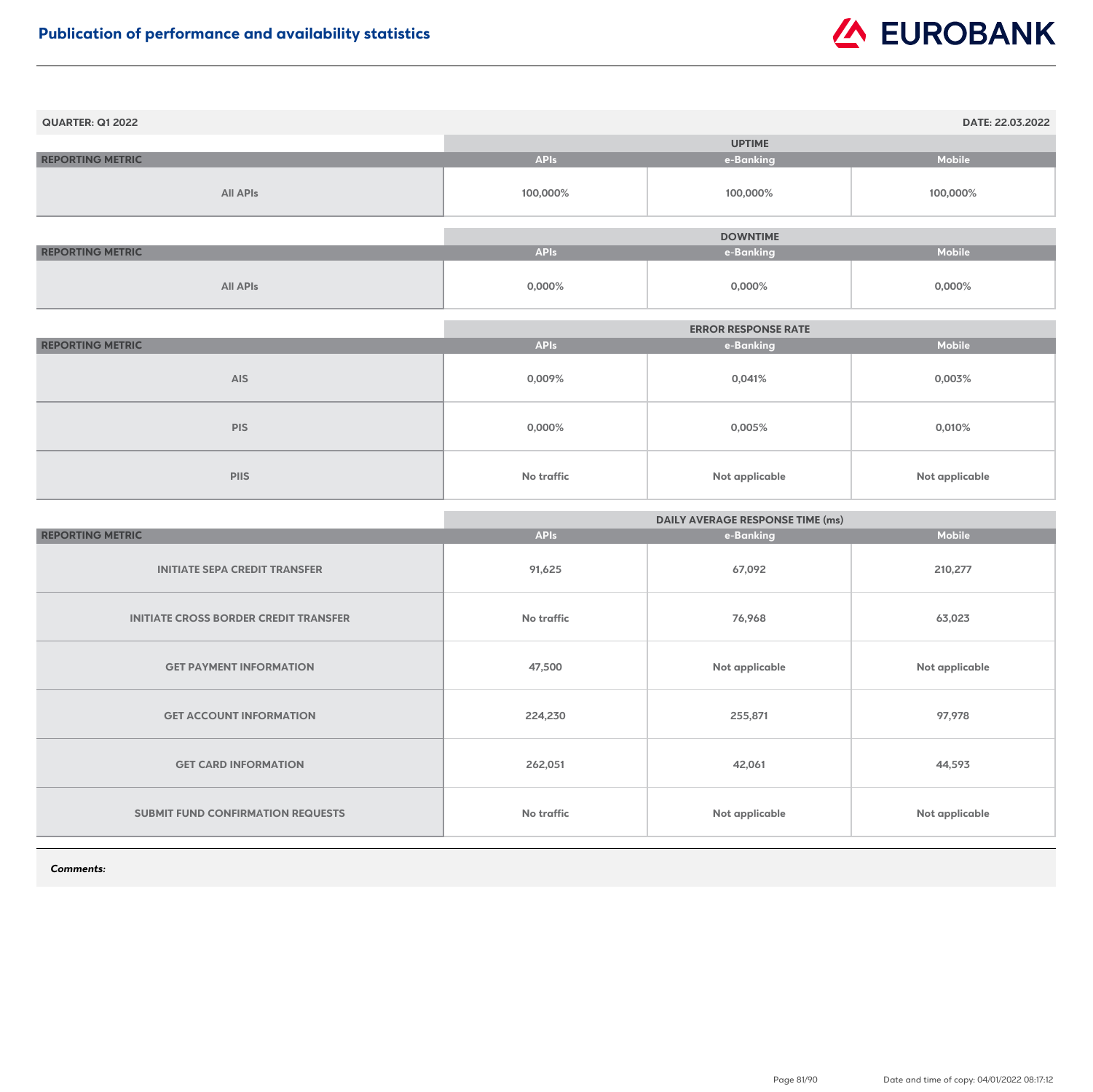| <b>QUARTER: Q1 2022</b> |             |                 | DATE: 23.03.2022 |
|-------------------------|-------------|-----------------|------------------|
|                         |             | <b>UPTIME</b>   |                  |
| <b>REPORTING METRIC</b> | <b>APIs</b> | e-Banking       | <b>Mobile</b>    |
| <b>All APIs</b>         | 100,000%    | 100,000%        | 100,000%         |
|                         |             |                 |                  |
|                         |             | <b>DOWNTIME</b> |                  |
| <b>REPORTING METRIC</b> | <b>APIs</b> | e-Banking       | <b>Mobile</b>    |
| <b>All APIs</b>         | $0,000\%$   | $0,000\%$       | $0,000\%$        |

|                         |                   | <b>ERROR RESPONSE RATE</b> |                       |
|-------------------------|-------------------|----------------------------|-----------------------|
| <b>REPORTING METRIC</b> | <b>APIs</b>       | e-Banking                  | <b>Mobile</b>         |
| <b>AIS</b>              | 0,024%            | 0,027%                     | 0,002%                |
| <b>PIS</b>              | $0,000\%$         | $0,000\%$                  | $0,005\%$             |
| <b>PIIS</b>             | <b>No traffic</b> | <b>Not applicable</b>      | <b>Not applicable</b> |

|                                              | <b>DAILY AVERAGE RESPONSE TIME (ms)</b> |                       |                       |
|----------------------------------------------|-----------------------------------------|-----------------------|-----------------------|
| <b>REPORTING METRIC</b>                      | <b>APIs</b>                             | e-Banking             | <b>Mobile</b>         |
| <b>INITIATE SEPA CREDIT TRANSFER</b>         | 107,111                                 | 69,005                | 226,144               |
| <b>INITIATE CROSS BORDER CREDIT TRANSFER</b> | <b>No traffic</b>                       | 77,715                | 60,618                |
| <b>GET PAYMENT INFORMATION</b>               | 48,571                                  | Not applicable        | <b>Not applicable</b> |
| <b>GET ACCOUNT INFORMATION</b>               | 234,265                                 | 247,844               | 98,987                |
| <b>GET CARD INFORMATION</b>                  | 269,257                                 | 41,091                | 43,762                |
| <b>SUBMIT FUND CONFIRMATION REQUESTS</b>     | <b>No traffic</b>                       | <b>Not applicable</b> | <b>Not applicable</b> |

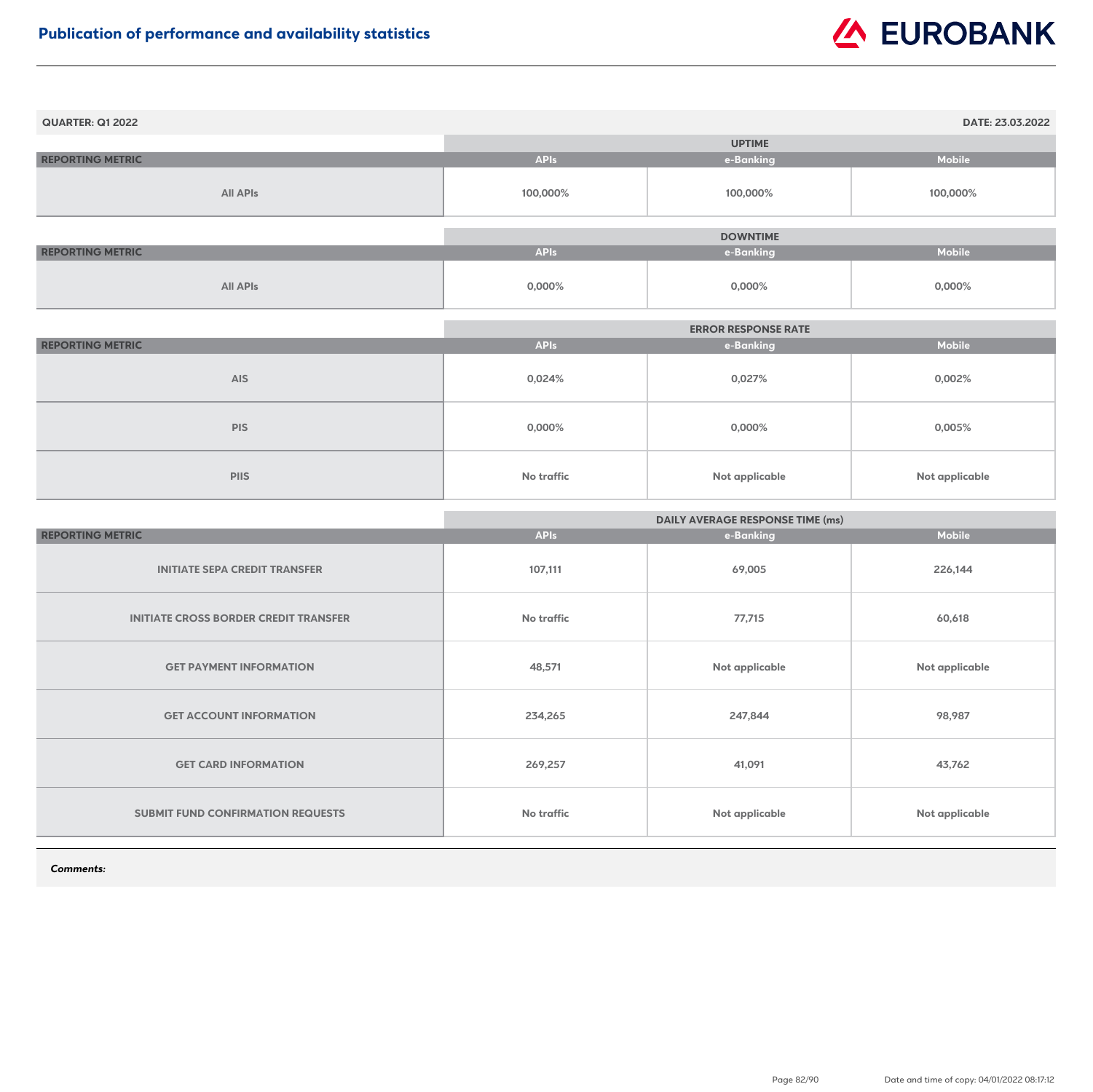| <b>QUARTER: Q1 2022</b> |             |                 | DATE: 24.03.2022 |
|-------------------------|-------------|-----------------|------------------|
|                         |             | <b>UPTIME</b>   |                  |
| <b>REPORTING METRIC</b> | <b>APIs</b> | e-Banking       | <b>Mobile</b>    |
| <b>All APIs</b>         | 100,000%    | 100,000%        | 99,999%          |
|                         |             |                 |                  |
|                         |             | <b>DOWNTIME</b> |                  |
| <b>REPORTING METRIC</b> | <b>APIs</b> | e-Banking       | <b>Mobile</b>    |
| <b>All APIs</b>         | 0,000%      | 0,000%          | 0,001%           |

|                         |                   | <b>ERROR RESPONSE RATE</b> |                       |
|-------------------------|-------------------|----------------------------|-----------------------|
| <b>REPORTING METRIC</b> | <b>APIs</b>       | e-Banking                  | <b>Mobile</b>         |
| <b>AIS</b>              | 0,033%            | 0,024%                     | $0,006\%$             |
| <b>PIS</b>              | $0,000\%$         | $0,000\%$                  | 0,007%                |
| <b>PIIS</b>             | <b>No traffic</b> | Not applicable             | <b>Not applicable</b> |

|                                              | <b>DAILY AVERAGE RESPONSE TIME (ms)</b> |                |                       |
|----------------------------------------------|-----------------------------------------|----------------|-----------------------|
| <b>REPORTING METRIC</b>                      | <b>APIs</b>                             | e-Banking      | <b>Mobile</b>         |
| <b>INITIATE SEPA CREDIT TRANSFER</b>         | 96,333                                  | 69,979         | 233,311               |
| <b>INITIATE CROSS BORDER CREDIT TRANSFER</b> | 89,000                                  | 79,893         | 64,630                |
| <b>GET PAYMENT INFORMATION</b>               | 45,250                                  | Not applicable | <b>Not applicable</b> |
| <b>GET ACCOUNT INFORMATION</b>               | 243,271                                 | 255,048        | 100,911               |
| <b>GET CARD INFORMATION</b>                  | 276,064                                 | 42,202         | 44,165                |
| <b>SUBMIT FUND CONFIRMATION REQUESTS</b>     | <b>No traffic</b>                       | Not applicable | <b>Not applicable</b> |

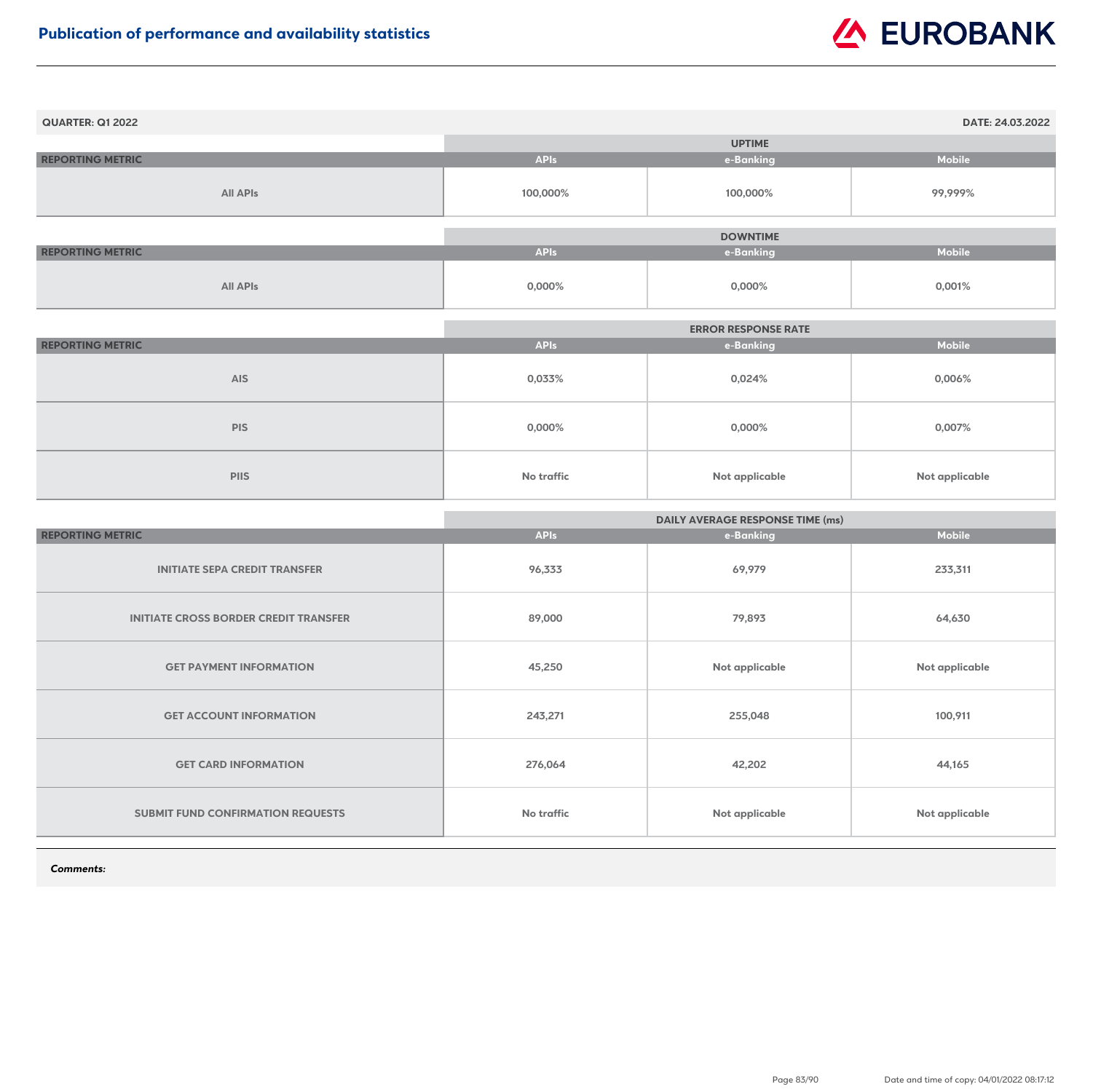| <b>QUARTER: Q1 2022</b> |             |                 | DATE: 25.03.2022 |
|-------------------------|-------------|-----------------|------------------|
|                         |             | <b>UPTIME</b>   |                  |
| <b>REPORTING METRIC</b> | <b>APIs</b> | e-Banking       | <b>Mobile</b>    |
| <b>All APIs</b>         | 100,000%    | 100,000%        | 100,000%         |
|                         |             | <b>DOWNTIME</b> |                  |
| <b>REPORTING METRIC</b> | <b>APIs</b> | e-Banking       | <b>Mobile</b>    |
| <b>All APIs</b>         | $0,000\%$   | $0,000\%$       | $0,000\%$        |

|                         |                   | <b>ERROR RESPONSE RATE</b> |                |
|-------------------------|-------------------|----------------------------|----------------|
| <b>REPORTING METRIC</b> | <b>APIs</b>       | e-Banking                  | <b>Mobile</b>  |
| <b>AIS</b>              | 0,012%            | 0,002%                     | 0,001%         |
| <b>PIS</b>              | $0,000\%$         | $0,000\%$                  | 0,003%         |
| <b>PIIS</b>             | <b>No traffic</b> | <b>Not applicable</b>      | Not applicable |

|                                              | <b>DAILY AVERAGE RESPONSE TIME (ms)</b> |                       |                       |
|----------------------------------------------|-----------------------------------------|-----------------------|-----------------------|
| <b>REPORTING METRIC</b>                      | <b>APIs</b>                             | e-Banking             | <b>Mobile</b>         |
| <b>INITIATE SEPA CREDIT TRANSFER</b>         | 68,500                                  | 55,045                | 203,712               |
| <b>INITIATE CROSS BORDER CREDIT TRANSFER</b> | <b>No traffic</b>                       | 58,501                | 52,377                |
| <b>GET PAYMENT INFORMATION</b>               | 37,250                                  | <b>Not applicable</b> | <b>Not applicable</b> |
| <b>GET ACCOUNT INFORMATION</b>               | 172,728                                 | 191,812               | 93,785                |
| <b>GET CARD INFORMATION</b>                  | 205,148                                 | 37,156                | 39,257                |
| <b>SUBMIT FUND CONFIRMATION REQUESTS</b>     | No traffic                              | Not applicable        | <b>Not applicable</b> |

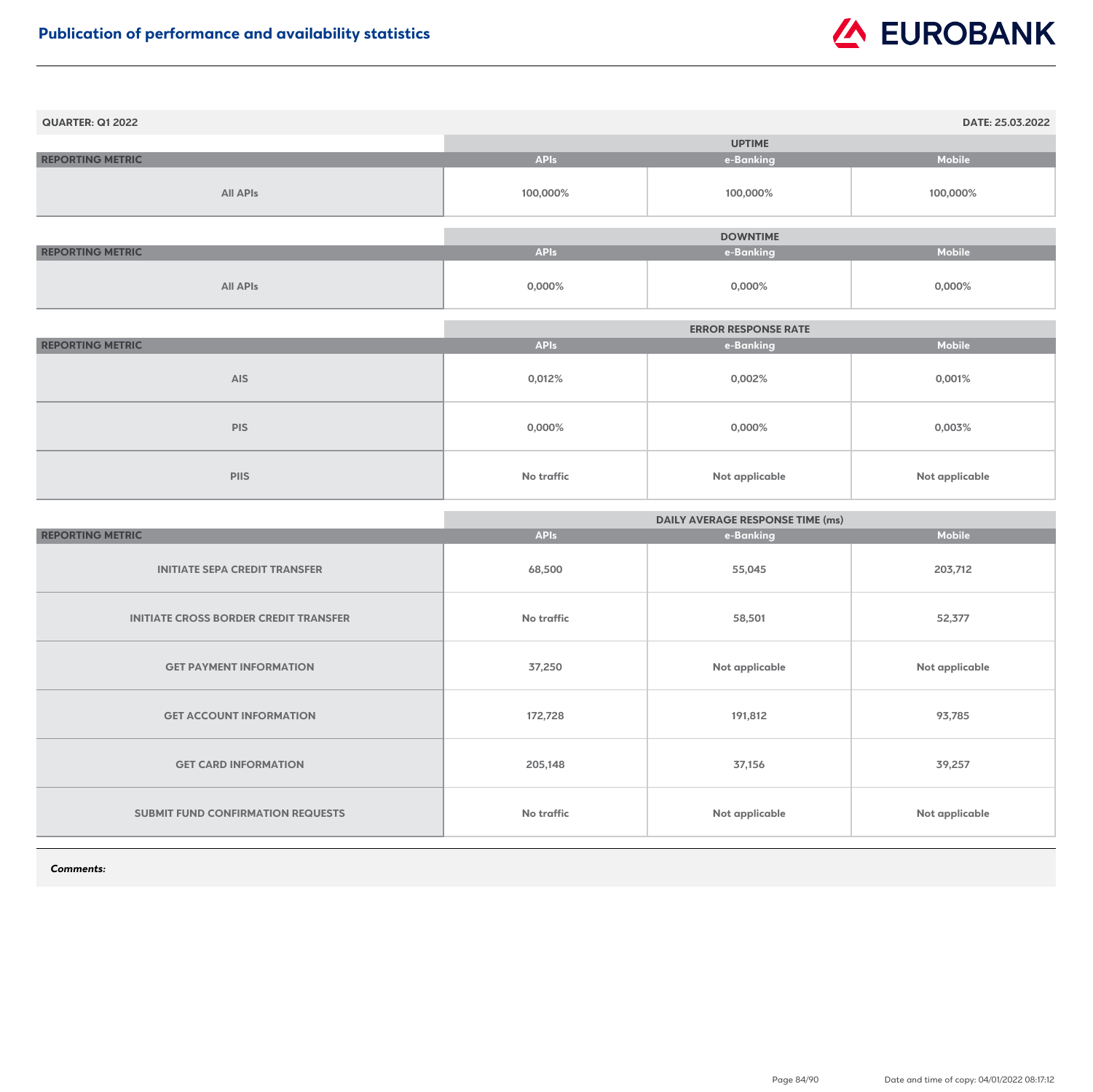| <b>QUARTER: Q1 2022</b> |             |                 | DATE: 26.03.2022 |
|-------------------------|-------------|-----------------|------------------|
|                         |             | <b>UPTIME</b>   |                  |
| <b>REPORTING METRIC</b> | <b>APIs</b> | e-Banking       | <b>Mobile</b>    |
| <b>All APIs</b>         | 100,000%    | 100,000%        | 100,000%         |
|                         |             |                 |                  |
|                         |             | <b>DOWNTIME</b> |                  |
| <b>REPORTING METRIC</b> | <b>APIs</b> | e-Banking       | <b>Mobile</b>    |
| <b>All APIs</b>         | $0,000\%$   | $0,000\%$       | $0,000\%$        |

|                         |             | <b>ERROR RESPONSE RATE</b> |                       |
|-------------------------|-------------|----------------------------|-----------------------|
| <b>REPORTING METRIC</b> | <b>APIs</b> | e-Banking                  | <b>Mobile</b>         |
| <b>AIS</b>              | 0,015%      | 0,001%                     | 0,001%                |
| <b>PIS</b>              | No traffic  | 0,000%                     | 0,008%                |
| <b>PIIS</b>             | No traffic  | <b>Not applicable</b>      | <b>Not applicable</b> |

|                                              | <b>DAILY AVERAGE RESPONSE TIME (ms)</b> |                       |                       |
|----------------------------------------------|-----------------------------------------|-----------------------|-----------------------|
| <b>REPORTING METRIC</b>                      | <b>APIs</b>                             | e-Banking             | <b>Mobile</b>         |
| <b>INITIATE SEPA CREDIT TRANSFER</b>         | No traffic                              | 55,915                | 209,217               |
| <b>INITIATE CROSS BORDER CREDIT TRANSFER</b> | <b>No traffic</b>                       | 59,727                | 52,784                |
| <b>GET PAYMENT INFORMATION</b>               | No traffic                              | Not applicable        | <b>Not applicable</b> |
| <b>GET ACCOUNT INFORMATION</b>               | 179,260                                 | 213,765               | 97,191                |
| <b>GET CARD INFORMATION</b>                  | 214,499                                 | 37,376                | 39,376                |
| <b>SUBMIT FUND CONFIRMATION REQUESTS</b>     | No traffic                              | <b>Not applicable</b> | <b>Not applicable</b> |

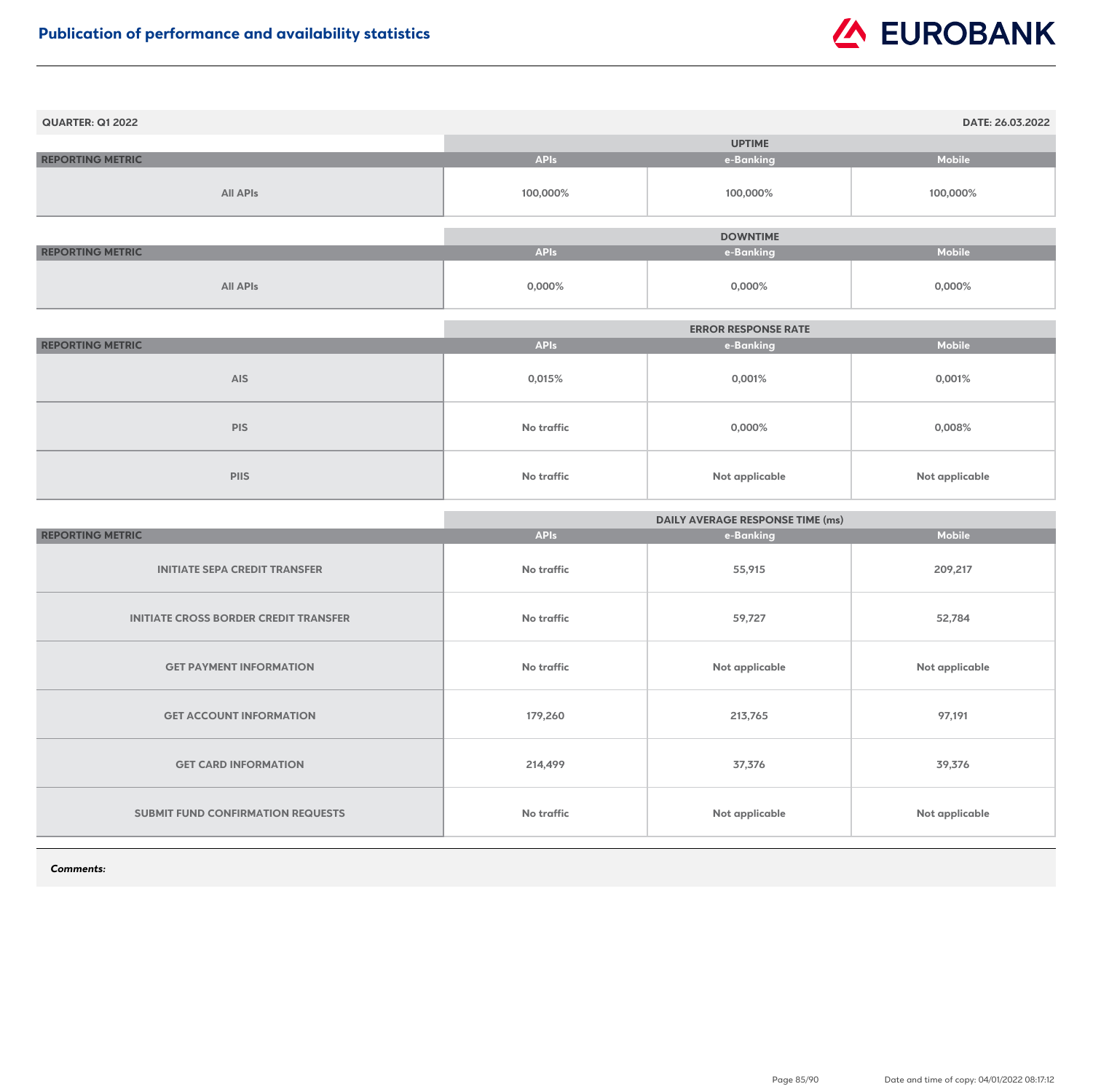| <b>QUARTER: Q1 2022</b> |             |                 | DATE: 27.03.2022 |
|-------------------------|-------------|-----------------|------------------|
|                         |             | <b>UPTIME</b>   |                  |
| <b>REPORTING METRIC</b> | <b>APIs</b> | e-Banking       | <b>Mobile</b>    |
| <b>All APIs</b>         | 100,000%    | 100,000%        | 100,000%         |
|                         |             |                 |                  |
|                         |             | <b>DOWNTIME</b> |                  |
| <b>REPORTING METRIC</b> | <b>APIs</b> | e-Banking       | <b>Mobile</b>    |
| <b>All APIs</b>         | $0,000\%$   | $0,000\%$       | $0,000\%$        |

|                         | <b>ERROR RESPONSE RATE</b> |                       |                |
|-------------------------|----------------------------|-----------------------|----------------|
| <b>REPORTING METRIC</b> | <b>APIs</b>                | e-Banking             | <b>Mobile</b>  |
| <b>AIS</b>              | 0,001%                     | 0,001%                | 0,001%         |
| <b>PIS</b>              | <b>No traffic</b>          | 0,004%                | $0,000\%$      |
| <b>PIIS</b>             | No traffic                 | <b>Not applicable</b> | Not applicable |

|                                              | <b>DAILY AVERAGE RESPONSE TIME (ms)</b> |                       |                |
|----------------------------------------------|-----------------------------------------|-----------------------|----------------|
| <b>REPORTING METRIC</b>                      | <b>APIs</b>                             | e-Banking             | <b>Mobile</b>  |
| <b>INITIATE SEPA CREDIT TRANSFER</b>         | <b>No traffic</b>                       | 63,031                | 211,924        |
| <b>INITIATE CROSS BORDER CREDIT TRANSFER</b> | <b>No traffic</b>                       | 60,764                | 56,267         |
| <b>GET PAYMENT INFORMATION</b>               | <b>No traffic</b>                       | <b>Not applicable</b> | Not applicable |
| <b>GET ACCOUNT INFORMATION</b>               | 242,223                                 | 206,122               | 107,830        |
| <b>GET CARD INFORMATION</b>                  | 266,201                                 | 37,340                | 39,791         |
| SUBMIT FUND CONFIRMATION REQUESTS            | <b>No traffic</b>                       | Not applicable        | Not applicable |

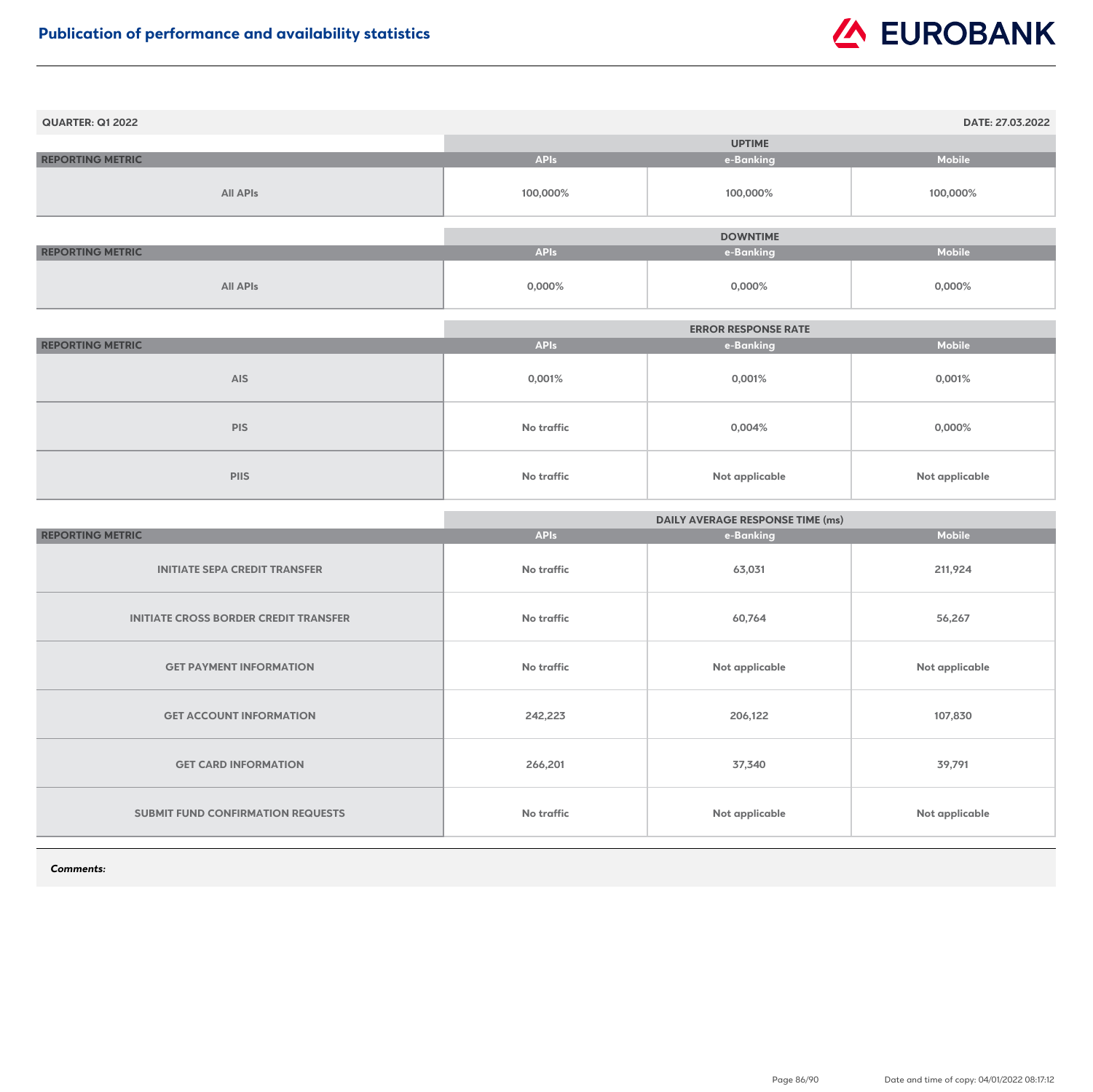| <b>QUARTER: Q1 2022</b> |             |                 | DATE: 28.03.2022 |
|-------------------------|-------------|-----------------|------------------|
|                         |             | <b>UPTIME</b>   |                  |
| <b>REPORTING METRIC</b> | <b>APIs</b> | e-Banking       | <b>Mobile</b>    |
| <b>All APIs</b>         | 100,000%    | 99,988%         | 99,979%          |
|                         |             |                 |                  |
|                         |             | <b>DOWNTIME</b> |                  |
| <b>REPORTING METRIC</b> | <b>APIs</b> | e-Banking       | <b>Mobile</b>    |
| <b>All APIs</b>         | $0,000\%$   | 0,012%          | 0,021%           |

|                         |             | <b>ERROR RESPONSE RATE</b> |                |
|-------------------------|-------------|----------------------------|----------------|
| <b>REPORTING METRIC</b> | <b>APIs</b> | e-Banking                  | <b>Mobile</b>  |
| <b>AIS</b>              | 0,025%      | 0,036%                     | 0,026%         |
| <b>PIS</b>              | 0,000%      | 0,002%                     | 0,015%         |
| <b>PIIS</b>             | No traffic  | <b>Not applicable</b>      | Not applicable |

|                                              | <b>DAILY AVERAGE RESPONSE TIME (ms)</b> |                       |                       |
|----------------------------------------------|-----------------------------------------|-----------------------|-----------------------|
| <b>REPORTING METRIC</b>                      | <b>APIs</b>                             | e-Banking             | <b>Mobile</b>         |
| <b>INITIATE SEPA CREDIT TRANSFER</b>         | 82,077                                  | 68,341                | 227,978               |
| <b>INITIATE CROSS BORDER CREDIT TRANSFER</b> | <b>No traffic</b>                       | 80,412                | 64,146                |
| <b>GET PAYMENT INFORMATION</b>               | 44,213                                  | Not applicable        | <b>Not applicable</b> |
| <b>GET ACCOUNT INFORMATION</b>               | 245,357                                 | 241,876               | 104,458               |
| <b>GET CARD INFORMATION</b>                  | 274,620                                 | 45,837                | 47,345                |
| <b>SUBMIT FUND CONFIRMATION REQUESTS</b>     | No traffic                              | <b>Not applicable</b> | <b>Not applicable</b> |

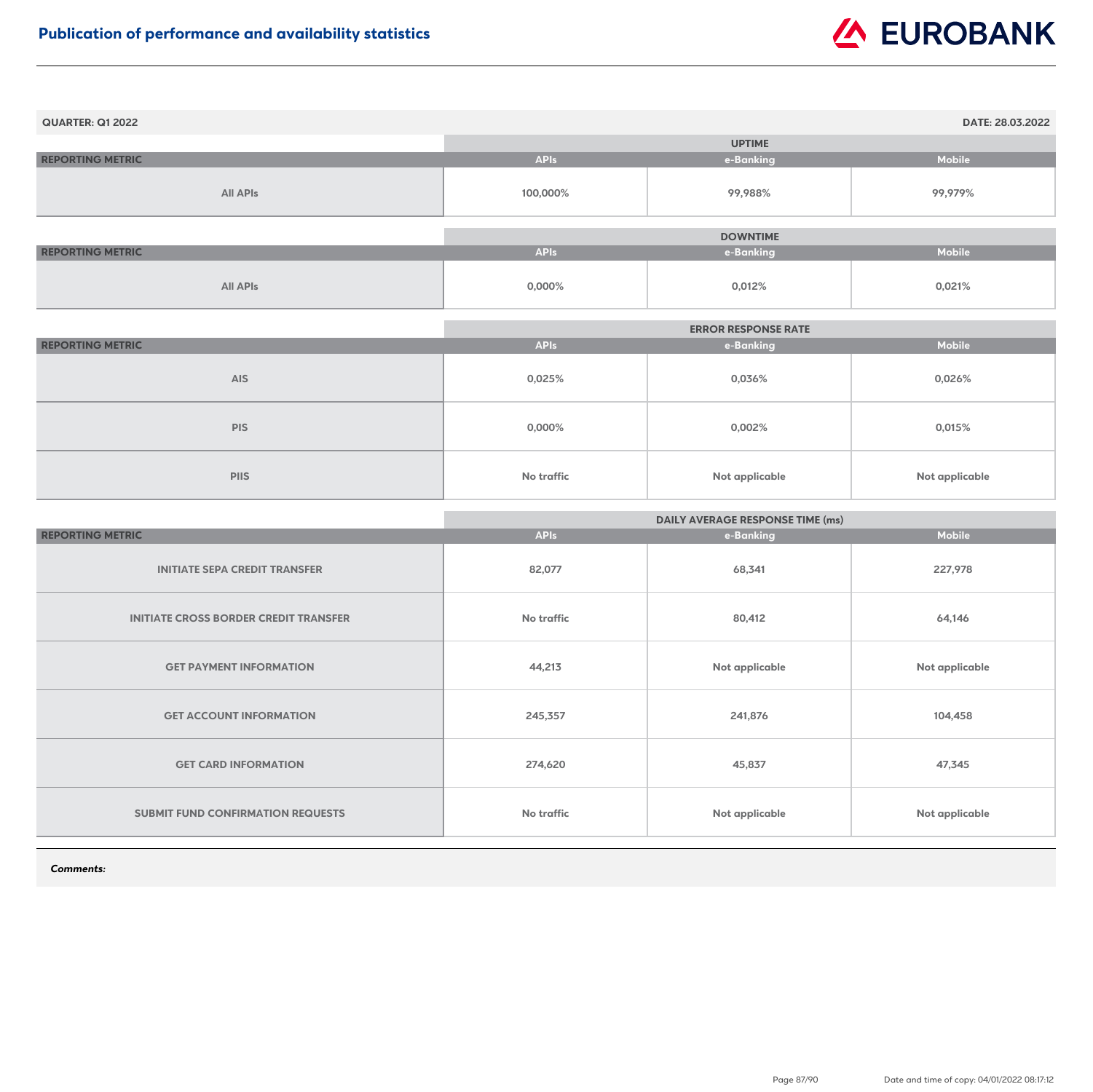| <b>QUARTER: Q1 2022</b> |             |                 | DATE: 29.03.2022 |
|-------------------------|-------------|-----------------|------------------|
|                         |             | <b>UPTIME</b>   |                  |
| <b>REPORTING METRIC</b> | <b>APIs</b> | e-Banking       | <b>Mobile</b>    |
| <b>All APIs</b>         | 100,000%    | 99,999%         | 99,998%          |
|                         |             |                 |                  |
|                         |             | <b>DOWNTIME</b> |                  |
| <b>REPORTING METRIC</b> | <b>APIs</b> | e-Banking       | <b>Mobile</b>    |
| <b>All APIs</b>         | 0,000%      | 0,001%          | 0,002%           |

|                         |                   | <b>ERROR RESPONSE RATE</b> |                |
|-------------------------|-------------------|----------------------------|----------------|
| <b>REPORTING METRIC</b> | <b>APIs</b>       | e-Banking                  | <b>Mobile</b>  |
| <b>AIS</b>              | 0,007%            | 0,025%                     | 0,011%         |
| <b>PIS</b>              | $0,000\%$         | 0,005%                     | 0,028%         |
| <b>PIIS</b>             | <b>No traffic</b> | Not applicable             | Not applicable |

|                                              | <b>DAILY AVERAGE RESPONSE TIME (ms)</b> |                       |                       |
|----------------------------------------------|-----------------------------------------|-----------------------|-----------------------|
| <b>REPORTING METRIC</b>                      | <b>APIs</b>                             | e-Banking             | <b>Mobile</b>         |
| <b>INITIATE SEPA CREDIT TRANSFER</b>         | 88,800                                  | 66,847                | 241,168               |
| <b>INITIATE CROSS BORDER CREDIT TRANSFER</b> | <b>No traffic</b>                       | 76,099                | 63,572                |
| <b>GET PAYMENT INFORMATION</b>               | 42,615                                  | Not applicable        | <b>Not applicable</b> |
| <b>GET ACCOUNT INFORMATION</b>               | 227,386                                 | 243,062               | 104,748               |
| <b>GET CARD INFORMATION</b>                  | 263,909                                 | 46,480                | 48,640                |
| <b>SUBMIT FUND CONFIRMATION REQUESTS</b>     | No traffic                              | <b>Not applicable</b> | <b>Not applicable</b> |

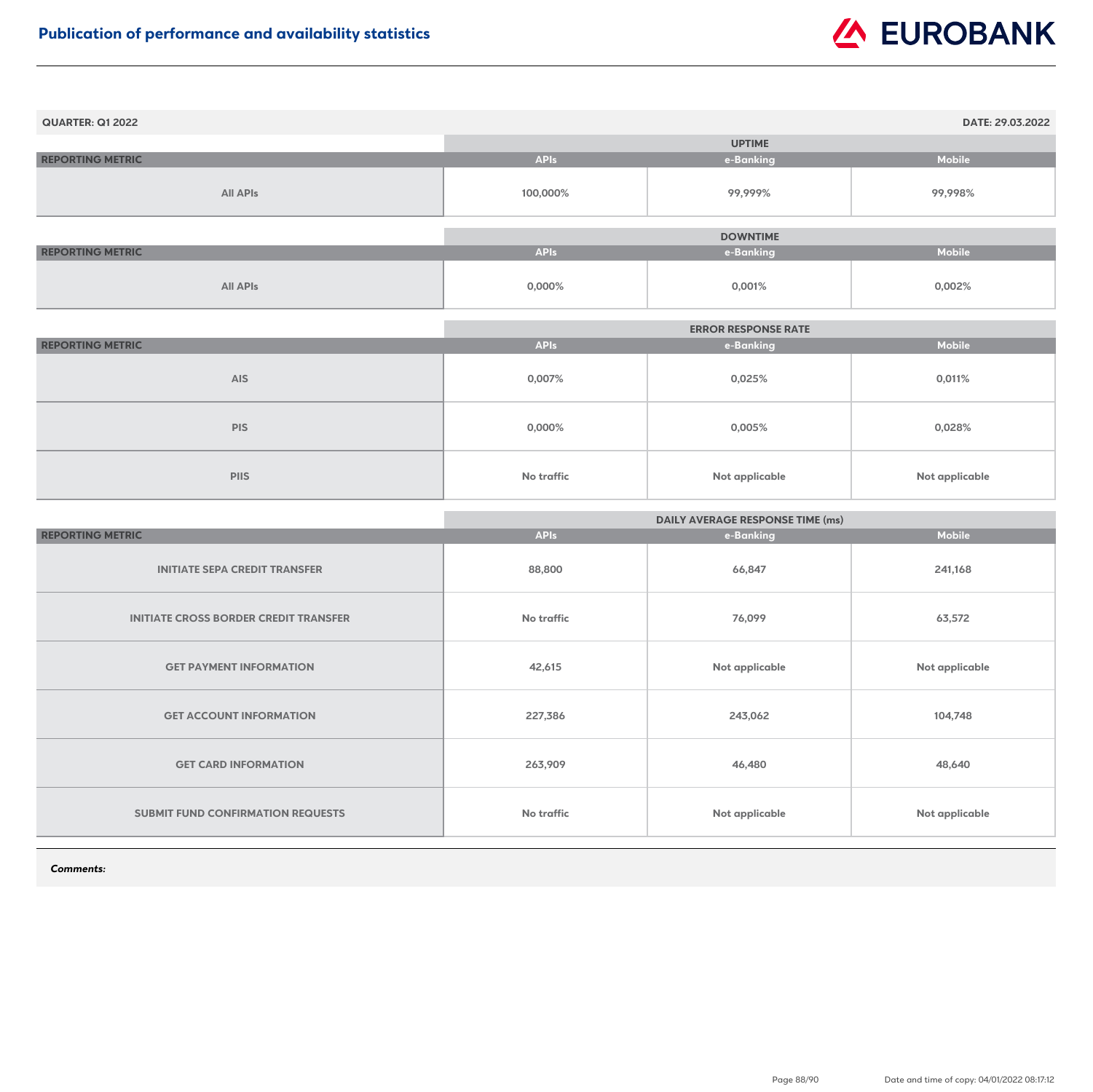| <b>QUARTER: Q1 2022</b> |             |                 | DATE: 30.03.2022 |
|-------------------------|-------------|-----------------|------------------|
|                         |             | <b>UPTIME</b>   |                  |
| <b>REPORTING METRIC</b> | <b>APIs</b> | e-Banking       | <b>Mobile</b>    |
| <b>All APIs</b>         | 100,000%    | 99,999%         | 99,995%          |
|                         |             | <b>DOWNTIME</b> |                  |
|                         |             |                 |                  |
| <b>REPORTING METRIC</b> | <b>APIs</b> | e-Banking       | <b>Mobile</b>    |
| <b>All APIs</b>         | $0,000\%$   | 0,001%          | 0,005%           |

|                         | <b>ERROR RESPONSE RATE</b> |                       |                       |
|-------------------------|----------------------------|-----------------------|-----------------------|
| <b>REPORTING METRIC</b> | <b>APIs</b>                | e-Banking             | <b>Mobile</b>         |
| <b>AIS</b>              | 0,015%                     | 0,022%                | 0,006%                |
| <b>PIS</b>              | $0,000\%$                  | 0,003%                | 0,004%                |
| <b>PIIS</b>             | No traffic                 | <b>Not applicable</b> | <b>Not applicable</b> |

|                                              | <b>DAILY AVERAGE RESPONSE TIME (ms)</b> |                       |                |
|----------------------------------------------|-----------------------------------------|-----------------------|----------------|
| <b>REPORTING METRIC</b>                      | <b>APIs</b>                             | e-Banking             | <b>Mobile</b>  |
| <b>INITIATE SEPA CREDIT TRANSFER</b>         | 93,909                                  | 70,212                | 238,108        |
| <b>INITIATE CROSS BORDER CREDIT TRANSFER</b> | <b>No traffic</b>                       | 79,836                | 64,711         |
| <b>GET PAYMENT INFORMATION</b>               | 45,524                                  | <b>Not applicable</b> | Not applicable |
| <b>GET ACCOUNT INFORMATION</b>               | 247,951                                 | 242,934               | 100,490        |
| <b>GET CARD INFORMATION</b>                  | 280,645                                 | 45,911                | 48,314         |
| <b>SUBMIT FUND CONFIRMATION REQUESTS</b>     | No traffic                              | <b>Not applicable</b> | Not applicable |